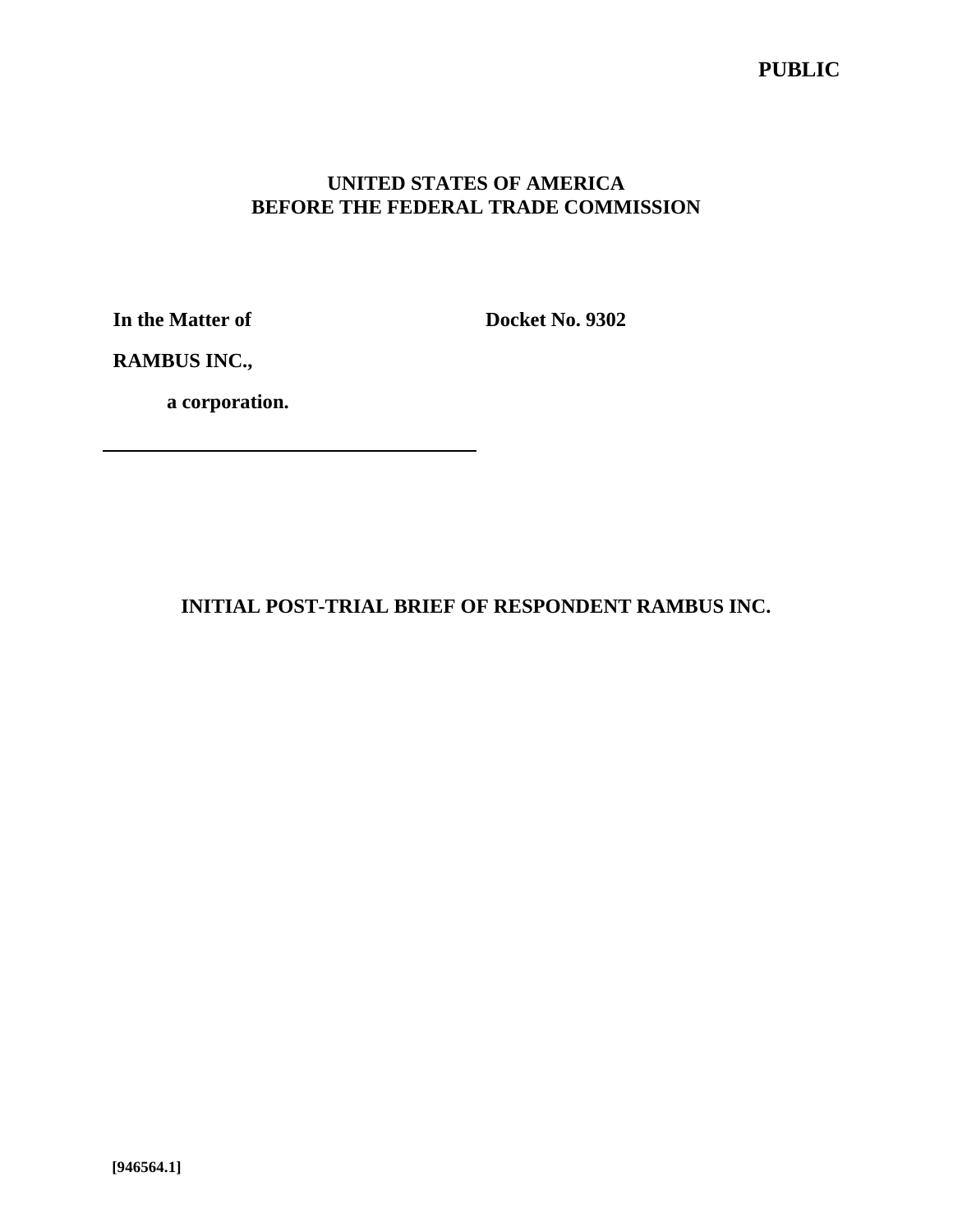# **Page**

| I.  |                                                                          |    |                                                                      |  |  |
|-----|--------------------------------------------------------------------------|----|----------------------------------------------------------------------|--|--|
| II. | <b>COMPLAINT COUNSELS CASE AND THEIR BURDEN OF</b>                       |    |                                                                      |  |  |
|     | A.                                                                       |    |                                                                      |  |  |
|     | <b>B.</b>                                                                |    |                                                                      |  |  |
| Ш.  |                                                                          |    | <b>COMPLAINT COUNSEL HAVE FAILED TO PROVE THE</b>                    |  |  |
|     |                                                                          |    | <b>ESSENTIAL ELEMENT OF THEIR CASE B THAT RAMBUS</b>                 |  |  |
|     |                                                                          |    | <b>FAILED TO DISCLOSE INFORMATION REQUIRED TO BE</b>                 |  |  |
|     |                                                                          |    | DISCLOSED BY JEDECS RULES, PRACTICES OR PROCEDURES16                 |  |  |
|     | <b>Complaint Counsels Core Allegation Is That Rambus Failed To</b><br>A. |    |                                                                      |  |  |
|     |                                                                          |    | Comply With A JEDEC Disclosure Obligation Imposed Upon It16          |  |  |
|     | <b>B.</b>                                                                |    | <b>Complaint Counsel Must Prove That Rambus Knowingly And</b>        |  |  |
|     |                                                                          |    | <b>Intentionally Breached A Duty To Disclose In Order To Mislead</b> |  |  |
|     | $C_{\bullet}$                                                            |    | As A Matter Of Law, Complaint Counsel Must Prove That                |  |  |
|     |                                                                          |    | Rambus Willfully Violated A JEDEC Rule In Order To                   |  |  |
|     |                                                                          |    |                                                                      |  |  |
|     | D.                                                                       |    | What, If Any, Disclosure Obligations Did JEDEC Impose On Its         |  |  |
|     |                                                                          |    |                                                                      |  |  |
|     |                                                                          | 1. |                                                                      |  |  |
|     |                                                                          | 2. |                                                                      |  |  |
|     |                                                                          | 3. | The Governing Manuals And Policies Did Not Require                   |  |  |
|     |                                                                          |    |                                                                      |  |  |
|     |                                                                          | 4. | The Contemporaneous JEDEC Ballots Encouraged, But                    |  |  |
|     |                                                                          |    | Did Not Require, Disclosure By Members Of Relevant                   |  |  |
|     |                                                                          |    |                                                                      |  |  |
|     |                                                                          | 5. | There Is Other Contemporaneous Written Evidence To                   |  |  |
|     |                                                                          |    | <b>Support The Conclusion That JEDEC Encouraged But</b>              |  |  |
|     |                                                                          |    | Did Not Require The Disclosure Of Patents And That Its               |  |  |
|     |                                                                          |    | <b>Members Had No Expectation Regarding The Disclosure</b>           |  |  |
|     |                                                                          |    | 36                                                                   |  |  |
|     |                                                                          | 6. | The Conduct Of JEDEC Members During Rambus=                          |  |  |
|     |                                                                          |    | Tenure Further Reinforces The Conclusion That JEDEC <sub>s</sub>     |  |  |
|     |                                                                          |    | <b>Policy Did Not Require The Disclosure Of Patent</b>               |  |  |
|     |                                                                          |    |                                                                      |  |  |
|     |                                                                          | 7. | In Sum, No Contemporaneous Evidence Supports                         |  |  |
|     |                                                                          |    | <b>Complaint Counsels Position That Rambus Was</b>                   |  |  |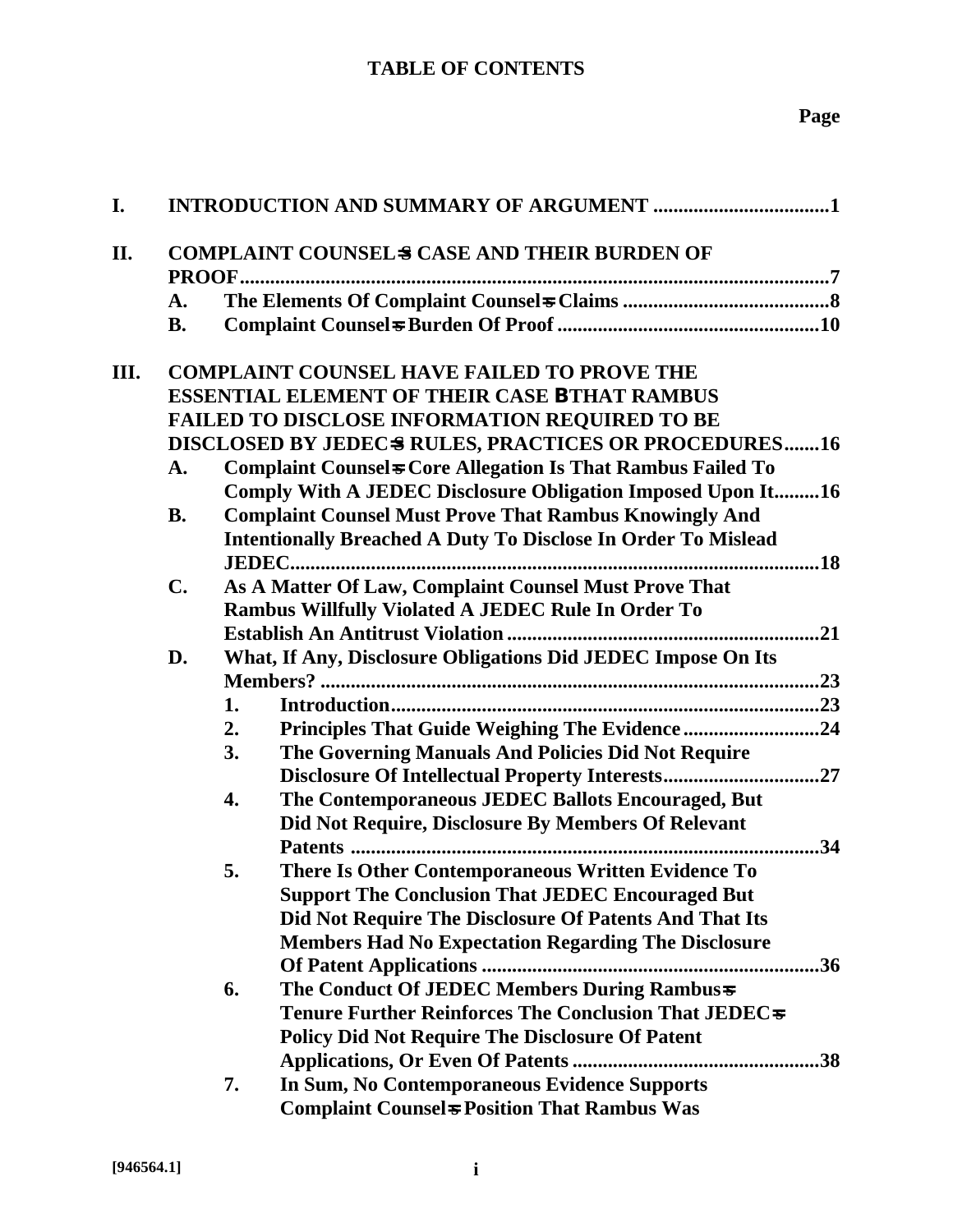|     |                                              | <b>Obligated To Disclose Its Patent Applications Or Its</b>        |  |  |  |  |
|-----|----------------------------------------------|--------------------------------------------------------------------|--|--|--|--|
|     |                                              | <b>Intentions And Beliefs Regarding Its Patent Applications</b>    |  |  |  |  |
|     |                                              | .39                                                                |  |  |  |  |
|     |                                              | The EIA/JEDEC Patent Policy Cannot Be Understood To<br>8.          |  |  |  |  |
|     |                                              | .40                                                                |  |  |  |  |
|     |                                              | If Any Disclosure Was Required, It Was Not Required<br>9.          |  |  |  |  |
|     |                                              |                                                                    |  |  |  |  |
|     | E.                                           | <b>Complaint Counsel Describe A APatent Policy@That Is Too</b>     |  |  |  |  |
|     |                                              |                                                                    |  |  |  |  |
|     | F.                                           | <b>Rambus Did Not Possess Any Intellectual Property During The</b> |  |  |  |  |
|     |                                              | Time It Was A JEDEC Member That It Was Obligated To                |  |  |  |  |
|     |                                              | .49                                                                |  |  |  |  |
|     |                                              | <b>Rambus Did Not Have Any Undisclosed Patents During</b><br>1.    |  |  |  |  |
|     |                                              | The Time It Was A JEDEC Member That It Should Have                 |  |  |  |  |
|     |                                              |                                                                    |  |  |  |  |
|     |                                              | 2.<br><b>Rambus Did Not Have Any Undisclosed Patent</b>            |  |  |  |  |
|     |                                              | <b>Applications During The Time It Was A JEDEC Member</b>          |  |  |  |  |
|     |                                              |                                                                    |  |  |  |  |
|     |                                              | <b>Applications With Claims Allegedly Reading On</b><br>a.         |  |  |  |  |
|     |                                              |                                                                    |  |  |  |  |
|     |                                              | (1)                                                                |  |  |  |  |
|     |                                              | (2)                                                                |  |  |  |  |
|     |                                              | <b>Applications With Claims Allegedly Covering</b><br>b.           |  |  |  |  |
|     |                                              |                                                                    |  |  |  |  |
|     |                                              | (1)                                                                |  |  |  |  |
|     |                                              | (2)                                                                |  |  |  |  |
|     | G.                                           | Rambus Had No Duty To Make Any Disclosure With Respect To          |  |  |  |  |
|     |                                              | <b>JEDEC<sub>s</sub> DDR SDRAM Standard Because It Formally</b>    |  |  |  |  |
|     |                                              | Withdrew From JEDEC Before Work Began On That Standard61           |  |  |  |  |
|     |                                              |                                                                    |  |  |  |  |
| IV. |                                              | JEDEC AND ITS MEMBERS WERE NOT MISLED BY RAMBUS,                   |  |  |  |  |
|     |                                              | DID NOT RELY ON ITS ISILENCE,@WERE AWARE THAT                      |  |  |  |  |
|     |                                              | <b>RAMBUS WAS SEEKING BROAD PATENTS THAT MIGHT</b>                 |  |  |  |  |
|     |                                              | <b>COVER MANY FEATURES OF SDRAM AND DDR SDRAM, AND</b>             |  |  |  |  |
|     | KNOWINGLY ACCEPTED THE RISK OF FUTURE PATENT |                                                                    |  |  |  |  |
|     |                                              |                                                                    |  |  |  |  |
|     | A.                                           | <b>Complaint Counsel Were Required To Prove That JEDEC</b>         |  |  |  |  |
|     |                                              | Members Actually And Reasonably Relied On Rambus & Silence,        |  |  |  |  |
|     |                                              | .63                                                                |  |  |  |  |
|     | <b>B.</b>                                    | <b>JEDEC And Its Members Were Aware That Rambus Was</b>            |  |  |  |  |
|     |                                              |                                                                    |  |  |  |  |
|     |                                              |                                                                    |  |  |  |  |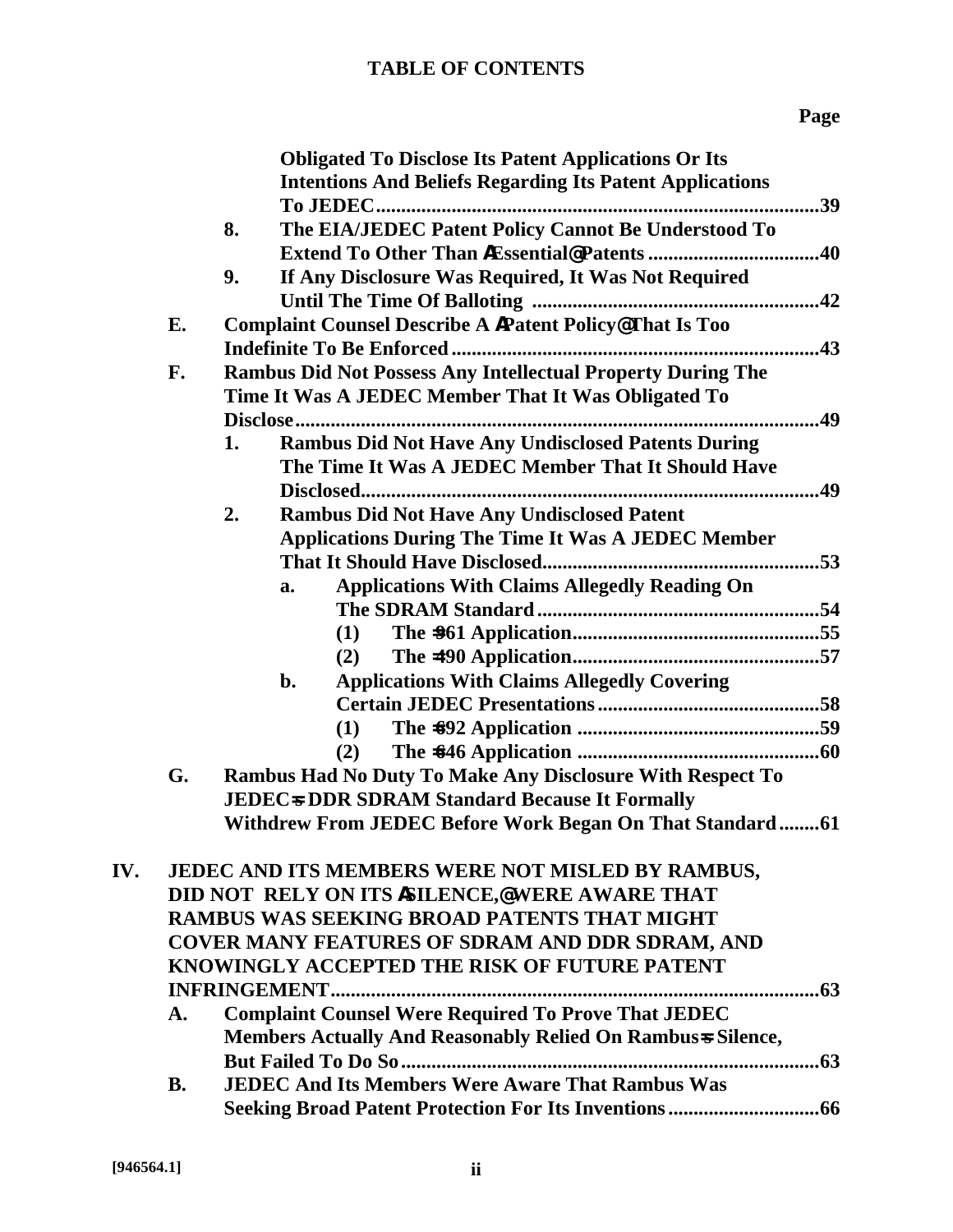|    | $\mathbf{C}$ . | <b>JEDEC And Its Members Were Aware That Rambus Might</b>          |  |  |  |
|----|----------------|--------------------------------------------------------------------|--|--|--|
|    |                | <b>Obtain Patent Claims Covering Features Being Considered For</b> |  |  |  |
|    |                |                                                                    |  |  |  |
|    |                | 1.                                                                 |  |  |  |
|    |                | <b>JEDEC Member Awareness Of Rambus + Potential Patent</b><br>2.   |  |  |  |
|    |                | <b>Claims Continued Past May 1992, With JEDEC Members</b>          |  |  |  |
|    |                | <b>Continuing To Believe That Broad Claims Would Not Be</b>        |  |  |  |
|    |                | Allowed Or, If They Were, That They Would Be Invalid               |  |  |  |
|    |                |                                                                    |  |  |  |
|    |                | The Concern Of JEDEC Members Regarding The Scope<br>3.             |  |  |  |
|    |                | Of Rambus + Patent Claims Continued Even After                     |  |  |  |
|    |                |                                                                    |  |  |  |
|    |                | <b>Rambus-s Early Disclosures Of Its Inventions And</b><br>4.      |  |  |  |
|    |                | <b>Technology Gave Notice That Rambus Might Succeed In</b>         |  |  |  |
|    |                | <b>Obtaining Patent Protection For The Four Features In</b>        |  |  |  |
|    |                |                                                                    |  |  |  |
|    |                |                                                                    |  |  |  |
| V. |                | JEDEC CHOSE THE FOUR FEATURES IN QUESTION BECAUSE                  |  |  |  |
|    |                | THEY WERE THE ABEST@FEATURES AND BECAUSE THERE                     |  |  |  |
|    |                |                                                                    |  |  |  |
|    | A.             | <b>JEDEC Repeatedly Chose Rambus + Technologies, Even When</b>     |  |  |  |
|    |                | Warned Of Rambus-s Potential Patents, And Even After               |  |  |  |
|    |                |                                                                    |  |  |  |
|    |                | <b>JEDEC Chose Rambus + Technologies Over All The</b><br>1.        |  |  |  |
|    |                |                                                                    |  |  |  |
|    |                | After Searching For Alternatives, JEDEC Chose All Four<br>2.       |  |  |  |
|    |                | Rambus Technologies For DDR2 With Full Knowledge of                |  |  |  |
|    |                |                                                                    |  |  |  |
|    | <b>B.</b>      | <b>Complaint Counsel Have Not Met Their Burden To Prove There</b>  |  |  |  |
|    |                | <b>Existed Were Acceptable, Noninfringing Alternatives To</b>      |  |  |  |
|    |                | .84<br><b>Rambus-s Technologies</b>                                |  |  |  |
|    | C.             | <b>Complaint Counsel Failed To Prove That JEDEC Would Have</b>     |  |  |  |
|    |                | <b>Adopted Alternative Technologies Even If Rambus Had Made</b>    |  |  |  |
|    |                |                                                                    |  |  |  |
|    |                | 1.<br>Had Rambus Disclosed, JEDEC Might Have Proceeded             |  |  |  |
|    |                | <b>Without Seeking A RAND Assurance From Rambus 88</b>             |  |  |  |
|    |                | If JEDEC Had Sought A RAND Assurance, It Would Still<br>2.         |  |  |  |
|    |                |                                                                    |  |  |  |
|    |                | <b>Rambus Would Have Given A RAND Assurance 90</b><br>a.           |  |  |  |
|    |                | There Would Not Have Been Any Ex Ante<br>b.                        |  |  |  |
|    |                |                                                                    |  |  |  |
|    |                |                                                                    |  |  |  |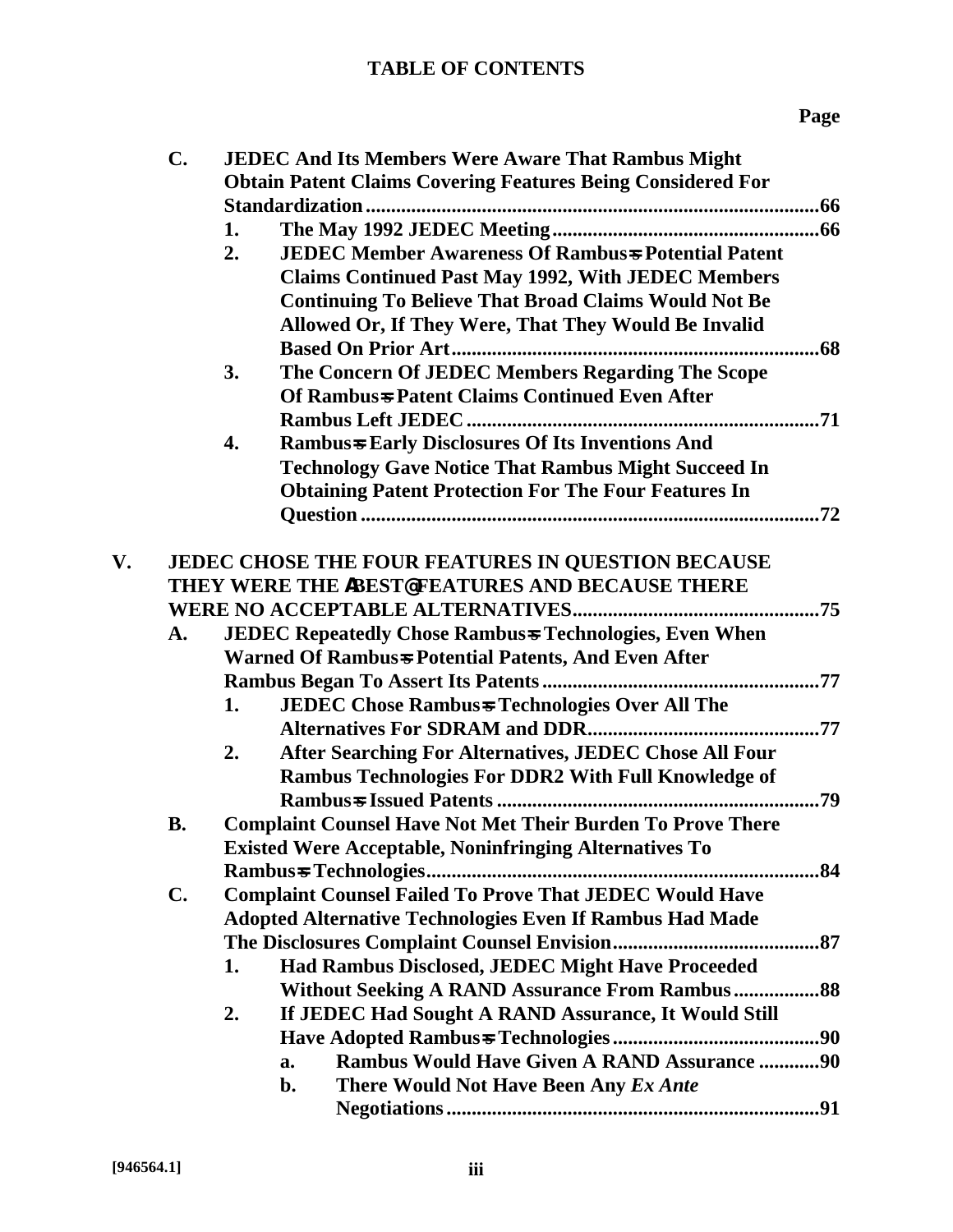|      |                                                         | <b>JEDEC Would Have Adopted Rambus &amp; Inventions</b><br>$c_{\bullet}$ |  |  |
|------|---------------------------------------------------------|--------------------------------------------------------------------------|--|--|
|      |                                                         |                                                                          |  |  |
| VI.  |                                                         | JEDEC IS NOT ALOCKED IN@TO THE FOUR FEATURES AND, IF                     |  |  |
|      |                                                         | THERE WERE VIABLE ALTERNATIVES, JEDEC COULD                              |  |  |
|      |                                                         |                                                                          |  |  |
| VII. |                                                         | <b>COMPLAINT COUNSEL HAVE FAILED TO PROVE THAT</b>                       |  |  |
|      |                                                         |                                                                          |  |  |
|      | A.                                                      | <b>Exclusionary Conduct Means Conduct That Has No Legitimate</b>         |  |  |
|      |                                                         |                                                                          |  |  |
|      | <b>B.</b>                                               | <b>Rambus-s Decision To Maintain The Confidentiality Of Its</b>          |  |  |
|      |                                                         | Patent Applications Was Not Exclusionary Conduct; There Are              |  |  |
|      |                                                         | <b>Legitimate And Pro-competitive Reasons To Keep Patent</b>             |  |  |
|      |                                                         |                                                                          |  |  |
|      |                                                         | There Are Legitimate Business Reasons To Keep<br>1.                      |  |  |
|      |                                                         | <b>Information About Pending Applications Confidential, As</b>           |  |  |
|      |                                                         |                                                                          |  |  |
|      |                                                         | These Legitimate Business Reasons Mean That Rambus=<br>2.                |  |  |
|      |                                                         |                                                                          |  |  |
|      | $\mathbf{C}$ .                                          | That Rambus=S Conduct Might Have Violated Some Common-                   |  |  |
|      |                                                         | Law Or Other Non-Antitrust Duty Does Not Make It A Proper                |  |  |
|      |                                                         |                                                                          |  |  |
|      | D.                                                      | <b>Complaint Counsel Have Failed To Meet Their Burden Of</b>             |  |  |
|      | Proving That Rambus + Alleged Conduct Was Exclusionary, |                                                                          |  |  |
|      |                                                         | Even Under The Test Proffered By Their Own Economic Expert 115           |  |  |
|      | E.                                                      | <b>Rambus-s Amending Its Patent Applications Was Not</b>                 |  |  |
|      |                                                         | <b>Exclusionary; The Patent Laws Gave Rambus The Right To</b>            |  |  |
|      |                                                         | <b>Claim Every Invention Described In The Original c898</b>              |  |  |
|      |                                                         |                                                                          |  |  |
|      |                                                         | <b>Patent Applicants May Continue To Claim Inventions</b><br>1.          |  |  |
|      |                                                         | <b>Described In An Original Application Through</b>                      |  |  |
|      |                                                         | Amendments, Continuations, and Divisionals122                            |  |  |
|      |                                                         | It Is Fully Legitimate For A Patent Applicant To Amend<br>2.             |  |  |
|      |                                                         | Its Pending Claims To Cover Competitors=Products 124                     |  |  |
|      |                                                         | <b>Under These Principles, It Was Entirely Legitimate For</b><br>3.      |  |  |
|      |                                                         | <b>Rambus To Seek Claims Covering Technologies Promoted</b>              |  |  |
|      |                                                         | By Other JEDEC Members That Were Originally                              |  |  |
|      |                                                         |                                                                          |  |  |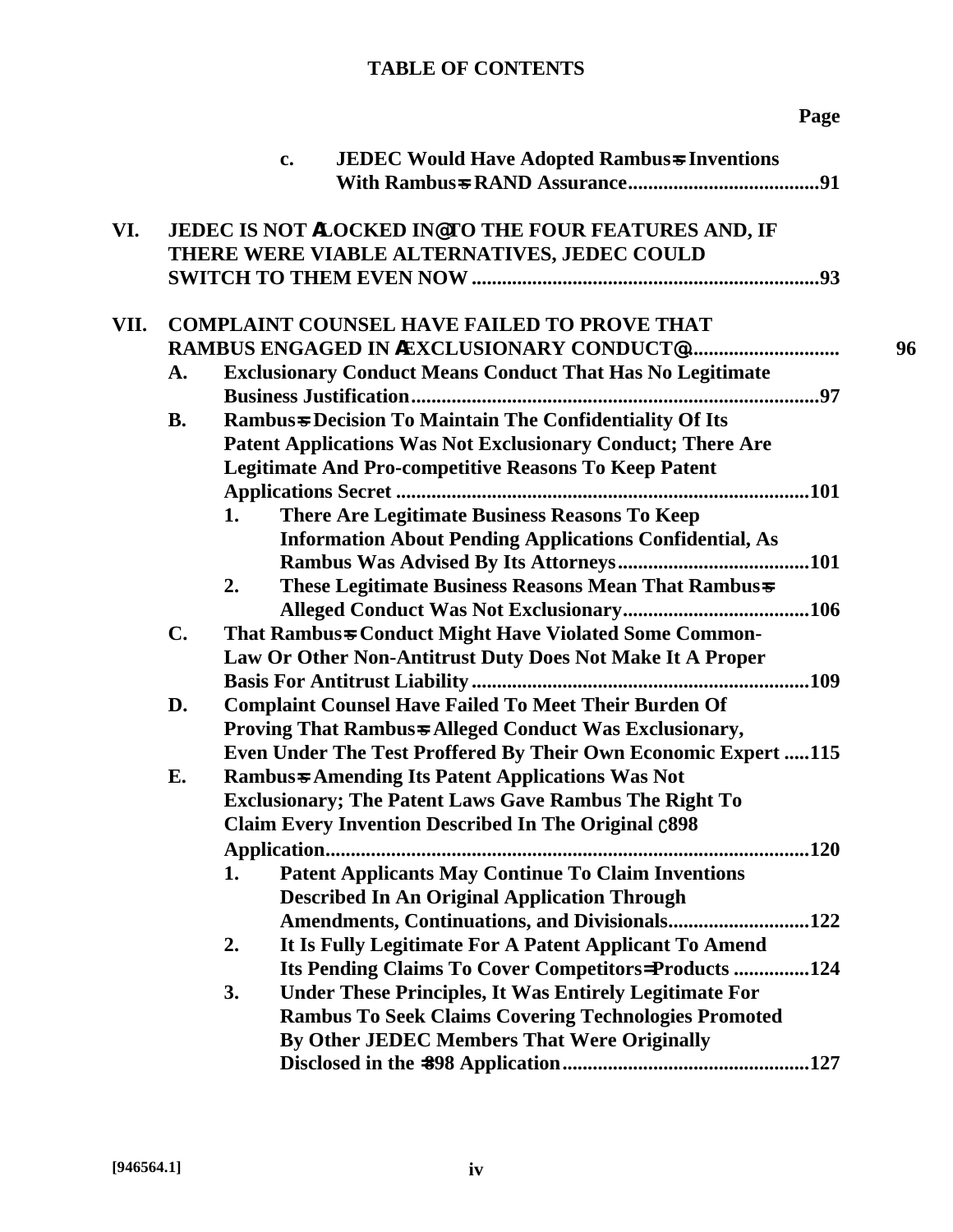|  | VIII. COMPLAINT COUNSEL HAVE FAILED TO SHOW ANY |                                                                  |  |  |
|--|-------------------------------------------------|------------------------------------------------------------------|--|--|
|  |                                                 | <b>ANTICOMPETITIVE EFFECTS AS THE RESULT OF ANY</b>              |  |  |
|  |                                                 | 129                                                              |  |  |
|  | A.                                              | <b>Complaint Counsel Failed To Prove That Standardization By</b> |  |  |
|  |                                                 |                                                                  |  |  |
|  |                                                 | <b>Complaint Counsel Failed To Prove That</b><br>1.              |  |  |
|  |                                                 | <b>Standardization, Not The Superiority Of Rambuss</b>           |  |  |
|  |                                                 | Technologies, Accounts For Rambus = Market Power130              |  |  |
|  |                                                 | <b>Complaint Counsel Failed To Prove That Lock-in, As</b><br>2.  |  |  |
|  |                                                 | Opposed To The Superiority Of Rambus + Technologies,             |  |  |
|  |                                                 | 133                                                              |  |  |
|  | <b>B.</b>                                       | <b>Complaint Counsel Failed To Prove That The But-For World</b>  |  |  |
|  |                                                 | Would Have Been Any Different, <i>i.e.</i> , That The Challenged |  |  |
|  |                                                 | .134                                                             |  |  |
|  |                                                 | 139                                                              |  |  |
|  |                                                 |                                                                  |  |  |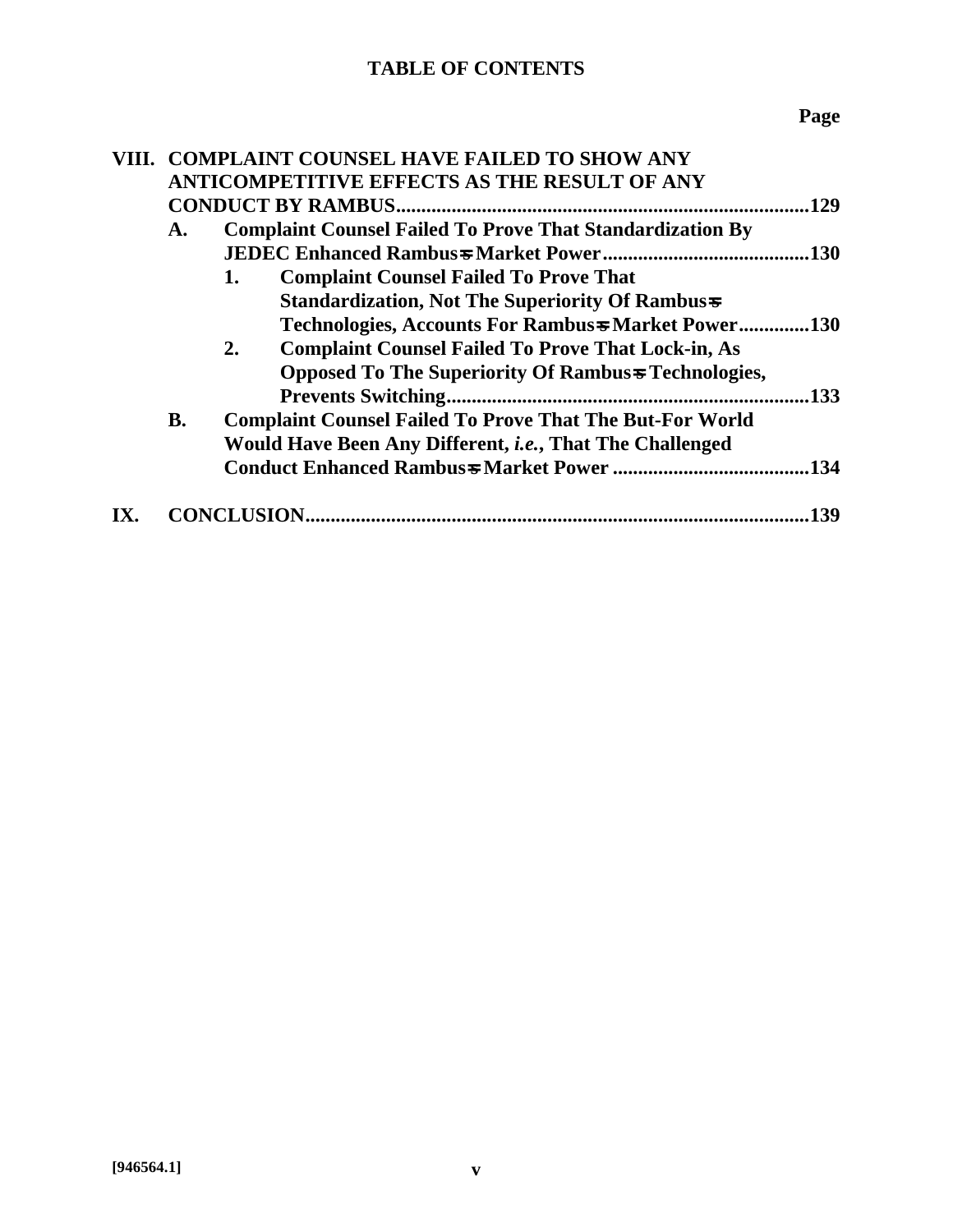| Page(s)                                                                                  |     |
|------------------------------------------------------------------------------------------|-----|
| <b>CASES</b>                                                                             |     |
| A.C. Aukerman Co. v. R.L. Chaides Cons. Co.,  960 F.2d 1020 (Fed. Cir. 1992)             | 44, |
| Advo, Inc. v. Philadelphia Newspapers,  51 F.3d 1191 (3d Cir. 1995)                      | 19  |
|                                                                                          | 133 |
| Alicke v. MCI Communications Corp., 111 F.3d 909 (D.C. Cir. 1997)                        | 64  |
| American Professional Testing Serv., Inc. v. Harcourt Brace Jovanovich Legal             | 64, |
| Amgen Inc. v. Hoechst Marion Roussel, Inc.,  314 F.3d 1313 (Fed. Cir. 2003)              | 123 |
| Applied Materials v. Advanced Semiconductor Materials Am., 98 F.3d 1563 (Fed. Cir. 1996) | 123 |
|                                                                                          | 129 |
| Aspen Skiing Co. v. Aspen Highlands Skiing Corp., 472 U.S. 585 (1985)                    | 97, |
|                                                                                          |     |
|                                                                                          | 25  |
|                                                                                          | 99  |
|                                                                                          | 103 |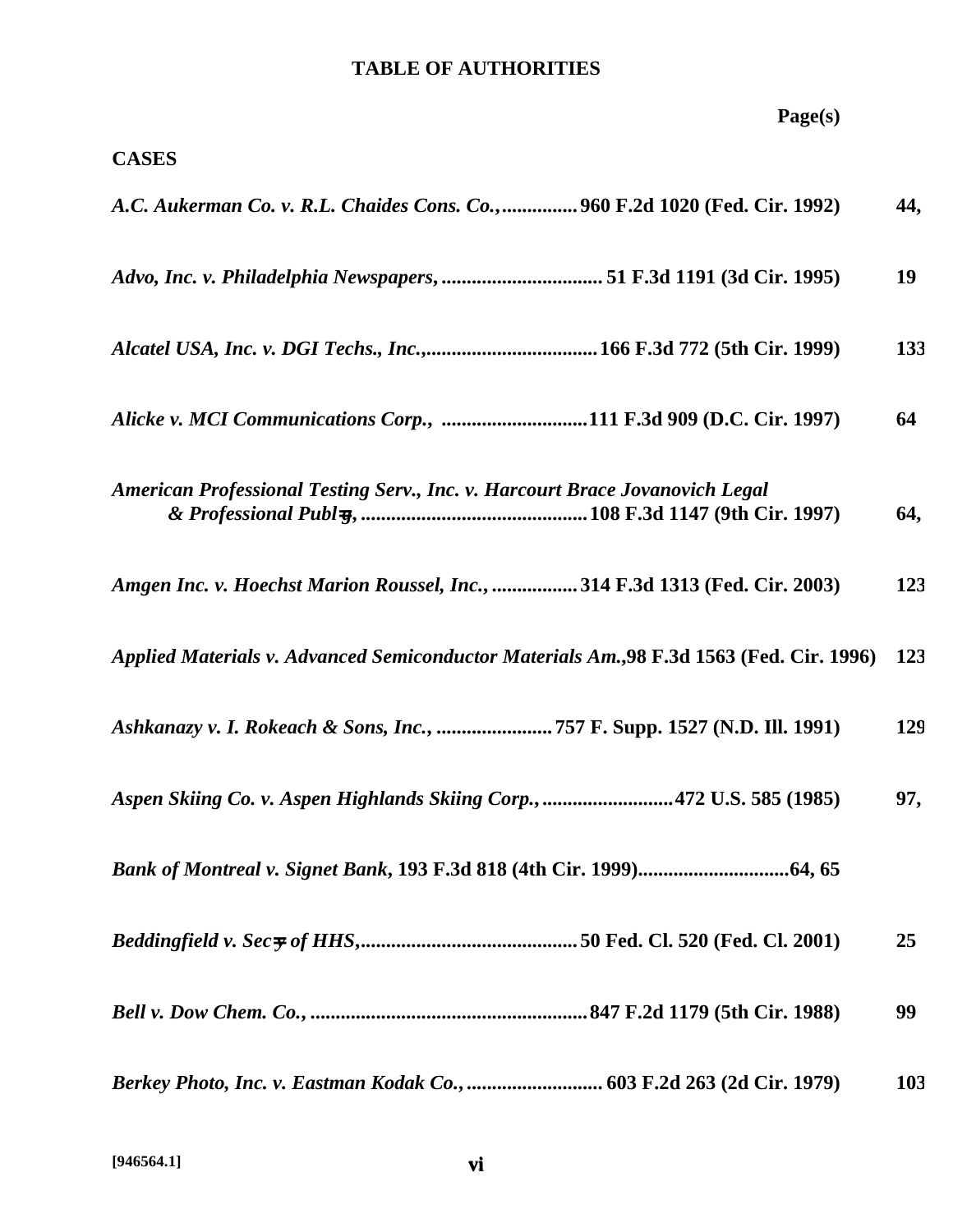| Page(s)                                                                                          |            |
|--------------------------------------------------------------------------------------------------|------------|
| Big Bear Lodging Ass=n v. Snow Summit, Inc., 182 F.3d 1096 (9th Cir. 1999)                       | 9          |
| Bonito Boats, Inc. v. Thunder Craft Boats, Inc., 489 U.S. 141 (1989)                             | <b>101</b> |
| Brooke Group Ltd. v. Brown & Williamson Tobacco Corp., 509 U.S. 209 (1993)                       | 44,        |
| Brookside Ambulance Serv., Inc. v. Walker Ambulance Serv., Inc., 39 F.3d 1181 (6th Cir. Oct. 26. |            |
|                                                                                                  | 110        |
|                                                                                                  | 22         |
|                                                                                                  | 109        |
| Concord Boat Corp. v. Brunswick Corp.,207 F.3d 1039 (8th Cir. 2000)                              | 8, 1       |
|                                                                                                  | 9,4        |
| Conoco, Inc. v. Inman Oil Co.,<br>774 F.2d 895 (8th Cir. 1985)                                   | 110        |
|                                                                                                  | 14         |
|                                                                                                  | 57         |
| Data Gen. Corp. v. Grumman Sys. Support Corp.,36 F.3d 1147 (1st Cir. 1994)                       | 106        |
|                                                                                                  | 116        |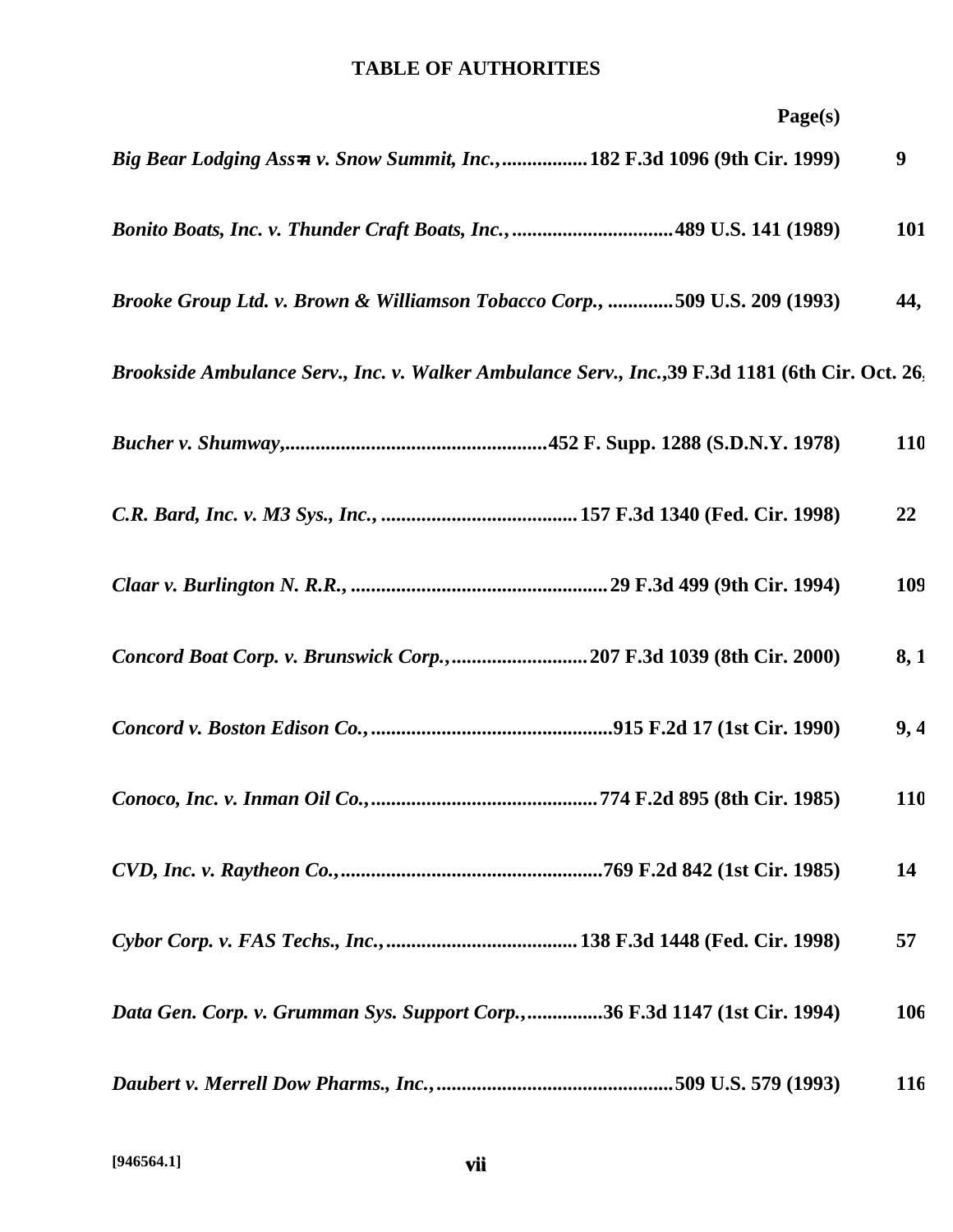| Page(s)                                                                                        |                |
|------------------------------------------------------------------------------------------------|----------------|
|                                                                                                | 9              |
|                                                                                                | <b>100</b>     |
| E.I. Du Pont de Nemours & Co. v. FTC,  729 F.2d 128 (2d Cir. 1984)                             | 129            |
| Emerson Elec. Co. v. Spartan Tool, LLC,  223 F. Supp. 2d 856 (N.D. Ohio 2002)                  | 125            |
|                                                                                                | $\overline{7}$ |
| General Foods Corp. v. Studiengesellschaft Kohle mbH, 972 F.2d 1272 (Fed. Cir. 1992)           | 121            |
| Georgia-Pacific Corp. V. United States Plywood Corp., 318 F. Supp. 1116 (S.D.N.Y. 1970)        | 136            |
|                                                                                                | <b>110</b>     |
| Grain Processing Corp. v. American Maize-Products Co., 185 F.3d 1341 (Fed. Cir. 1999)          | 84             |
|                                                                                                | 65             |
|                                                                                                | 11             |
| Hershey v. Donaldson, Lufkin & Jenrette Sec. Corp.,317 F.3d 16 (1st Cir. 2003)                 | 65             |
| High Technology Careers v. San Jose Mercury News, 996 F.2d 987 (9th Cir. 1993)                 | 99             |
| ILC Peripherals Leasing Corp. v. International Business Machines Corp., 458 F. Supp. 423 (C.D. |                |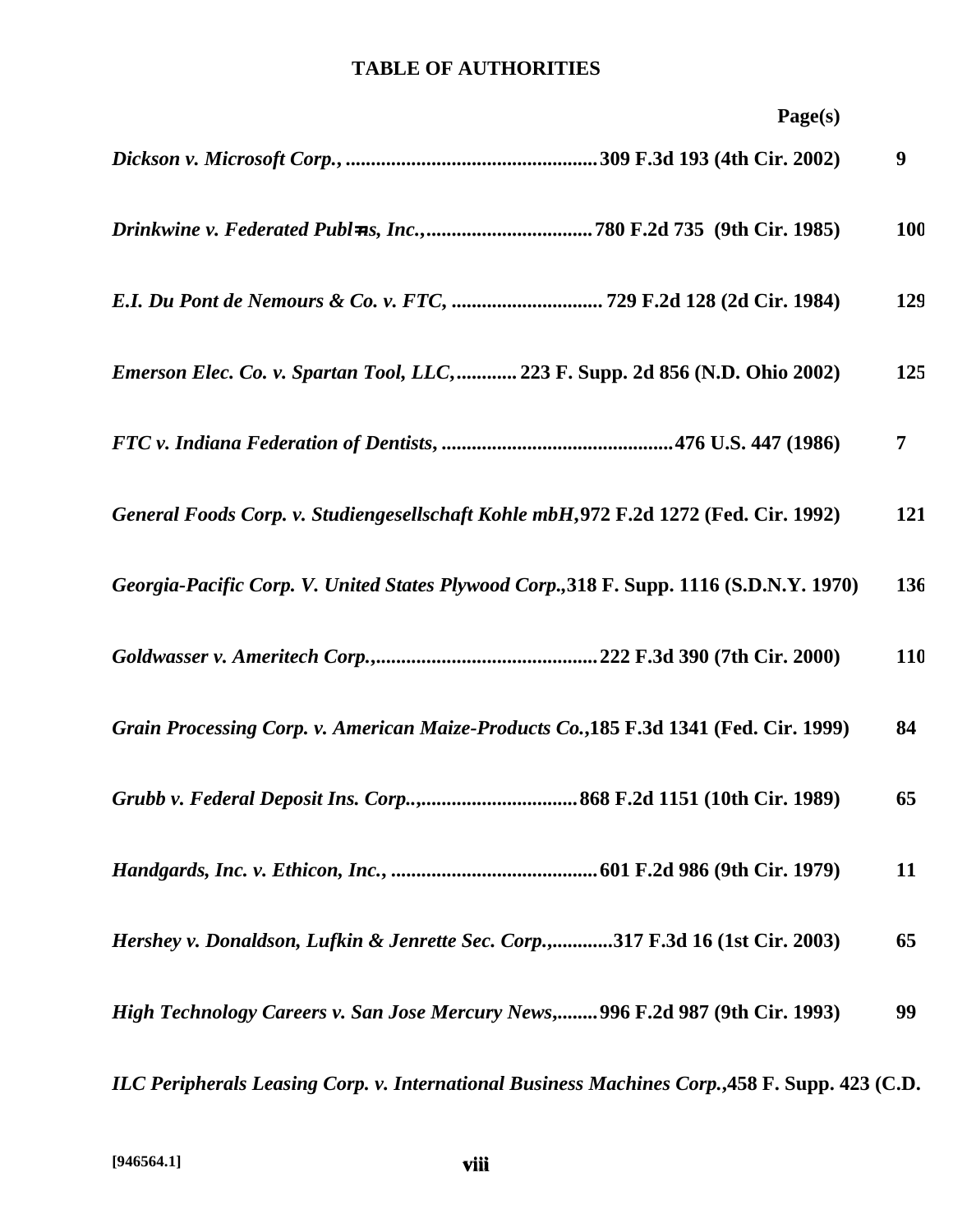| Illinois, ex rel. Burris v. Panhandle E. Pipe Line Co.,  935 F.2d 1469 (7th Cir. 1991)        | 19         |
|-----------------------------------------------------------------------------------------------|------------|
| In re Indep. Serv. Orgs. Antitrust Litig.,  203 F.3d 1322 (Fed. Cir. 2000)                    | <b>100</b> |
| In re Indep. Serv. Orgs. Antitrust Litig.,  85 F. Supp.2d 1130 (D. Kan. 2000)                 | 65         |
| In the Matter of American Cyanamid Co.,63 F.T.C. 1747, 1963 FTC LEXIS 77                      | 12         |
| In the Matter of American Cyanamid Co.,72 F.T.C. 623, 1967 FTC LEXIS 43                       | 12         |
| In the Matter of Litton Industries, Inc.,  82 F.T.C. 793, 1973 FTC LEXIS 83 (1973)            | 25,        |
| In the Matter of Polygram Holding, Inc., 2002 FTC LEXIS 28 (June 20, 2002)                    | 26         |
| In the Matter of the Timken Roller Bearing Company, 58 F.T.C. 98, 1961 FTC LEXIS 354 (1961)   |            |
|                                                                                               |            |
| Inquiry Into Three Mile Island Unit 2 Leak Rate Data Falsification, 19XX WL 910 (N.R.C. 1992) |            |
|                                                                                               | 128        |
| International Distribution Centers, Inc. v. Walsh Trucking, 812 F.2d 786 (2d Cir. 1987)       | 45         |
|                                                                                               | 102        |
|                                                                                               | <b>10</b>  |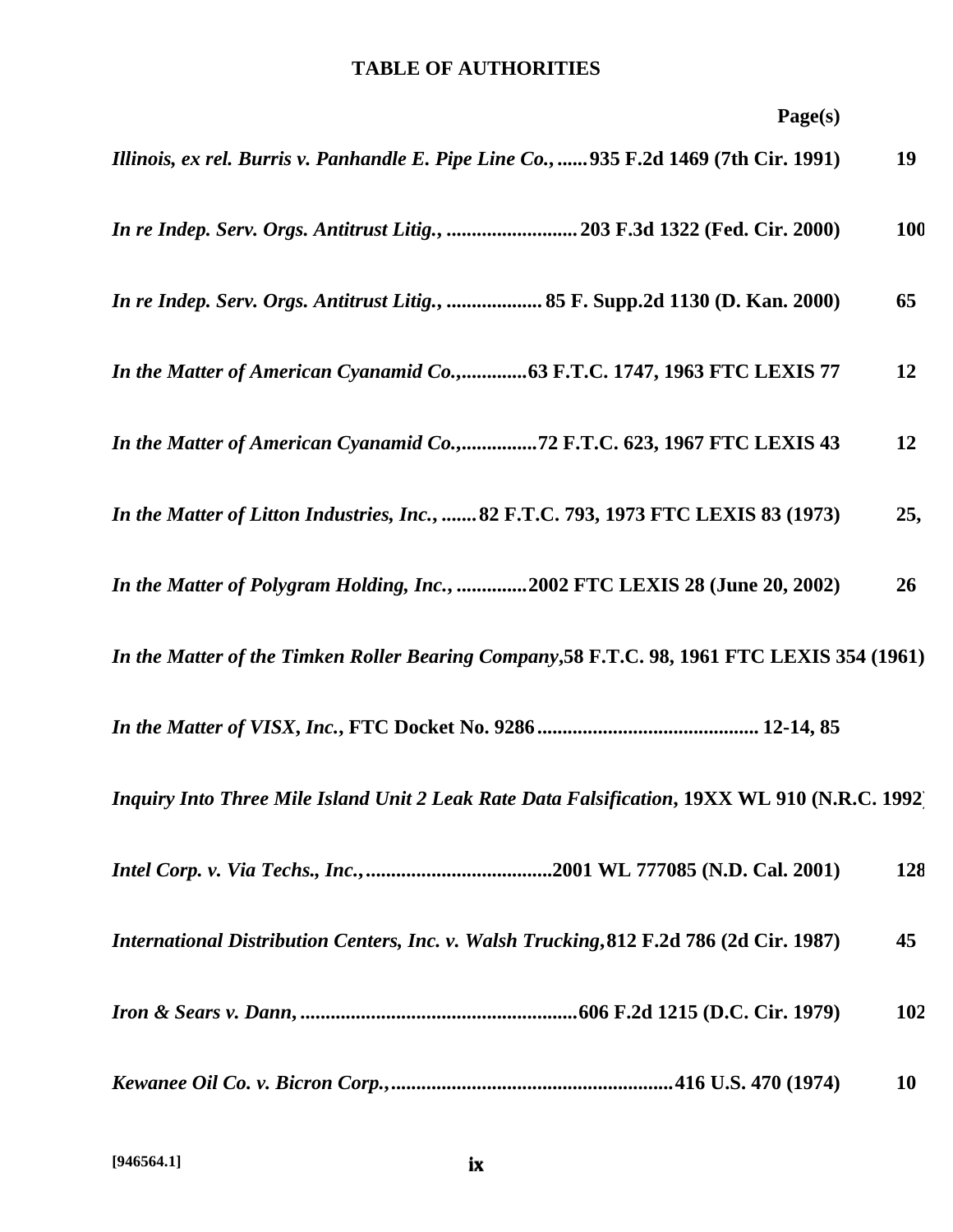|                                                                                                    | 56  |
|----------------------------------------------------------------------------------------------------|-----|
| Kingsdown Medical Consultants, Ltd. v. Hollister, Inc., 863 F.2d 867 (Fed. Cir. 1988)              | 125 |
|                                                                                                    | 102 |
|                                                                                                    | 10, |
| <i>Madison Fund, Inc. v. Charter Co., </i> 406 F. Supp. 749 (S.D.N.Y. 1975)                        | 111 |
|                                                                                                    | 56  |
|                                                                                                    | 128 |
| MCI Communications Corp. v. American Tel. & Tel. Co., 708 F.2d 1081 (7th Cir. 1983)                | 20  |
| Multiform Desiccants, Inc. v. Medzam Ltd., 133 F.3d 1473 (Fed. Cir. 1998)                          | 125 |
|                                                                                                    | 97  |
| <i>Nobelpharma AB v. Implant Innovations, </i> 141 F.3d 1059 (Fed. Cir. 1998)                      | 22, |
|                                                                                                    | 44  |
|                                                                                                    | 46  |
| Ocean State Physicians Health Plan, Inc. v. Blue Cross & Blue Shield, 883 F.2d 1101 (1st Cir. 198) |     |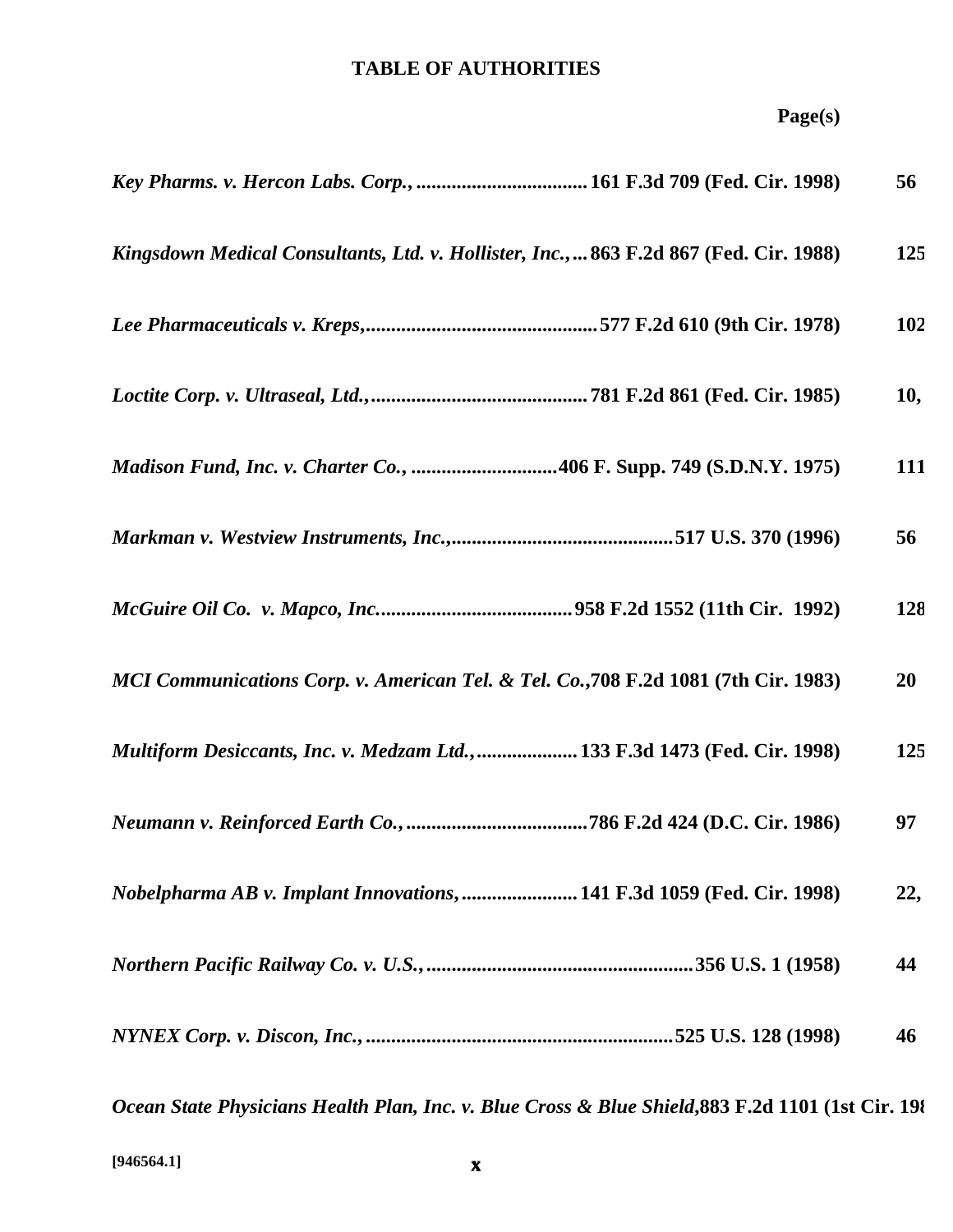|  | n GAL |  |
|--|-------|--|
|  |       |  |

|                                                                                       | 44         |
|---------------------------------------------------------------------------------------|------------|
| Olympia Equipment Leasing Co. v. Western Union Tel. Co., 797 F.2d 370 (7th Cir. 1986) | <b>110</b> |
|                                                                                       | 119        |
|                                                                                       | 20         |
|                                                                                       | 8          |
|                                                                                       | 126        |
| Primetime 24 Joint Venture v. NBC, Inc.,  219 F.3d 92 (2d Cir. 2000)                  | 128        |
| Professional Real Estate Investors v. Columbia Pictures Indus., 508 U.S. 49 (1993)    | 128        |
|                                                                                       | pas        |
| Regents Of University Of New Mexico v. Knight,321 F.3d 1111 (Fed. Cir. 2003)          | 123        |
|                                                                                       | 8, 1       |
|                                                                                       | 11         |
| Stearns Airport Equip. Co. v. FMC Corp., 170 F.3d 518 (5th Cir. 1999)                 | 97,        |
|                                                                                       | 9,1        |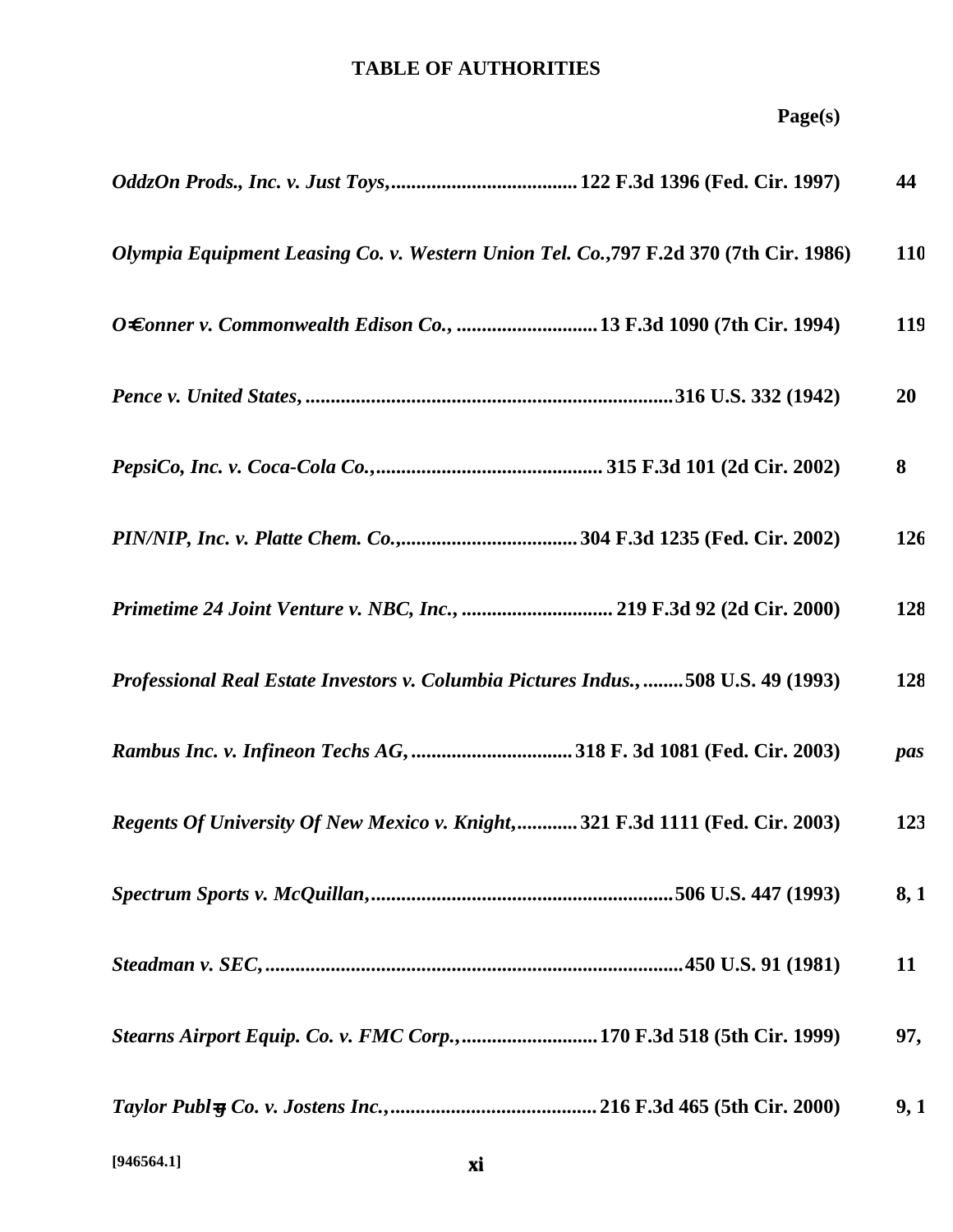| Technical Resource Servs. v. Dornier Med. Sys. Inc., 134 F.3d 1458 (11th Cir. 1998)        | 109        |
|--------------------------------------------------------------------------------------------|------------|
| Texas Instruments, Inc. v. U.S. Int4 Trade Comm-n, 871 F.2d 1054 (Fed. Cir. 1989)          | 126        |
| Trace X Chemical, Inc. v. Canadian Industries, Ltd.,738 F.2d 261 (8th Cir.1984)            | 99,        |
| Trans Sport, Inc. v. Starter Sportswear, Inc., 964 F.2d 186 (2d Cir. 1992)                 | 129        |
| TurboCare Div. of Demag Delaval Turbomachinery Corp. v. GE, 264 F.3d 1111 (Fed. Cir. 2001) |            |
| Unisplay, S.A. v. American Electronic Sign Co.,  69 F.3d 512 (Fed. Cir. 1995)              | 136        |
| United Farmers Agents Ass=n, Inc. v. Farmers Ins. Exchange, 89 F.3d 233 (5th Cir. 1996)    | 133        |
| United States Football League v. National Football League, 842 F.2d 1335 (2d Cir. 1988)    | 18         |
| United States v. AMR Corporation, 335 F.3d 1109 (10th Cir. 2003)                           | <b>100</b> |
|                                                                                            | 8, 1       |
|                                                                                            | 9          |
|                                                                                            | 25         |
| Universal Analytics, Inc. v. MacNeal-Schwendler Corp.,. 914 F.2d 1256 (9th Cir. 1990)      | <b>100</b> |
|                                                                                            | 45         |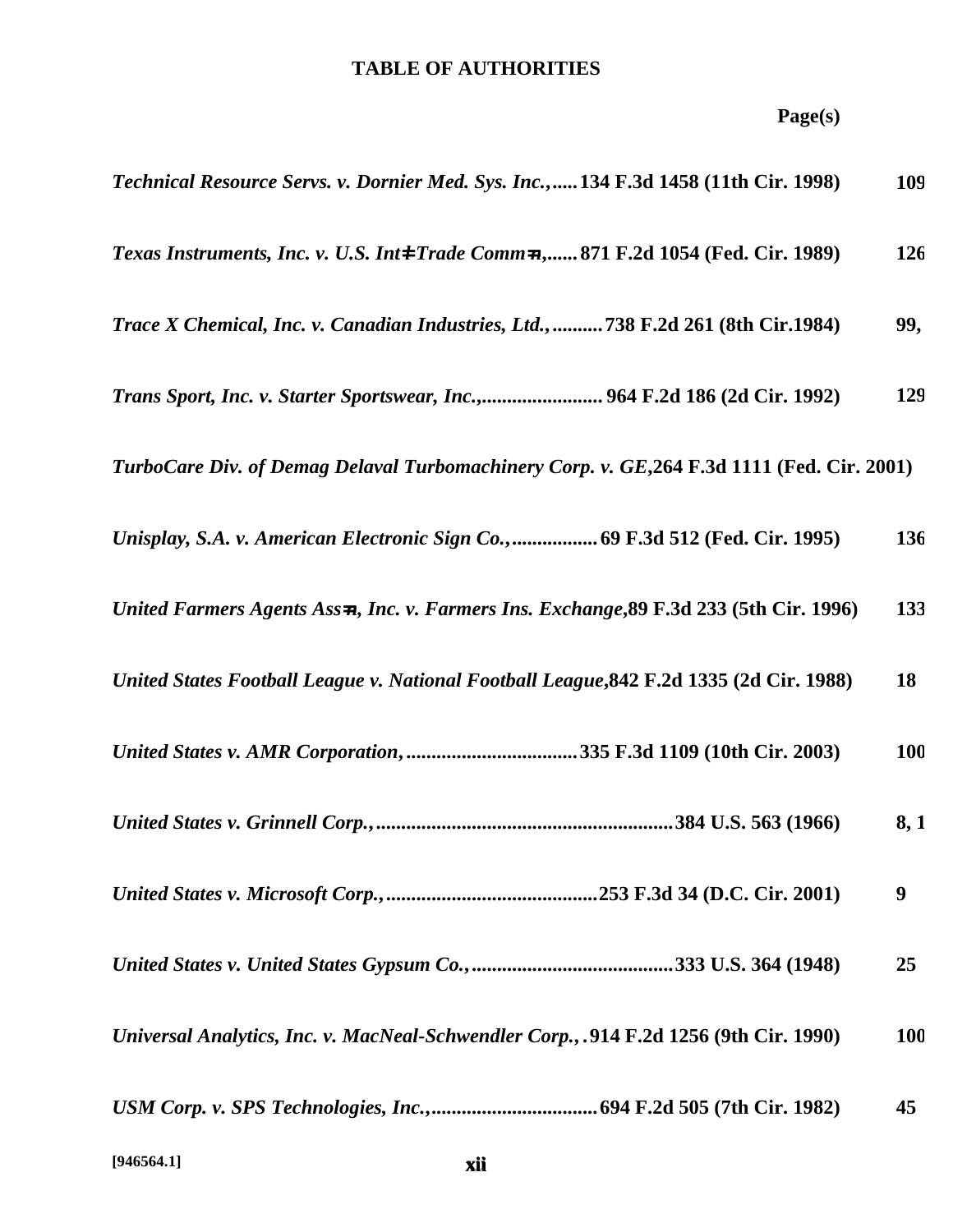# **Page(s)**

|                                                                                                  | 123 |
|--------------------------------------------------------------------------------------------------|-----|
| Vernon v. Southern California Edison Co., 955 F.2d 1361 (9th Cir. 1992)                          | 111 |
| Walker Process Equipment, Inc. v. Food Machinery & Chemical Corp., 382 U.S. 172 (1964)           | 10, |
| Wang Laboratories, Inc. v. Oki Electric Industry Co., Ltd., 15 F. Supp. 2d 166 (D. Mass 1998) 56 |     |
| Westman Com. Co. v. Hobart International, Inc., 796 F.2d 1216 (10th Cir. 1986)                   | 45  |
|                                                                                                  | 52  |
|                                                                                                  | 11  |

# **STATUTES**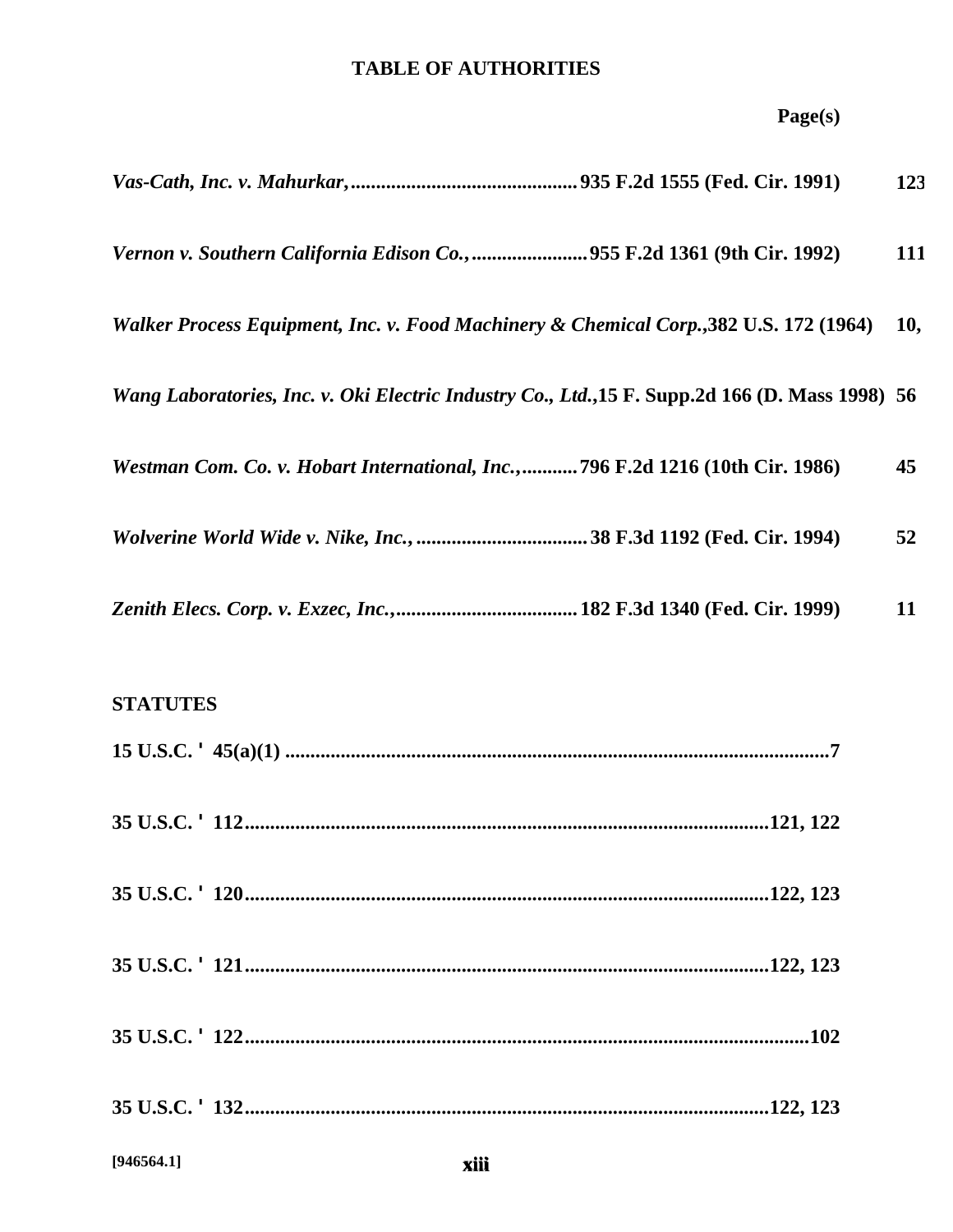| <b>TREATISES AND ARTICLES</b>                                                  |
|--------------------------------------------------------------------------------|
|                                                                                |
|                                                                                |
|                                                                                |
| David J. Teece & Edward F. Sherry, Standard Setting and Antitrust, 87 MINN. L. |
|                                                                                |
| MERGES, MENELL & LEMLEY, INTELLECTUAL PROPERTY IN THE NEW                      |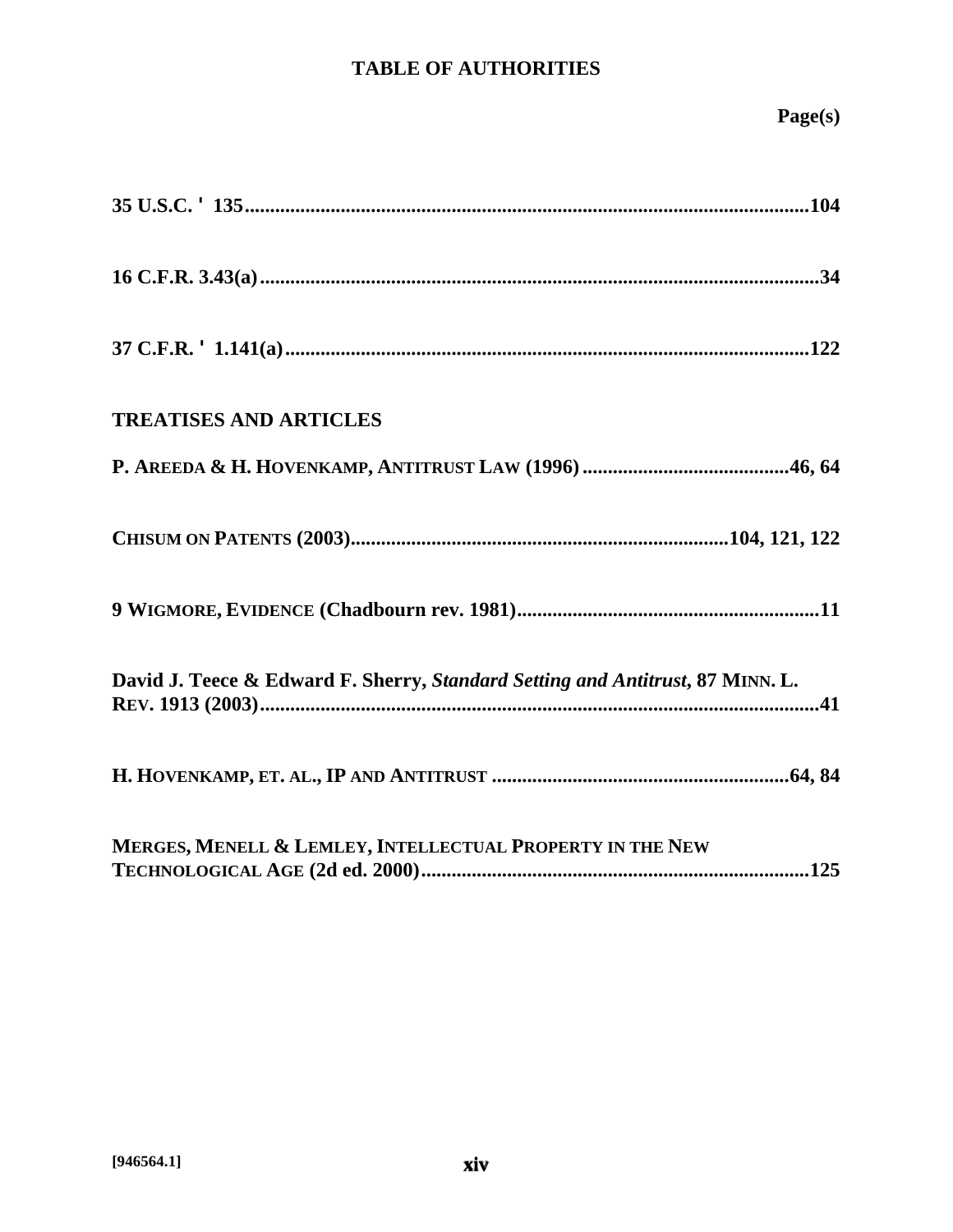#### I. INTRODUCTION AND SUMMARY OF ARGUMENT

When the Commission authorized the filing of the Complaint in this case, a federal jury in Virginia had just returned a fraud verdict against Rambus Inc. (ARambus@) based on the theory that Rambus should have disclosed certain patent applications, or intentions to file or amend patent applications, to JEDEC. A necessary prerequisite to the jury=s finding of fraud was that Rambus had a duty to disclose patent applications or intentions to file or amend patent applications to JEDEC. *Rambus Inc. v. Infineon Techs AG*, 318 F.3d 1081, 1096 (Fed. Cir. 2003) (hereinafter A*Infineon@*). Thus, the Commission and Complaint Counsel might have presumed, based on the jury-s verdict, that such a duty did in fact exist under JEDEC=s rules, practices and procedures. During the course of this proceeding, however, it has become apparent that no such duty existed. Neither the written rules and policies of JEDEC, nor its procedures or regular practices, were consistent with a finding that there existed a duty to disclose patent applications or intentions to file or amend patent applications. Indeed, there is compelling evidence that no such duty existed at any time during Rambus=s membership in JEDEC.

In January 2003, the Federal Circuit, after reviewing the record that had been before the *Infineon* jury, reversed the jury-s verdict, concluding as follows:

> AIn this case there is a staggering lack of defining details in the EIA/JEDEC patent policy. When direct competitors participate in an open standards committee, their work necessitates a written patent policy with clear guidance on the committee=s intellectual property position. A policy that does not define clearly what,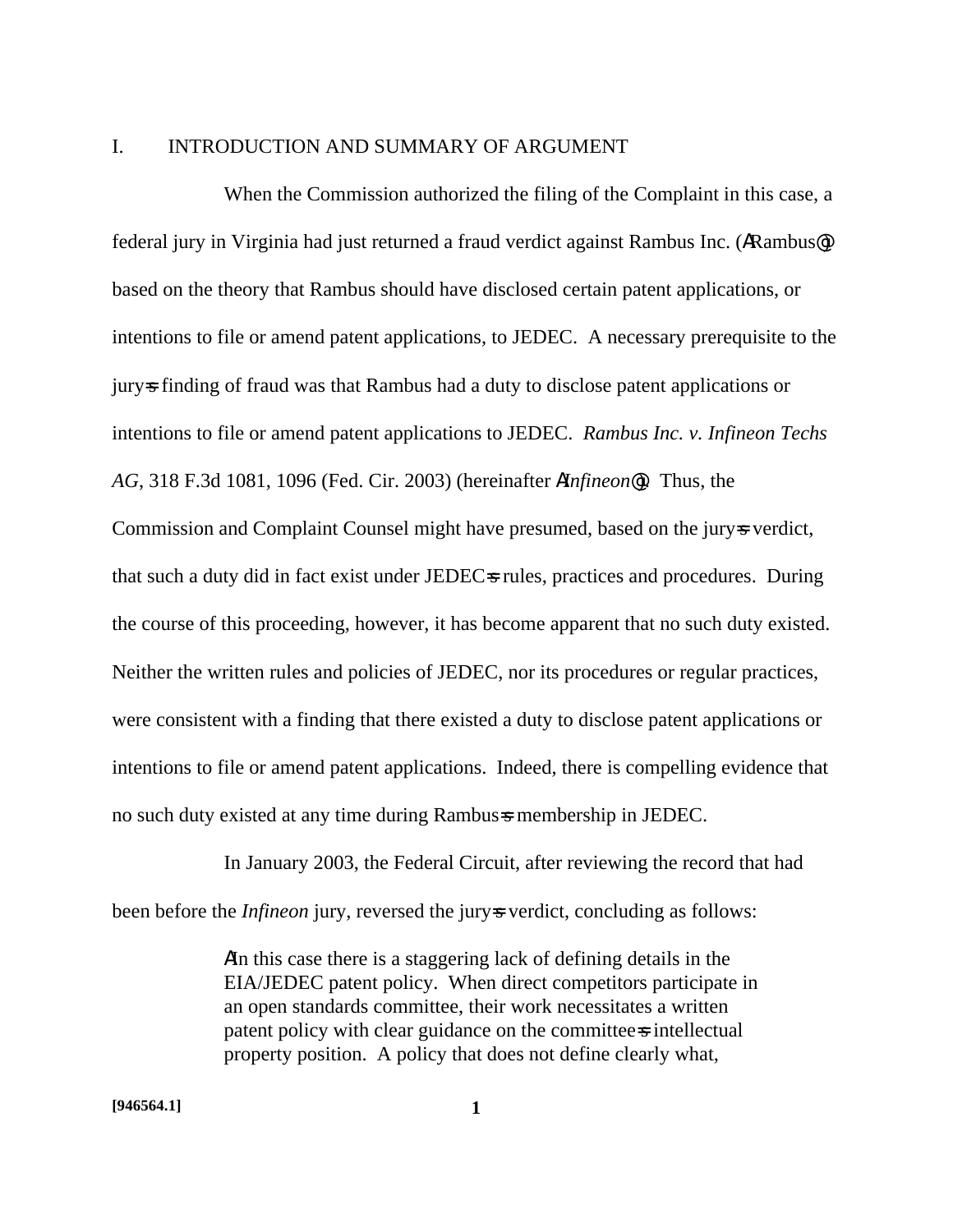when, how, and to whom the members must disclose does not provide a firm basis for the disclosure duty necessary for a fraud verdict. Without a clear policy, members form vaguely defined expectations as to what they believe the policy requires B whether the policy in fact so requires or not. JEDEC could have drafted a patent policy with a broader disclosure duty. It could have drafted a policy broad enough to capture a member=s failed attempts to mine a disclosed specification for broader undisclosed claims. It could have. It simply did not.@

*Infineon*, 318 F.3d at 1102 (footnote omitted).

Complaint Counsel have argued, and certainly will argue again, that the record evidence in this case is different than the record evidence in *Infineon*, so that a different result may be reached here. Complaint Counsel also may argue that the legal standard under which the evidence is to be judged is different here from the standard applicable in the Virginia trial.

Although Complaint Counsel would be correct in contending that there was additional evidence offered in this case regarding JEDEC=s supposed patent policy, what that additional evidence shows, even more clearly than the record evidence in the *Infineon* case, is that JEDEC did not require and its members did not expect disclosure of patent applications or of intentions to file or amend patent applications. The evidence in this case further makes plain that no two members of JEDEC B at least no two members who testified in this trial **B** had the same understanding of JEDEC-s patent policies or the disclosure expectations of JEDEC=s members.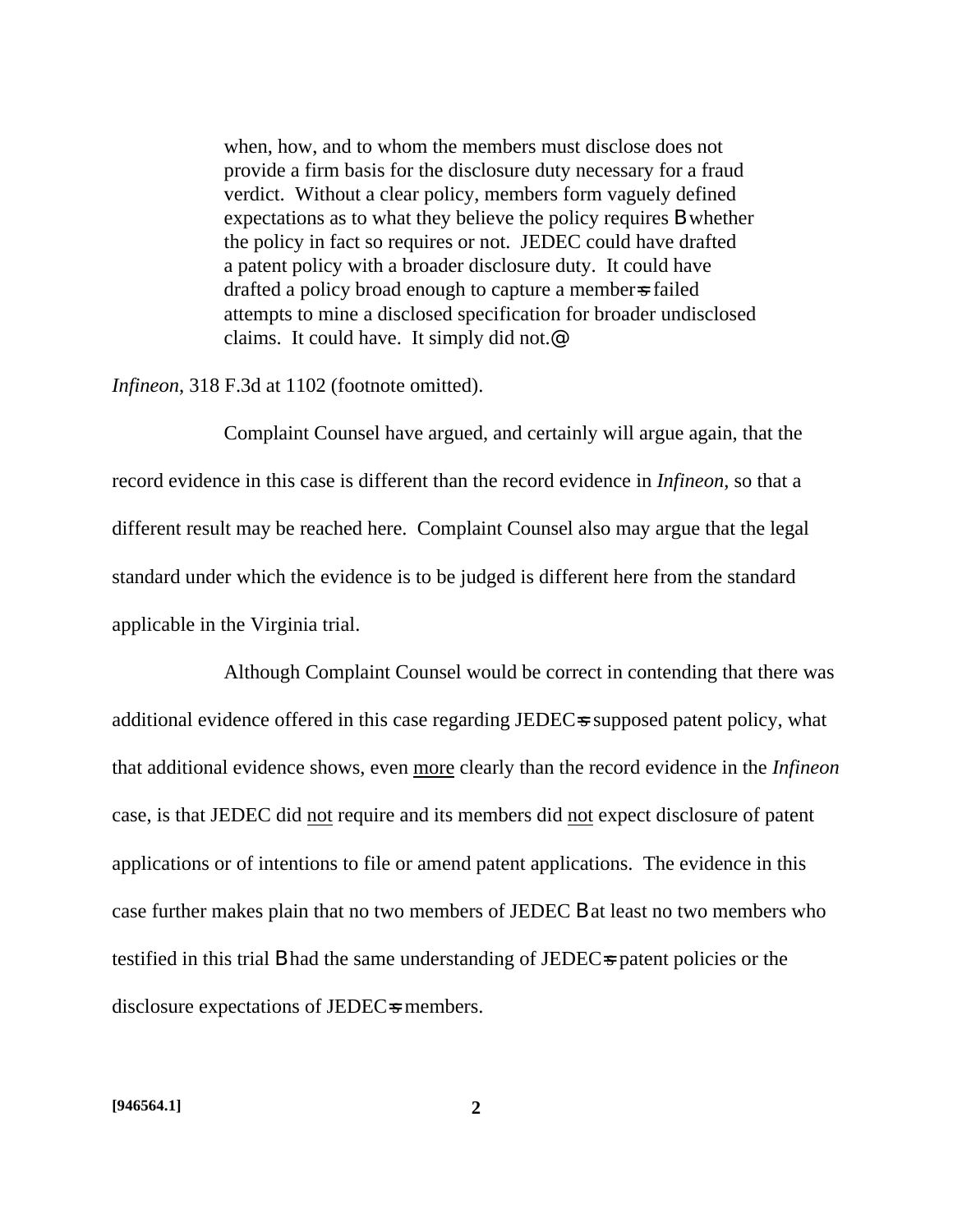However framed, Complaint Counsels theory of this case depends upon Rambus having had a duty to disclose patent applications to JEDEC. In the absence of such a duty B and the record evidence establishes beyond any question that there was no such duty **B** Complaint Counsels claims must fail. Further, because so many aspects of JEDEC<sub>s</sub> patent policies are vague, uncertain and not clearly stated, and because so many are interpreted and understood differently by different JEDEC members, JEDEC=s patent policy lacks the certainty and clarity that are required in order for a breach of such a policy to provide the predicate for an antitrust claim.

There are numerous other reasons why this Court should find that Complaint Counsel have not met their burden of proof. As summarized below and as set forth in much greater detail in Rambus=s Proposed Findings of Fact and Conclusions of Law (hereinafter, ARambus=s Proposed Findings@ or ARPF@), JEDEC and its members were well aware of the extent of the inventions made by Drs. Farmwald and Horowitz and of the fact that Rambus would be seeking the broadest possible patent protection for those inventions. JEDEC and its members knew or should have known that Rambus would seek to obtain patent coverage over the four features at issue in this case, since it was well known that Rambus considered the use of these features in a DRAM to be part of the novel contributions made by Drs. Farmwald and Horowitz to the DRAM art. Put simply, JEDEC and its members were not Alulled.@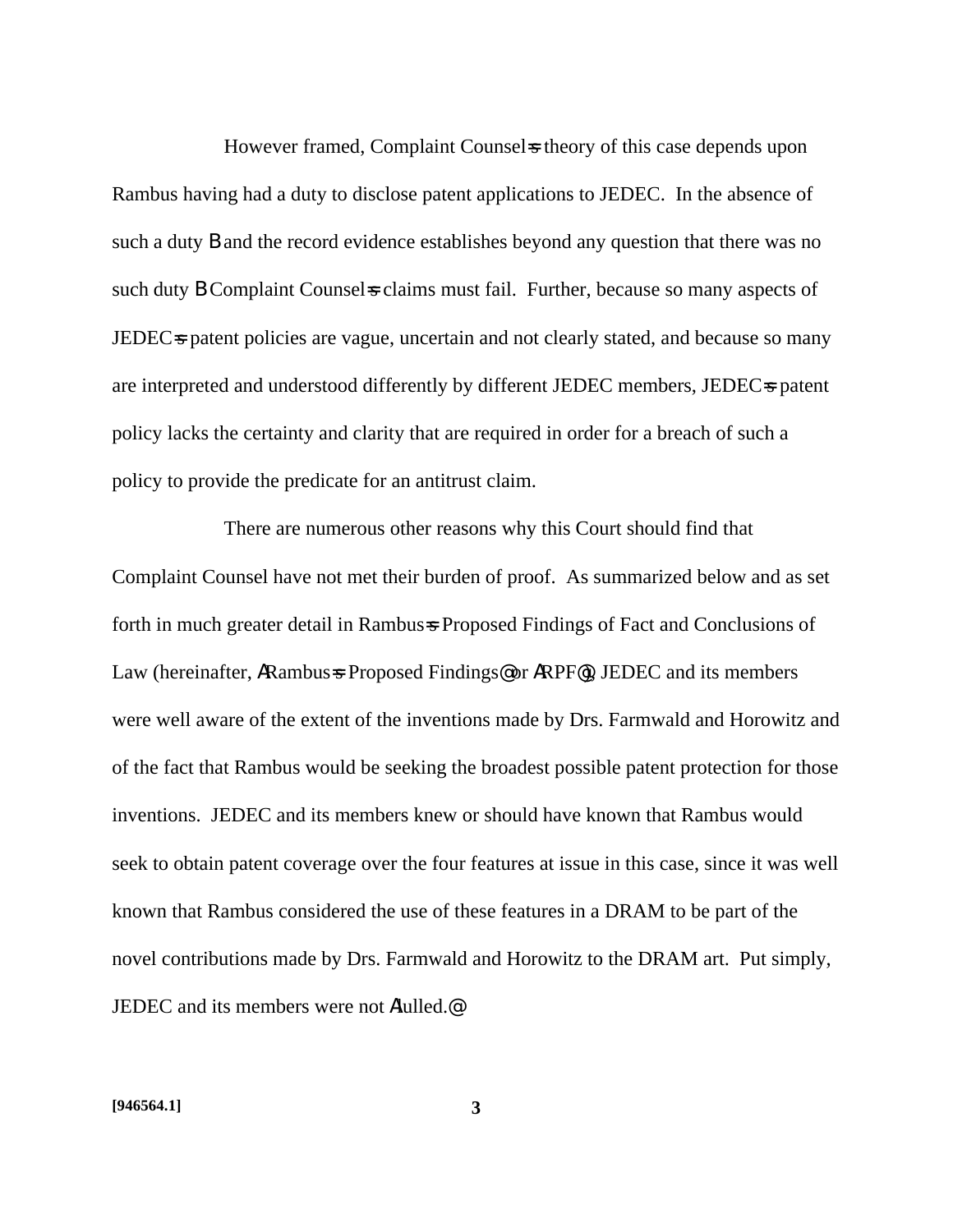The evidence also establishes that, regardless which of Complaint Counsel-s many JEDEC disclosure theories are considered, Rambus did not at any pertinent time possess patents or patent applications that it would have been required to disclose. In other words, Rambus in fact complied with even the most tortured construction of JEDEC<sup>s</sup> disclosure policy.

In sum, the record evidence establishes that JEDEC had no policy regarding the disclosure of patents and/or patent applications with which Rambus did not comply. It further establishes that Rambus acted in a manner fully consistent with the expectations of JEDEC and its members and fully consistent with any duty of good faith to which it might be held. The evidence also proves that JEDEC and its members were well aware that Rambus was seeking the broadest possible patent protection for its inventions and that it would be seeking protection for the four features at issue here, as well as for many other aspects of its inventions.

One might ask, then, if in fact JEDEC and its members were aware of the possibility that Rambus would obtain patent claims that would cover, among other inventions, the four features at issue here, why did JEDEC, at the behest of some of its members with the greatest knowledge and the most at stake, include these features in JEDEC<sub>s</sub> standards? The evidence provides two answers to this question. The first is that JEDEC members believed that any Rambus patents that issued would be invalid or very narrow because of prior art, *e.g.*, that the Patent Office and/or the courts would recognize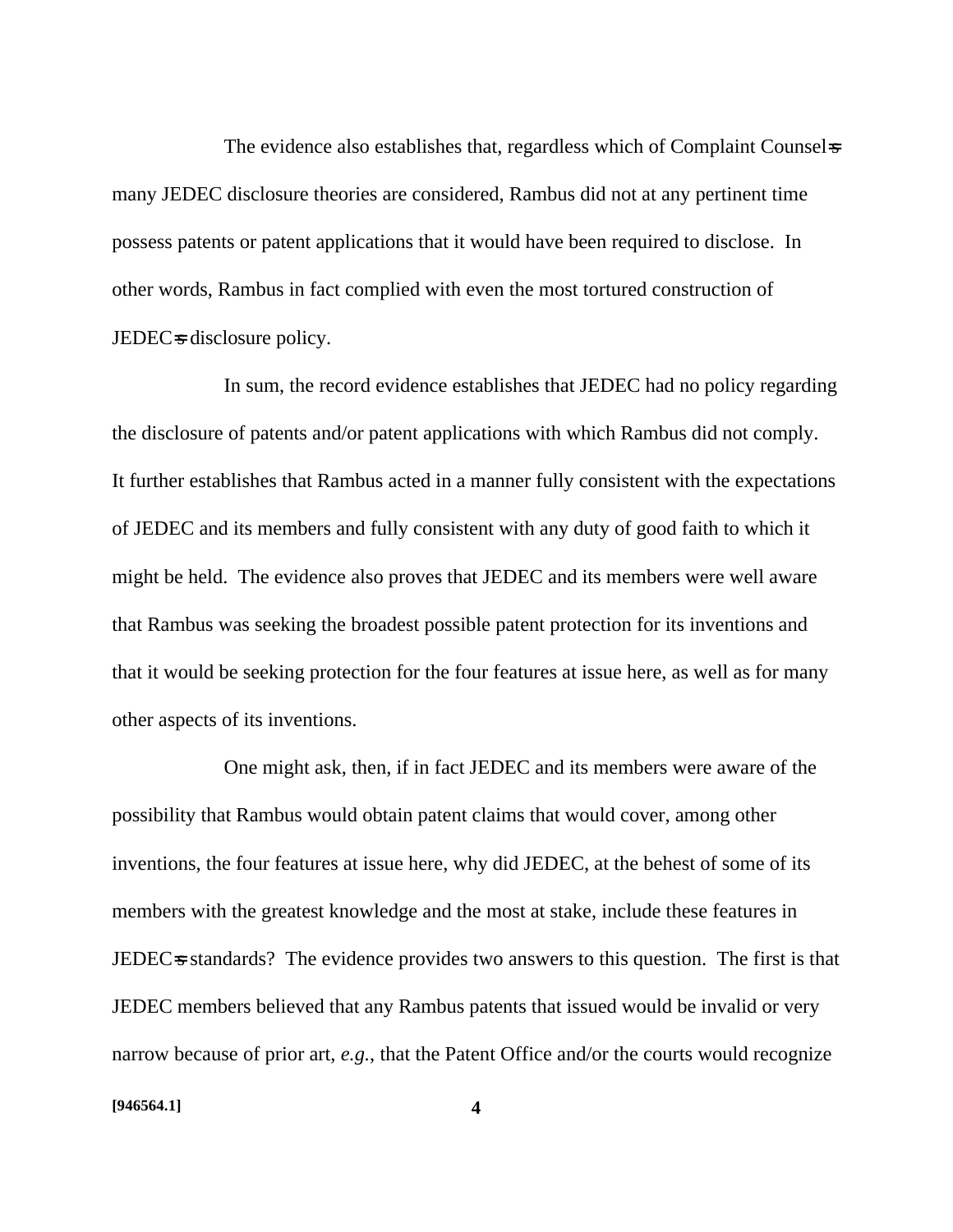that Drs. Farmwald and Horowitz had not invented revolutionary technology or new ways to use established technologies and that Rambus=s technology was nothing more than a Acollection of prior art,@ as one longtime JEDEC representative put it in 1993. RPF 517; (Meyer,  $12/14/00$  Infineon Depo Tr., 300 (CX 1454)).<sup>1</sup>

The other answer to this question is that there was no other way to achieve the level of performance that was needed in order to solve the memory bottleneck problem. Manufacturers of DRAM, architects of computer systems and numerous users of DRAMs had no choice but to walk down the path blazed by Drs. Farmwald and

 $\overline{a}$ 

 $<sup>1</sup>$  In this brief, Rambus attempts to place its Proposed Findings in context and to provide</sup> useful argument and discussion in support of those Findings. Rather than repeating at length the evidence and record citations set forth in the Findings, Rambus often will simply cite to the pertinent paragraphs of its Proposed Findings. To further aid the Court in connecting the arguments in this brief with Rambus=s Proposed Findings, Rambus will provide, at the beginning of most sections of this brief, a reference to the corresponding sections or paragraphs in its Proposed Findings.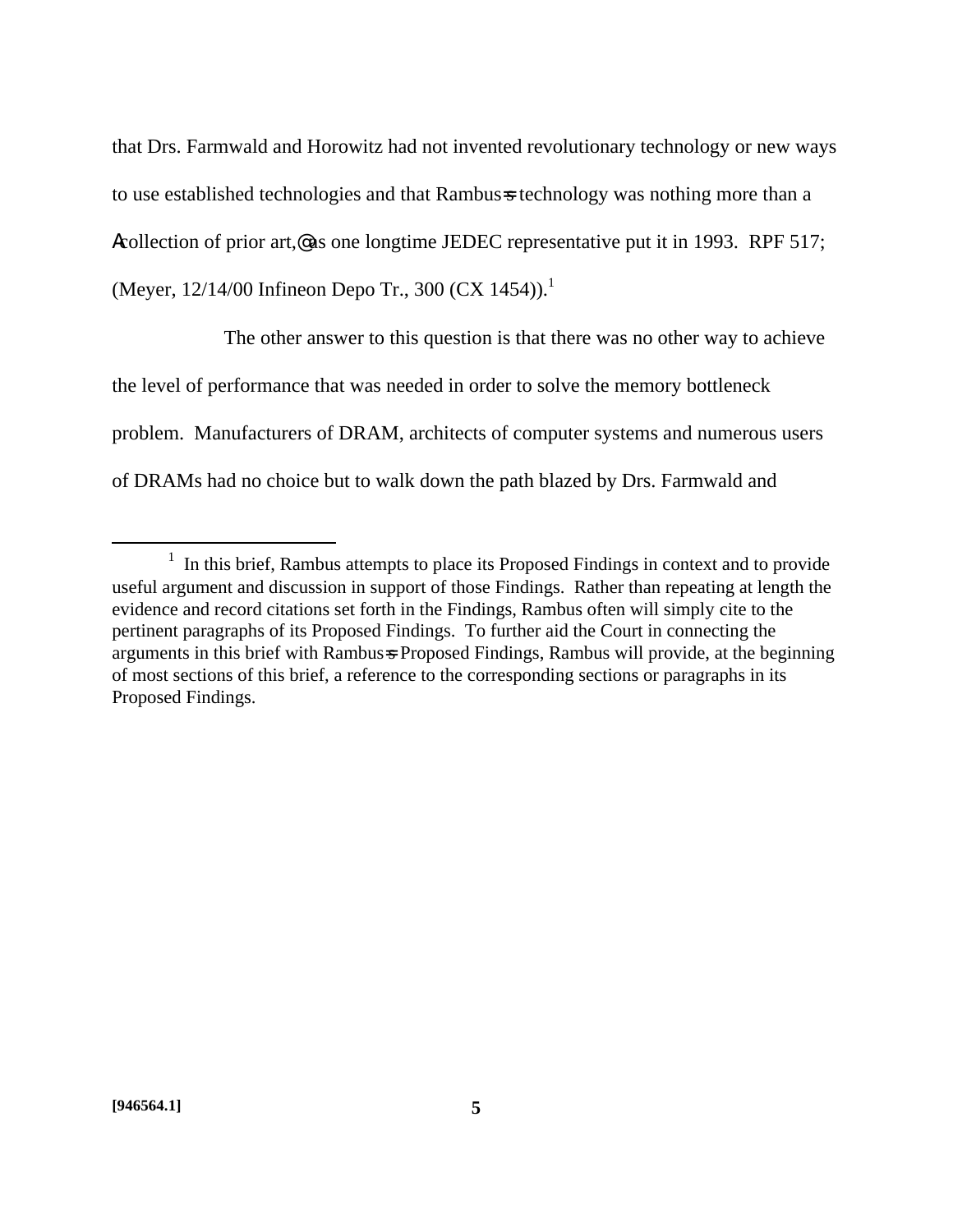Horowitz and use an ever-increasing number of the inventions they made. The four features at issue here were utilized by the DRAM industry because they had to be; without them DRAMs could not keep up with the ever-increasing speed and data demands of microprocessors.

Complaint Counsel also have failed to prove two other elements of their claims. First, Complaint Counsel undertook to prove that Rambus engaged in Aexclusionary conduct,@ which is defined by the case law (and the Federal Trade Commission) as conduct that makes no economic sense but for the elimination of competition and, therefore, has no legitimate business justification. However, it is uncontested that there are legitimate business reasons for technology-based companies like Rambus to maintain the confidentiality of information regarding their patent applications and pending patent claims. Rambus=s alleged refusal to disclose information about its intellectual property aspirations thus had a legitimate business purpose and cannot be the basis for a monopolization claim.

Second, Complaint Counsel are required to show economic injury or anticompetitive effects in order to prevail on their claims. Yet, the evidence in this case establishes there were no anticompetitive effects and in the future there will be no anticompetitive effects as the result of any conduct by Rambus. In all pertinent respects, the Abut for@ world postulated by Complaint Counsel is the same as the world in which we live today. For instance, Complaint Counsel undertook to prove, and were required to

#### **[946564.1] 6**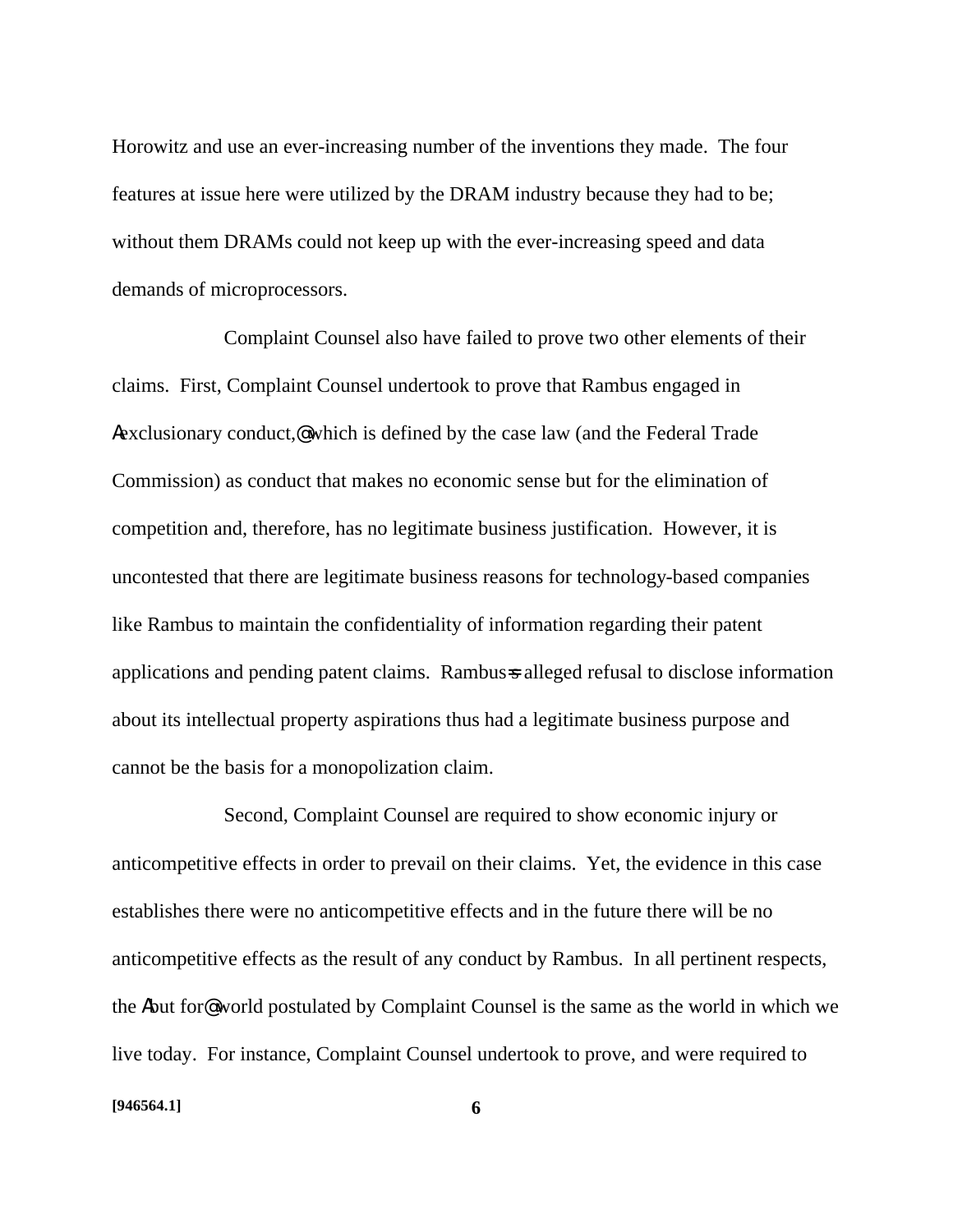prove, that JEDEC had available to it acceptable noninfringing alternative technologies at the time that Rambus supposedly should have disclosed its patent interests. However, Complaint Counsel made no effort to prove that the supposed Aalternatives@ did not themselves infringe Rambus=s patents (or the patents of others). Complaint Counsel also failed to prove that any of the supposed alternatives were superior to Rambus=s inventions in terms of performance and/or cost (even accounting for Rambus=s royalties). It also is clear that there has been and will be no economic injury because the royalties that Rambus is charging today for the use of its patented inventions are the same royalties that it would have charged in Complaint Counsel is hypothetical Abut for @world. Moreover, the royalty rates Rambus charges are consistent with the JEDEC Areasonable and nondiscriminatory@ standard.

For all of these reasons, as discussed further below and as set forth in detail in Rambus=s Proposed Findings, this Court should find that Complaint Counsel have not met their burden of proof and should, accordingly, dismiss the Complaint.

### II. COMPLAINT COUNSEL-S CASE AND THEIR BURDEN OF PROOF

Complaint Counsel allege that Rambus=s conduct at JEDEC violated Section 5 of the FTC Act. 15 U.S.C. '45(a)(1). The Act encompasses Apractices that violate the Sherman Act and the other antitrust laws.@ *FTC v. Indiana Federation of Dentists*, 476 U.S. 447, 454 (1986). The first two of Complaint Counsel is three claims Aare based on principles emanating from Section 2 of the Sherman Act B *i.e.*, the

#### **[946564.1] 7**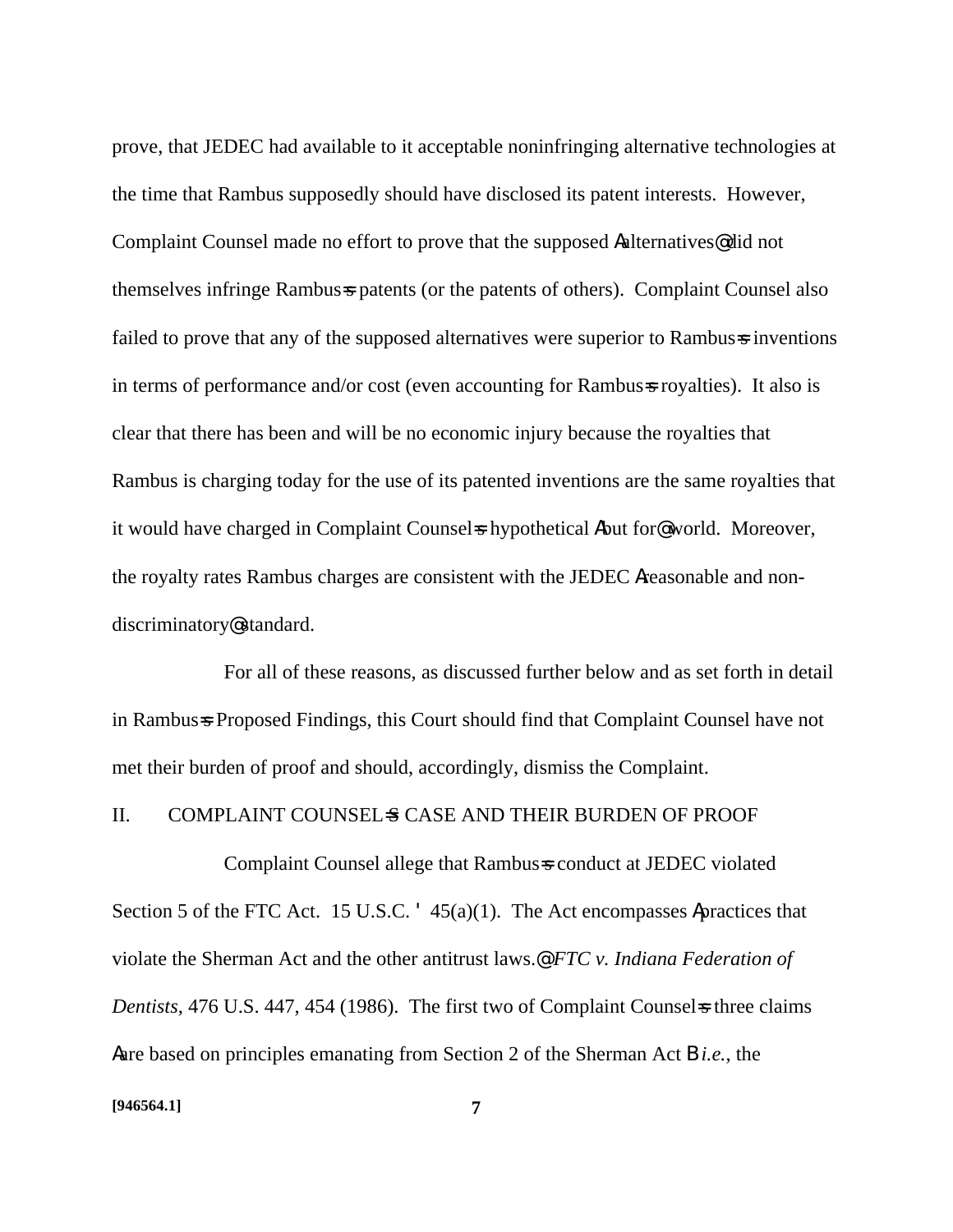monopolization and attempted monopolization claims.<sup>@</sup> Complaint Counsel=s Memorandum in Opposition to Respondent Rambus Inc. $\approx$  Motion for Summary Decision, filed Mar. 25, 2003 (Summary Decision Opp.), p. 33. Complaint Counsels final claim alleges that Rambus has engaged in Aunfair methods of competition,@ which Complaint Counsel Aadvances . . . as one entailing proof falling somewhere in between that which would be required to establish, on the one hand monopolization, or on the other, attempted monopolization, under Section 2 of the Sherman Act.@ *Id.* at 35. By this, Complaint Counsel mean that the Aunfair methods of competition@ claim requires proof of anticompetitive effects Amore than the threatened effect that might suffice for attempted monopolization.@ *Id.* at 36. Accordingly, to prevail in this case, Complaint Counsel must prove all of the elements of a monopolization claim or an attempted monopolization claim.

#### A. The Elements Of Complaint Counsel Sclaims

To prove monopolization, a plaintiff Amust show that 1) the defendant possessed monopoly power in the relevant market and 2) the defendant willfully acquired or maintained this monopoly power by anticompetitive conduct as opposed to gaining that power as a result >of a superior product, business acumen, or historical accident.=@ *Concord Boat Corp. v. Brunswick Corp.*, 207 F.3d 1039, 1060 (8th Cir. 2000) (quoting *United States v. Grinnell Corp.*, 384 U.S. 563, 570-71 (1966)). For an attempted monopolization claim, a plaintiff must prove  $\mathbf{A}(1)$  that the defendant has engaged in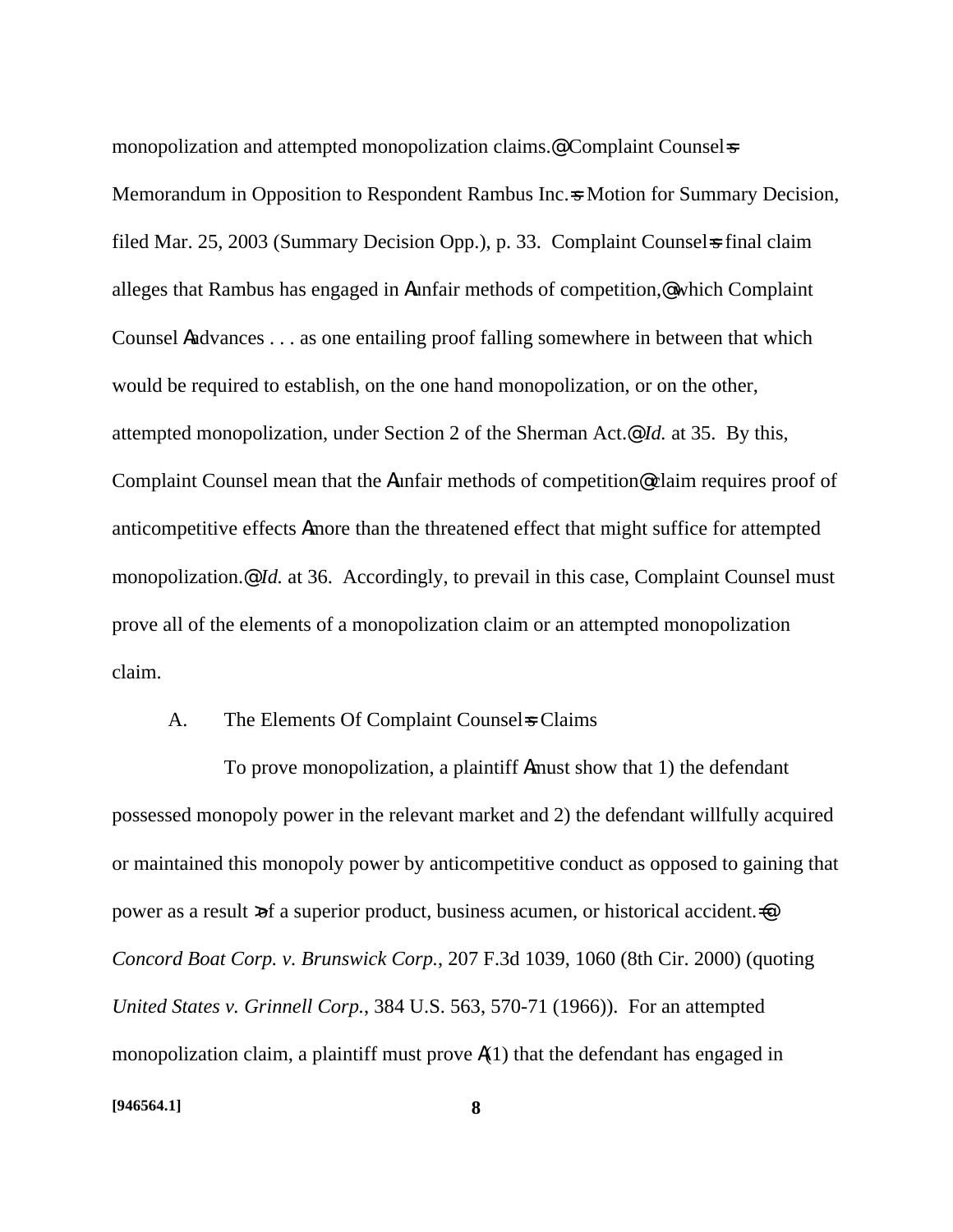predatory or anticompetitive conduct with (2) a specific intent to monopolize and (3) a dangerous probability of achieving monopoly power.@ *Spectrum Sports v. McQuillan*, 506 U.S. 447, 456 (1993).

Under either theory, Complaint Counsel must, at a minimum, prove that Rambus (a) engaged in anticompetitive conduct and (b) that this conduct, as opposed to the superiority of its patented technology, led to the acquisition of or dangerous probability of gaining monopoly power, *i.e.*, the ability to raise prices by restricting output. *See, e.g., PepsiCo, Inc. v. Coca-Cola Co.*, 315 F.3d 101, 107 (2d Cir. 2002) (Amarket power is defined as  $x$ the ability to raise price by restricting output= $\omega$ ). This means that Complaint Counsel must prove that Rambus engaged in anticompetitive conduct that caused or threatens to cause anticompetitive harm. *See, e.g., Dickson v. Microsoft Corp.*, 309 F.3d 193, 211 (4th Cir. 2002) (AThe offense of monopolization requires a showing of >anticompetitive effect.=@); *United States v. Microsoft Corp.*, 253 F.3d 34, 58 (D.C. Cir.  $2001$ ) (Ato be condemned as exclusionary, a monopolist sact must have an >anticompetitive effect= . . . . the plaintiff, on whom the burden of proof of course rests must demonstrate that the monopolist-s conduct indeed has the requisite anticompetitive effect@ (internal citations omitted)); *Taylor Publ=g Co. v. Jostens, Inc.*, 216 F.3d 465, 474 (5th Cir. 2000) (in attempted monopolization case, court looks at threatened effects Ain light of the state of the market<sup>®</sup>. In other words, Complaint Counsel must prove not only that Rambus=s conduct was Aanticompetitive@ (a term with a particular meaning defined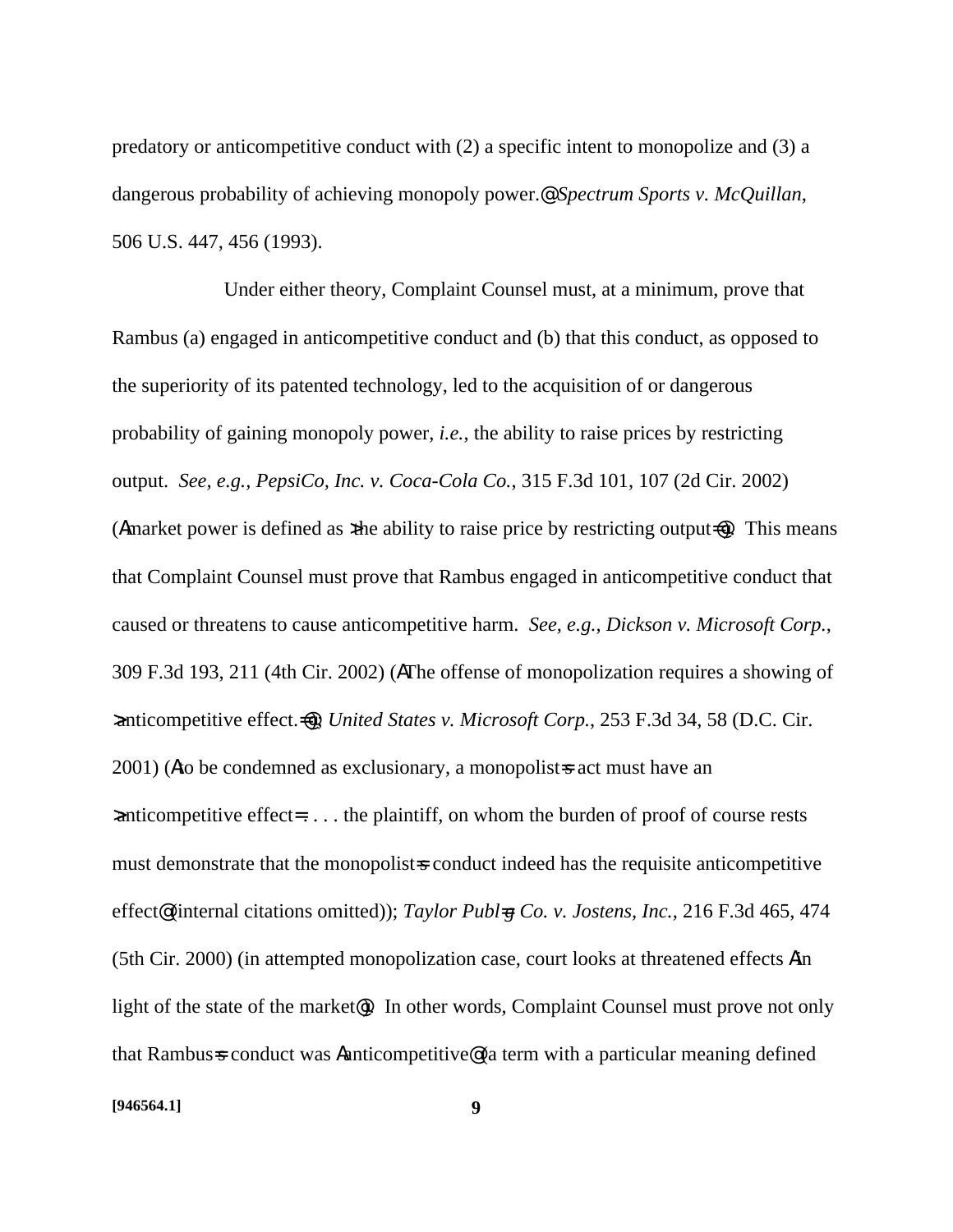below), but that the conduct caused or threatens to cause some increase in price, restriction in output, or diminishment of quality in some relevant market. *See, e.g., Big Bear Lodging Ass=n v. Snow Summit, Inc.*, 182 F.3d 1096, 1104 (9th Cir. 1999) (AMonopolization claims can only be evaluated with reference to properly defined geographic and product markets.@); *Concord v. Boston Edison Co.*, 915 F.2d 17, 22 (1st Cir. 1990) (monopolization only occurs where conduct Aobstruct[ed] the achievement of competition=s basic goals **B** lower prices, better products, and more efficient production methods@).

#### B. Complaint Counsels Burden Of Proof

The courts have long recognized an inherent tension between the patent and antitrust laws. Pursuant to Article 1 of the Constitution, a patent confers a legal monopoly for a limited period of time. In return for a patent, the patentee must fully disclose the patented invention or process, and after the expiration of the statutory period, the patentee loses all exclusive rights to the invention. *See generally Kewanee Oil Co. v. Bicron Corp.*, 416 U.S. 470, 480-81 (1974). As the Federal Circuit has explained, this system Aserves a very positive function in our system of competition, *i.e.*, the encouragement of investment based risk,  $\triangleq$  which in turn A bencourages innovation and its fruits: new jobs and new industries, new consumer goods and trade benefits.<sup>•</sup> *Loctite Corp. v. Ultraseal, Ltd.*, 781 F.2d 861, 876-77 (Fed. Cir. 1985) (citation omitted).

#### **[946564.1] 10**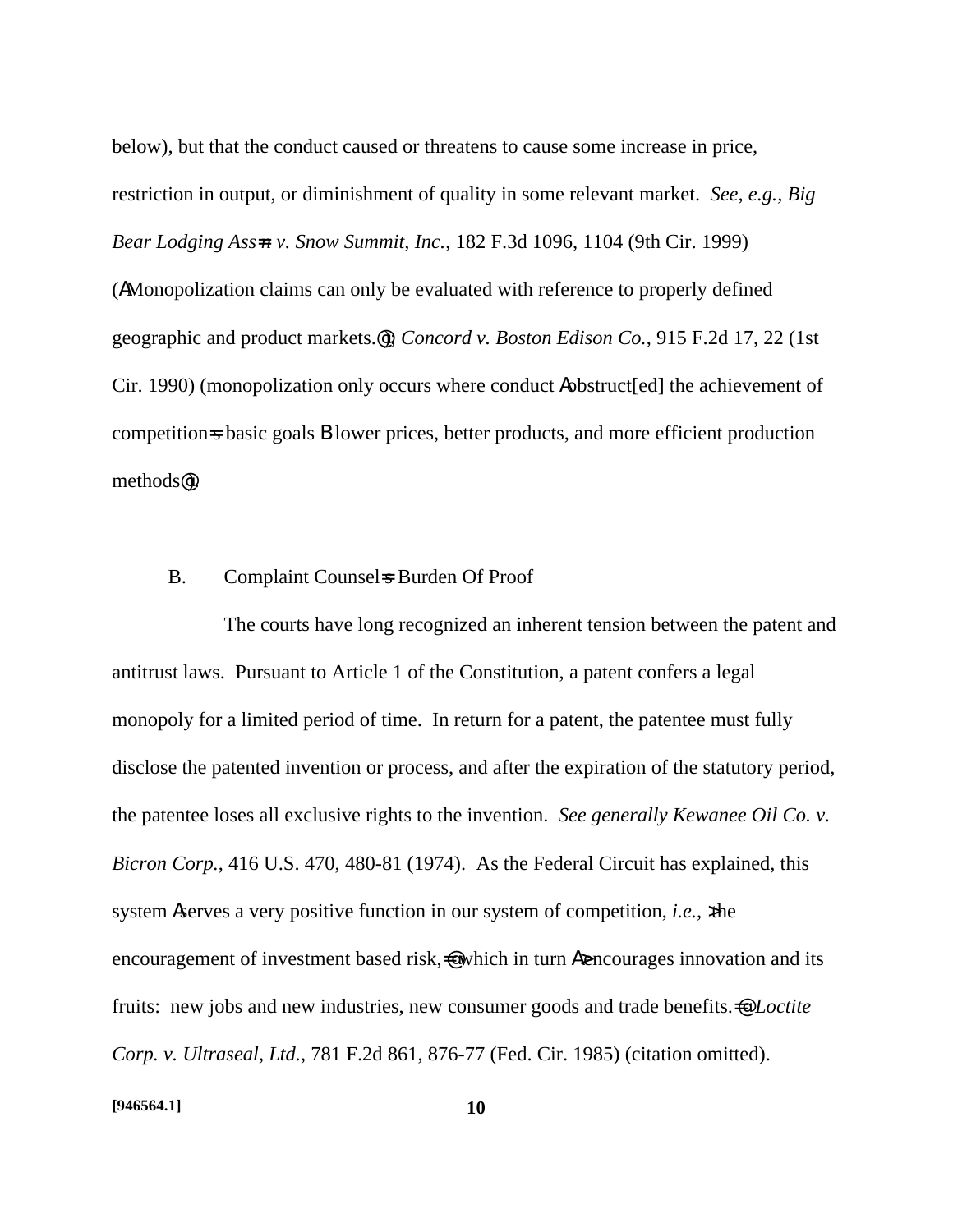Precisely because a patent constitutes a monopoly (albeit a lawful one), a patentee who attempts to enforce a patent is often faced with threats of antitrust liability. Most commonly, the defendant accuses the patentee of obtaining market power improperly by withholding material information from the patent office in the course of obtaining the patent. Such claims are called A*Walker Process*@ claims, after the Supreme Court=s decision in *Walker Process Equipment, Inc. v. Food Machinery & Chemical Corp.*, 382 U.S. 172 (1965), which allowed the fraudulent procurement of a patent to form the basis for an antitrust claim under certain circumstances.

The courts have consistently required parties asserting *Walker Process* claims to prove the elements of fraud with Aclear and convincing@ evidence. *See, e.g., Loctite Corp.*, 781 F.2d at 876-7. They have done so not simply because many, if not most, states require clear and convincing evidence of common law fraud. *See generally* 9 WIGMORE, EVIDENCE (Chadbourn rev. 1981), & 2498 at p. 424. The courts have required the heightened burden of proof for substantial public policy reasons, in recognition of the statutory basis of a patent-s monopoly status and to Aprevent frustration of patent law by the long reach of antitrust law.@ *Handgards, Inc. v. Ethicon, Inc.*, 601 F.2d 986, 996 (9th Cir. 1979) (discussing *Walker Process* and holding that the Aclear and convincing@ standard that had been applied in such cases would also apply to antitrust claims based upon the bad faith enforcement of a patent); *see also Zenith Elecs. Corp. v. Exzec, Inc.*, 182 F.3d 1340, 1352 (Fed. Cir. 1999) (observing that a Asuitable accommodation@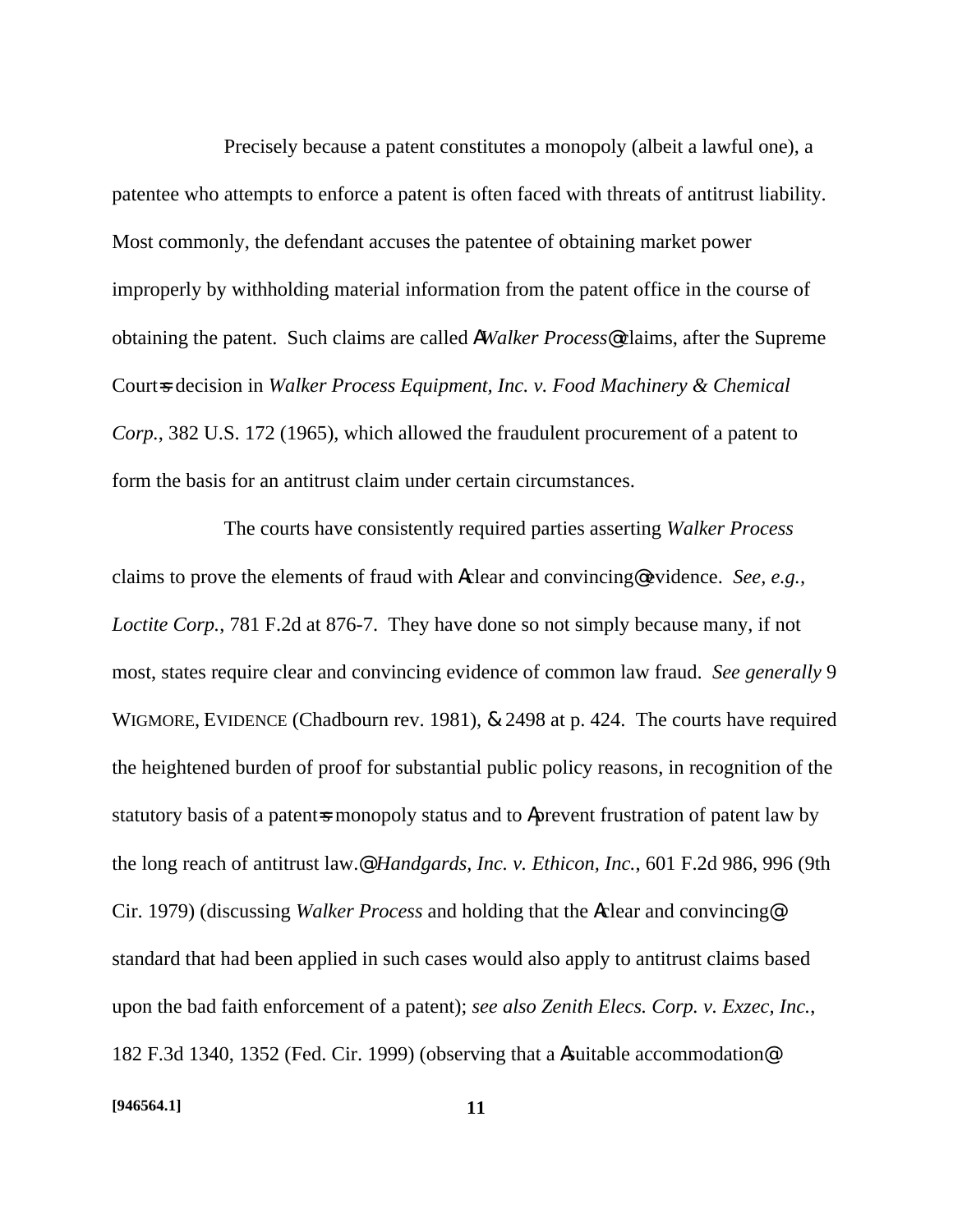between the patent and antitrust laws Ahas been achieved by erecting certain barriers to antitrust suits against a patentee attempting to enforce its patent@).

As Complaint Counsel will be quick to point out, this is not a private antitrust suit brought in federal court, and the Administrative Procedure Act has been held to require that an administrative agency need satisfy only a preponderance of the evidence burden in most agency proceedings. *See Steadman v. SEC*, 450 U.S. 91, 95 (1981). The Federal Trade Commission, however, has acknowledged the tension between the interests served by the patent and antitrust laws and has expressly adopted the Aclear and convincing@ standard of proof in Section 5 cases based on the allegedly fraudulent procurement of a patent. As early as the 1960=s, in the *American Cyanamid* cases, the Commission observed that A[w]here fraud in the procurement of a patent has been alleged in infringement suits and cancellation proceedings, the courts have stated that it must be established by clear and convincing evidence that the false or misleading statement was made (or information was withheld) deliberately and with intent to deceive. Also, of course, the information that is misrepresented or withheld must be material.@ *In the Matter of American Cyanamid Co.*, 63 F.T.C. 1747, 1963 FTC Lexis 77 at \*224-5. Upon remand from the Sixth Circuit, the Commission again employed the Aclear and convincing@ standard in finding that American Cyanamid and Pfizer had committed fraud upon the patent office. *See In the Matter of American Cyanamid Co.*, 72 F.T.C. 623, 1967 FTC Lexis 43 at \*138-\*145.

#### **[946564.1] 12**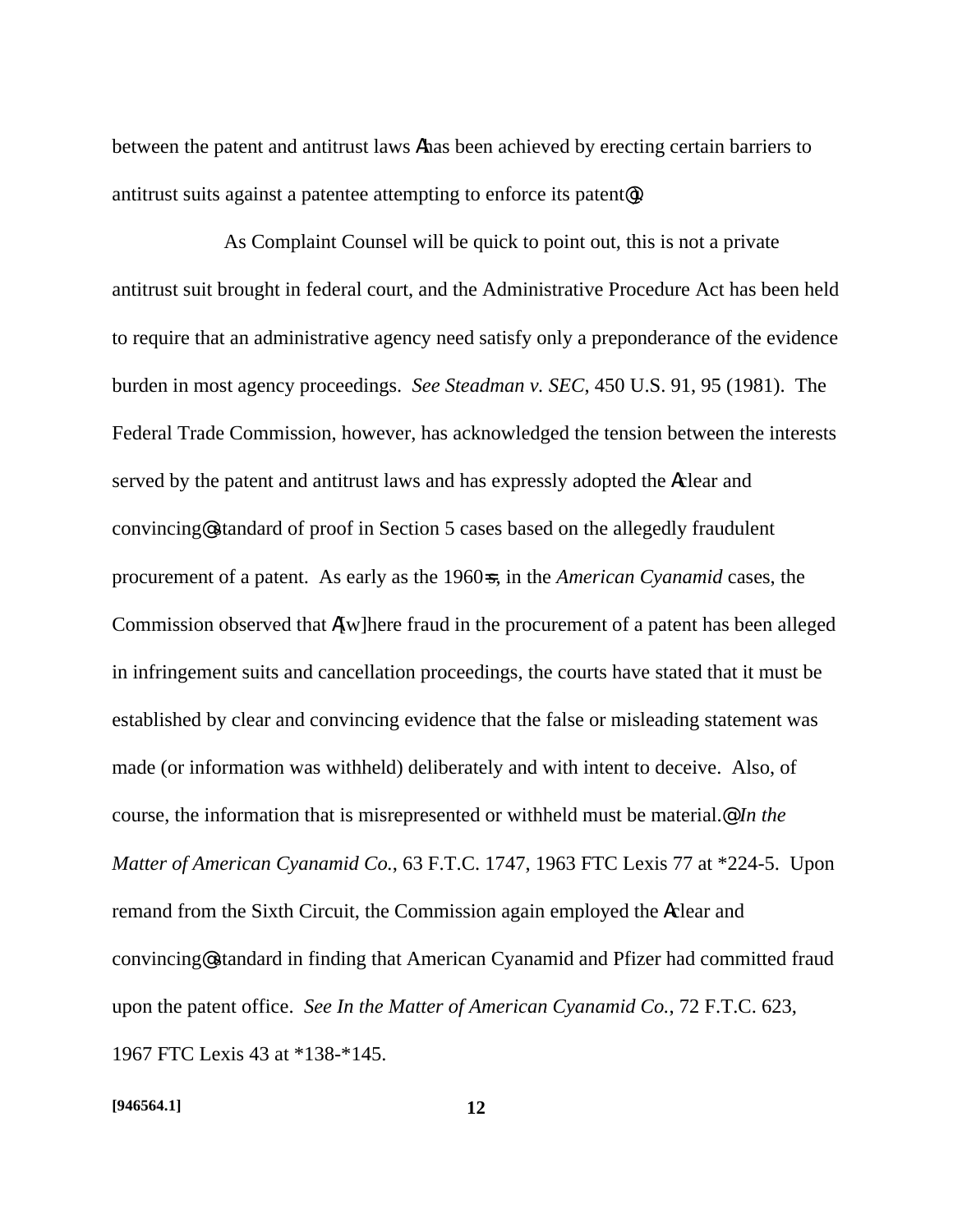More recently, in *In the Matter of VISX*, *Inc.*, Docket No. 9286, the

Commission alleged that VISX, Inc. had fraudulently procured a patent covering certain surgical procedures. The Commission alleged, as an alternative, that VISX had engaged in Ainequitable conduct@ before the Patent Office that justified an order barring further enforcement of the patent. In a lengthy Initial Decision, Judge Levin held that:

> (1) an antitrust claim based upon the allegedly fraudulent procurement of a patent requires, in part, that the Commission present A[c]lear and convincing evidence of an intent to deceive the examiner and reliance must be adduced@; and

> (2) to establish inequitable conduct, Aclear and convincing evidence must demonstrate both the materiality of the reference . . . and a deceptive intent in withholding the reference. . . .@

Initial Decision, *In the Matter of VISX, Inc.*, Dkt. No. 9286 (filed May 27, 1999) (available at www.ftc.gov/os/adjpro/d9286/index.htm) (AVISX Initial Decision@), pp. 111, 139. Complaint Counsel conceded the correctness of this approach, noting in their Post-Hearing Brief that to find either fraud or inequitable conduct, A[m]ateriality, intent and >but for= all must be proved by clear and convincing evidence, evidence >which proves in the mind of the trier of fact an abiding conviction that the truth of [the] factual contentions [is] highly probable. $\triangleq$  Complaint Counsel = Post-Hearing Brief, *In the Matter of VISX, Inc.*, Dkt.. No. 9286 (filed April 7, 1999), p. 9 n.26 (citations omitted) (available in Commission file).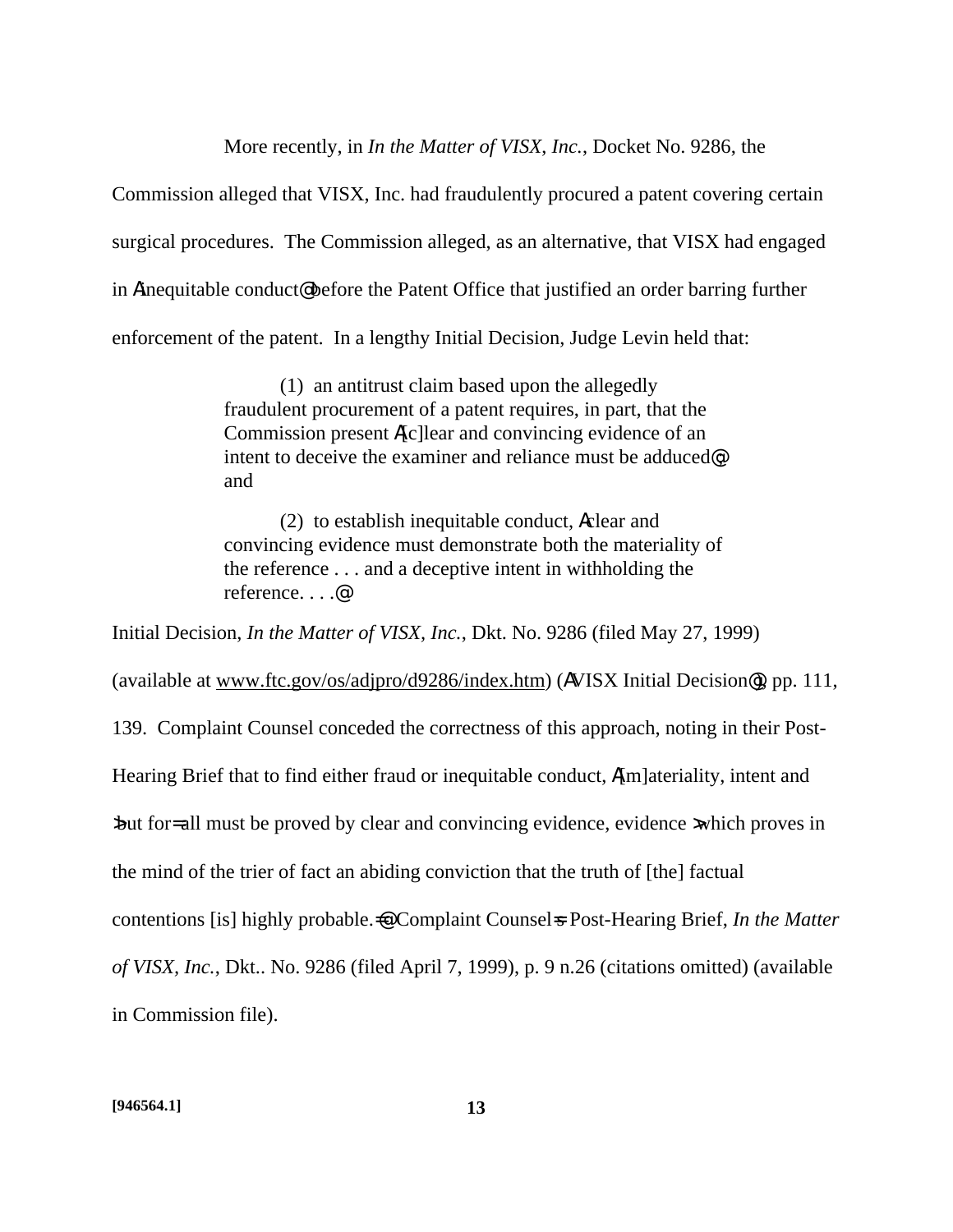After reviewing the evidence, Judge Levin dismissed the fraud and

inequitable conduct claims. As he explained:

The patent grant allows the patentee to exclude competition in the use of the patented invention, and the absence of clear and convincing evidence of concealment or omission of the prior art with intent to deceive necessarily strips complaint charges of monopolization, attempted monopolization, and unfair competition of all foundation and support. Absent fraud or inequitable conduct, the other elements of the violations alleged in the complaint are not material under Rule  $3.51(c)(1)$ . Since Complaint Counsel have failed to adduce clear and convincing evidence that prior art was either withheld or omitted with intent to deceive the PTO, a Section 5 violation cannot, as a matter of law, be sustained against VISX on *Walker Process* or *American Cyanamid* grounds. Accordingly, Count 3 of the complaint must be dismissed.

VISX Initial Decision, p. 145.<sup>2</sup>

 $\overline{a}$ 

<sup>&</sup>lt;sup>2</sup>The Commission subsequently granted Complaint Counsel is motion to dismiss an appeal from Judge Levin=s Initial Decision. *See* Order Reopening The Record and Dismissing The Complaint, *In the Matter of VISX, Inc.*, Dkt. No. 9286 (filed February 9, 2001) (available at www.ftc.gov/os/caselist/d9286.htm).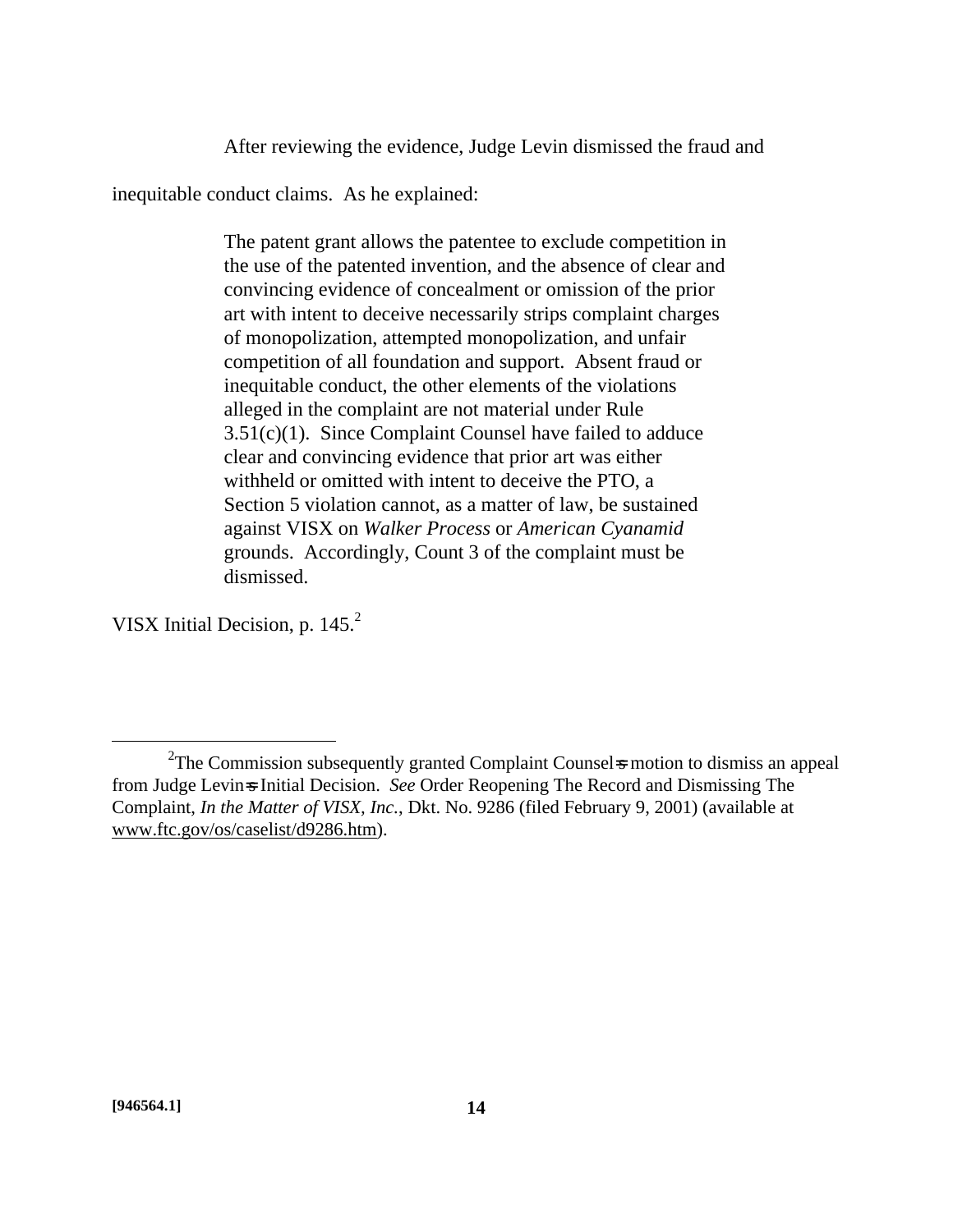Complaint Counsel will argue that they have not asserted a *Walker Process* claim, and that *American Cyanamid* and *VISX* are not applicable here. There are, however, substantial similarities between the claims asserted in *American Cyanamid* and *VISX* and the claims asserted in the Complaint, and all of the policy considerations that led the Commission and Judge Levin to require Aclear and convincing@ evidence in those cases apply with equal force here. For example, the alleged wrongdoing in each case was the failure on the part of the patentee to make certain disclosures in the face of a purported duty to disclose. In each case, the Commission alleged that, as a result of its non-disclosure, the patentee had unfairly acquired market power that it would not have otherwise held. And in each case, the remedy sought was (and is here) an order barring the respondent from exercising its right of free access to the courts to enforce its patents. Since the right to petition the courts is not just based in the patent laws but also springs from the Constitution, it may not lightly be taken away by a court or agency. *See generally CVD, Inc. v. Raytheon Co.*, 769 F.2d 842, 849 (1st Cir. 1985) (Acourts have protected the federal interests in patent law enforcement and the free access to the courts by requiring, in addition to the other necessary elements of an antitrust claim,  $\infty$ lear and convincing evidence= of fraud in asserting or pursuing patent infringement claims.@)

A heightened burden of proof is appropriate here not just because of the nature of the remedy sought. In addition, there are strong public policy considerations arising from what Complaint Counsel concede is the social importance of standard-setting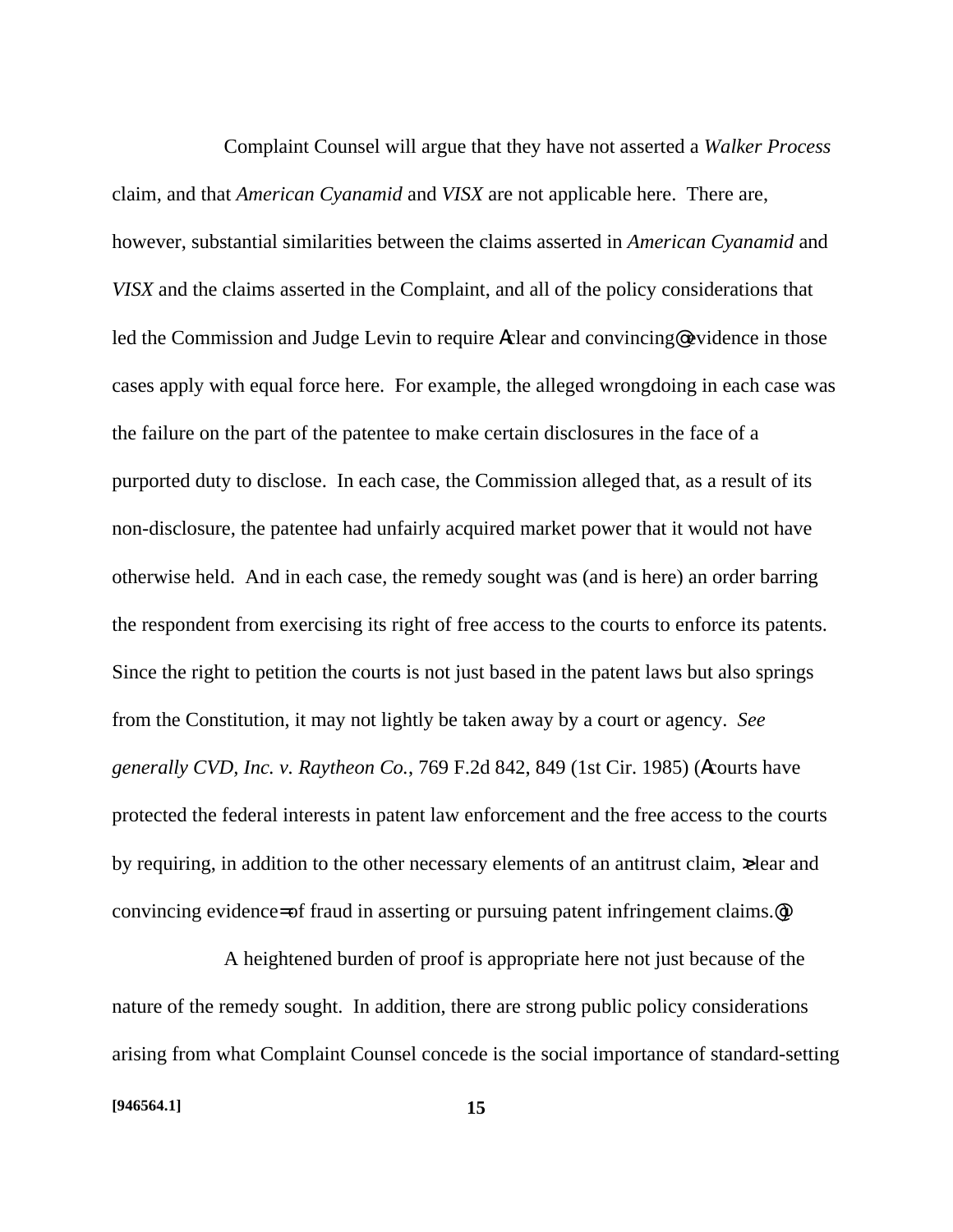organizations in today=s high-tech economy. The risks associated with participation in standards-setting must not be so great that innovators are deterred from participating by fear that a mistake in judgment, or an Aafter-the-fact morphing of a vague, loosely defined policy,@ could lead to forfeiture of valuable intellectual property. *Infineon*, 318 F.3d at 1102 n.10.

The clear and convincing burden of proof is also appropriate here because of the nature of the claims asserted and the evidence offered to support those claims. As a three-judge panel in a Nuclear Regulatory Commission proceeding explained in 1992, an agency finding of dishonesty or fraud can result in A severe reputational injury, which supports the utilization of a higher standard of proof. *See Inquiry Into Three Mile Island Unit 2 Leak Rate Data Falsification*, 19XX WL 910, \*14 (N.R.C. 1992). In addition, where an agency sexamination of events comes well after the events transpired, and the resolution of important issues Adepends on strained and faded memories, it would be unfair to find a person guilty of dishonest or fraudulent conduct on a mere preponderance of the evidence.@ *Id.*

In sum, given the conflicting statutory interests involved, given the nature of the claims alleged and the evidence offered to support and rebut them, and given the fundamental nature of the rights that would be lost were the remedy sought ever implemented, it is not just appropriate, but necessary, that Complaint Counsel bear the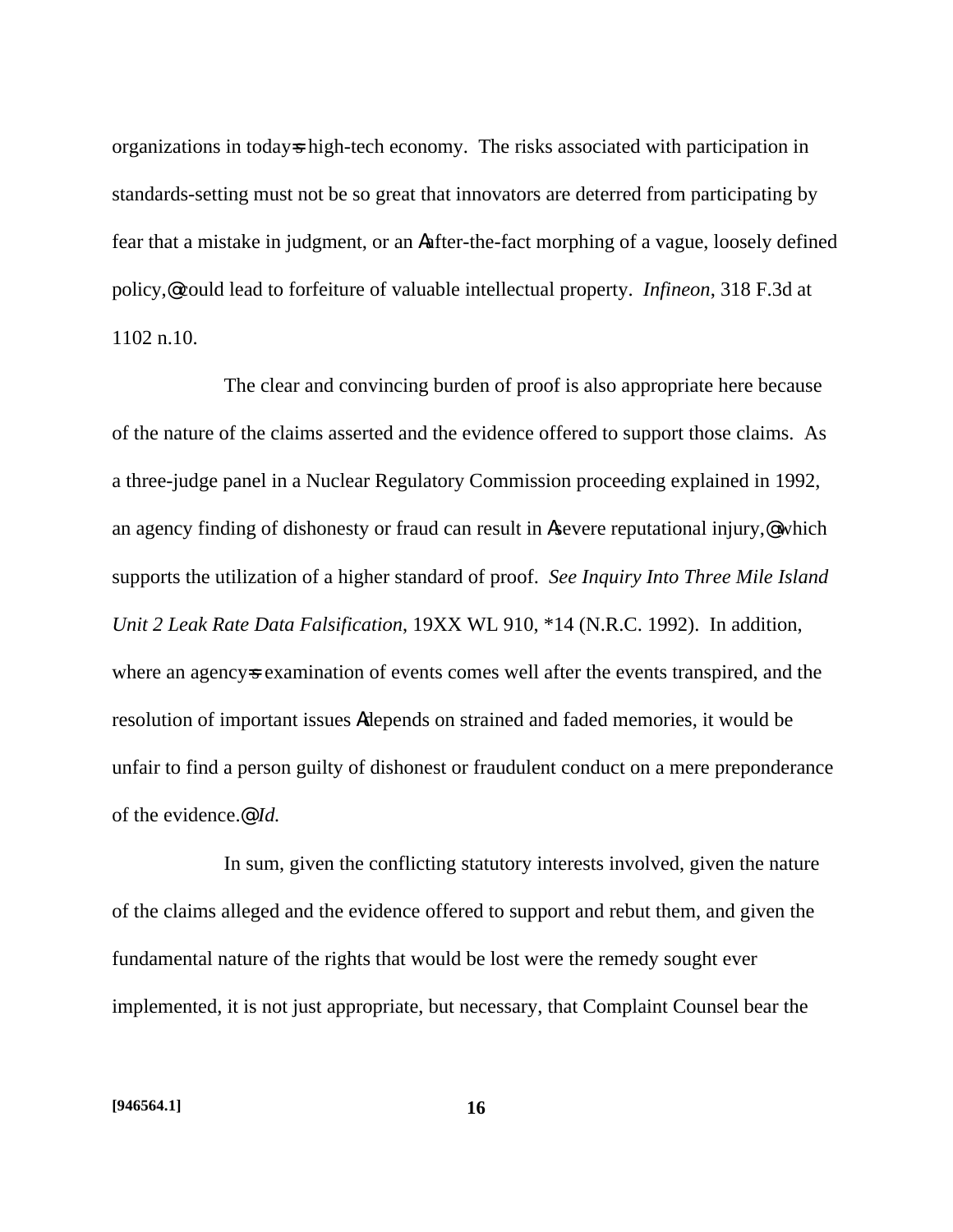burden of proving the essential elements of their claims, including Amateriality, intent and

>but for,=@ by clear and convincing evidence.

- III. COMPLAINT COUNSEL HAVE FAILED TO PROVE THE ESSENTIAL ELEMENT OF THEIR CASE B THAT RAMBUS FAILED TO DISCLOSE INFORMATION REQUIRED TO BE DISCLOSED BY JEDEC=S RULES, PRACTICES OR PROCEDURES<sup>3</sup>
	- A. Complaint Counsels Core Allegation Is That Rambus Failed To Comply With A JEDEC Disclosure Obligation Imposed Upon It

The central allegation underlying Complaint Counsels claims is that

Rambus violated Acommonly known@ JEDEC rules by failing to disclose to JEDEC=s

members that it had filed, or might in the future file, patent applications that Amight be

involved in@ JEDEC=s standard-setting work. Complaint, && 21, 24, 47-55, 70-80;

(Complaint Counsel=s (ACC@) Opening, Tr. 8-9).

Judge Timony similarly summarized the allegations in the Complaint in

November 2002:

The Complaint score allegation is that, through omissions, Rambus intentionally misled the members of JEDEC with regard to the possible scope of Rambus-s pending or future patent applications, in violation of the purported JEDEC

 $\overline{a}$ 

**<sup>3</sup> The discussion in this Section III corresponds generally to Sections IV and V of Rambus=s Proposed Findings, RPF 108-462.**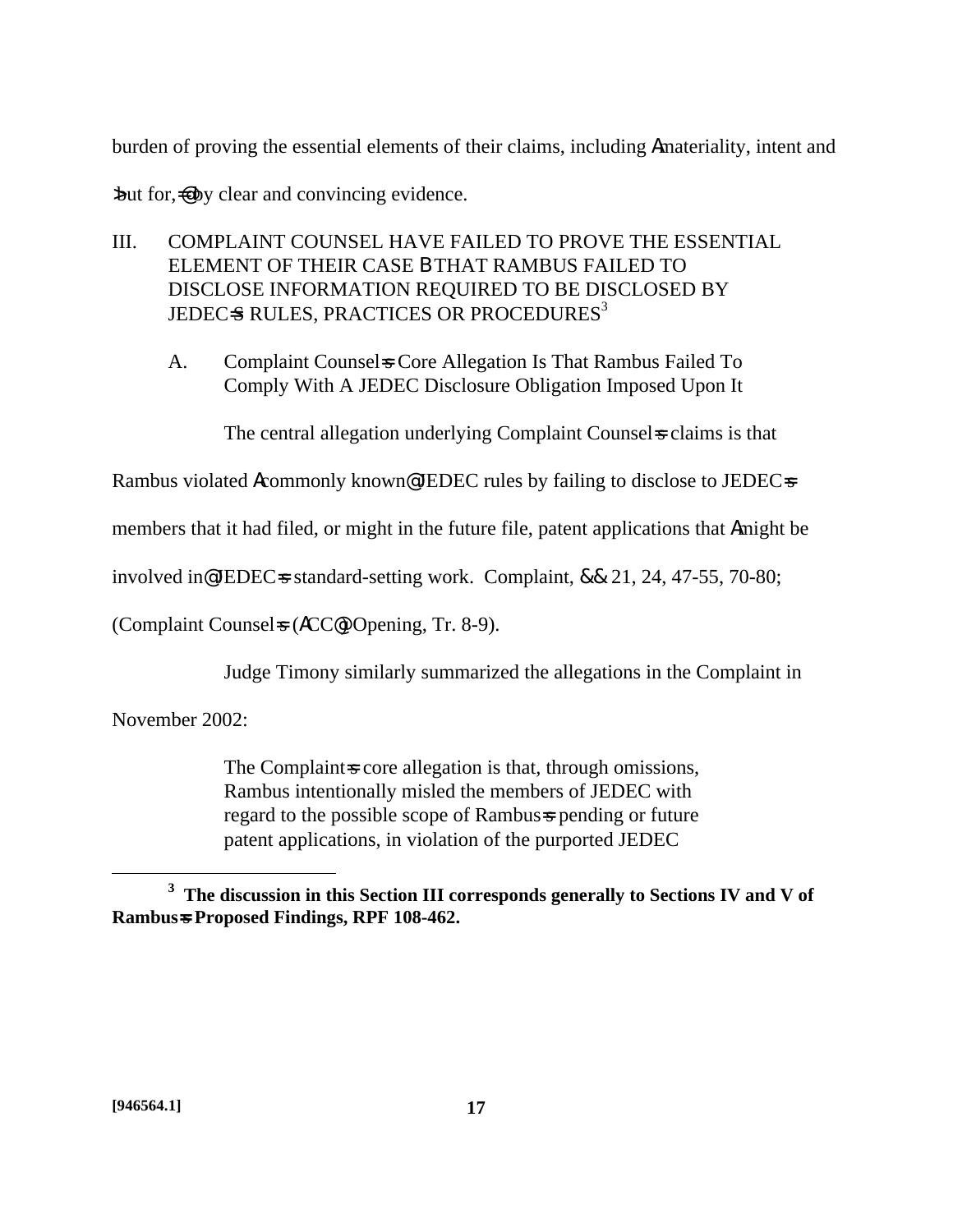patent disclosure policy. Complaint at && 2, 47-55, 70-80. According to the Complaint, had Rambus made the allegedly necessary disclosures, JEDEC could have adopted alternative technologies and avoided Rambus=s patented technologies. Complaint at && 62, 65, 69. These allegations raise three fundamental issues: (1) whether the JEDEC disclosure duty is as broad and comprehensive as alleged in the Complaint; (2) whether Rambus actually violated any such duty to disclose imposed by JEDEC rules; and (3) whether the alleged failure to disclose was material and caused the competitive injury alleged in the Complaint.

*See* Opinion Supporting Order Denying Motion by Mitsubishi to Quash or Narrow Subpoena, filed November 18, 2002, at 4 (emphasis added).

Most recently, in their Opening Statement, Complaint Counsel confirmed that their claims are fundamentally founded on the allegation that Rambus concealed Ainformation **B** in violation of JEDEC sown operating rules and procedures.<sup>@</sup> (CC s Opening, Tr. 9; *accord*, Tr. 13).

Legally, if Complaint Counsel cannot prove that Rambus had a duty to disclose information to JEDEC that it did not disclose, Complaint Counsel is claims must fail. *See* subsections B & C below. Factually, this also is true. Indeed, it is undisputed. As Complaint Counsel is economic expert conceded, if Rambus did not have a duty to disclose its intellectual property (or hoped-for intellectual property) covering a particular technology, then he could form no opinion that Rambus=s failure to make such a disclosure was exclusionary conduct. RPF 1476-1485; (McAfee, Tr. 7546). Further, if Rambus had never joined JEDEC, and thus had never had any JEDEC rules imposed on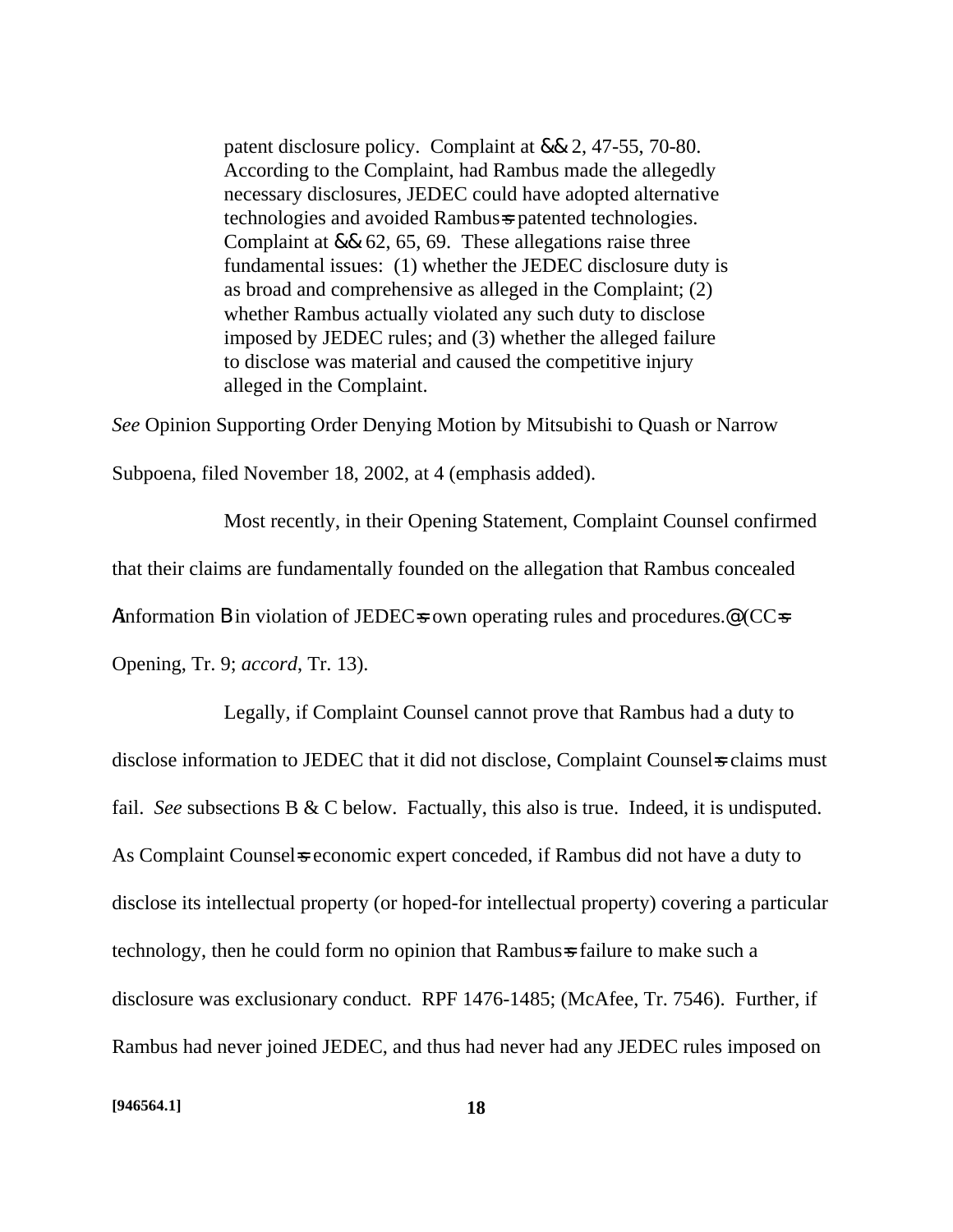it, its failure to disclose could not be exclusionary and no claim could be asserted against it. *Id*.; (McAfee, Tr. 7689).

B. Complaint Counsel Must Prove That Rambus Knowingly And Intentionally Breached A Duty To Disclose In Order To Mislead **JEDEC** 

To prevail on their monopolization claim, Complaint Counsel must prove that Rambus Awillfully acquired or maintained this monopoly power by anticompetitive conduct.@ *Concord Boat*, 207 F.3d at 1060. That is, Complaint Counsel must prove that Rambus intentionally engaged in anticompetitive conduct. *See, e.g., United States Football League v. National Football League*, 842 F.2d 1335, 1359 (2d Cir. 1988) (AThe willfulness element certainly requires proof of intent.<sup>@</sup>). To prevail on their attempted monopolization claim, Complaint Counsel must prove that Rambus engaged in exclusionary conduct with Aa specific intent to monopolize.@ *Spectrum Sports*, 506 U.S. at 456. Importantly, the intent necessary to support either of Complaint Counsels claims B an intent to gain monopoly through anticompetitive conduct B must be distinguished from an intent to achieve market position through lawful competition:

> The Aintent@ to achieve or maintain a monopoly is no more unlawful than the possession of a monopoly. Indeed, the goal of any profit-maximizing firm is to obtain a monopoly by capturing an ever increasing share of the market. Virtually all business behavior is designed to enable firms to raise their prices above the level that would exist in a perfectly competitive market. Economic rent B the profit earned in

**[946564.1] 19**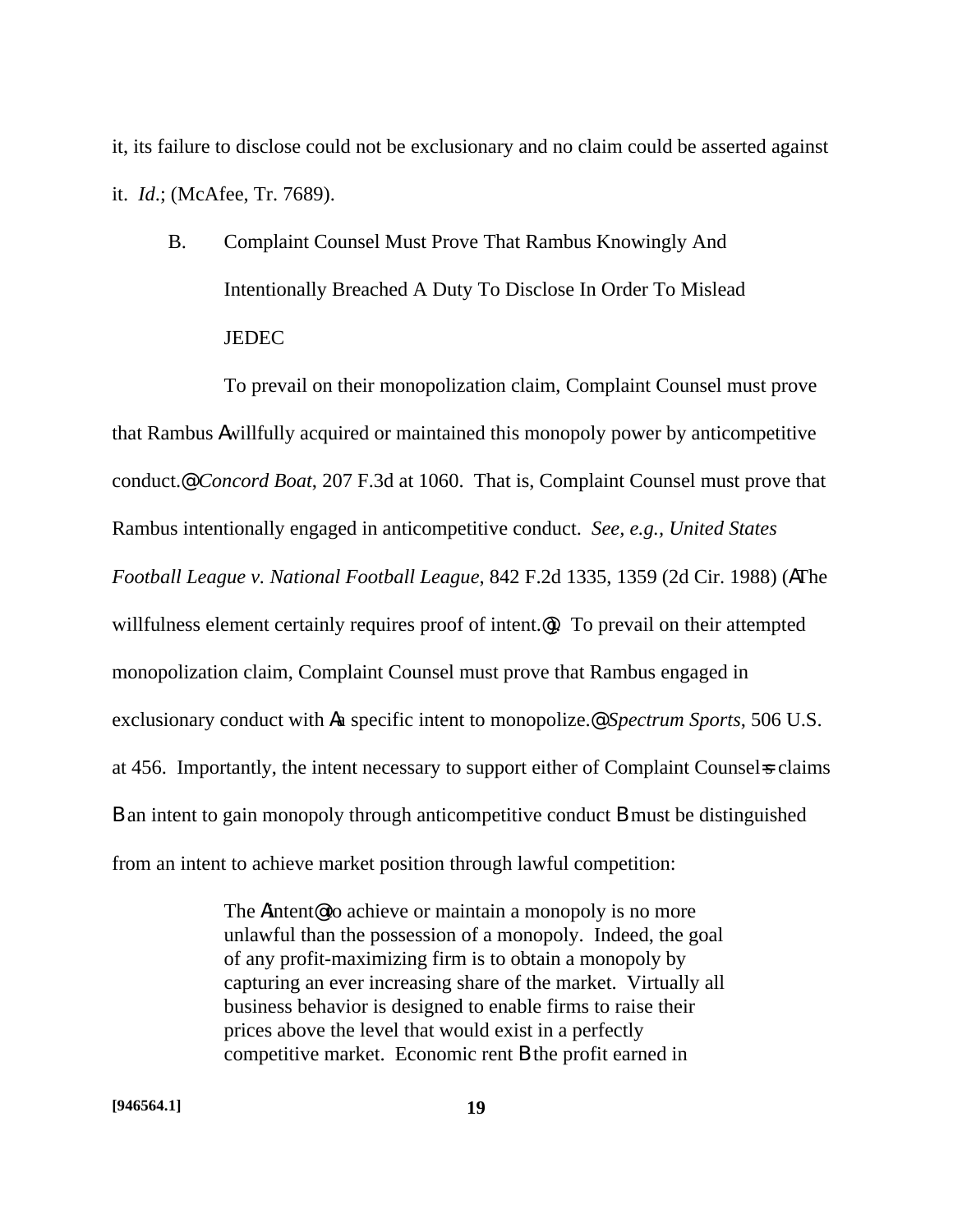excess of the return a perfectly competitive market would yield B provides the incentive for firms to engage in and assume the risk of business activity. Monopolies achieved through superior skill are no less intentional than those achieved by anticompetitive means . . . . so the intent relevant to a ' 2 Sherman Act claim is only the intent to maintain or achieve monopoly power by *anti-competitive means*.

*Illinois, ex rel. Burris v. Panhandle E. Pipe Line Co.*, 935 F.2d 1469, 1481 (7th Cir. 1991) (emphasis original).

In this case, therefore, it is not enough for Complaint Counsel to show that Rambus sought to obtain patents for its inventions that were being incorporated into the JEDEC standards; as discussed above, the patent laws gave Rambus that right. By the same token, biting comments about preparing a patent minefield, directing claims at standards, or hoping that others infringe Rambus patents, absent more, do not show an anticompetitive intent. *See, e.g., Advo, Inc. v. Philadelphia Newspapers*, 51 F.3d 1191, 1199 (3d Cir. 1995) (affirming summary judgment on attempted monopolization claim where plaintiff=s attempt to **A**cut and paste<sup>@</sup> unrelated quotes from defendant=s documents containing Acolorful, vigorous hyperbole@B including statements that when defendant saw Athe competition drowning@ it would Astick a water hose down their throats@B failed to prove specific intent to monopolize); *Ocean State Physicians Health Plan, Inc. v. Blue Cross & Blue Shield*, 883 F.2d 1101, 1113 (1st Cir. 1989) (evidence of an intent to Acrush<sup>@</sup> a competitor does not show anticompetitive intent). This type of evidence, without more, simply shows that Rambus sought to gain a competitive advantage through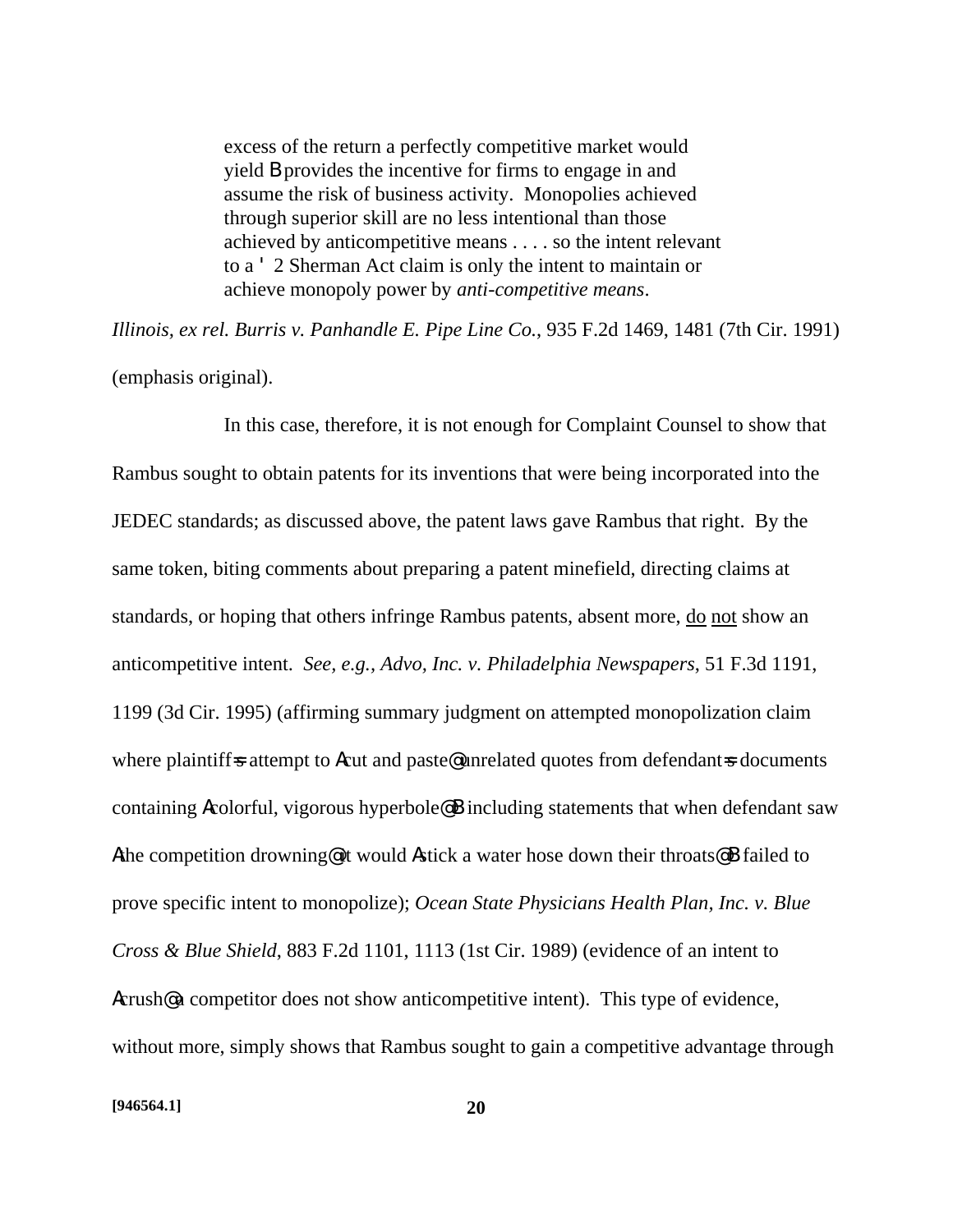lawful means, by ensuring that the inventions disclosed in the original Farmwald-Horowitz application were properly claimed.

Here, the anticompetitive conduct alleged by Complaint Counsel is that Rambus intentionally sought to mislead JEDEC. Complaint Counsel must therefore prove that Rambus intended through its actions or omissions to mislead JEDEC by knowingly violating a JEDEC disclosure rule. *Cf. Pence v. United States*, 316 U.S. 332, 337 (1942) (for federal common law fraud claim, plaintiff must show that representation was made with knowledge of its falsity and with intent to deceive); *MCI Communications Corp. v. American Tel. & Tel. Co.*, 708 F.2d 1081, 1129 (7th Cir. 1983) (holding that representations about product must be Aknowingly false or misleading before it can amount to an exclusionary practice@); *ILC Peripherals Leasing Corp. v. International Business Machines Corp.*, 458 F. Supp. 423, 442 (N.D. Cal. 1978) (granting directed verdict on monopolization and attempted monopolization claims based on allegedly misleading statements where there was Anothing knowingly false@ about the representations).

However, the record evidence in this case does not prove that Rambus intentionally misled JEDEC or intentionally violated its rules, but rather demonstrates that Rambus attempted to discern JEDECs rules and to abide by them. Upon joining JEDEC and thereafter, Rambus sought the advice of its counsel as to how it should conduct itself at JEDEC. Rambus was advised to avoid any conduct that could be construed as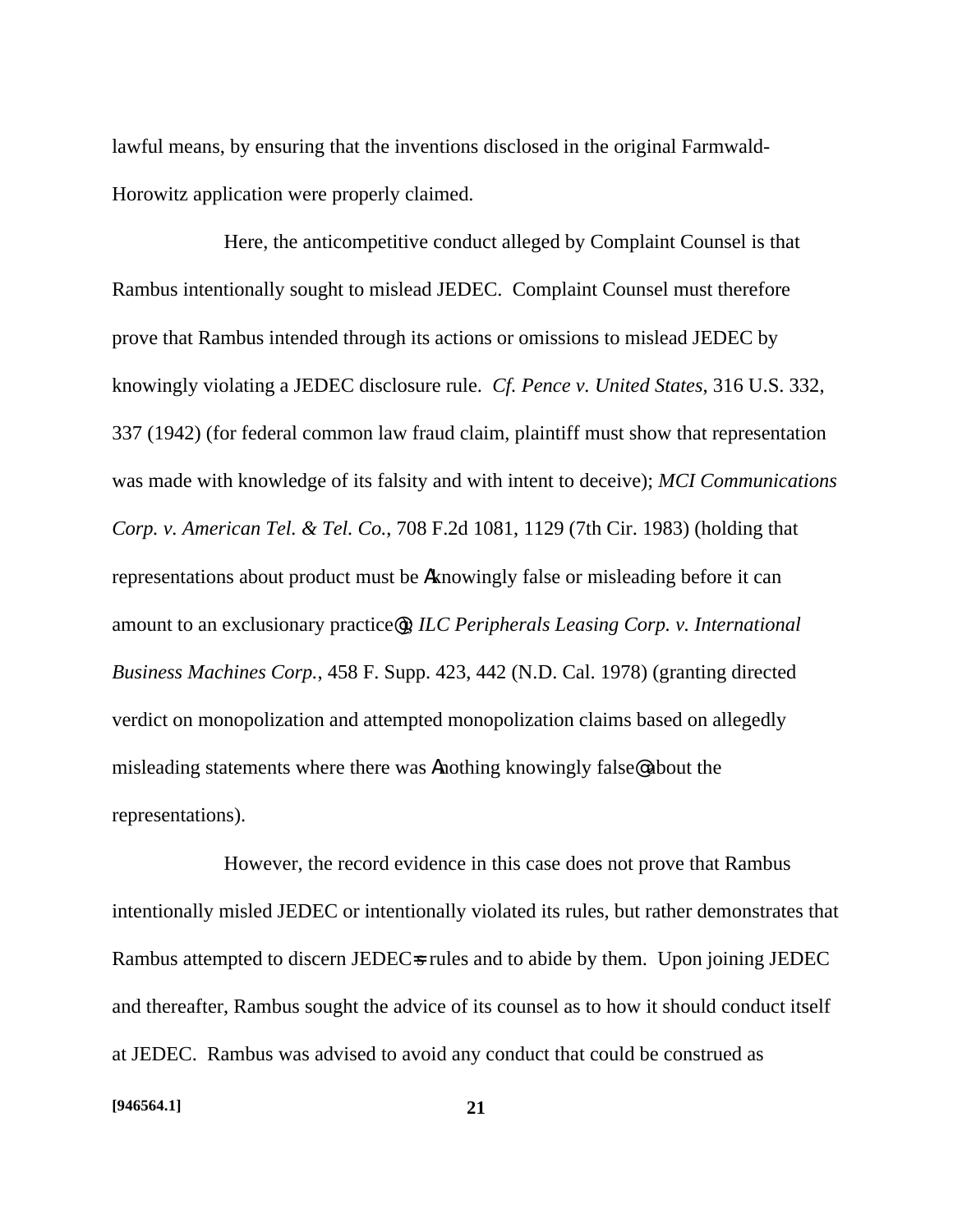indicating that it would not enforce its patents, and it conformed its conduct to that advice. Further, and most importantly, the evidence at trial confirmed what the Federal Circuit also concluded: Rambus did not breach any JEDEC duty to disclose because it never had any patent or patent application that was required to be disclosed.

C. As A Matter Of Law, Complaint Counsel Must Prove That Rambus Willfully Violated A JEDEC Rule In Order To Establish An Antitrust Violation

Although it now appears that Complaint Counsel may concede that, in order to prevail, they must prove Rambus violated JEDEC disclosure rules B especially since that is the testimony of their economics expert B statements made by Complaint Counsel in their opening statement and elsewhere suggest that Complaint Counsel may still hope to prove an antitrust violation on the basis of conduct that is contrary to the Aspirit@ or intent of JEDEC=s Aopen standards@ process. Such an effort to establish an antitrust violation without showing that Rambus violated a clearly stated duty owed to JEDEC would necessarily fail as a matter of law, as well as a matter of fact.

Because of the relative novelty of imposing antitrust liability for nondisclosure in private standard-setting, there is virtually no case law elucidating precisely what constitutes anticompetitive conduct in that context. One line of cases involving the imposition of antitrust liability for nondisclosure springs from the Supreme Court=s decision in *Walker Process*. There, the Supreme Court held that the procurement of a patent by fraud on the Patent Office is anticompetitive conduct that may be the basis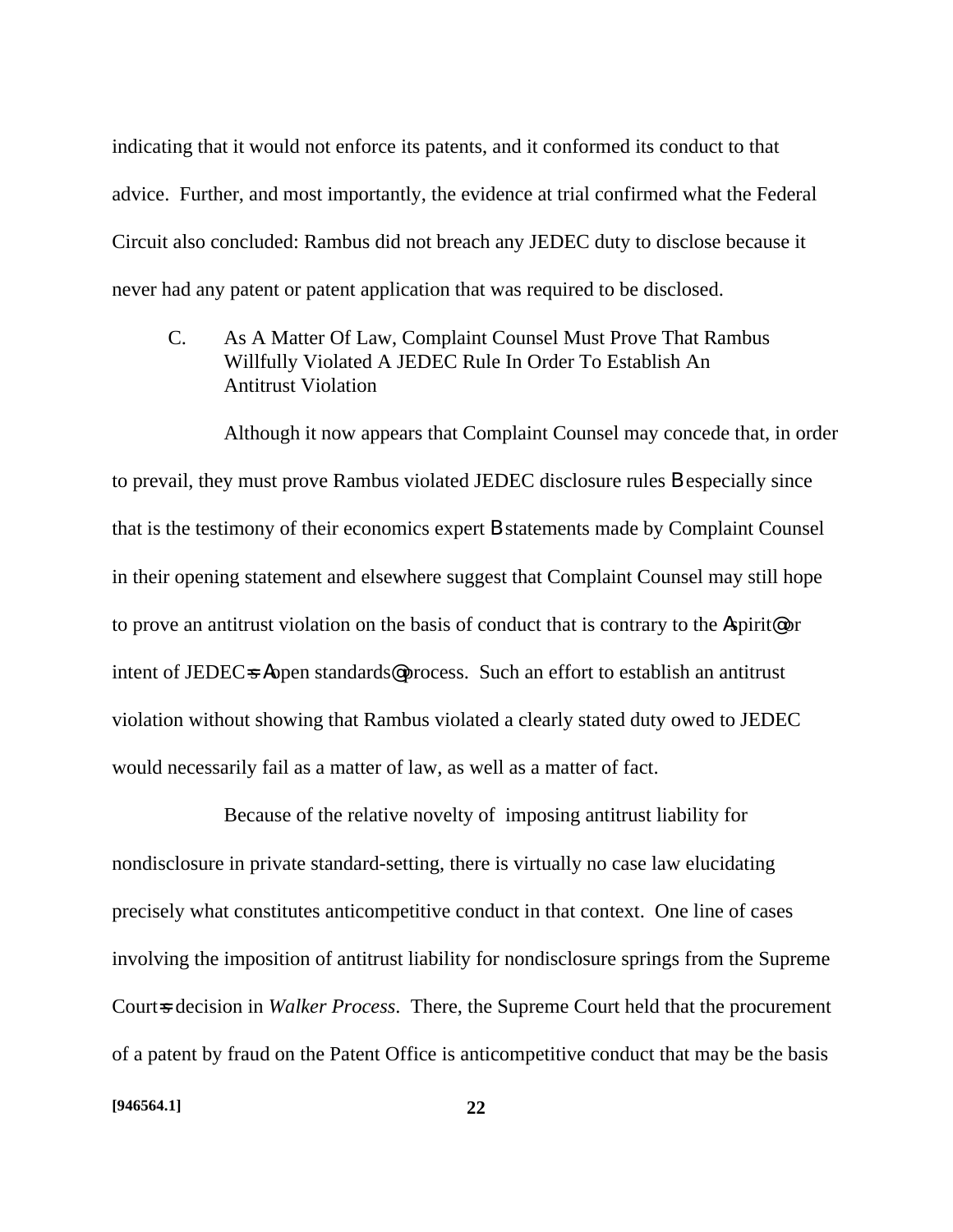of an action under Section 2 of the Sherman Act, provided that the other elements of a Sherman Act claim are present. *Id.* 382 U.S. at 177.

Because of the onerous nature of antitrust liability, the federal courts have held that a showing of nothing less than Acommon law fraud [is] needed to support a *Walker Process* []claim,@conduct that **A**could alone form the basis of an actionable wrong.@ *Nobelpharma AB v. Implant Innovations*, 141 F.3d 1059, 1069 (Fed. Cir. 1998) (quotations omitted); *see also C.R. Bard, Inc. v. M3 Sys., Inc.*, 157 F.3d 1340, 1364 (Fed. Cir. 1998) (stating that the Court clarified in *Walker Process* that **A** $\star$ howing and willful= fraud must be shown, and is predicate to potential antitrust violation@).

Complaint Counsel have never been able to point to a particular affirmative misrepresentation of material fact B that is, a knowingly false statement uttered by Rambus (*see, e.g.*, Summary Decision Opp., p. 3 n. 2 (failing to cite any allegedly false statements allegedly uttered by Rambus) B and the record evidence reveals none. The anticompetitive conduct alleged here are instead acts of fraud by nondisclosure. Thus, while Complaint Counsel repeatedly use pejorative terms like Abad faith@ and Adeceptive, it is clear that the conduct Complaint Counsel allege was required of Rambus depended on the rules and policies of JEDEC. Complaint Counsels claim would not have been brought had Rambus=s conduct occurred in the context of a different standard setting organization that concededly had no patent rules or policies of the type they attribute to JEDEC, and it certainly would not have been brought if Rambus had never joined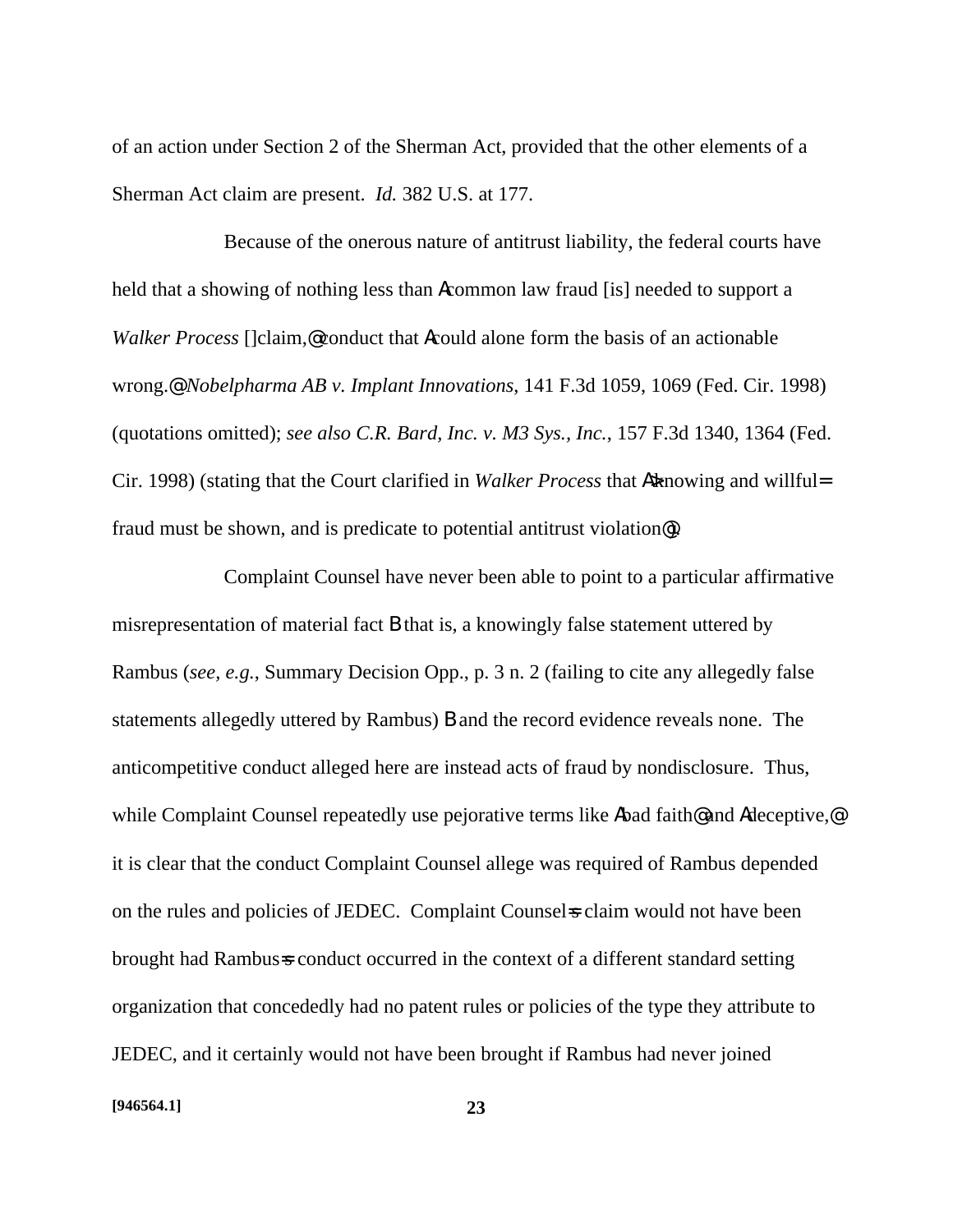JEDEC. Contrary to Complaint Counsels contention, then, Rambusse Aliteral compliance@ with any applicable JEDEC disclosure obligations does preclude a finding that Rambus defrauded JEDEC members and accordingly does preclude the imposition of antitrust liability in this case. *See generally Nobelpharma AB*, 141 F.3d at 1069 (noting that conduct before the PTO falling short of common law fraud does not warrant the imposition of antitrust liability).

Complaint Counsel thus must prove by clear and convincing evidence that Rambus breached a JEDEC imposed duty to disclose and that JEDEC members were consequently misled.

- D. What, If Any, Disclosure Obligations Did JEDEC Impose On Its Members?
	- 1. Introduction

As the following discussion makes plain, the record evidence has established that JEDEC encouraged, but did not require, the disclosure of Aessential@ patents. The evidence has also established that JEDEC did not require the disclosure of patent applications or of intentions to file or amend patent applications.

The evidence also shows that *even if*, as some witnesses claimed, patent disclosure was required, it was not required until the time of balloting of a particular proposal. In addition, all witnesses agreed that any disclosure obligation that existed was premised upon the Aactual knowledge@ of JEDEC participants.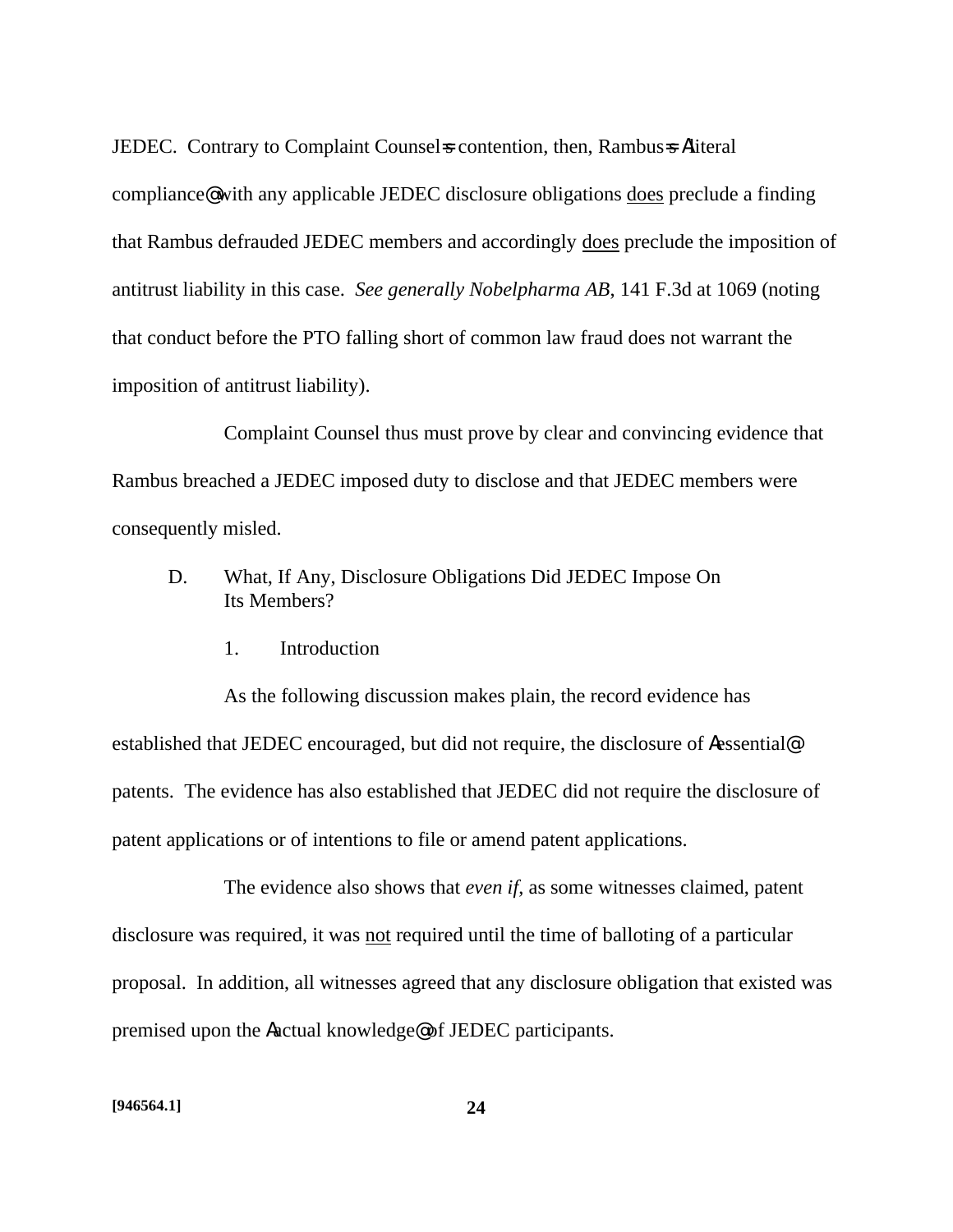The evidence also shows that the ultimate goal of the JEDEC patent policy was that those patents that did affect standards be made available to all potential licensees on reasonable terms. Indeed, several JEDEC members understood that, as long as a company licensed its patents on RAND terms after they issued, there was no need to disclose anything at all.

Although the substantial weight of the evidence supports these conclusions, not all of the evidence does. There is some contrary evidence, in the form of testimony by certain interested individuals, as to what the JEDEC policy was. One of the Court=s challenges thus will be to decide what weight to give various pieces of evidence. The legal and common sense principles to be applied in weighing the evidence on these and other issues are discussed below. That preliminary discussion is followed by a discussion of the evidence relating to the JEDEC patent policy.

### 2. Principles That Guide Weighing The Evidence

Rambus has consistently urged this Court, in considering whether JEDEC members took on some disclosure obligation and, if so, what the metes and bounds of that disclosure obligation were, to look to contemporaneous evidence B what JEDEC members said, wrote and did during the time period from early 1992 to mid-1996. For many reasons, such contemporaneous evidence, rather than retrospective testimony B Athis is what I recall we did back then@ **B** has much greater evidentiary value. First, it is less subject to the vagaries of imperfect memory. Second, it is less subject to being influenced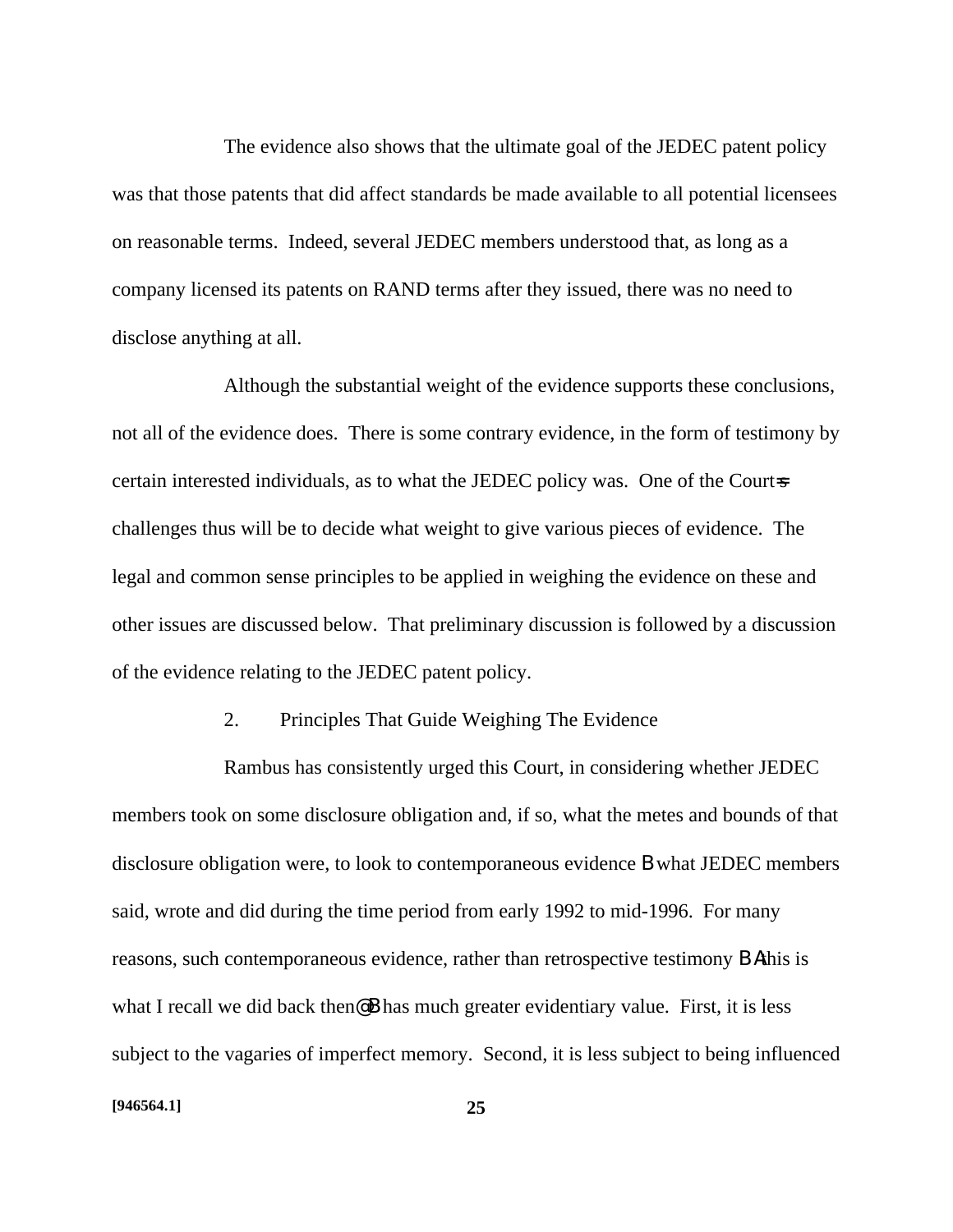by the current state of affairs. As an example, if JEDEC=s policies or the manner in which they are described are different today from what they were during the pertinent time period, it might be difficult to remember clearly what the policies were. Third, the interests, biases and points of view of many of the witnesses who testified are quite strong, and particularly with regard to those witnesses, their recent testimony should be viewed skeptically, especially when it conflicts with contemporaneous evidence. For these reasons, this Court should give much greater weight to the contemporaneous evidence than to conflicting oral testimony.

The courts that have considered this same question **B** how to weigh contemporaneous evidence against conflicting recent testimony B have reached the same conclusion that Rambus urges this Court to reach. In fact, courts have frequently observed that Aas a general rule, oral testimony in conflict with contemporaneous documentary evidence deserves little weight.@ *Beddingfield v. Sec=y of HHS*, 50 Fed. Cl. 520, 523 ( 2001). The rule, sometimes referred to as the A*Gypsum* rule,@ is derived from the Supreme Court=s ruling in *United States v. United States Gypsum Co.*, 333 U.S. 364, 396 (1948). In *Gypsum*, the Court held that the trial court had committed clear error in giving weight to after-the-fact oral testimony by the defendants= witnesses where such testimony was in conflict with the contemporaneous documentary evidence. *Id*.

The Commission has often relied upon the *Gypsum* rule. In *In the Matter of Litton Industries, Inc.*, 82 F.T.C. 793, 1973 FTC LEXIS 83 (1973), for example,

#### **[946564.1] 26**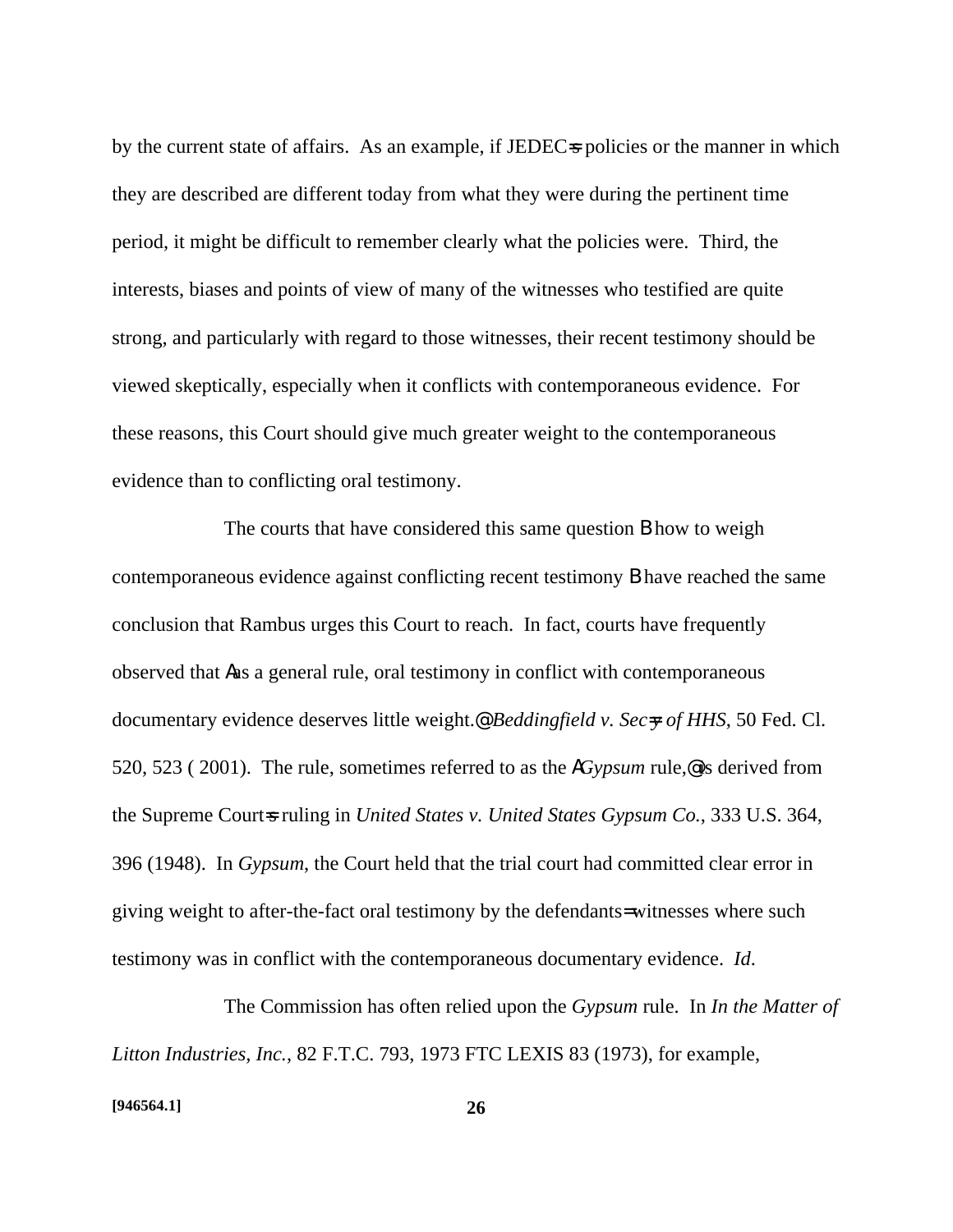respondent is witnesses testified at trial that a company it had acquired faced imminent bankruptcy at the time of the acquisition. Contemporaneous documents, however, Areflect[ed] confidence and optimism about [the company=s] future market opportunities in the United States. . . .@ *Id. at \*385.* The Commission pointed out that A[i]t is well established that where such testimony is in conflict with contemporaneous documents, the testimony is entitled to little weight.@ *Id*.; *Accord*, *In the Matter of Polygram Holding, Inc.*, 2002 FTC LEXIS 28, 138 (June 20, 2002) (Initial Decision by Judge Timony) (ALittle weight can be accorded to deposition testimony that conflicts with the contemporaneous written record.@); *In the Matter of the Timken Roller Bearing Company*, 58 F.T.C. 98, 1961 FTC LEXIS 354, \*18 (1961) (AWhere, as here, oral testimony given several years later, is not consistent with contemporaneous written statements, such oral testimony can be given little weight.@).

This rule is particularly apropos here, where many of the witnesses who testified have a strong interest in the outcome. Many witnesses work for companies that manufacture or use DRAMs that infringe Rambus-s patents. If this Court were to find that Rambus=s patents may not be enforced, those companies would realize a substantial financial windfall. Other witnesses, such as Desi Rhoden, work for entities that are entirely controlled by DRAM manufacturers or that are committed to developing technologies that will compete with Rambus=s technologies.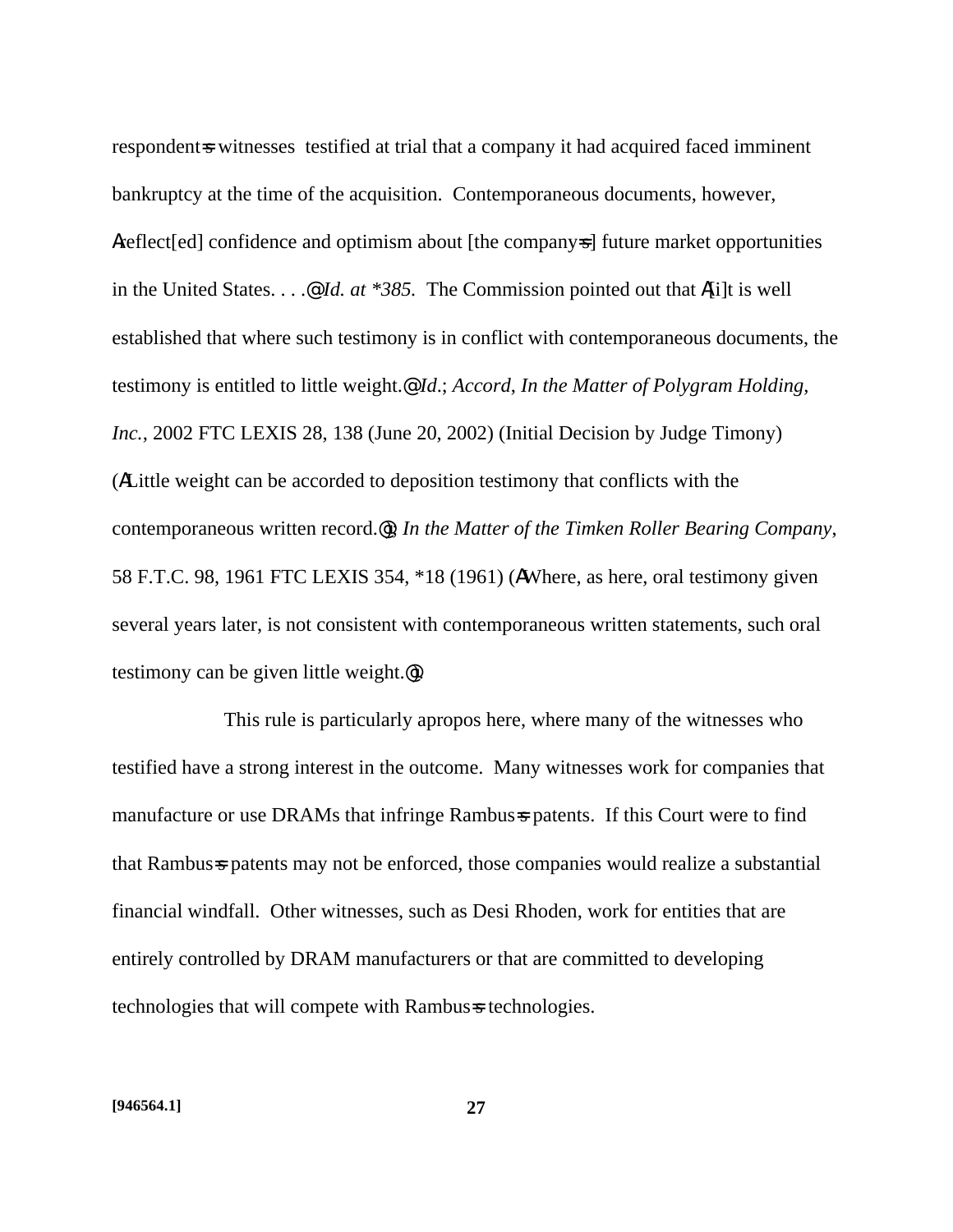For all of these reasons, this Court should give little if any weight to recent testimony that conflicts with contemporaneous evidence.

# 3. The Governing Manuals And Policies Did Not Require Disclosure Of Intellectual Property Interests<sup>4</sup>

Throughout most of the 1990's, JEDEC was an unincorporated Asubpart@ or Aactivity@ within the engineering department of a trade association known as the Electronic Industries Association (AEIA@). RPF 1-2, 108. This was true when Rambus joined JEDEC, and it continued to be true at the time that Rambus sent its formal confirmation of withdrawal from JEDEC in June 1996. RPF 108-109. Thus, in looking for what the governing manuals provided during this pertinent time period, we begin first with the EIA manuals.

The EIA Legal Guides were published in March 1983 and remained in effect throughout the pertinent time period. They governed Aall EIA engineering standardization and related programs@ and were required to be followed by JEDEC members. (CX 204 at 4). The EIA Legal Guides provide that a Abasic objective@ of EIA standardization activity is that A[s]tandards are proposed or adopted by EIA without

**<sup>4</sup> This section corresponds generally to Sections IV.B, IV.C, IV.F.1 and IV.F.2 of Rambus=s Proposed Findings, RPF 112-84, 204-18.**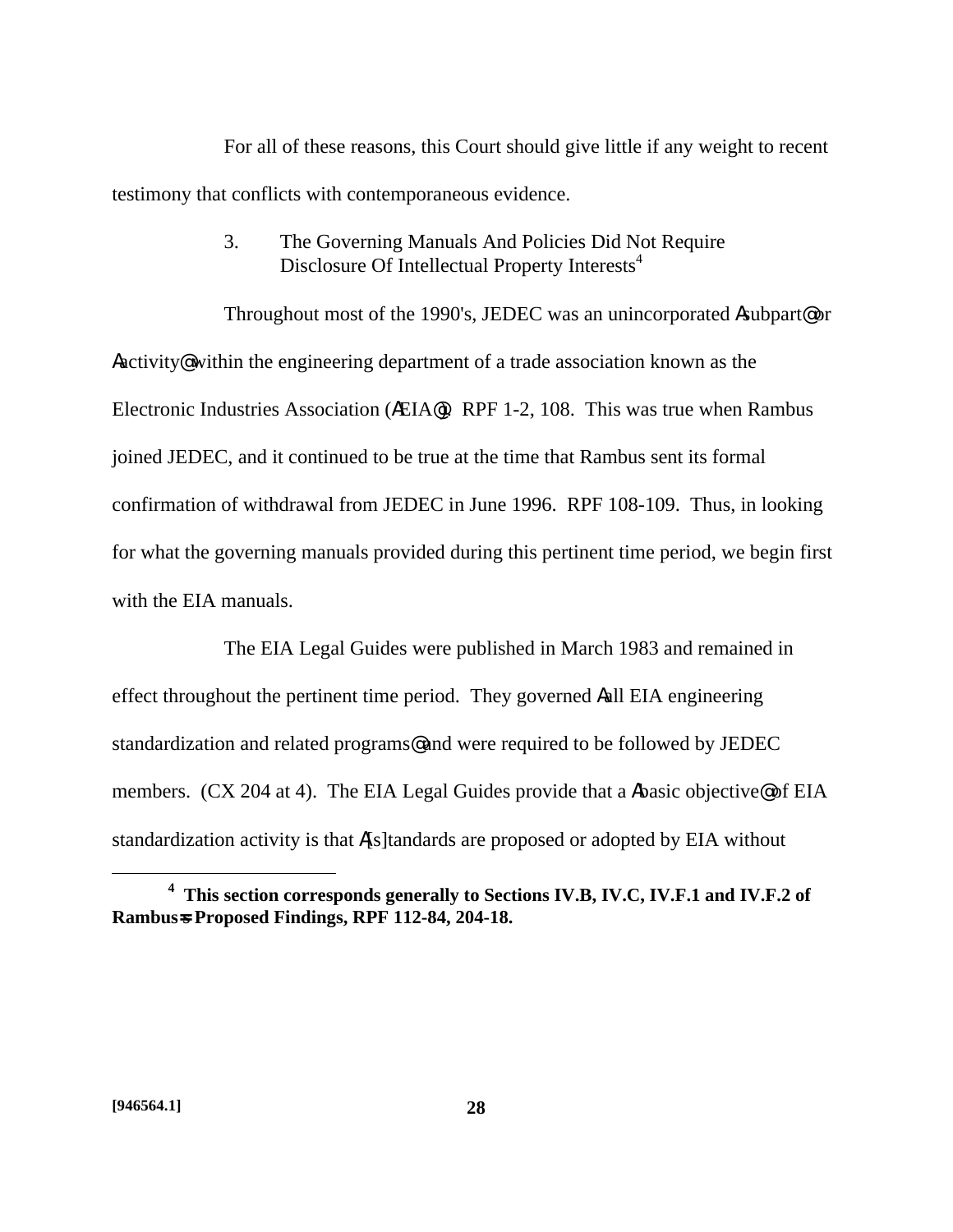regard to whether their proposal or adoption may in any way involve patents on articles, materials, or processes.@ *Id*. The EIA Legal Guides do not contain any reference to any disclosure obligation in connection with a members intellectual property interests. RPF 112-115, 129-32.

During the time when Rambus was a JEDEC member, there were three

other EIA manuals in effect, EP-3-F, EP-7-A and EP-7-B. None of these manuals makes

any explicit reference to an obligation on the part of the EIA members or others to

disclose patents or patent applications. EP-3-F provides simply that:

ANo program of standardization shall refer to a product of which there is a known patent unless all the technical information covered by the patent is known to the formulating committee, subcommittee or working group. The Committee Chairman must also have received a written expression from the patent holder that he is willing to license applicants under reasonable terms and conditions that are demonstrably free of any unfair discrimination.@

(CX 203A at 11).

EP-7-A similarly provided:

ANo program of standardization shall refer to a patented item or process unless all of the technical information covered by the patent is known to the formulating committee or working group, and the Committee Chairman has received a written expression from the patent holder that one of the following conditions prevails:

(1) A license shall be made available without charge to applicants desiring to utilize the patent for the purpose of implementing the standard; or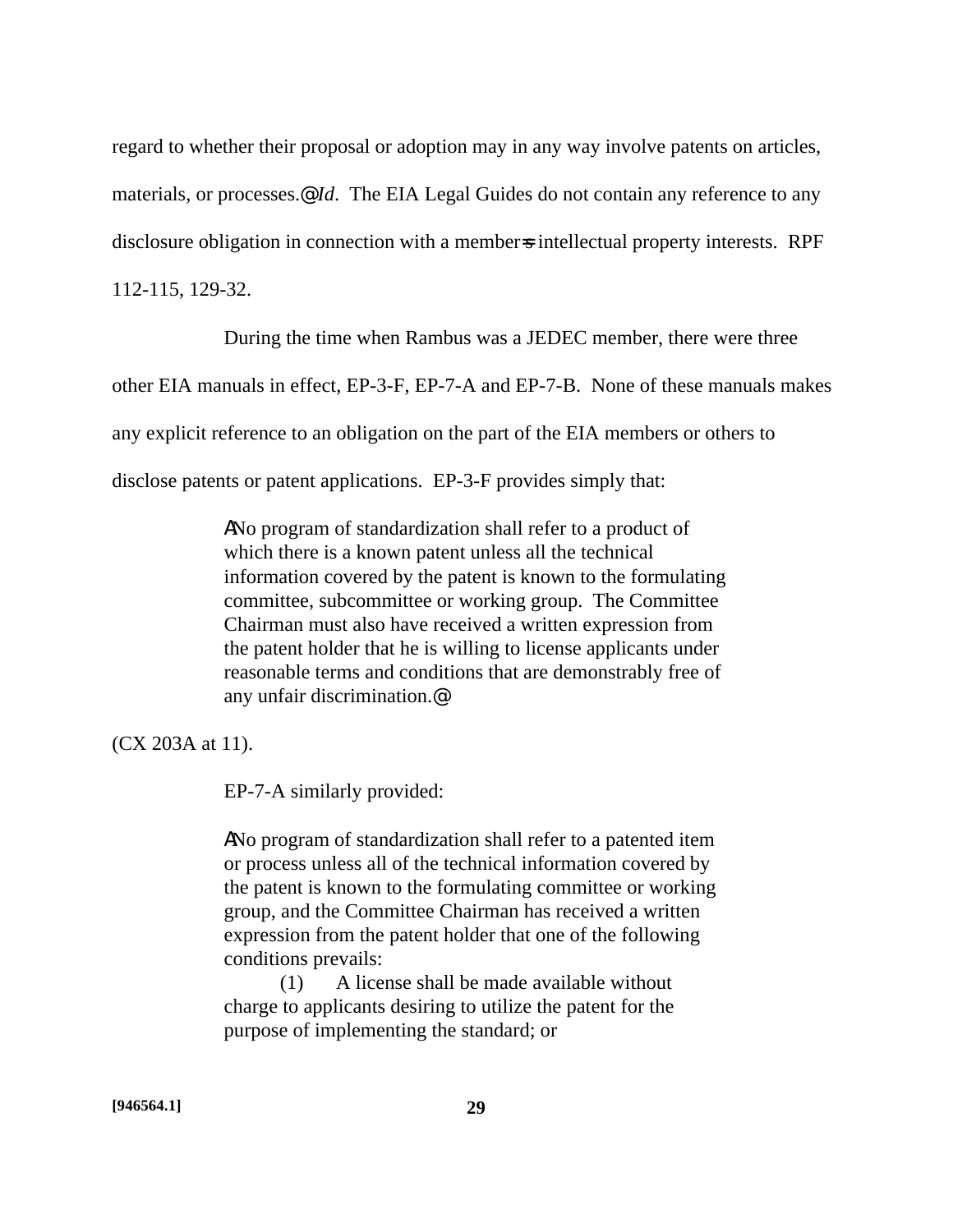(2) A license should be made available to applicants under reasonable terms and conditions that are demonstrably free of any unfair discrimination.@

(JX 54 at 9-10).

The language in these two manuals does not require disclosure of intellectual property interests by anyone. Instead, it describes the approach to be followed if the standard is covered by a known patent. At most, this language can be read to suggest that disclosure of patents is encouraged and that, if an essential patent is disclosed, JEDEC should take steps to ensure that it will be available on RAND terms. Had the EIA intended to require the disclosure of patents, it is reasonable to assume it would have said so **B** it would have used mandatory language **B** but it did not. It is also reasonable to assume that, if the EIA had intended any disclosure obligation to extend to patent applications, it would have used those words, rather than referring just to patents. RPF 133-40. Indeed, the Chairman of the JC 42.3 subcommittee, Gordon Kelley, testified that he understood throughout the early and mid-1990's that the EIA manuals did *not* require the disclosure of patent applications. (Kelley, Tr. 2686-7, 2695-7).

In understanding what EIA=s rules required, it also is instructive to look at the American National Standards Institute (AANSI@) Patent Policy. ANSI was and is an umbrella organization that accredits various standards-setting organizations, including the EIA. ANSI published AGuidelines@ regarding its Patent Policy. These ANSI Patent Policy Guidelines were circulated to JC 42 members on at least two separate occasions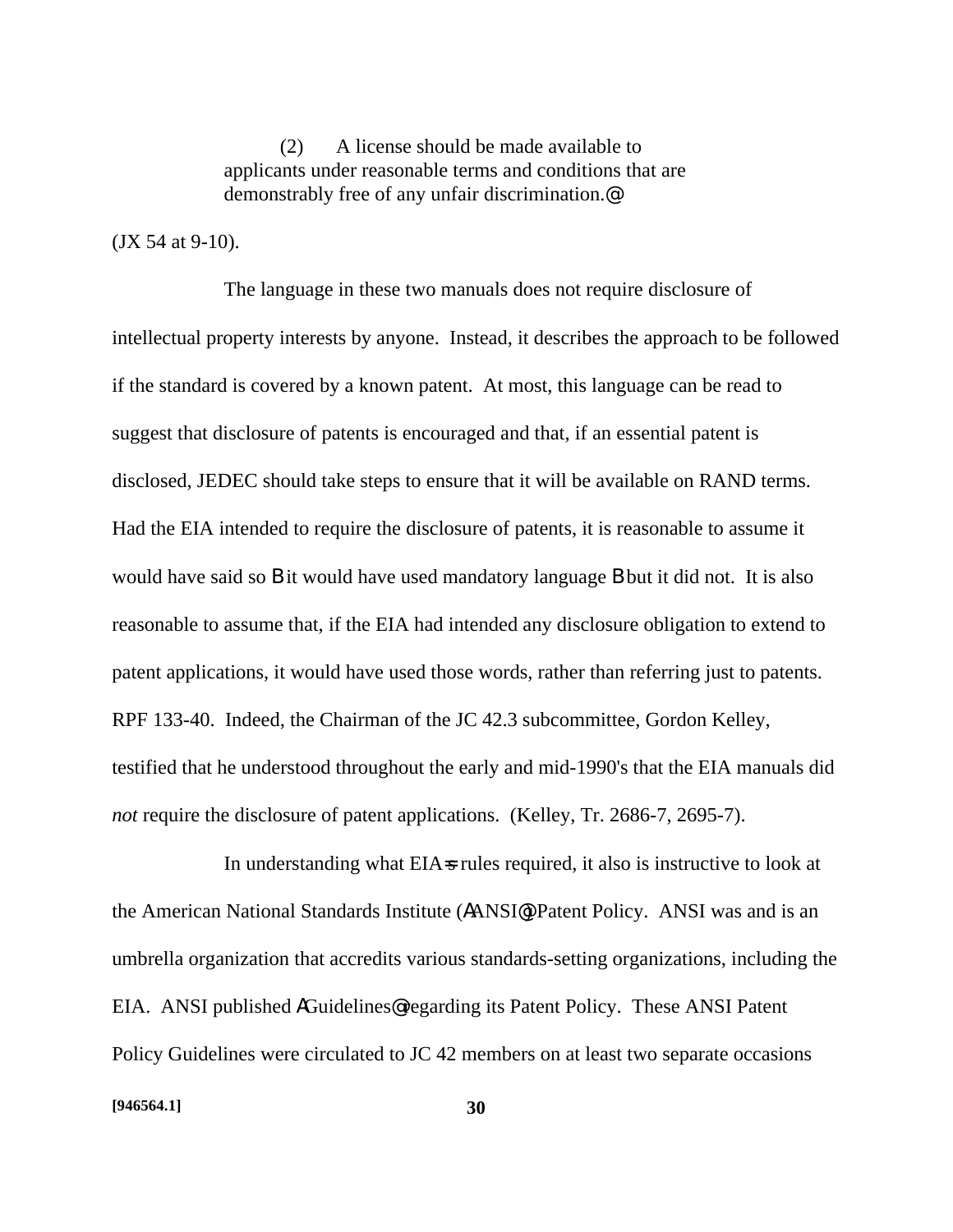while Rambus was a JEDEC member. RPF 124-26. John Kelly, EIA=s General Counsel, testified that he caused the ANSI Patent Policy Guidelines to be circulated to JEDEC 42.3 members in 1994 because he Athought they provided insight into the proper interpretation of the EIA and JEDEC patent policy.@ (Kelly, Tr. 1950). He also testified that the ANSI Patent Policy encourages, but does not require, the disclosure of any intellectual property interests (Kelly, Tr. 1961), and that the ANSI Patent Policy does not require the disclosure of patent applications (Kelly, Tr. 1958; 2074).

The ANSI Patent Policy was officially adopted by the EIA at least as early as 1995, when the EIA Manual EP-7-B was published. Thus, during the latter part of Rambus=s tenure as a JEDEC member, the ANSI policy explicitly governed at JEDEC meetings because it was formally adopted by EIA, and EIA=s policies controlled the conduct of JEDEC meetings. RPF 206-07.

The evidence also shows that the EIA explicitly informed the Federal Trade Commission that it Aendorse[d] and follow[ed]@ the ANSI Patent Policy. (RX 616 at 2; 669 at 2-3). In January 1996, the EIA wrote to the Federal Trade Commission in connection with the *Dell* case and stated that it Aendorse[d] and follow[ed] the ANSI intellectual property rights (IPR) policy as it relates to essential patents.@ The letter went on to state that, consistent with the ANSI Patent Policy, AEIA and TIA *encourage* the early, *voluntary* disclosure of patents that relate to the standards in work.@ *Id*. The EIA did not state that it or ANSI required the disclosure of patents and did not state that it had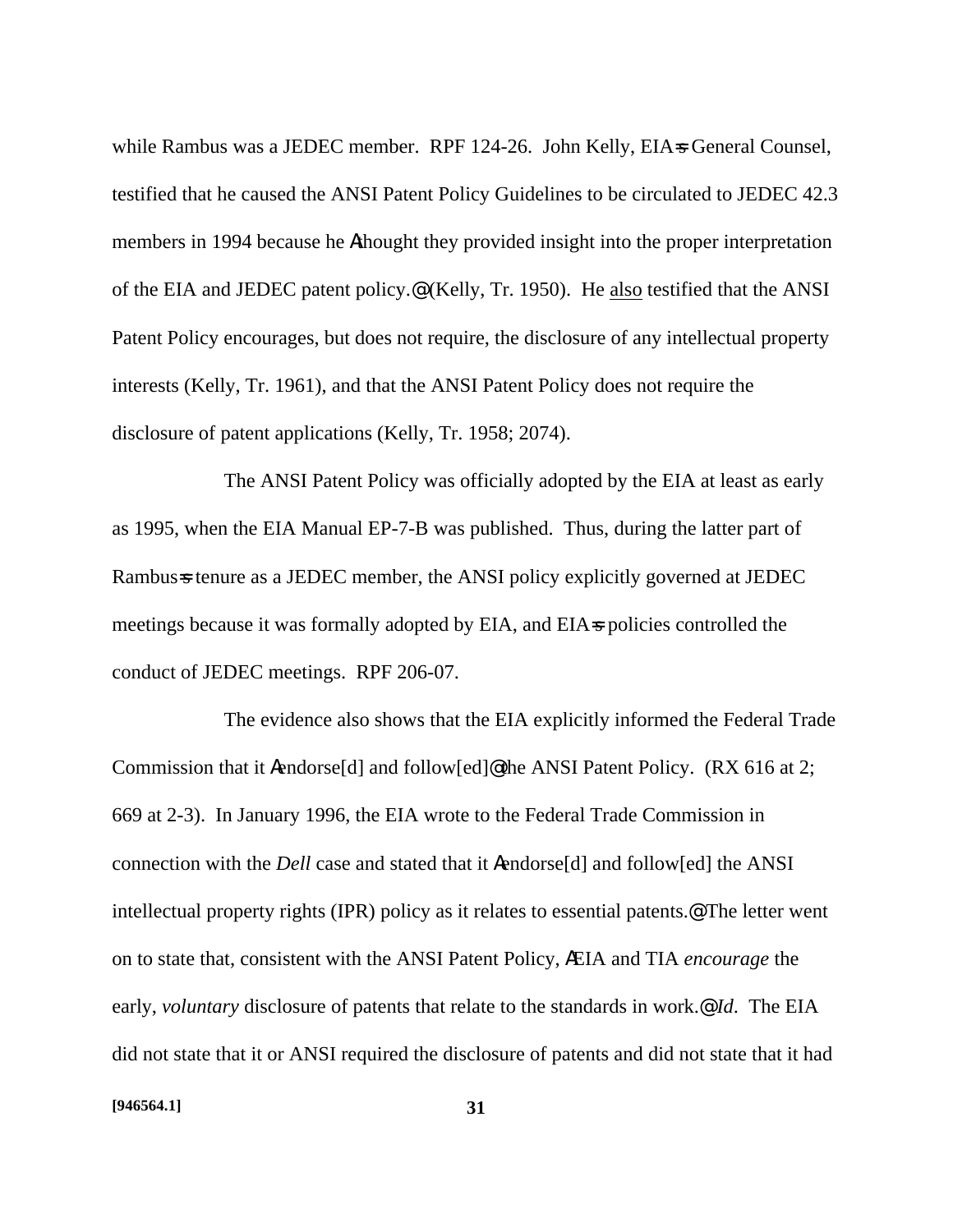any disclosure requirement or expectation with respect to patent applications. (RX 669 at  $2-3)$ .

The EIA=s January 1996 letter to the FTC was submitted on behalf of the

EIA and its unincorporated divisions and departments, including JEDEC. RPF 149. The

letter was approved by and signed on behalf of Mr. John Kelly, the EIA General Counsel,

as well as on behalf of Mr. Dan Bart, Vice President for Standards and Technology for

EIA and TIA=s outside counsel. RPF 150.

The FTC clearly understood that the EIA/JEDEC patent policy, as it existed in early 1996, did not require the disclosure of intellectual property. In July of that year, FTC Secretary Donald Clark responded to EIA=s January 1996 letter and wrote that:

> AEIA and TIA, following ANSI procedures, encourage the early, voluntary disclosure of patents, but do not require a certification by participating companies regarding a potentially conflicting patent interest.@

(RX 740 at 1).

The words used by the EIA=s top legal officer and its Vice President in charge of standards, and the words used by FTC Secretary Clark, were clear and unambiguous. AVoluntary@does not mean Arequired.@ It means, as Webster=s Third New International Dictionary tells us, an act Aperformed, made, or given of one-sown free will@ as well as an act performed Awithout any present legal obligation to do the thing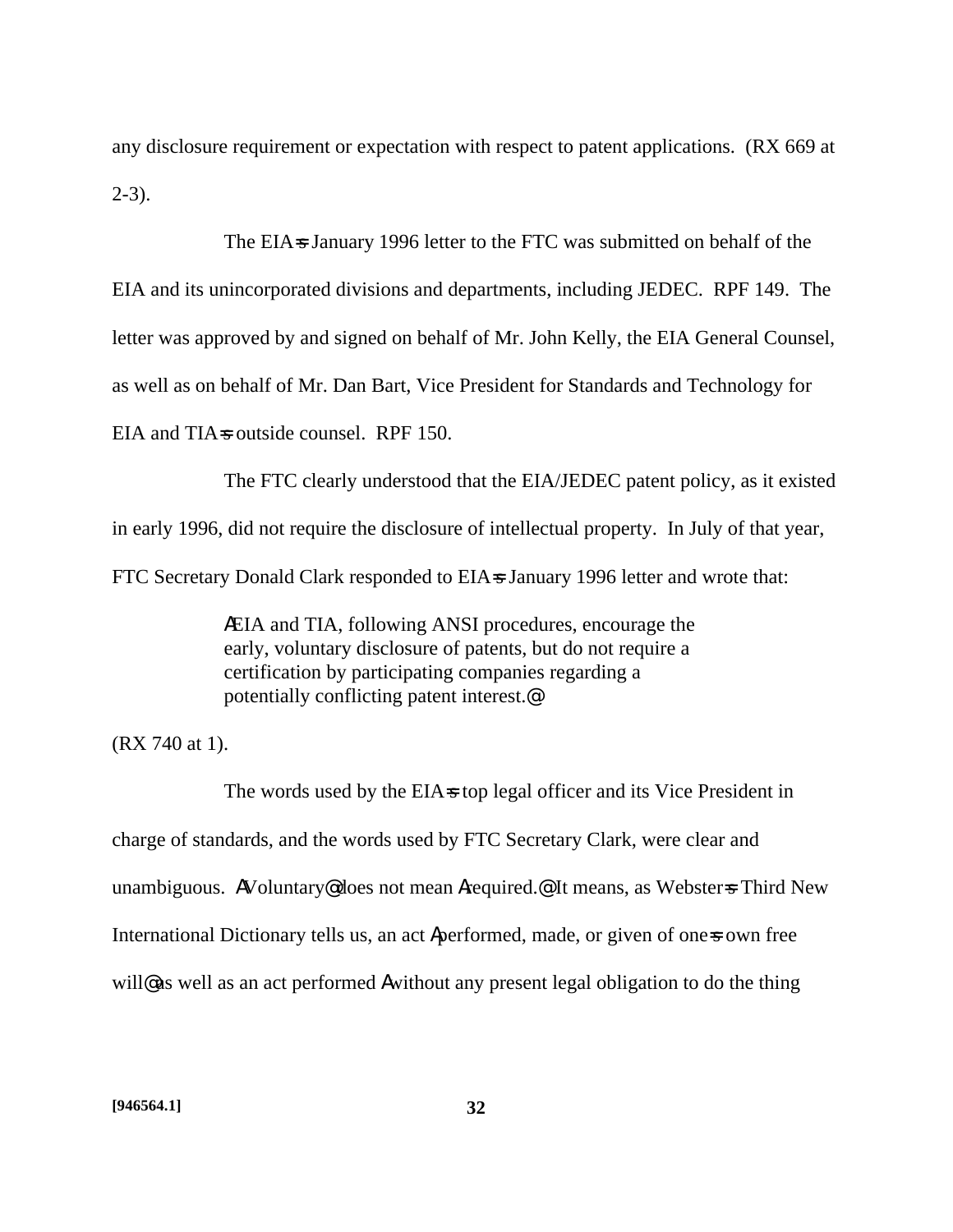done or any such obligation that can accrue from the existing state of affairs....@ *Webster*<sup> $=$ </sup> Third New International Dictionary Unabridged (1986), p. 2564.<sup>5</sup>

No further evidence should be necessary to establish that, when Rambus was a JEDEC member, the disclosure of patents was encouraged, but not required, that it was voluntary, not mandatory, and that it was limited to patents, not patent applications. RPF 128-56, 205-17. There is, however, more such evidence. We need only look to the July 10, 1996 memorandum from JEDEC Secretary Kenneth McGhee, which was sent to all AJEDEC Council Members and Alternates@ in regard to the FTC=s Final Consent Order in the *Dell* case. In that memorandum, which was dated the same day as FTC Secretary Clark=s letter to the EIA, Secretary McGhee stated that:

> AANSI and EIA do however, encourage early, voluntary disclosure of any known essential patents.@

(RX 742 at 1).

1

 $<sup>5</sup>$  The EIA had selected Webster=s Third New International Dictionary as its official</sup> reference guide in 1990. (JX 54 at 3).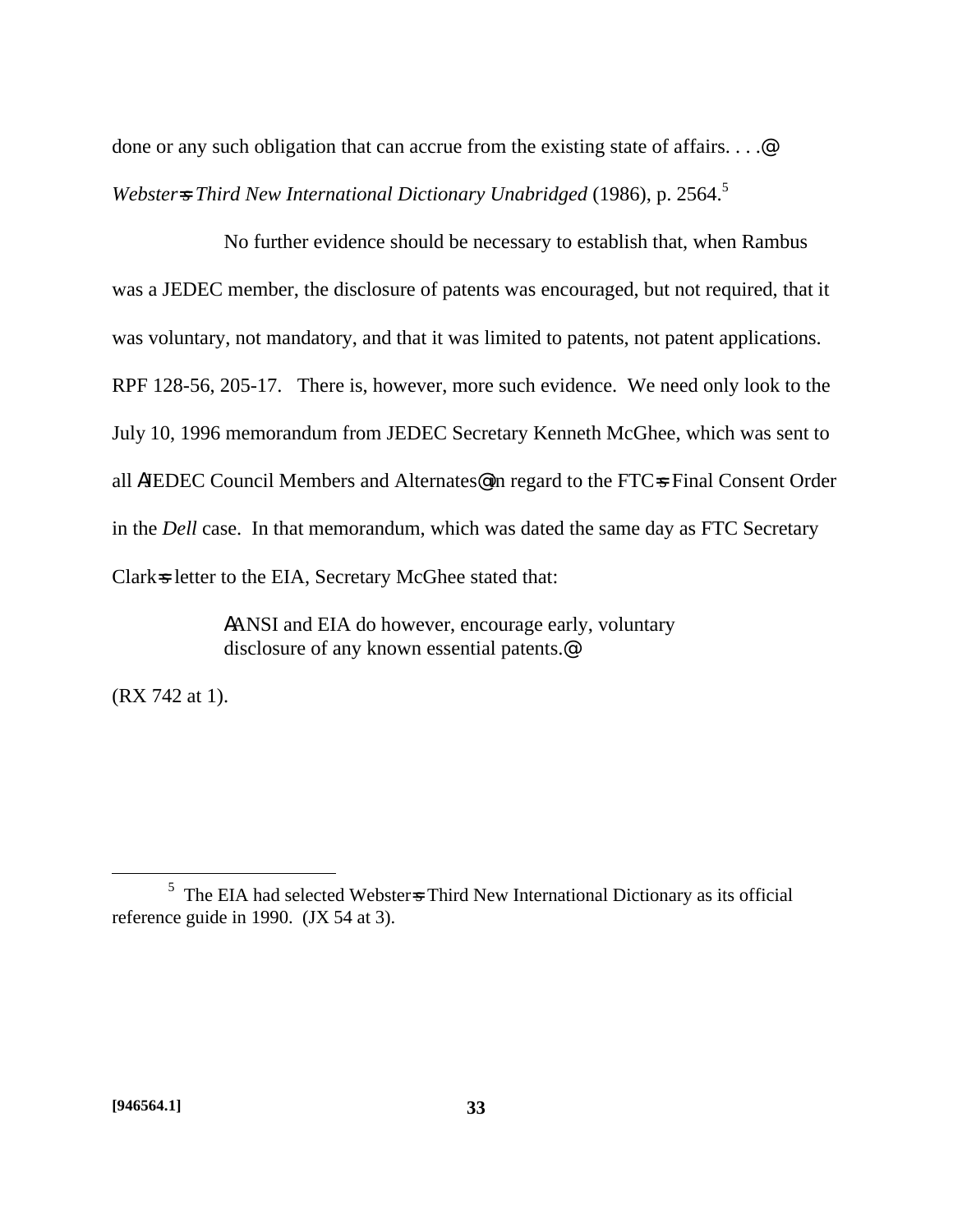Complaint Counsel have in the past pointed to the JEDEC manuals, rather than the EIA manuals, in the hope of finding some contemporaneous written evidence to support their position that disclosure was mandatory. JEDEC Manual 21-H, which was in effect when Rambus joined JEDEC in 1992, provides no support for Complaint Counsel-s position. It provides only that AJEDEC standards are adopted without regard to whether or not their adoption may involve patents on articles, materials or processes.@ (CX 205A). The 21-H manual makes no other reference to intellectual property.  $6$  RPF 160-61.

The only contemporaneous documentary evidence from JEDEC to which Complaint Counsel can point is JEDEC manual 21-I, which bears an October 1993 publication date. In language that Complaint Counsel have cited repeatedly, manual 21-I refers to an obligation on the part of committee chairpersons to Acall attention to the obligation of all participants to inform the meeting of any knowledge they may have of any patents, or pending patents, that might be involved in the work they are undertaking.@ (CX 208 at 19). Although this language appears to conflict with the language in the

 $6$  Similarly, when Rambus filled out an application to join JEDEC, that application form said nothing about intellectual property or about its disclosure by or to JEDEC members. (CX 601).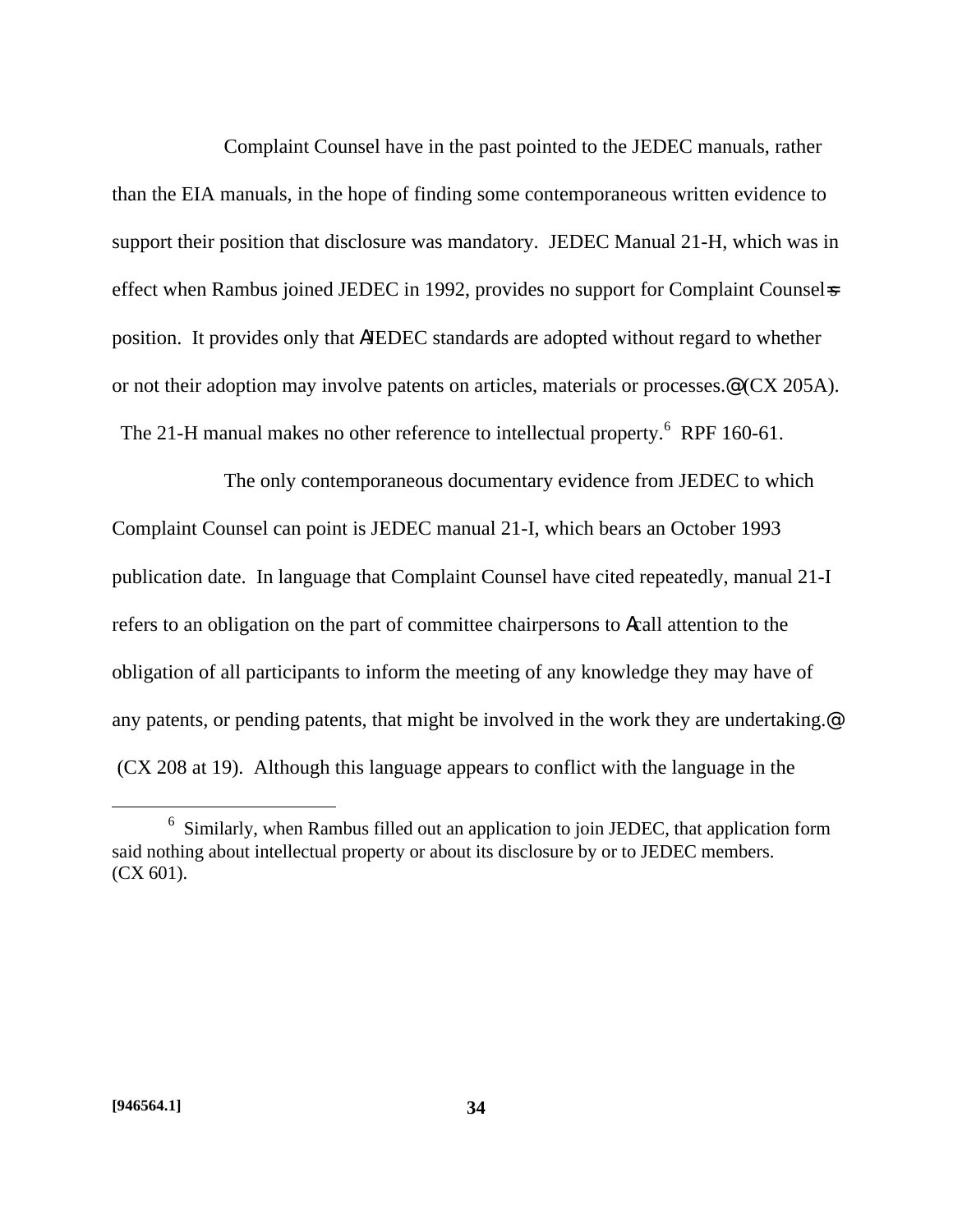governing EIA manuals, with the 1996 correspondence exchanged by the EIA and FTC, and with Secretary McGhee=s July 1996 explanation of the JEDEC patent policy, this apparent conflict is readily reconciled.

It is undisputed that JEDEC Manual 21-I was not effective until and unless it was approved by EIA=s Engineering Department Executive Council (AEDEC<sup>®</sup>). As John Kelly, EIA=s General Counsel, testified:

- AQ. The JEDEC manual 21-I, it needed a final stamp of approval from EDEC, correct?
- A. I believe at the time that was correct, yes, sir, in 1993.@

(Kelly, Tr. 2105). Mr. Kelly also testified that he did not know one way or the other if manual 21-I had ever received the necessary EDEC approval and that he had not intended, in response to questions from Complaint Counsel, to testify that 21-I had been approved by EDEC. *Id*.

It was Complaint Counsels burden to prove that manual 21-I was in effect during the time that Rambus was a JEDEC member. 16 C.F.R.  $\mathcal{C}$  3.43(a). Complaint Counsel made no effort to do so. No witness testified that the 21-I manual was approved by EDEC, and no documentary evidence was submitted to show that such approval was obtained. Although Mr. Kelly testified that he had access to EDEC-s minutes, Complaint Counsel chose not to call him in their rebuttal case to testify on this issue. Complaint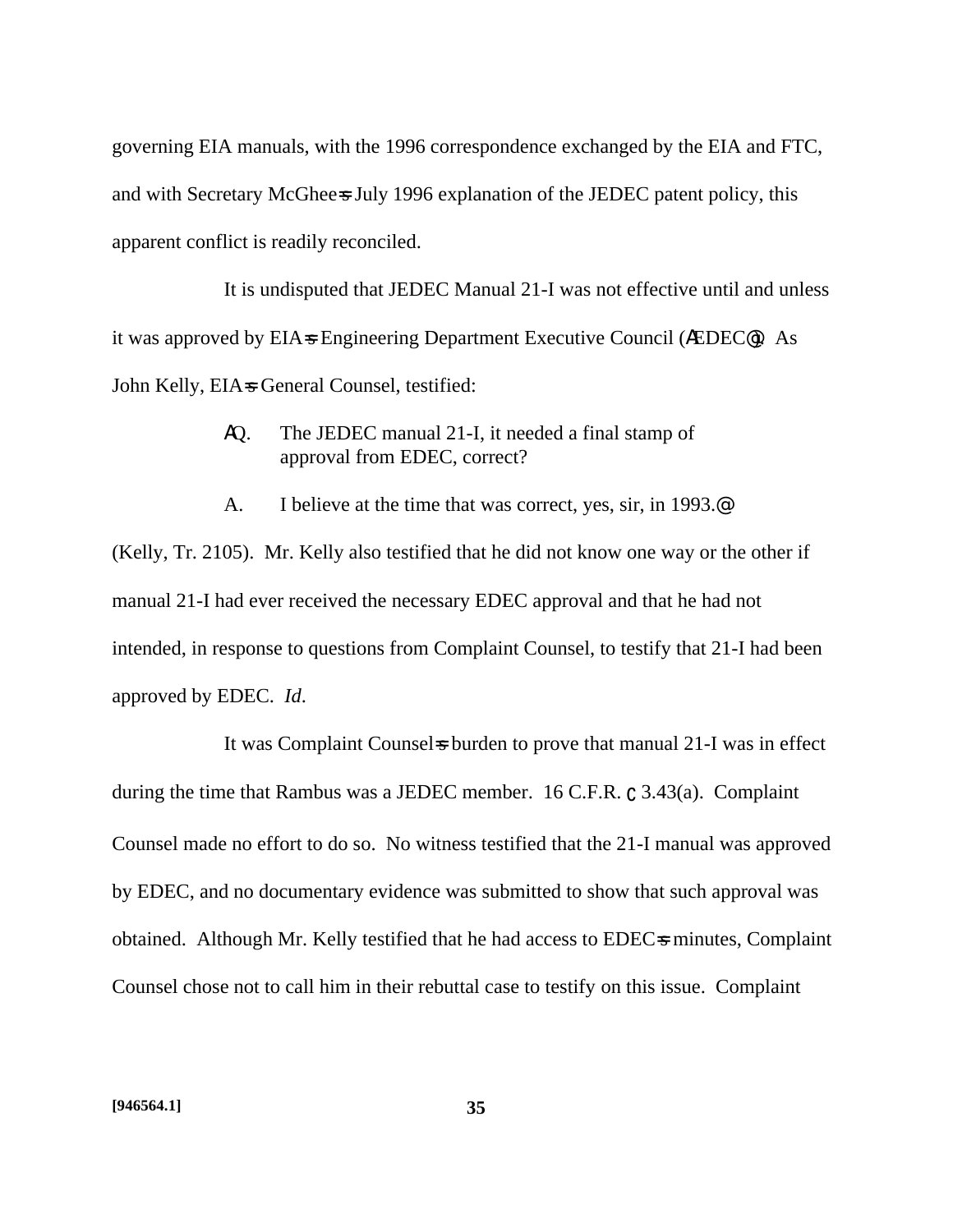Counsel thus did not meet their burden to show the 21-I manual, or the language upon which they repeatedly rely, was ever in effect. RPF 163-70.

Subsequent events make clear that manual 21-I was, in fact, never in effect. For instance, both Mr. Kelly-s January 1996 letter to the FTC and Secretary McGhee-s July 1996 memorandum to JEDEC Council members describe the EIA patent policies as encouraging the voluntary disclosure of patents, rather than requiring the mandatory disclosure of patents and patent applications. These statements can be reconciled with Complaint Counsels interpretation of manual 21-I only if that manual was not in effect as of 1996. *See also* RPF 163-75.

# 4. The Contemporaneous JEDEC Ballots Encouraged, But Did Not Require, Disclosure By Members Of Relevant Patents<sup>7</sup>

Another source of contemporaneous evidence regarding JEDEC=s patent policy is the language contained in ballots that were used in the pertinent time period. The ballots contained the phrase AIf anyone receiving this ballot is aware of patents involving this ballot, please alert the committee accordingly during your voting response.@ (CX 252A at 2). This language talks about patents, not patent applications. It is framed in the form of a request, which is completely consistent with the evidence that disclosure

**<sup>7</sup> This section corresponds to RPF 182-85.**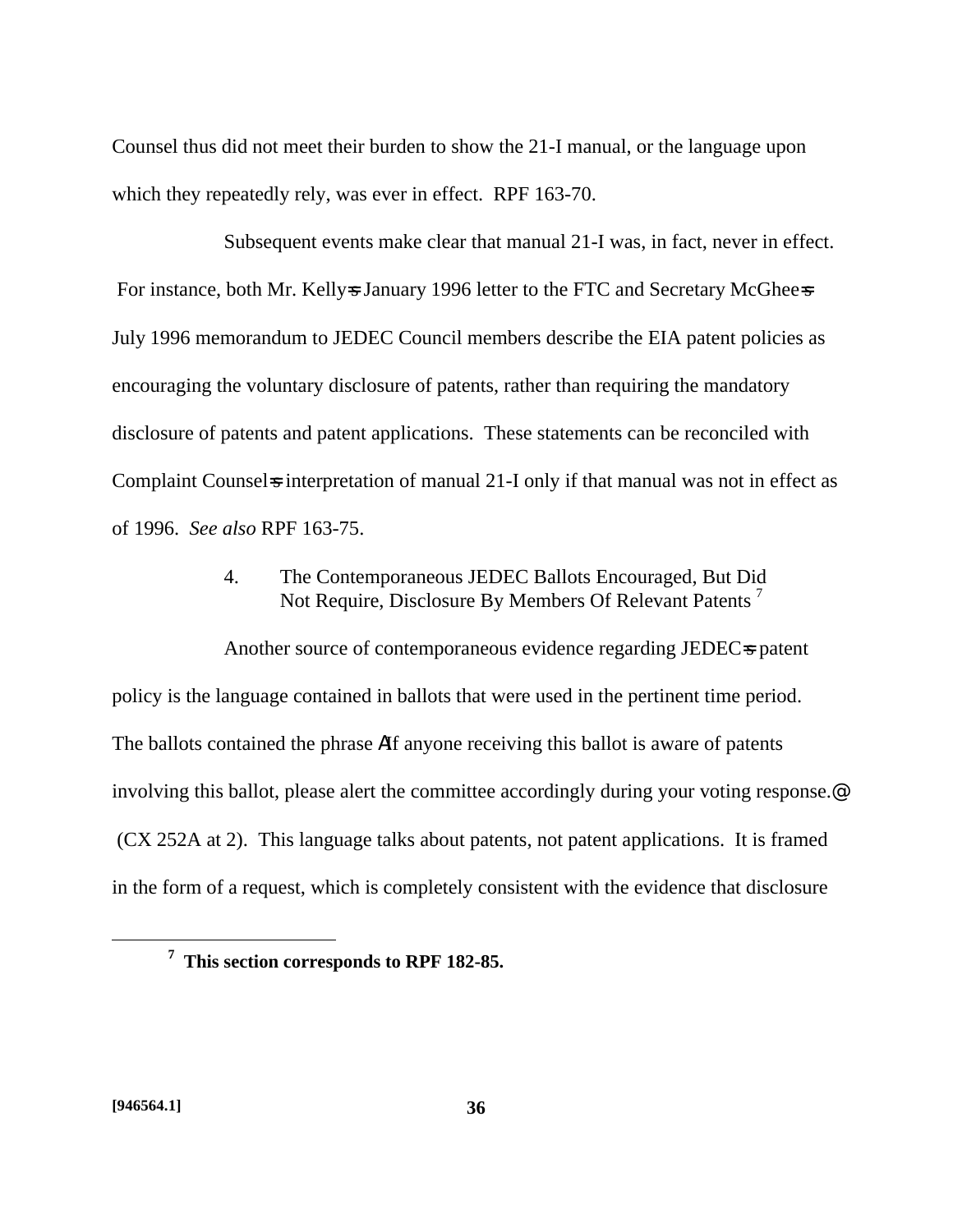was encouraged and voluntary, not required and mandatory. Moreover, when this language was first added to the ballots in 1989, there was a discussion in a JEDEC meeting of the purpose of the new ballot language. That discussion is reflected in the JC 42.1 minutes for the meeting held on September 13, 1989. The minutes state:

> ACouncil discussed patent issue at their June meeting at the request of JC-42.3. The result was not to change EIA legal requirements as outlined in document EP-7, but to add some wording on JEDEC ballot voting sheets about informing the Committee if any patent covers the balloted material.

> TI was concerned that Committee members could be held liable if they didn $\pm$  inform Committee members correctly on patent matters. *Committee responded that the question was added on ballot voting sheets for information only and was not going to be checked to see who said what*.@

(CX 3 at 6). This discussion is wholly consistent with an interpretation that the language

on the ballot was intended to *encourage* but not *require* the disclosure of patents.<sup>8</sup>

JEDEC Chairman of the Board Desi Rhoden testified to the contrary.

(Rhoden, Tr. 582). He testified that he interprets the ballot language that says, APlease

<sup>&</sup>lt;sup>8</sup> It is also useful to note that, while the ballot form uses the word Amandatory out of refer to other information that was sought by the ballot, it does not use that term, or anything like that term, when it refers to patent-related information. (CX 252A).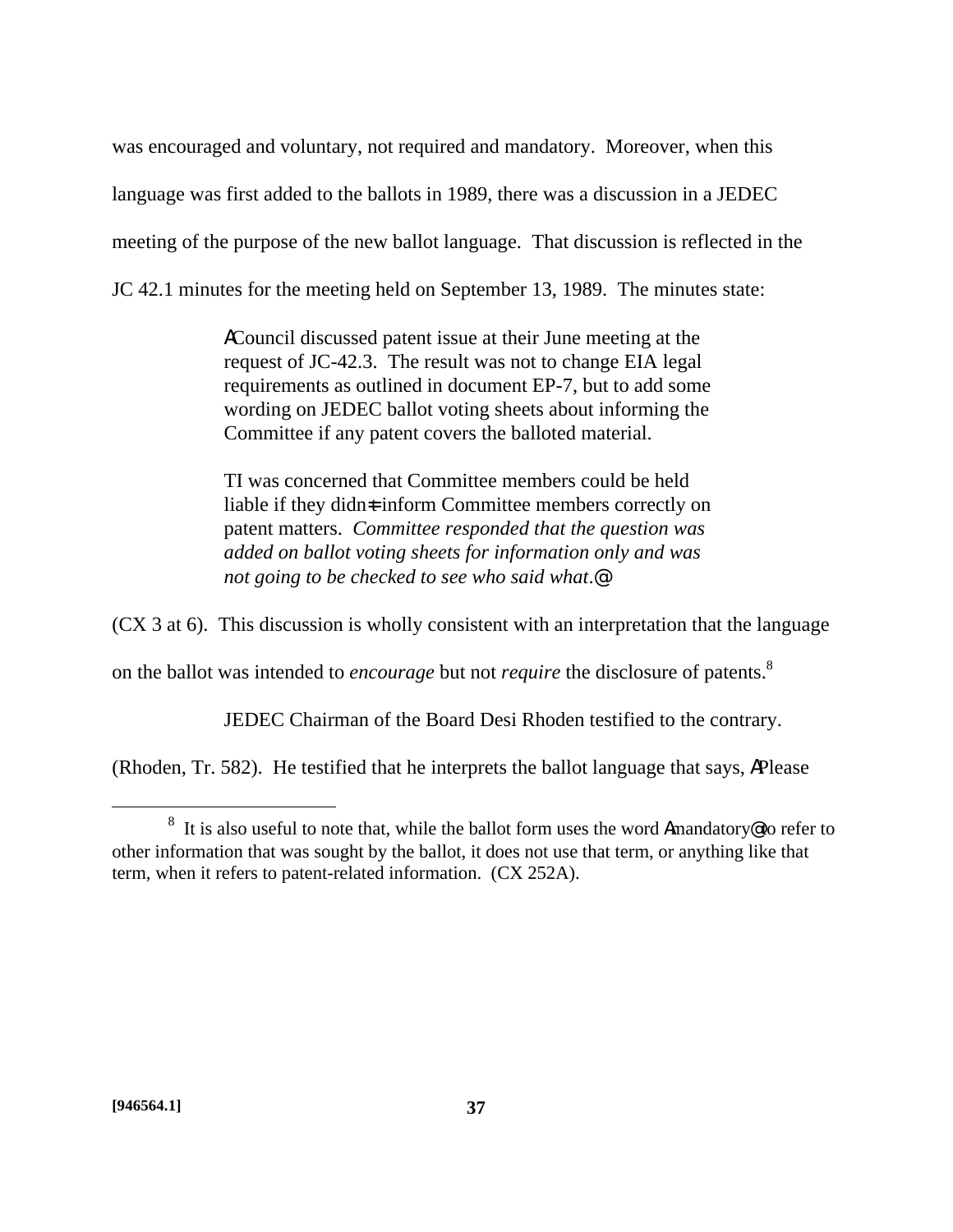alert the Committee@ to mean that a member Amust@ alert the Committee. Rhoden=s interpretation is a strained construction of the language itself. When considered in light of the JEDEC meeting minutes quoted above, the testimony stretches the language past the breaking point. It is simply not credible to read the meeting minutes or the ballot language itself as consistent with a mandatory duty of disclosure.

> 5. There Is Other Contemporaneous Written Evidence To Support The Conclusion That JEDEC Encouraged But Did Not Require The Disclosure Of Patents And That Its Members Had No Expectation Regarding The Disclosure Of Patent Applications<sup>9</sup>

In March 1994, after manual 21-I had been published, JEDEC Secretary

Ken McGhee sent a memorandum to JC 42 Chairman Jim Townsend that stated that JEDEC=s Alegal counsel@ had said that A he didn=t think it was a good idea to require people at JEDEC standards meetings to sign a document assuring anything about their companyss patent rights. . . .@ (RX 486 at 1). Secretary McGhee=s memorandum communicates the various reasons that legal counsel had given to Mr. McGhee as to why JEDEC representatives should not be required to sign an assurance regarding their companysity patent rights:

- $A(1)$  It would have a chilling effect at future meeting.
- (2) The general assurance wouldn $\pm$  be worth that much anyway.

1

**<sup>9</sup> This section corresponds generally to RPF 186-98.**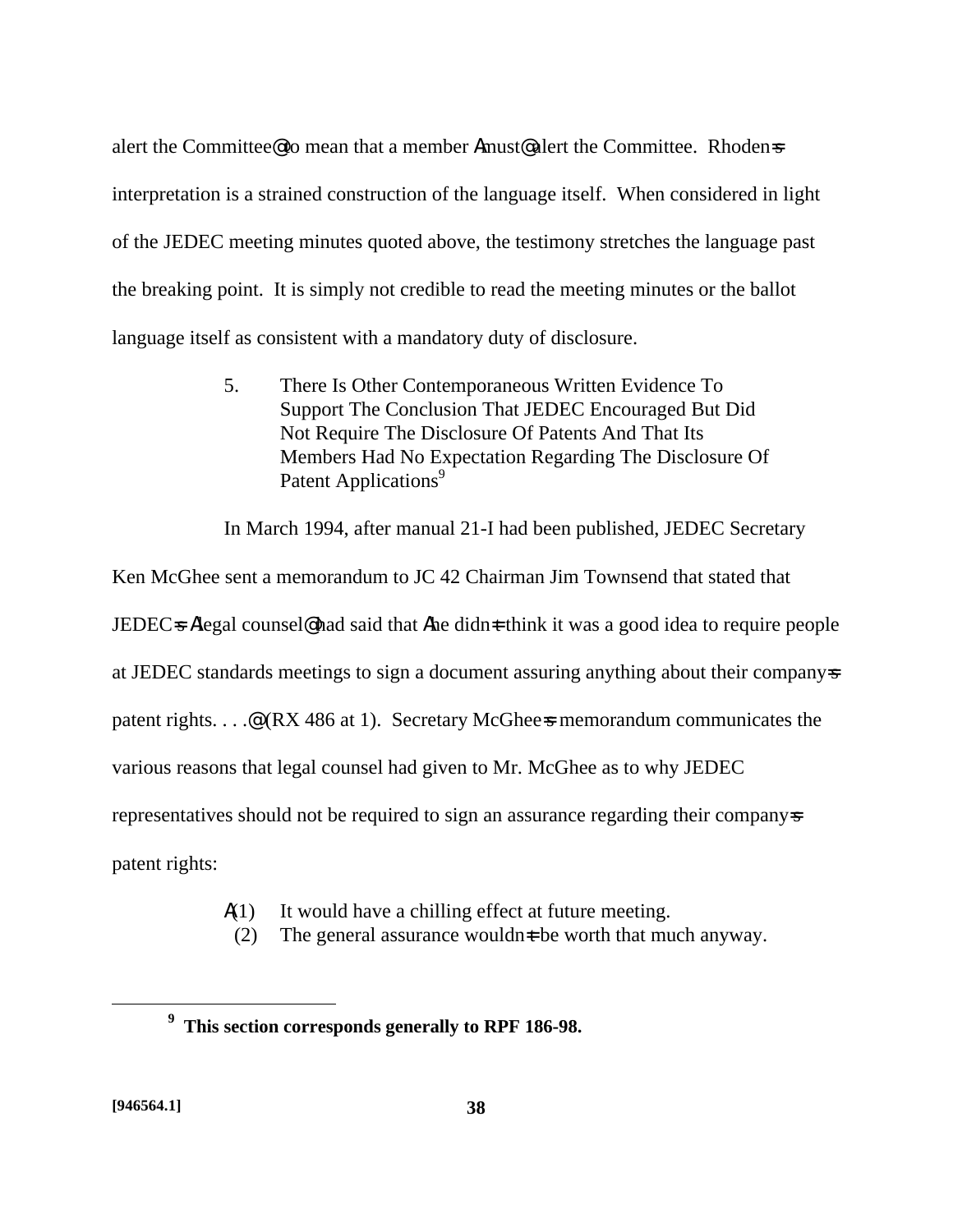- (3) It needs to come from a VP or higher within the company B engineers can $\pm$  sign such documents.
- (4) It would need to be done at each meeting slowing down the business at hand.@

*Id.* This memorandum suggests that, even after the publication of manual 21-I, it was quite clear to the EIA counsel and to Secretary McGhee that neither EIA nor JEDEC had imposed a mandatory disclosure obligation on its members. If, for example, asking a JEDEC representative to sign a statement regarding patent rights would have a Achilling effect,@ how can it be possible that each representative was *already* under an *obligation* to disclose patents or patent applications or risk forfeiting those rights?<sup>10</sup>

Although not contemporaneous with Rambus=s membership in JEDEC,

Secretary McGhee reaffirmed these views in February 2000, when he informed JEDEC 42.4 members that A[t]he JEDEC patent policy concerns items that are known to be patented that are included in JEDEC Standards. Disclosure of patents is a very big issue for Committee members and cannot be required of members at meetings.<sup>@</sup> (RX 1582) at 1). McGhee=s e-mail went on to state that a company that had disclosed a patent application had gone Aone step beyond@ the patent policy. *Id*. Similarly, the February 2000 JEDEC Board of Directors meeting minutes state that disclosure of patent applications is Anot required under JEDEC bylaws.@ RPF 233-38l; (RX 1570 at 13).

1

 $10$  McGhee=s March 1994 memorandum also makes plain that the mere presence or silence of JEDEC members at a meeting could not constitute an assurance about the existence or non-existence of a company=s patents, because any such rule or expectation would have had the same Achilling effect@that Secretary McGhee and JEDEC=s legal counsel had described.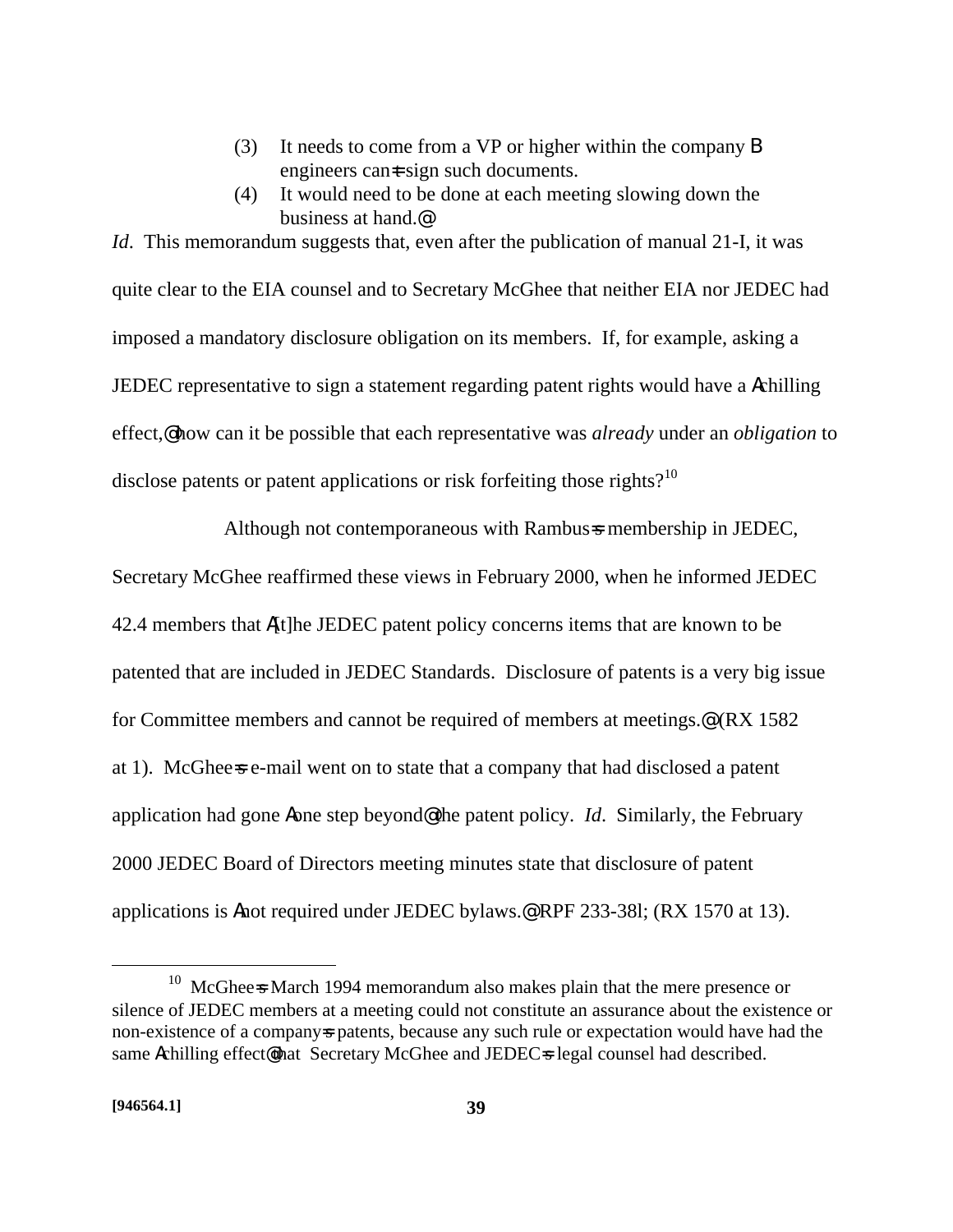These statements make plain that patents, not applications, are the subject of JEDEC=s patent policy, and that disclosure was voluntary, not mandatory.

> 6. The Conduct Of JEDEC Members During Rambus=s Tenure Further Reinforces The Conclusion That JEDEC=s Policy Did Not Require The Disclosure Of Patent Applications, Or Even Of Patents<sup>11</sup>

The conduct of JEDEC and its members during the time that Rambus was attending JEDEC meetings also sheds light on JEDEC-s patent policy and further reinforces the conclusion that there was no obligation to disclose patent applications and that the disclosure of patents was encouraged and voluntary, not required and mandatory.

As an example, IBM=s JEDEC representative, who also happened to chair the JC 42.3 subcommittee *and* the JEDEC Council, informed JEDEC members on several occasions that IBM would not disclose its intellectual property, and in particular its patent applications, at JEDEC meetings. (JX 15 at 6; RX 420 at 1; JX 18 at 8; JX 19; Kelley, Tr. 2715-16); RPF 197. Hewlett-Packard publicly announced that it was taking the same position. (Wiggers, Tr. 10593). There is no evidence that anyone objected to these statements or that IBM or Hewlett-Packard were in any way sanctioned for these

<u>.</u>

**<sup>11</sup> This section corresponds generally to RPF 199-203 and 239-73.**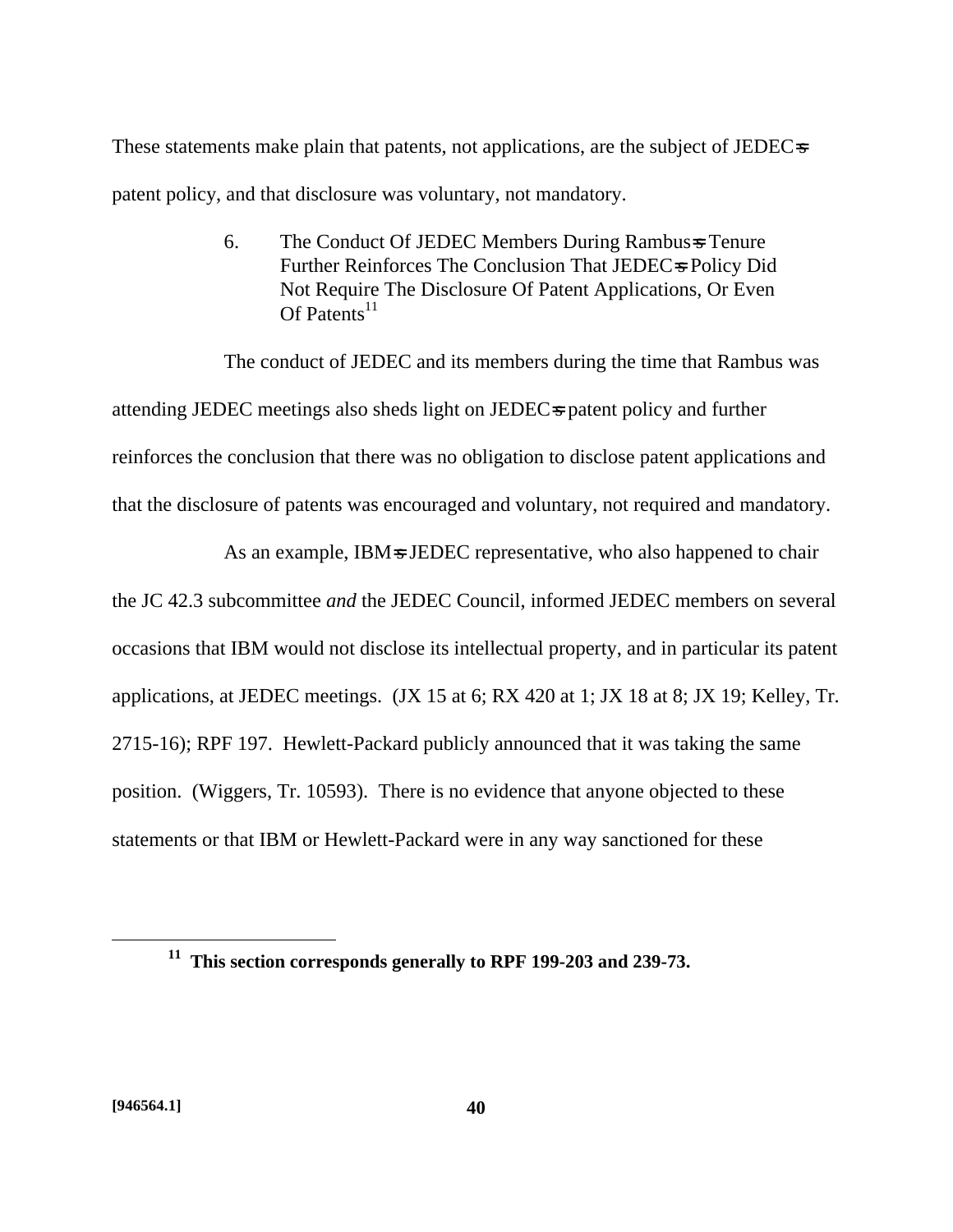positions. Instead, the position was accepted, presumably because it was consistent with JEDEC=s rules and with the expectations of JEDEC members.

In this same vein, on two occasions in 1992 and 1995, Rambus declined to comment at a JEDEC meeting when asked about its intellectual property. On neither occasion did JEDEC leaders, staff or members inform Rambus that disclosure was mandatory, rather than voluntary, or that the fact that it had declined to comment was a violation of JEDEC rules, policies or practices. RPF 198.

Finally, there is evidence that numerous patents and patent applications relating to JEDEC standards were not disclosed to JEDEC, even when named inventors were in the room when the proposed standard was being discussed. RPF 239-73. Although one might explain a few instances of non-disclosure as the result of inadvertence, or perhaps even as the result of a deliberate desire to evade JEDEC policy, the extent of such non-disclosures as revealed by the record evidence does not lend itself to such explanations. It is consistent only with the conclusion that JEDEC members understood that the disclosure of patent applications was not required and that the disclosure of patents was encouraged, but not mandatory.<sup>12</sup>

1

<sup>&</sup>lt;sup>12</sup> As just one example, Gordon Kelley, the JEDEC representative from IBM who served as the Chair of the JC 42.3 committee in the early and mid-1990's, testified that he did not disclose IBM patents relating to Atoggle mode@ in 1990 in part because IBM was Aprepared to meet the requirements of the JEDEC committee@ to license the patents on reasonable and nondiscriminatory terms. (Kelley, Tr. 200). If Mr. Kelleys testimony is to be taken at face value, there was then no obligation to disclose even patents, at least in his mind, as long as the patent holder ultimately licensed its essential patents on RAND terms.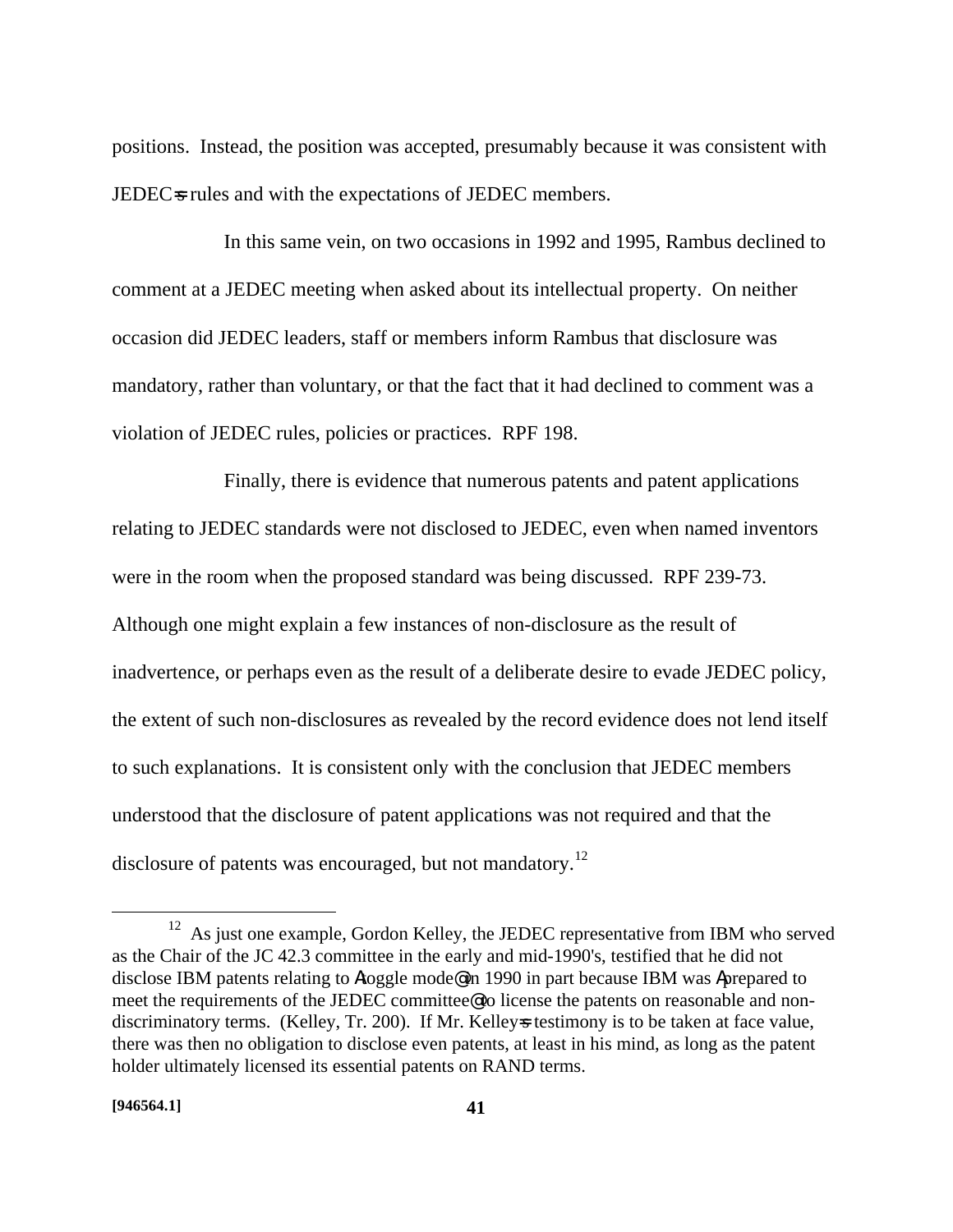7. In Sum, No Contemporaneous Evidence Supports Complaint Counsel=s Position That Rambus Was Obligated To Disclose Its Patent Applications Or Its Intentions And Beliefs Regarding Its Patent Applications To JEDEC

With the exception of the language of JEDEC manual 21-I, there is no contemporaneous written evidence that suggests that JEDEC members were required or expected to disclose patent applications to JEDEC. The conduct of JEDEC members also demonstrates that they did not believe that they were required or expected to disclose patent applications or an intention to file or amend patent applications. The overwhelming weight of the contemporaneous evidence supports Rambus=s position that it was not obligated to disclose, and that no JEDEC member expected it to disclose, patent applications that it had filed or might file or might amend that might relate to or read on technologies under discussion at JEDEC.

> 8. The EIA/JEDEC Patent Policy Cannot Be Understood To Extend To Other Than AEssential@ Patents<sup>13</sup>

Even if one assumes that JEDEC members were obligated to disclose some intellectual property interests at JEDEC meetings while Rambus was a JEDEC member, the evidence shows that that obligation could have extended only to patents that were Aessential@ to a standard, that is, that were necessary for the manufacture or use of a

**<sup>13</sup> This section corresponds generally to RPF 274-85.**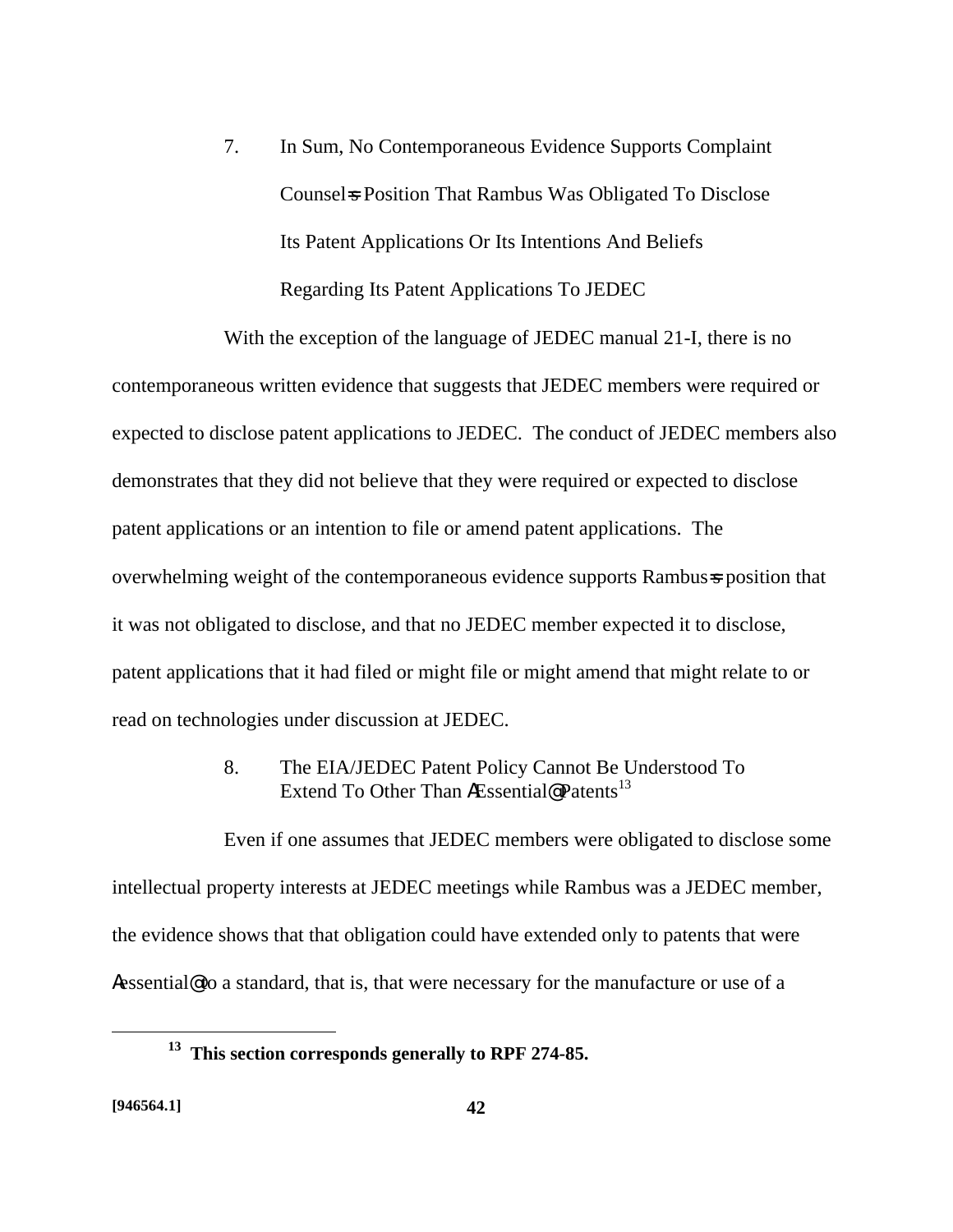product built in compliance with the standard. Numerous witnesses so testified. RPF  $280 - 85$ <sup>14</sup>

Common sense and good policy weigh in favor of this conclusion as well. First, if the relationship between JEDEC standards and patents to be disclosed was something other than patents that necessarily would be infringed, what was the appropriate relationship? There is no other bright line test that could be imposed. Instead, members would have a continuing risk of being second-guessed by someone later asserting that a patent was sufficiently Arelated@ that it should have been disclosed. This would lead, for instance, to every JEDEC member disclosing all its patents that related in any way to DRAMs to ensure that it did not later find itself defending the right to enforce a patent because it was not disclosed. This would lead to a disclosure standard that was extraordinarily overbroad.

<sup>&</sup>lt;sup>14</sup> For example, JC 42.3 subcommittee chair Gordon Kelley testified that the disclosure duty was triggered by a patent claim that Areads on or applies@ to the standard, meaning that Aif you exercise the design or the production of the component that was being standardized [it] would require use of the patent.<sup>@</sup> (Kelley, Tr. 2706-7).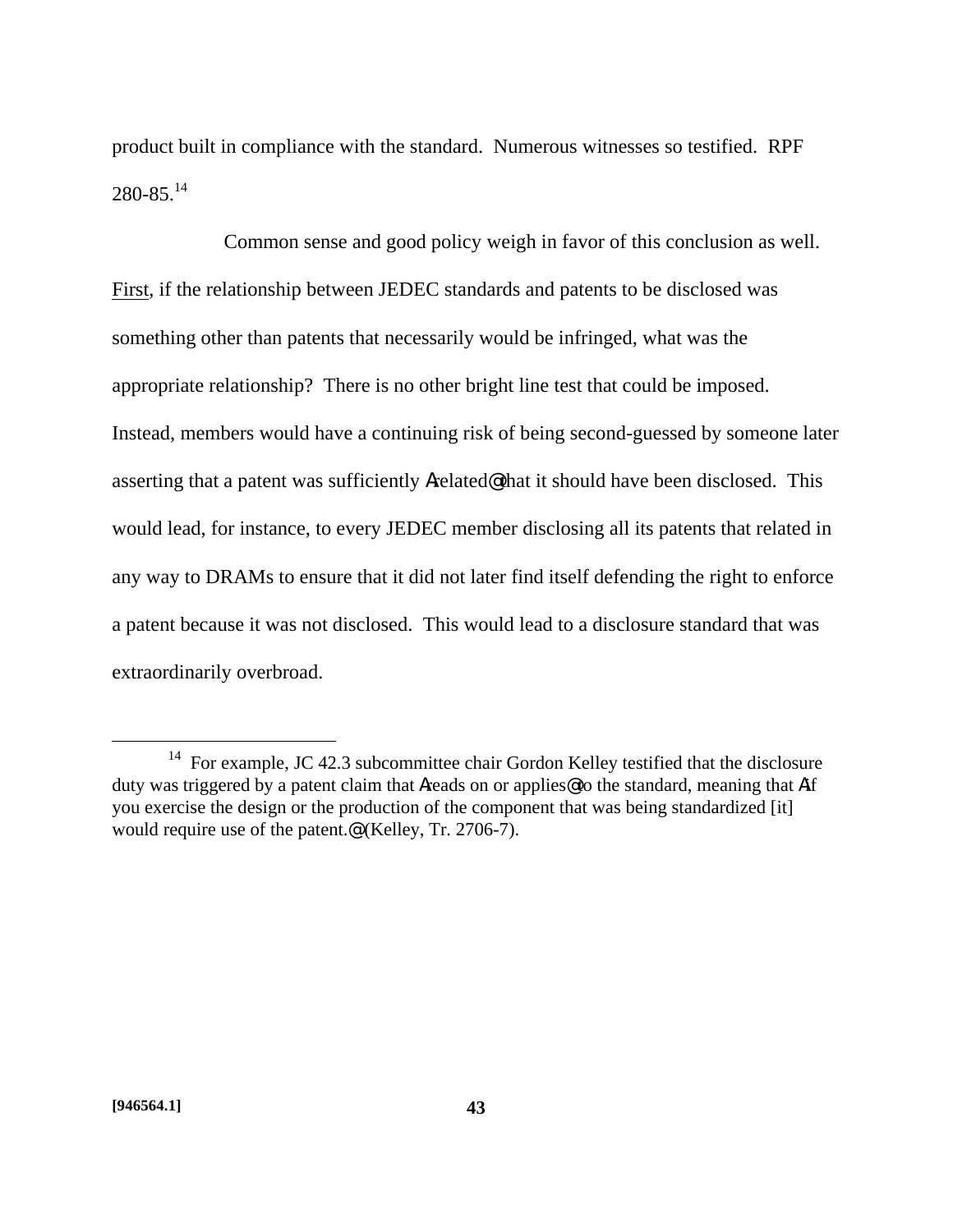Second, if such an overbroad standard were applied, JEDEC would spend inordinate amounts of time trying to sort through the disclosed patents to determine whether the technology under consideration for standardization was, in fact, covered by a patent. This would make JEDECs job even more difficult, and would slow down a process that many witnesses testified was already too slow. RPF 288-295; (RX 2011 at 4- 6). *Accord*, David J. Teece & Edward F. Sherry, *Standard Setting and Antitrust*, 87 MINN. L. REV. 1913, 1948-49 (2003).

Third, if the purpose of disclosure was to enable JEDEC to decide whether to include patented technology in a standard, an overbroad disclosure obligation likely would result in JEDEC not standardizing the Abest@ technology because of a mistaken view that it might be patented.<sup>15</sup>

Finally, if the standard were something other than Aessential@ patents, then very valuable property rights B the right to enforce a patent against infringers B could be

<sup>&</sup>lt;sup>15</sup> For the same reason **B** to avoid inaccurate and overly broad disclosures **B** many witnesses testified that any disclosure obligation was or should be limited to the Aactual knowledge@ of the JEDEC representatives. (*See, e.g.*, Kelly, Tr. 1970, 2171-2).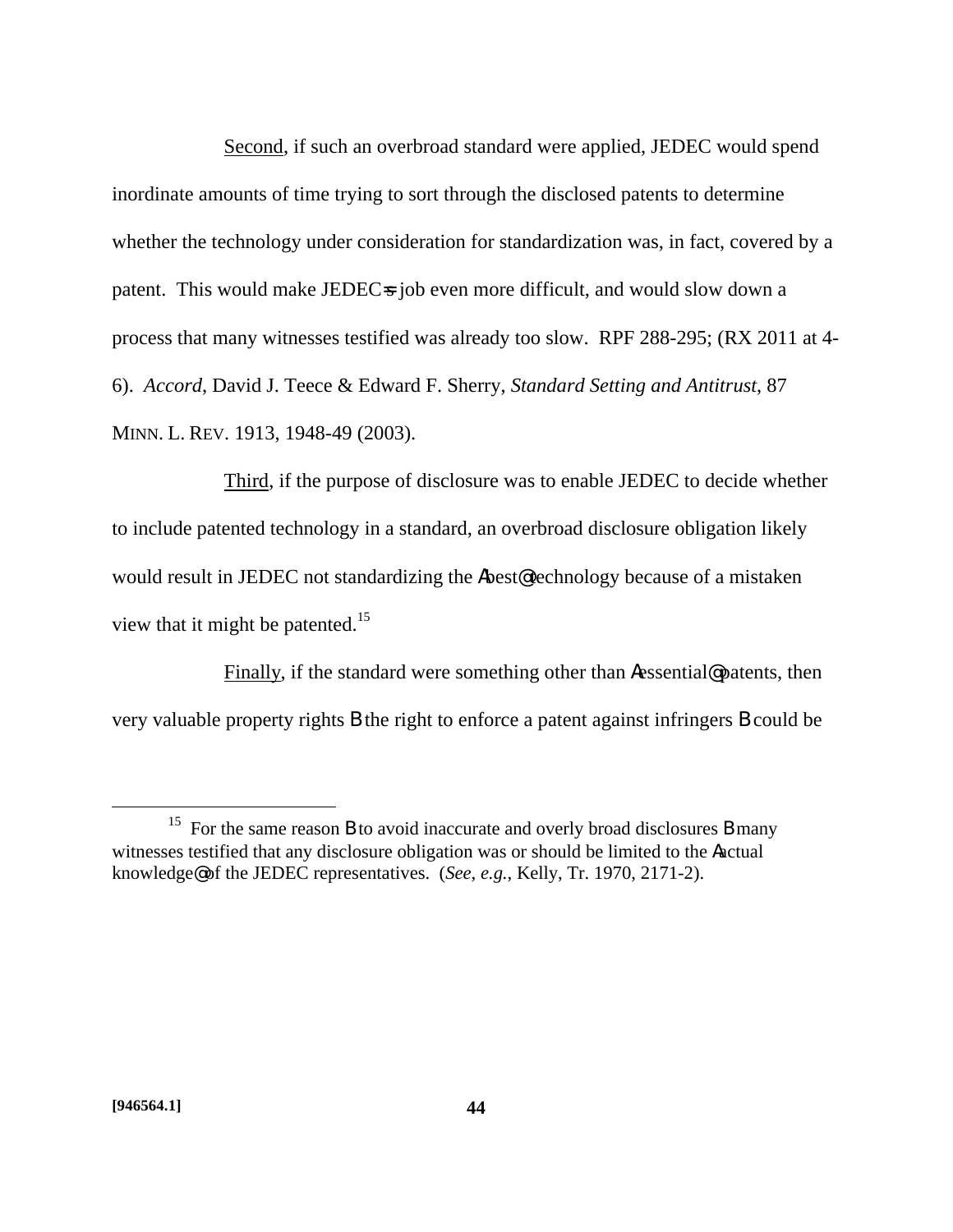lost due to Aafter-the-fact morphing of a vague, loosely defined policy.@ *Infineon,* 318 F.3d at 1102, n.10.

> 9. If Any Disclosure Was Required, It Was Not Required Until The Time Of Balloting <sup>16</sup>

Were this Court to conclude that JEDEC members were obligated to disclose some intellectual property interests at JEDEC meetings while Rambus was a member, the Court should conclude that no such disclosure was required until a proposal was balloted for approval.

JC 42.3 Chairman Gordon Kelley, Siemens= representative Willi Meyer and Cray=s representative Alan Grossmeier testified that disclosure was required only at the time of balloting. *See* RPF 297-98. Although EIA General Counsel John Kelly contended that disclosure should come *before* balloting if the members had actual knowledge of the relationship between the patent and the standard, he conceded that this analysis involved Aan area of judgment,@ particularly Awhere . . . the standard is evolving [and] their IP may be evolving. . . . @ (Kelly, Tr. 1981), thus suggesting disclosure was not mandatory until the time of balloting. In addition, the purported purpose of any disclosure of intellectual property B to allow JEDEC to make a conscious decision as to

**<sup>16</sup> This section corresponds generally to RPF 296-300.**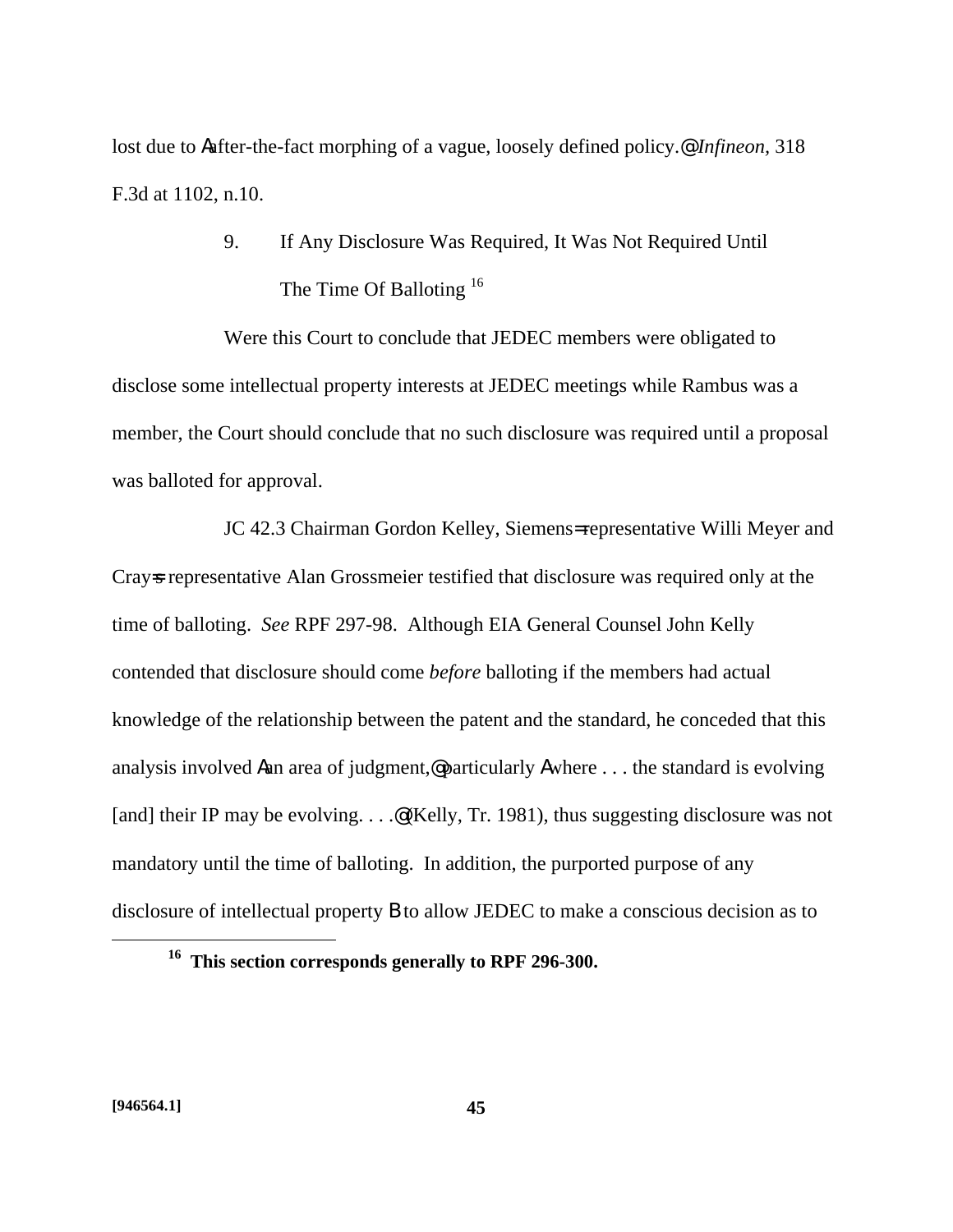whether to include patented technology in a standard **B** would best be served by a disclosure at the time of balloting. Otherwise, there would be many more disclosures than actually required, and JEDEC would spend significant amounts of time considering B or trying to avoid B patents that might not apply to the standard as it is ultimately balloted for approval. This would be inefficient and would slow even further an already-slow process.

# E. Complaint Counsel Describe A APatent Policy@ That Is Too Indefinite To Be Enforced

Assuming the existence of some duty to disclose patents or patent

applications to JEDEC, the failure to comply with this supposed duty will not support an *antitrust* claim unless the duty was clear and unambiguous. The Federal Circuit explained that a duty of disclosure must be clear and unambiguous if it is to support a fraud claim:

> When direct competitors participate in an open standards committee, their work necessitates a written patent policy with clear guidance on the committee-s intellectual property position. A policy that does not define clearly what, when, how, and to whom the members must disclose does not provide a firm basis for the disclosure duty necessary for a fraud verdict.

**[946564.1] 46** *Infineon*, 318 F.3d at 1102. This same logic applies to Complaint Counsel is antitrust claim, which is based on an alleged violation of JEDEC=s patent policy; it would be nonsensical to impose antitrust liability where there is no firm basis to condemn the very same conduct under the very same theory framed in common law terms B if anything, the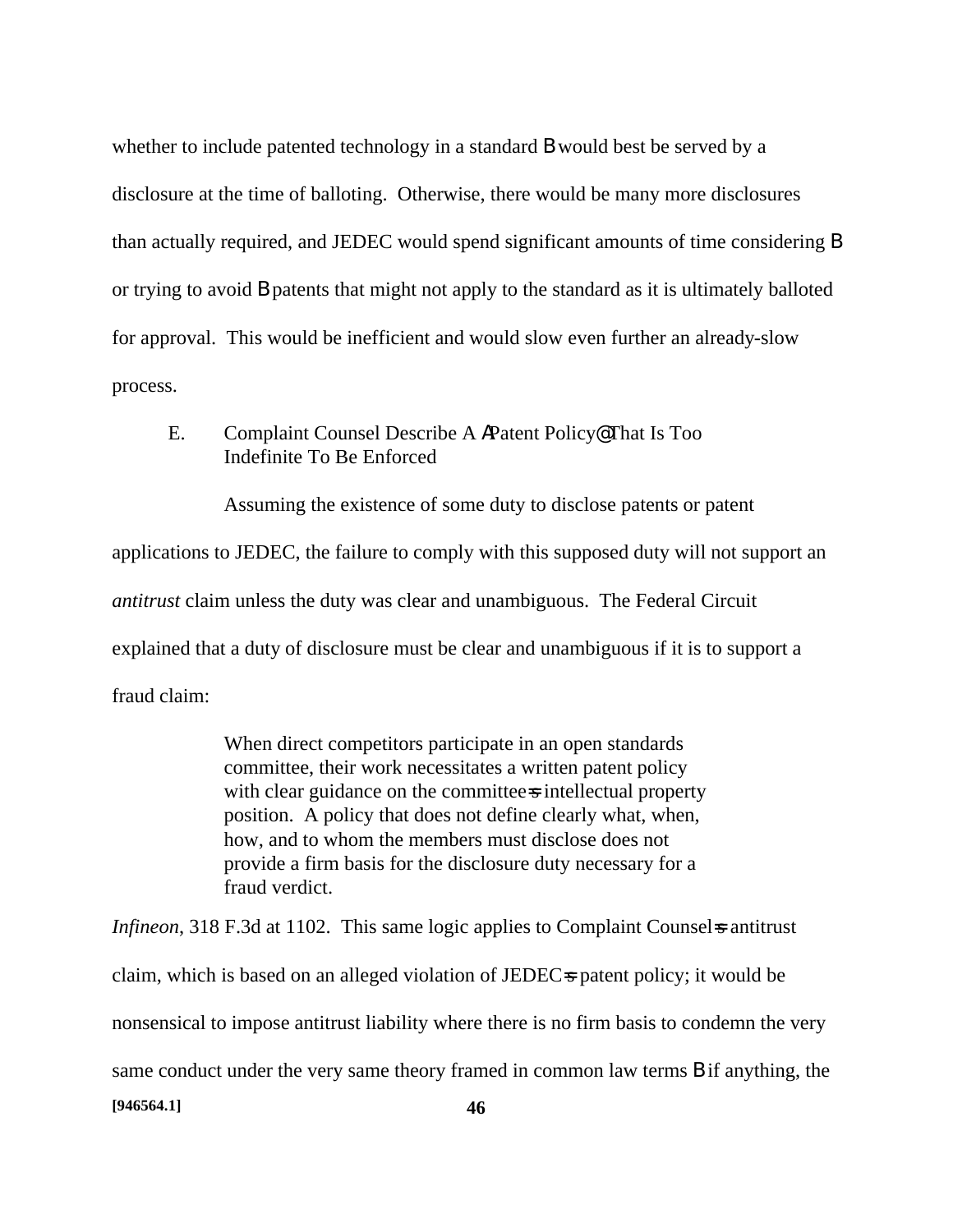imposing weight of the antitrust laws is aimed at a narrower set of conduct than common law. *See, e.g., Brooke Group Ltd. v. Brown & Williamson Tobacco Corp.*, 509 U.S. 209, 225 (1993) (AEven an act of pure malice by one business competitor against another does not, without more, state a claim under the federal antitrust laws . . .@. Indeed, the patentrelated equitable estoppel case law upon which Complaint Counsel have relied notes that Asilence alone will not create an estoppel unless there was a *clear duty to speak*, or somehow the patentee-s continued silence reinforces the defendant-s inference from the plaintiff=s *known acquiescence* that the defendant will be unmolested.@ *A.C. Aukerman Co. v. R.L. Chaides Cons. Co.*, 960 F.2d 1020, 1043-44 (Fed. Cir. 1992) (emphasis added) (internal citations omitted); s*ee also OddzOn Prods. v. Just Toys*, 122 F.3d 1396, 1404 (Fed. Cir. 1997) (holding that where the duty to disclose particular references to the Patent Office was Aambiguous@ and Aunclear,@ patentee could not, as a matter of law, have acted Awith deceptive intent@ when it failed to disclose references).

Antitrust law Arests on the premise that the unrestrained interaction of competitive forces will yield the best allocation of our economic resources.@ *Northern Pacific Railway Co. v. U.S.*, 356 U.S. 1, 4 (1958). To avoid interfering with that interaction, courts have been Acareful to avoid constructions of ' 2 which might chill competition, rather than foster it.@ *Spectrum Sports v. McQuillan*, 506 U.S. at 458. It is thus a fundamental precept that antitrust law requires a clear demarcation between condemned conduct and conduct that B while perhaps implicating other laws B is not the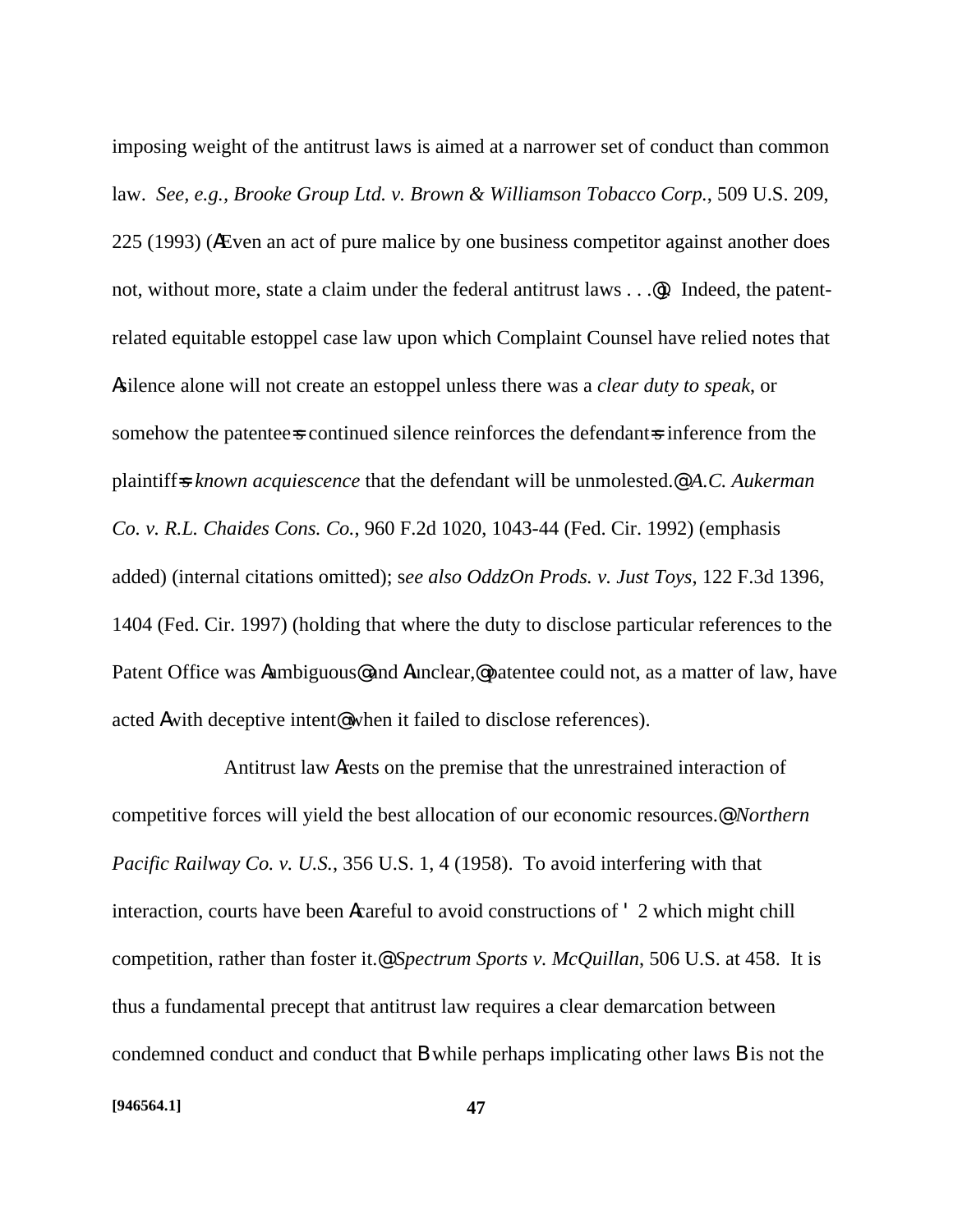basis for antitrust liability. *See, e.g.*, *Concord v. Boston Edison Co.*, 915 F.2d 17, 22 (1st Cir. 1990) (Breyer, J.). Ambiguous rules are likely to have a chilling effect on otherwise pro-competitive conduct. *See, e.g.*, *International Distribution Centers, Inc. v. Walsh Trucking*, 812 F.2d 786, 796 n.8 (2d Cir. 1987) (AA major concern underlying antitrust jurisprudence lies in the fear of mistakenly attaching antitrust liability to conduct that in reality is the competitive activity the Sherman Act seeks to protect.@); *USM Corp. v. SPS Technologies, Inc.*, 694 F.2d 505, 512 (7th Cir. 1982) (patent misuse claims should be tested by conventional antitrust principles given that the Alaw is not rich in alternative concepts of monopolistic abuse; and it is rather late in the day to try to develop one without in the process subjecting the rights of patent holders to debilitating uncertainty. As the Federal Circuit recognized, an ambiguous patent disclosure duty would Achill participation in open standard-setting bodies.@ *Infineon*, 318 F.3d at 1102 n.10. Similarly, to premise antitrust liability on such a policy would Ahave a chilling effect on beneficial, pro-competitive market interaction.@ *Westman Com. Co. v. Hobart International*, 796 F.2d 1216, 1220 (10th Cir. 1986).

Absent a clearly defined duty to disclose, Complaint Counsel is antitrust case unravels. Complaint Counsel cannot save its case through evidence of members= Aexpectations.@ As the Federal Circuit noted, members= expectations cannot be the basis for liability because absent a clear patent disclosure policy, Amembers form vaguely defined expectations as to what they believe the policy requires B whether the policy in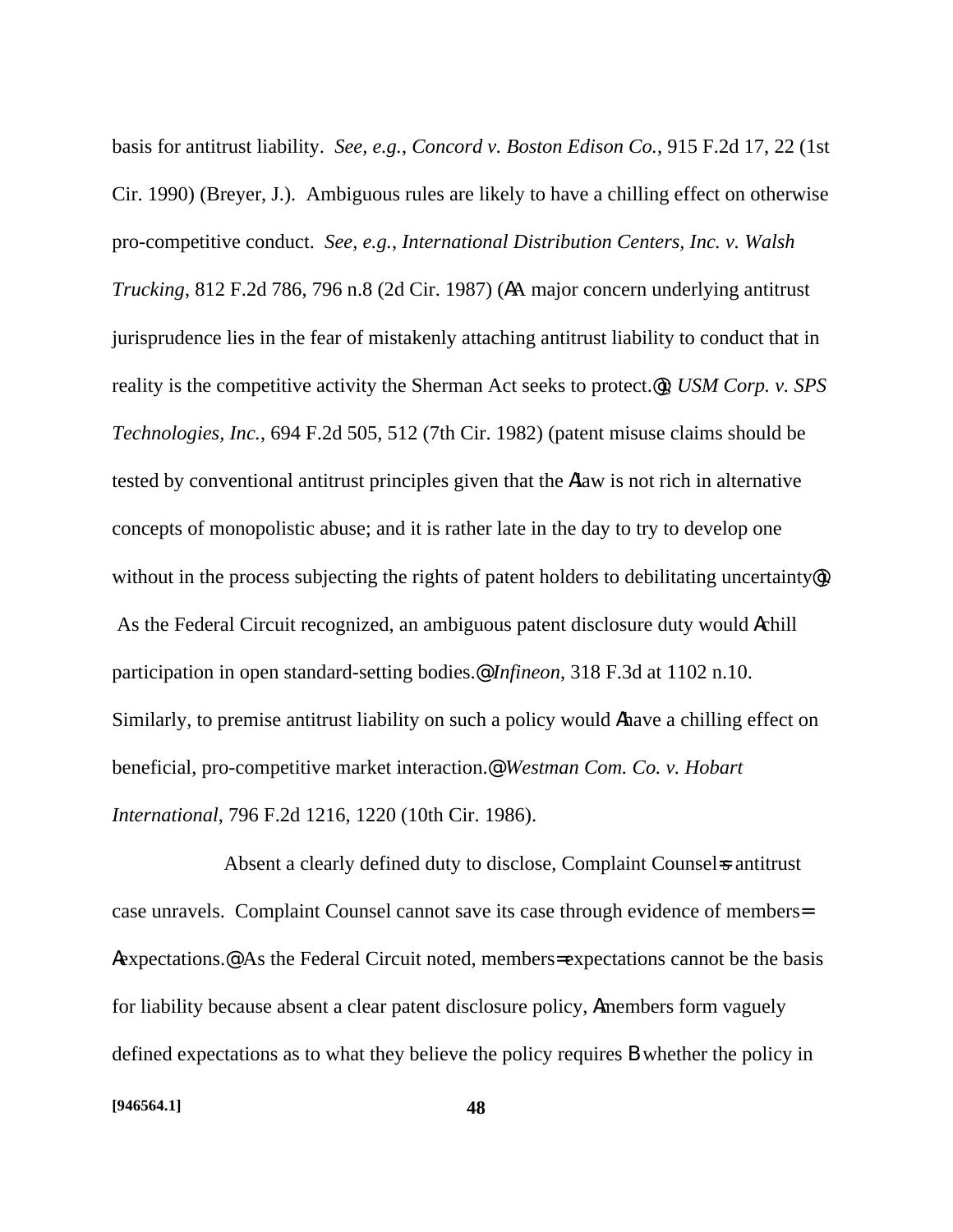fact so requires.@ *Infineon*, 318 F.3d at 1102. This is especially true because testimony about Aexpectations@ is subject to Aafter-the-fact morphing of a vague, loosely defined policy to capture actions not within the actual scope of that policy.@ *Id.* at 1102 n.10. What is more, absent a clear and unambiguous duty to disclose, Complaint Counsel as case cannot be salvaged by vague notions that Rambus=s conduct was somehow Aunethical@ or undertaken in Abad faith.<sup>@</sup> As the Supreme Court has made clear, it is not the purpose of the antitrust laws to regulate such issues; *other* laws Aprovide remedies for various  $\infty$ competitive practices thought to be offensive to proper standards of business morality. *NYNEX Corp. v. Discon, Inc.*, 525 U.S. 128, 137 (1998) (quoting 3 P. AREEDA & H. HOVENKAMP, ANTITRUST LAW & 651d, p. 78 (1996)).

Complaint Counsel, therefore, must prove that the patent policy clearly and unambiguously reached Rambus=s undisclosed intellectual property interests, but have failed to do so. On the basis of the record evidence, including that discussed above, this Court should conclude, as the Federal Circuit concluded, that Athere is a staggering lack of defining details in the EIA/JEDEC patent policy.@ *Infineon* 318 F.3d at 1102.

First, Complaint Counsel have failed to prove that the patent disclosure policy clearly required disclosure beyond issued patents to patent applications or to intentions to file patent applications (the disclosure of which would raise serious competitive risks). The great weight of the evidence in fact showed that the patent policy merely *encouraged*, but did not require, the disclosure of patent applications and had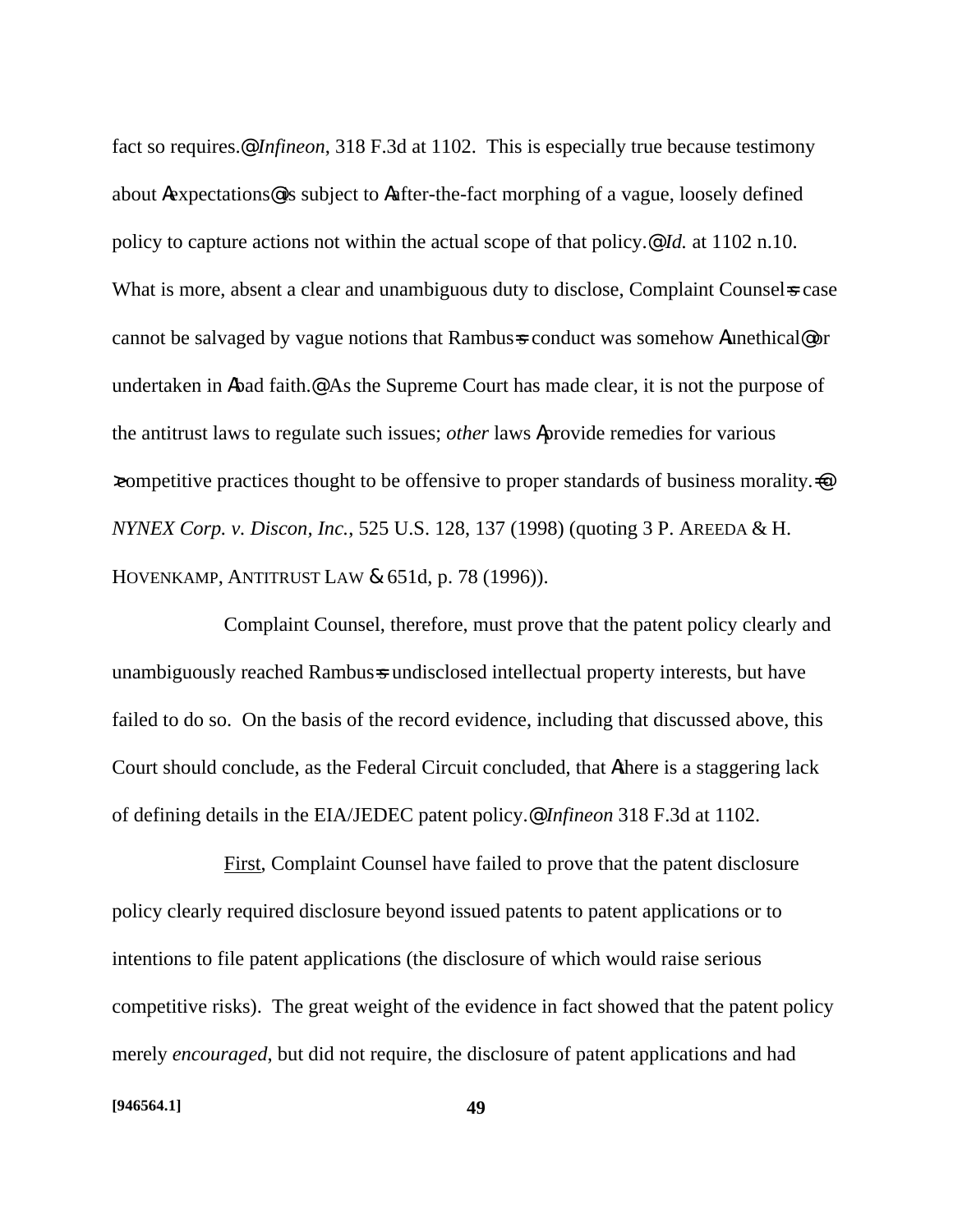nothing to do with *intentions* to file patent applications. A policy of encouragement, rather than coercion, is fully consistent with JEDEC members= legitimate business reasons for keeping patent applications confidential, as discussed further below.

Second, Complaint Counsel have failed to prove that the patent policy was so broad as to require the disclosure of patents, or applications that even if they issued as patents, were not required to be licensed in order to practice the standard. In other words, Complaint Counsel have failed to prove that any duty of disclosure extended beyond Aessential@ patents. Such broader duty would, in any event, make no sense and be impossible to apply. As the Federal Circuit explained, any rule that required disclosure of patent claims that were not necessary or essential in order to practice the standard would be nonsense:

> To hold otherwise would . . . render the JEDEC disclosure duty unbounded. Under such an amorphous duty, any patent or application having a vague relationship to the standard would have to be disclosed. JEDEC members would be required to disclose improvement patents, implementation patents, and patents directed to the testing of standardcompliant devices B even though the standard itself could be practiced without licenses under such patents.

*Infineon*, 318 F.3d at 1101.

Complaint Counsel cannot save their case by resting on proof that Rambus might have *believed* (albeit wrongly) that claims in its applications, if issued, would have covered technologies being standardized by JEDEC. As the Federal Circuit observed, the JEDEC policy has nothing to do with subjective beliefs:

**[946564.1] 50**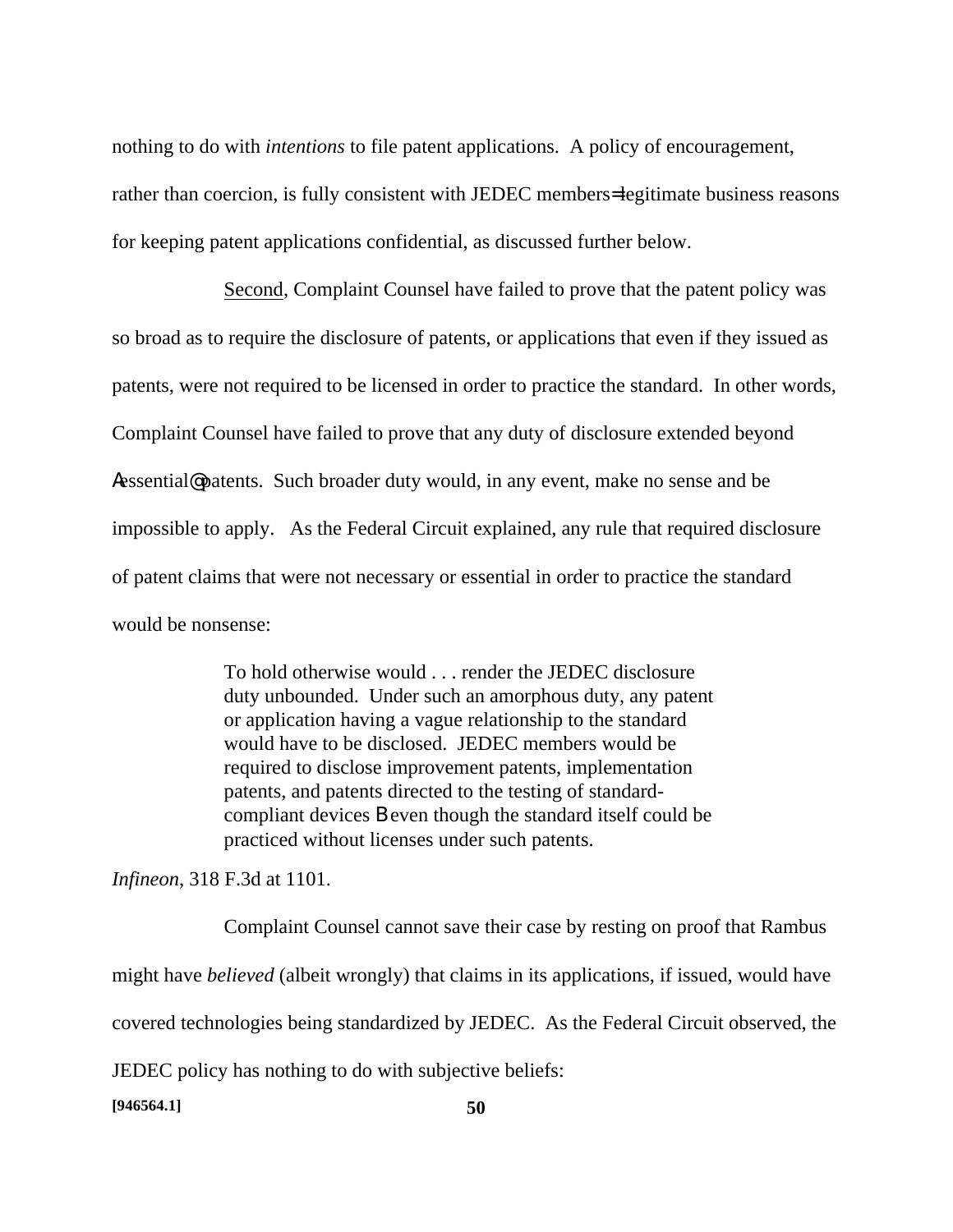The JEDEC policy, though vague, does not create a duty premised on subjective beliefs. JEDEC=s disclosure duty erects an objective standard. It does not depend on a member is subjective belief that its patents do or do not read on the proposed standard. Otherwise the standard would exempt a member from disclosure, if it truly, but unreasonably, believes its claims do not cover the standard. As discussed above, the JEDEC test in fact depends on whether claims reasonably might read on the standard. *A member=s subjective beliefs, hopes, and desires are irrelevant.* Hence, Rambus-s mistaken belief that it had pending claims covering the standard does not substitute for the proof required by the objective patent policy.

*Infineon*, 318 F.3d at 1104 (emphasis added). The record evidence has confirmed the Federal Circuit-s holding that any JEDEC patent disclosure duty can only be triggered by the objective fact that a JEDEC member holds patent interests that would cover a technology being standardized; a duty to disclose is not and cannot be triggered by an incorrect belief about patent interests. *See* RPF 274-85, 288-95.

Third, Complaint Counsel have failed to prove that any disclosure duty fell upon JEDEC members who only passively participated as opposed to members who were presenting their technologies. This failure of proof is fatal to Complaint Counsel sclaims since it is undisputed that Rambus never made any presentation at JEDEC.

Although they needed to do so in order to prove their antitrust claims, Complaint Counsel did not establish that JEDEC imposed a clear and unambiguous duty to disclose (1) patent applications, (2) including applications that Amight involve@ the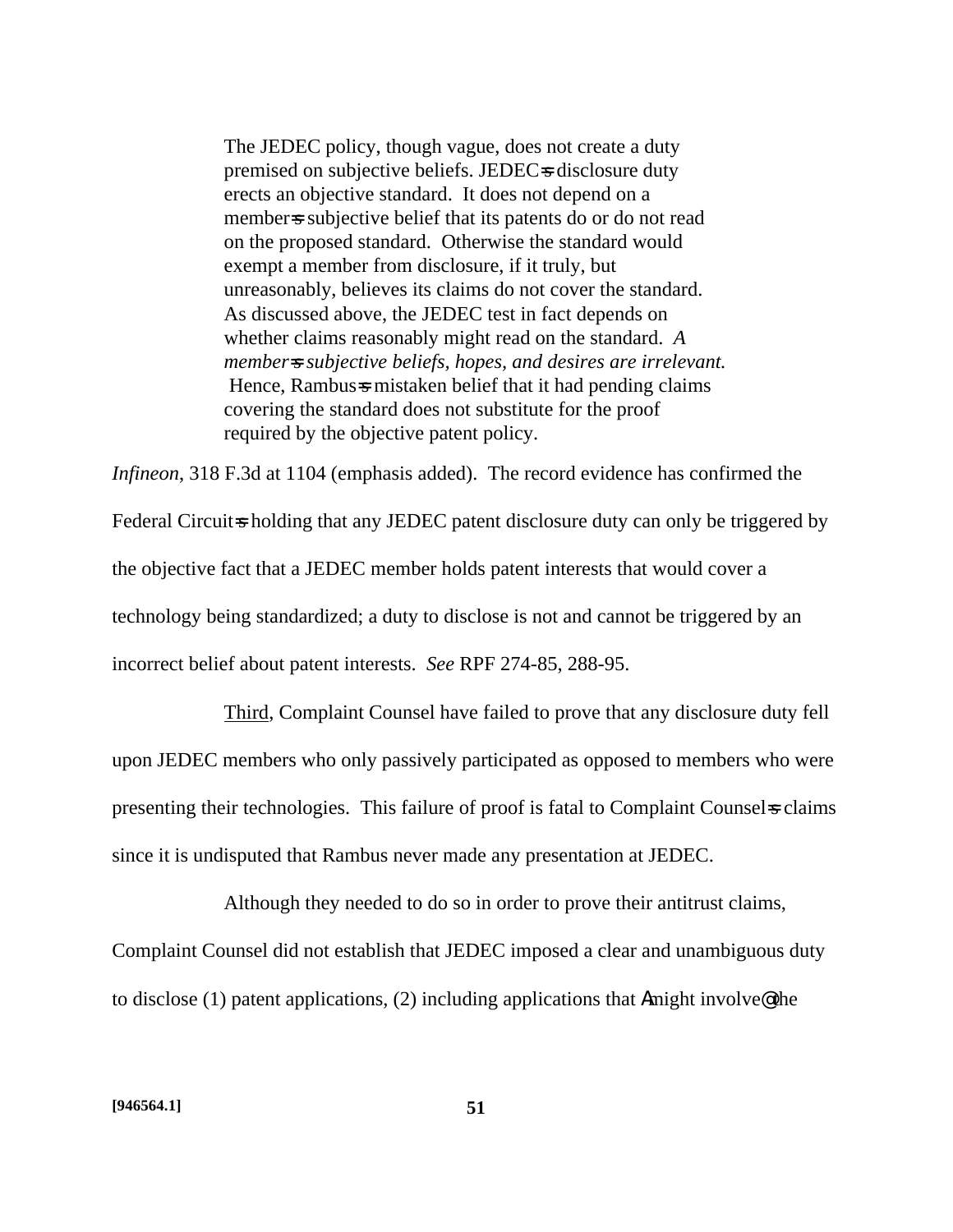technologies standardized by JEDEC, and (3) that were held by members that were not presenting their technologies for standardization.

F. Rambus Did Not Possess Any Intellectual Property During The Time It Was A JEDEC Member That It Was Obligated To Disclose

It may be most useful to break down the discussion of whether Rambus had

any intellectual property during the time it was a JEDEC member that it was obligated to

disclose to JEDEC into two parts.<sup>17</sup> The first part will address whether Rambus had any

patents that it was required to disclose, and the second part will address whether it had

any patent applications required to be disclosed.

1. Rambus Did Not Have Any Undisclosed Patents During The Time It Was A JEDEC Member That It Should Have  $Disclosed<sup>18</sup>$ 

1

 $17$  It will, of course, be much easier to address Complaint Counsel stheory when they finally set it forth. To date, the only constancy to Complaint Counsels theory of JEDECs patent policy is that it always is changing and morphing.

**<sup>18</sup> This section corresponds generally to RPF 327-59 and the factual support for the arguments in this section is set forth there in detail.**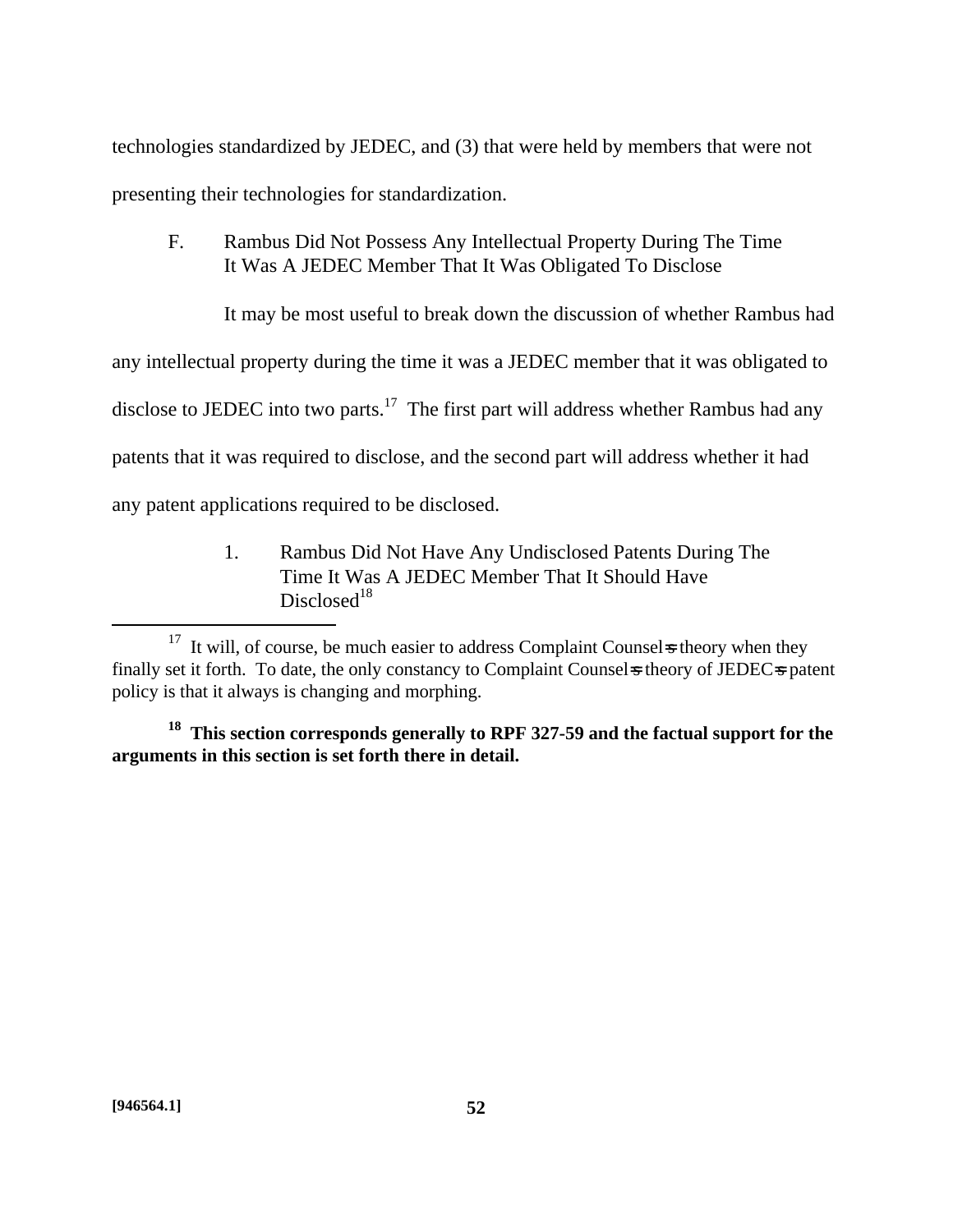The parties have stipulated that as of January 1996, Rambus had no U.S. patents that were essential to the manufacture or use of any JEDEC-compliant device. Thus, the only patents potentially in issue are those that issued after January 1996 but before Rambus formalized its withdrawal.<sup>19</sup> Narrowing the universe even further,

<sup>&</sup>lt;sup>19</sup> A preliminary question is whether Rambus had any obligation to disclose intellectual property after it stopped attending JEDEC meetings, but before it formalized its withdrawal. Complaint Counsel have failed to show that it did have any such obligation. Rambus paid dues only through 1995. After that, it was no longer a JEDEC member in good standing and it should not have been accorded the rights and privileges, or the obligations, of membership. Complaint Counsel have failed to show that there was any policy or practice of allowing companies to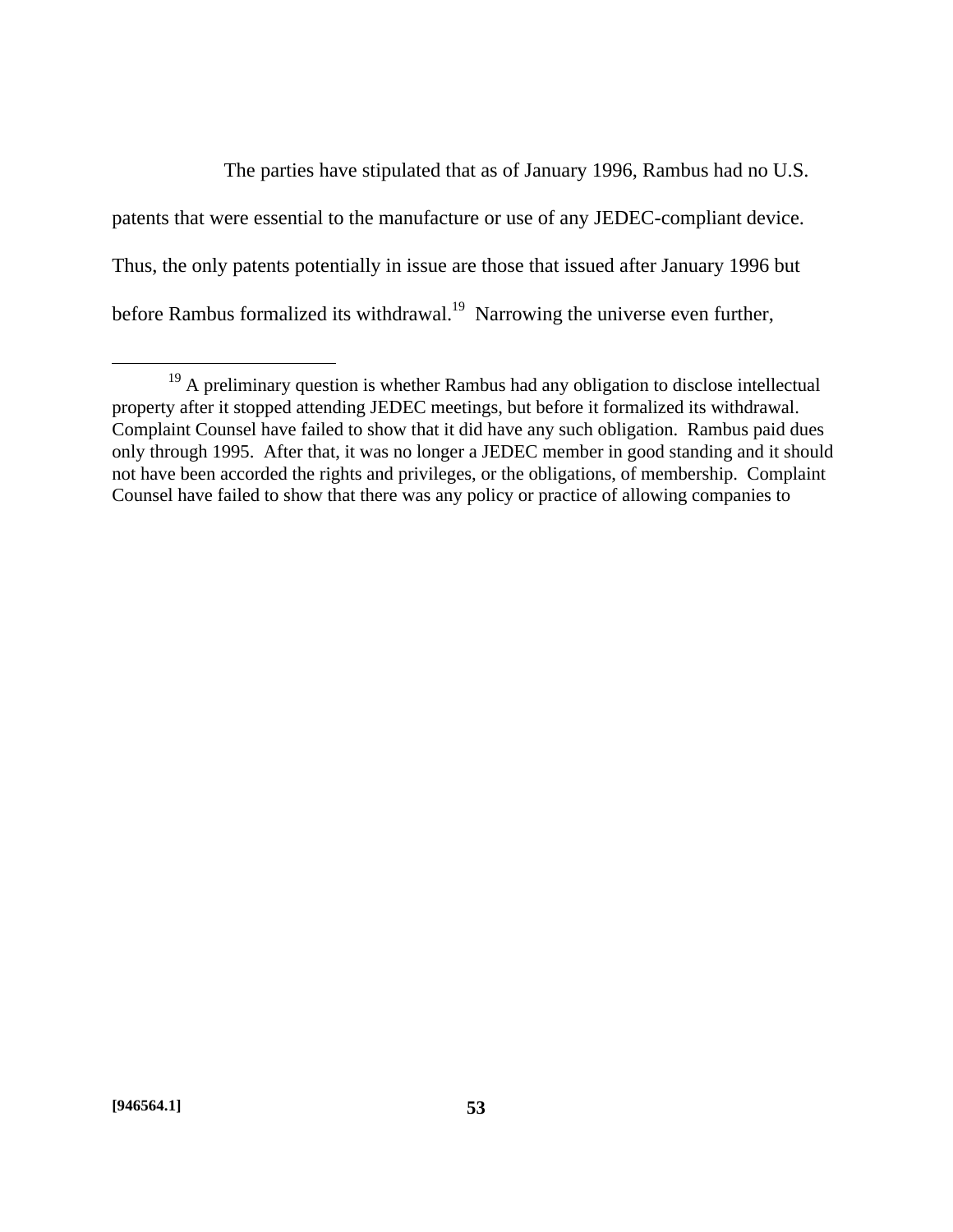Complaint Counsel contend only that Rambus should have disclosed U.S. Patent 5,513,327 (Athe =327 patent@), which issued on April 30, 1996.

There are several reasons why this patent was not required to be disclosed. First, disclosure of patents was not required, as demonstrated earlier. Second, Rambus ceased to attend JEDEC meetings and had no representative in attendance after December 1995; even if there was some duty to disclose, that duty was not imposed on companies who were not in attendance. Third, any disclosure duty depended on the actual knowledge of a company-s JEDEC representative that the company-s patent related to the work of JEDEC, and Complaint Counsel have failed to show that Richard Crisp had any actual knowledge that the =327 patent was related to the work of JEDEC. Fourth, there

1

continue as members if they failed to pay their dues. Further, even if Rambus did continue to have rights as a member despite not paying its 1996 dues, what was it supposed to disclose when it did not have a representative in attendance at the meetings? Since its disclosure obligation was limited to the actual knowledge of its JEDEC representatives at the meeting, and since it had no representatives in attendance, it had no knowledge that would have given rise to a disclosure obligation.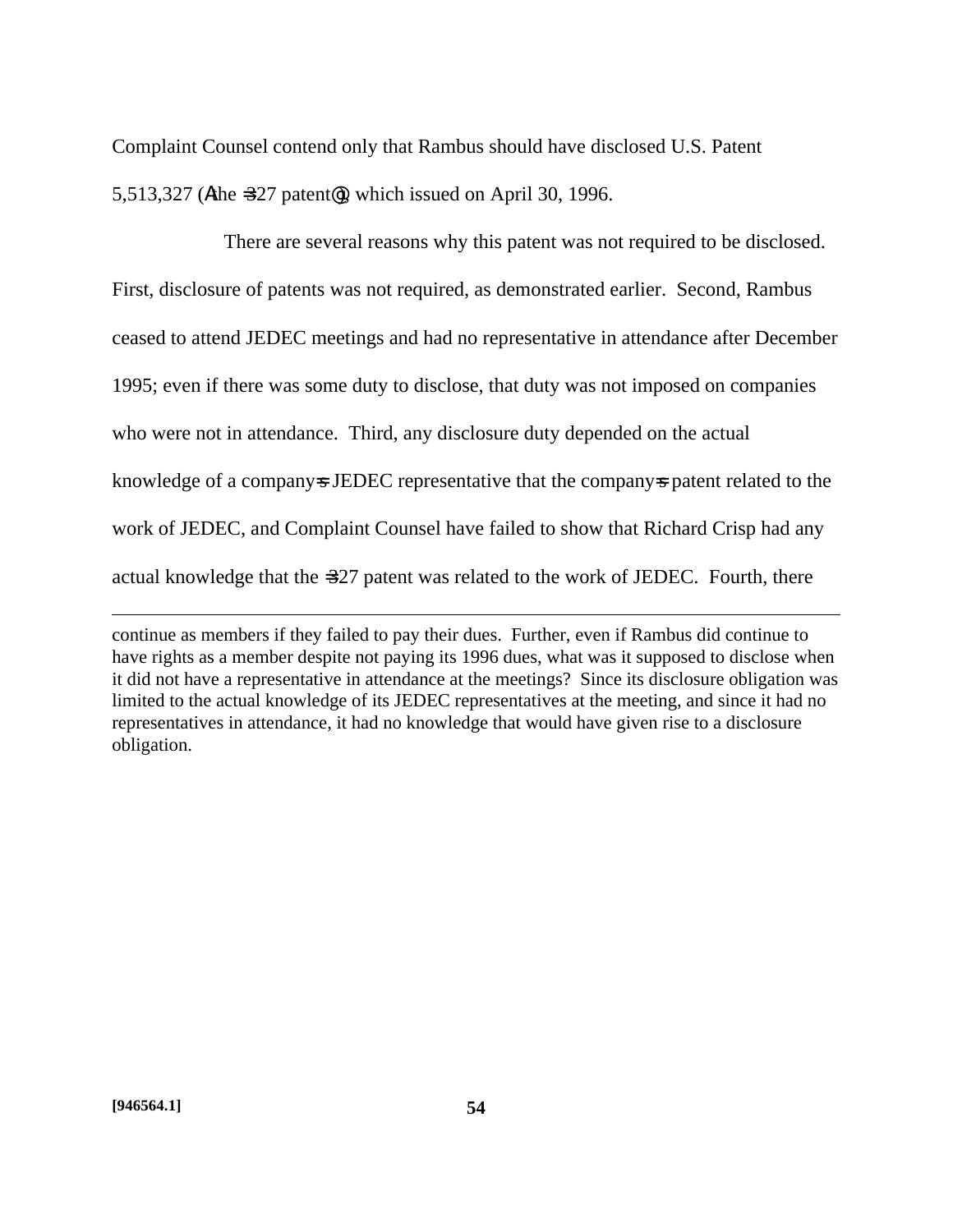were no alleged Atriggering events@ after the =327 patent issued. Fifth, the events that Complaint Counsel contend Atriggered@ a duty to disclose the =327 patent, and which did occur before the patent issued, were merely discussions, not ballot proposals, and thus no disclosure of patents Arelated@ to those discussions was required. Finally, if discussions occurring prior to the issuance of the =327 patent could, theoretically, have created a disclosure obligation when the patent later issued, the relationship between the =327 patent and the topics discussed at JEDEC meetings was so attenuated that no disclosure obligation would have arisen in any event; certainly the =327 patent could not be said to Aread on@ or be Aessential to@ any of the technologies discussed.

Complaint Counsel allege that disclosure of the =327 patent was required because claims 1 and 7 of the patent purportedly would have covered a JEDEC-compliant SDRAM that also incorporated certain dual-edge clocking proposals made at JEDEC.<sup>20</sup> Specifically, Complaint Counsel allege that Rambus=s duty to disclose the =327 patent was triggered by three presentations at JEDEC: (1) a presentation by William Hardell of IBM contained in the May 1992 minutes of the JEDEC 42.3 subcommittee (the AHardell presentation@), (2) a AFuture SDRAM Features Survey Ballot contained in the December 1995 minutes of the JEDEC 42.3 subcommittee (the ASurvey Ballot@), and (3) a

 $20$  Complaint Counsel also introduced testimony that claims 1 and 7 read on products built to the DDR SDRAM standard, but have failed to explain how this would trigger a disclosure duty on the part of Rambus, which left JEDEC over three years before the DDR SDRAM standard was first published.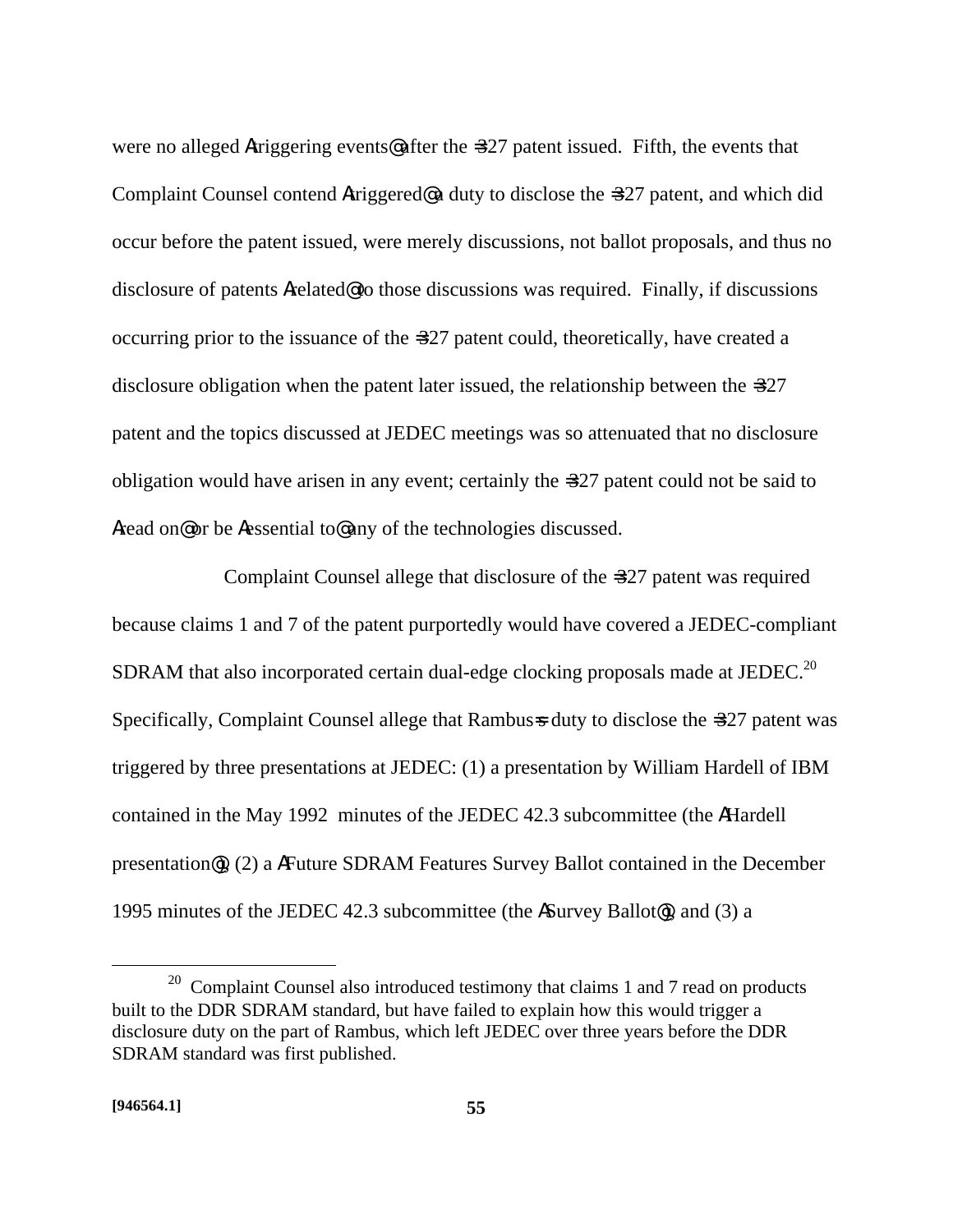presentation by Samsung entitled AFuture SDRAM,@ contained in the March 1996 minutes of the JEDEC 42.3 subcommittee (the ASamsung presentation®).<sup>21</sup> RPF 328.

As noted above, none of these three presentations ever rose to the level of a balloted proposal. Further, all three presentations were made before the =327 patent issued, so that Rambus could not have disclosed the =327 patent at the time of these presentations in any event. RPF 329. In any event, as demonstrated below, claims 1 and 7 of the =327 patent do not cover the technologies proposed in any of the three presentations.

In order to show that a claim covers a product, it is necessary to show that each and every element or Alimitation@ in the claim, or its substantial equivalent, is found

1

 $21$  In support of these allegations, Complaint Counsel rely solely on the testimony of their technical expert, Professor Jacob. Professor Jacob has no patents to his name and has never previously done any such claims analysis. Although in other instances, discussed below, Complaint Counsel introduced testimony from *both* Professor Jacob and their patent expert, Mr. Nusbaum, here they rely only on Professor Jacob. For whatever reason, Mr. Nusbaum did *not* testify whether in his opinion the claims of the =327 patent related to JEDEC work.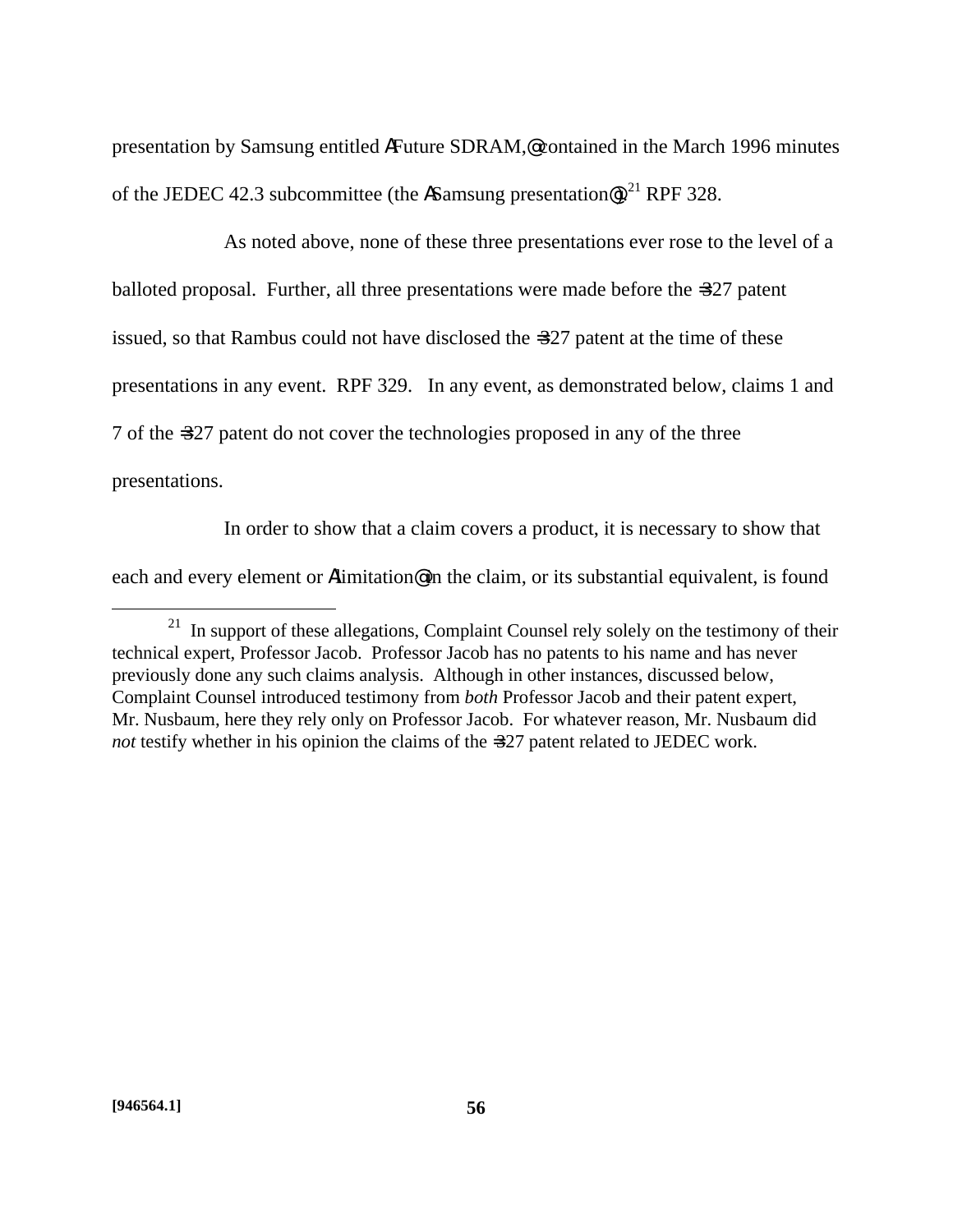in that product. *See*, *e.g.*, *Wolverine World Wide v. Nike, Inc.*, 38 F.3d 1192, 1199 (Fed. Cir. 1994). Since none of those presentations ever reached the level of a concrete proposal, they did not need to specify how the features would actually be implemented, and they did not. Thus, the Hardell presentation states simply Adual clock edge,  $\mathbf{\&}$  the Survey Ballot only that there was Amixed support@ for Ausing both edges of the clock for sampling inputs,@ and the Samsung presentation only that AData in sampled at both edge of Clock into memory.@ No further details of the implementation of dual-edge clocking were provided. RPF 334-50.

But, as Complaint Counsel is technical expert, Professor Jacob, concedes, the =327 patent does not cover the broad concept of dual edge clocking B which is all that the vague presentations relied to by Complaint Counsel refer to B but only certain Aspecific implementations@ of dual edge clocking that satisfy all of the limitations recited in the claims.<sup>22</sup> RPF 335-36. Since these limitations are not in the three presentations raised by Complaint Counsel, the claims of the =327 patent do not cover those presentations. RPF 351-52.

<sup>&</sup>lt;sup>22</sup> The claims of the  $=327$  cannot cover the Hardell presentation for another reason. The Hardell presentation related to IBM=s toggle mode DRAM, which was an asynchronous design. Unlike SDRAMs, in the Hardell presentation asynchronous RAS and CAS signals control the operation of the DRAM rather than a clock. Thus, it makes no sense to refer, as Complaint Counsel do, to a AJEDEC-complaint SDRAM that also incorporated dual-edge clocking as described in@ the Hardell presentation. The Hardell presentation described an entirely different asynchronous device. RPF 337-39.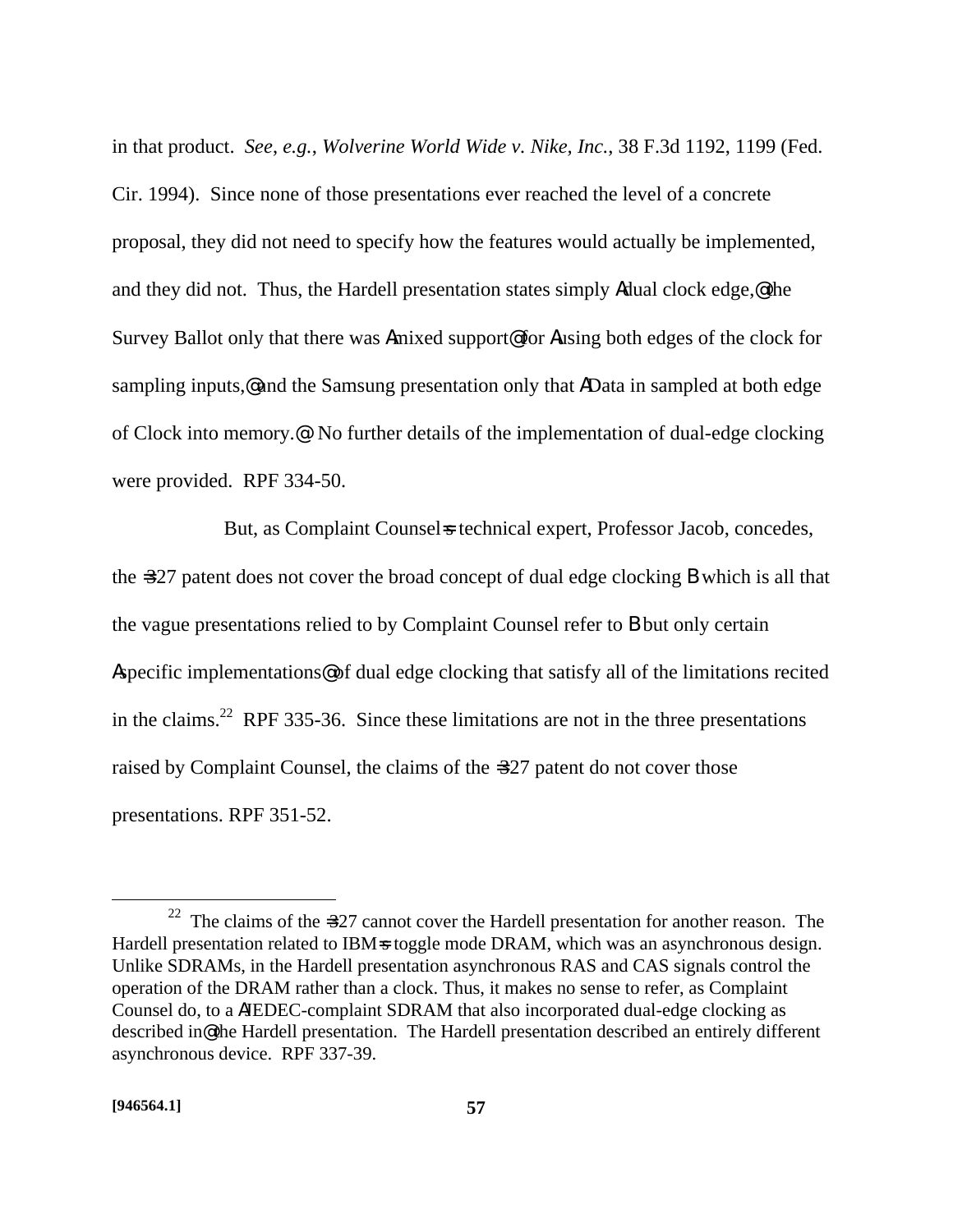2. Rambus Did Not Have Any Undisclosed Patent Applications During The Time It Was A JEDEC Member That It Should Have Disclosed<sup>23</sup>

The parties have stipulated that prior to the adoption of the JEDEC SDRAM standard in 1993, Rambus had no claims in any pending patent applications that, if issued, would necessarily have been infringed by the manufacture or use of any SDRAM device manufactured in accordance with the 1993 JEDEC SDRAM standard. RPF 361. Yet, Complaint Counsel contend that (a) Rambus had claims in patent applications that were filed after the 1993 SDRAM standard that Acovered@ that standard and thus should have been disclosed and (b) that presentations or discussions at JEDEC (that were not balloted proposals) had a sufficient relationship with claims in certain Rambus patent applications so as to require disclosure of those applications.

As with Complaint Counsels claim that Rambus should have disclosed the =327 patent to JEDEC, there are several independent reasons why the Court should reject Complaint Counsel is argument that Rambus was obligated to disclose the claims of certain patent applications. First, overwhelming evidence demonstrates that under no

**<sup>23</sup> This section corresponds generally to RPF 361-96 and the factual support for the arguments in this section is set forth there in detail.**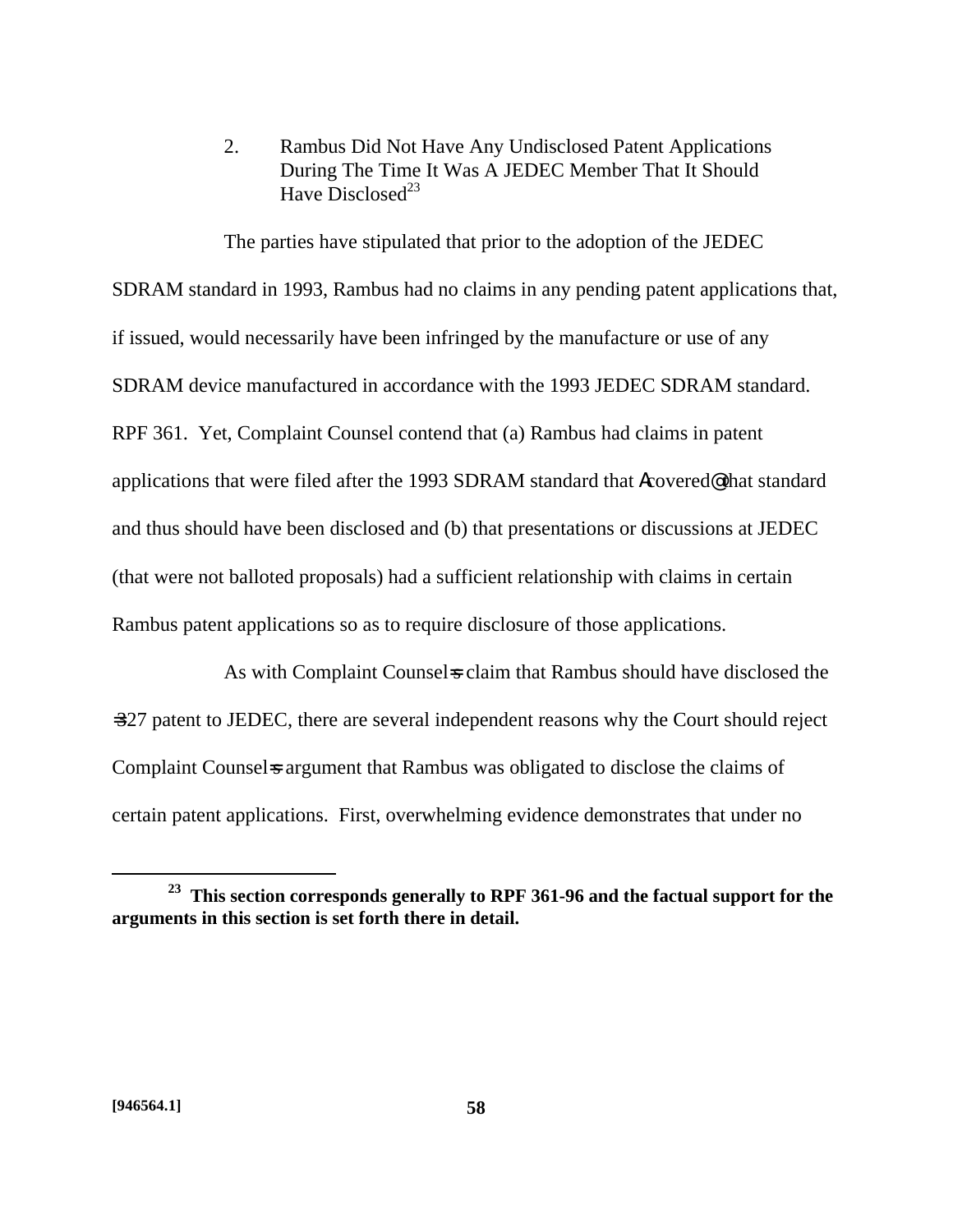circumstances were patent applications required to be disclosed. Second, Rambus=s disclosure obligation was limited by Mr. Crisp=s actual knowledge, and there is no evidence that he had actual knowledge of the specific claims in any of the patent applications that Complaint Counsel contend should have been disclosed. Third, there is not a sufficient nexus between the claims in question and the JEDEC work raised by Complaint Counsel B that is, the claims do not Aread on@ the presentations or standards alleged B to give rise to a duty to disclose. Finally, as discussed below, there are additional independent reasons that vary from application to application as to why those applications could not give rise to a duty to disclose.

### a. Applications With Claims Allegedly Reading On The SDRAM Standard

Complaint Counsel allege that Rambus had two patent applications pending during the time that it was a JEDEC member with claims that allegedly read on the SDRAM standard and, therefore, should have been disclosed JEDEC: application serial nos. 07/847,961 (the =961 application) and 08/469,490 (the =490 application). In both cases, the claims raised by Complaint Counsel were pending only briefly in 1995, over a year after the SDRAM standard was published, before being cancelled.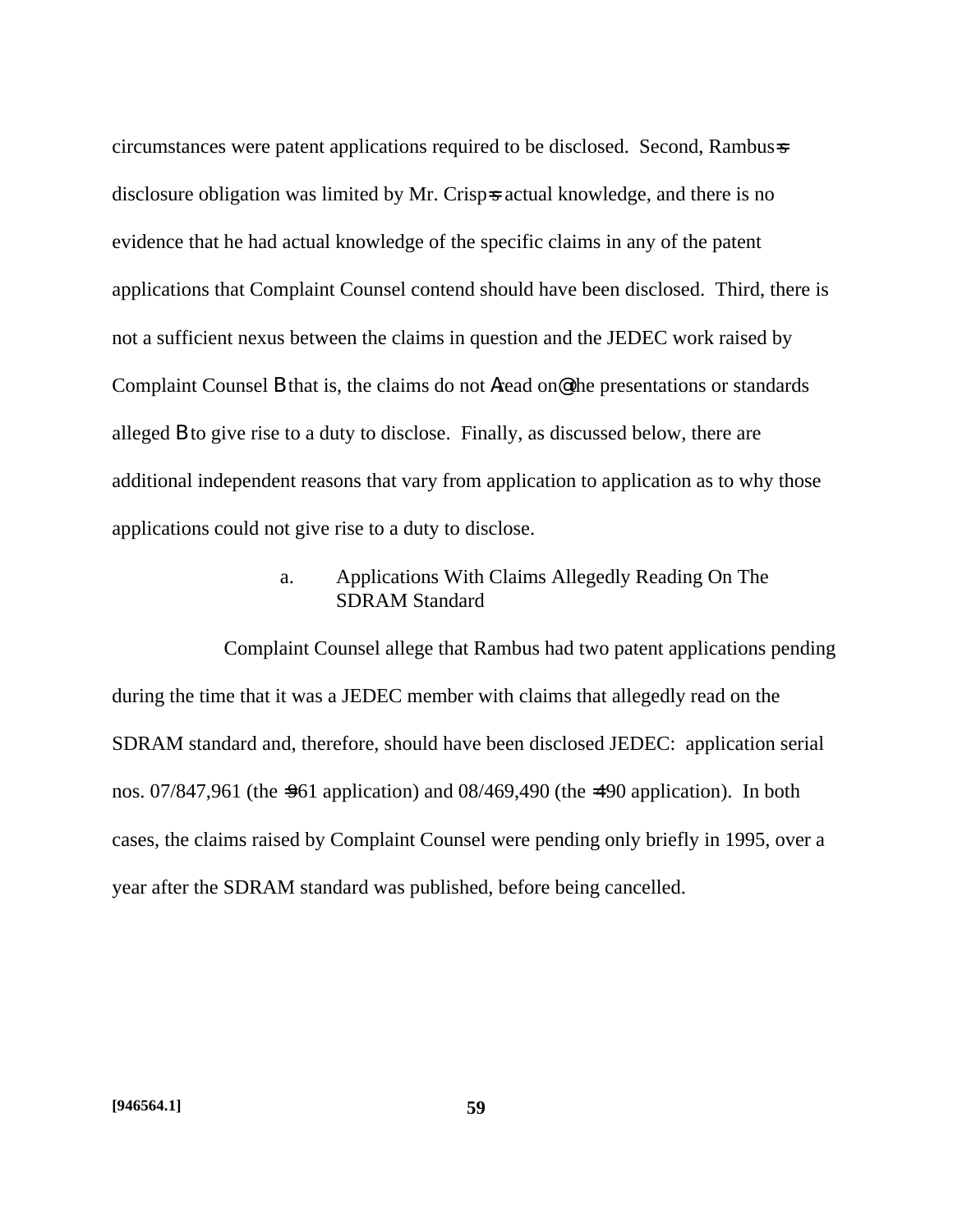# (1) The  $=961$  Application<sup>24</sup>

First, Complaint Counsel raise Claims 151, 159, 160, 164, 165 and 168 of the =961 application. (Nusbaum, Tr. 1544-45; Jacob, Tr. 5507, 5523-28), which were added to the =961 application in an amendment filed on January 6, 1995 and cancelled on June 23, 1995. In an April 16, 1995 office action, the PTO had rejected all of the claims raised by Complaint Counsel and, in particular, had found that claims 151-165 were indefinite. (CX 1504 at 229). Since Complaint Counsel have made no showing of a duty (or a JEDEC practice) to disclose rejected and later cancelled claims, they have failed for this additional reason to prove that claims of the =961 application were required to be disclosed to JEDEC. Indeed, no legitimate purpose would be served by a rule or practice that required disclosure of claims rejected by the PTO and later cancelled.

Furthermore, the Federal Circuit has concluded that the claims of the  $=961$ application would not read on a device built to the JEDEC SDRAM standard. (Fliesler, Tr. 8848-50). The Federal Circuit stated:

> This court has examined the claims of the cited applications as well as the relevant portions of the SDRAM standard.

**<sup>24</sup> The following discussion corresponds with RPF 363-65 and the factual support for the arguments in this section is set forth there in detail.**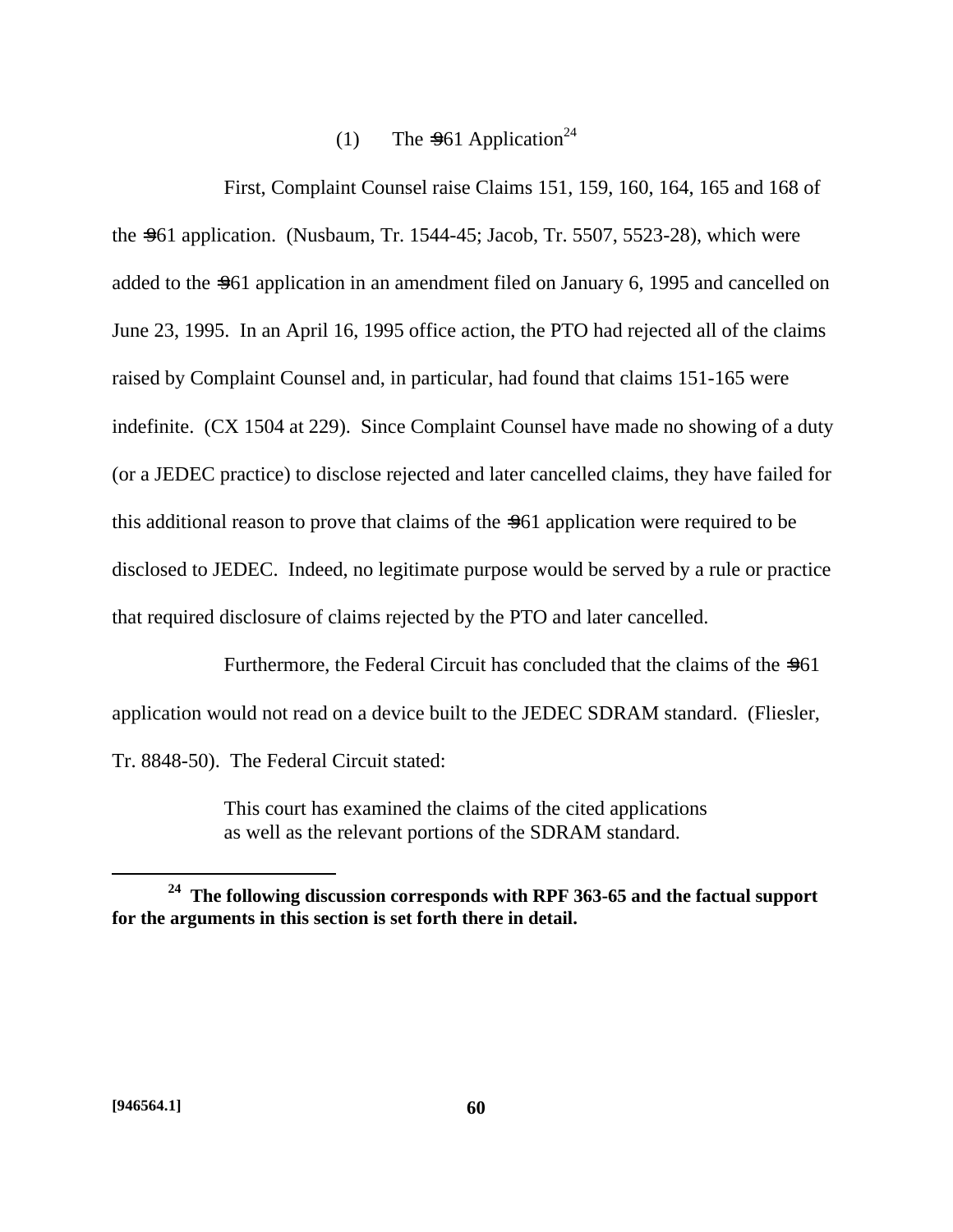Based on this review, this court has determined that substantial evidence does not support the finding that these applications had claims that read on the SDRAM standard.

*Infineon* 318 F.3d at 1103. The Court further held that **A**claims in the =961 application were limited to the device identifier feature@ which is not Apresent in the SDRAM standard.@ *Id.*

Applying settled principles of claim construction, the Federal Circuit compared the language of claims in Rambus=s patent applications to the JEDEC standard and determined that Rambus did not have Aclaims that read on the SDRAM standard@ while it attended JEDEC. *Infineon*, 318 F.3d at 1103. As the Supreme Court has explained, the Federal Circuit=s construction of the scope of a patent claim (which would include claims in patent applications) is done as a matter of law and that construction is afforded *stare decisis*.

> AWe see the importance of uniformity in the treatment of a given patent as an independent reason to allocate all issues of construction to the [Federal Circuit] .Y It was just for the sake of such desirable uniformity that Congress created the Court of Appeals for the Federal Circuit as an exclusive appellate court for patent cases, H.R. Rep. No. 97-312, pp. 20-23 (1981)Y. [T]reating interpretive issues as purely legal will promote (though it will not guarantee) intrajurisdictional certainty through the application of *stare decisis* on those questions not yet subject to interjurisdictional uniformity under the authority of the single appeals court.@

*Markman v. Westview Instruments, Inc.*, 517 U.S. 370, 390 (1996); *see also Key Pharms.* 

*v. Hercon Labs. Corp.*, 161 F.3d 709, 716 (Fed. Cir. 1998) (Federal Circuit decisions on

**[946564.1] 61**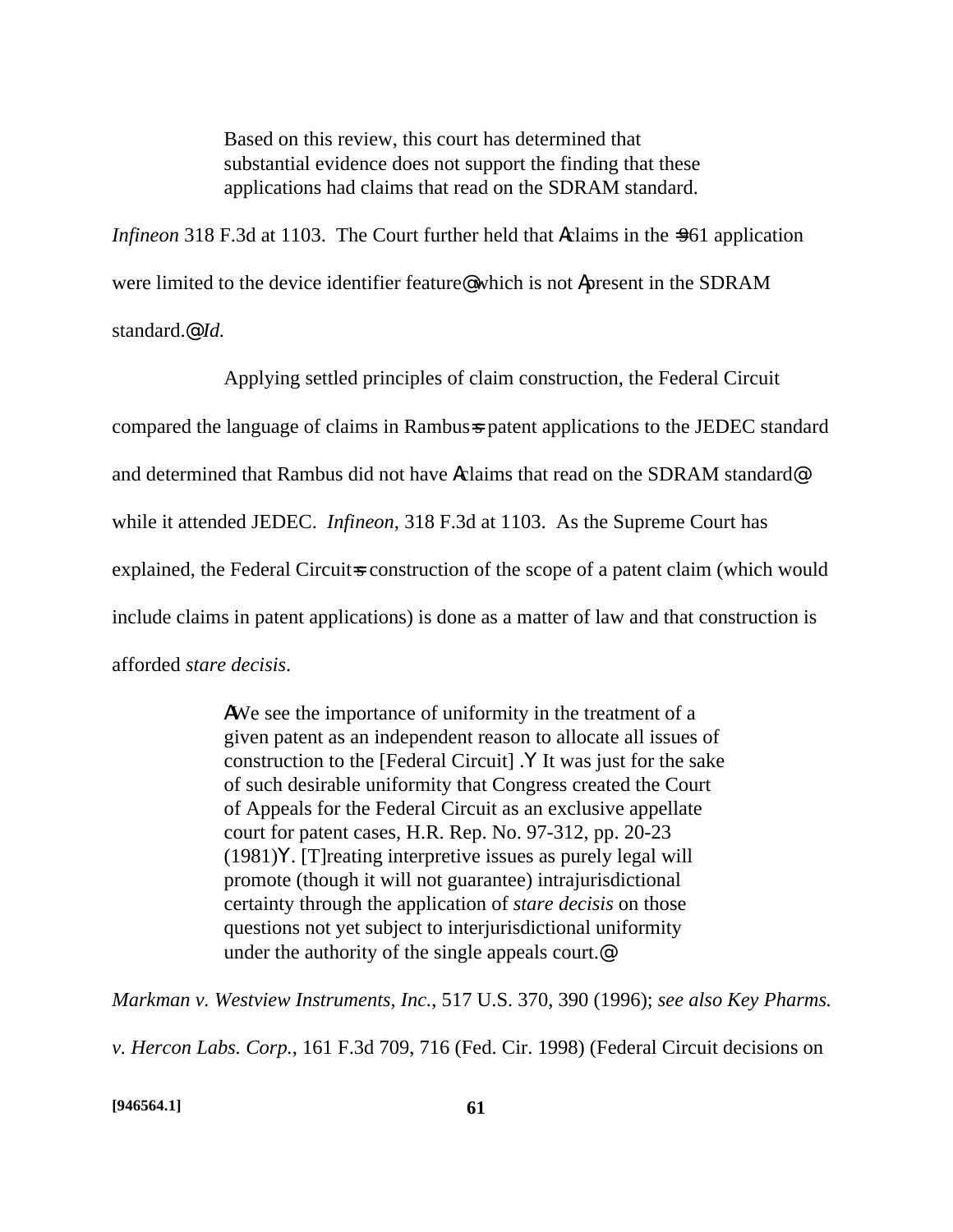claim construction have Anational *stare decisis* effect@); *Wang Laboratories, Inc. v. Oki Electric Industry Co., Ltd.*, 15 F. Supp.2d 166, 175 (D. Mass 1998) (ADistrict courts are bound to follow substantive patent law as decided by the Federal Circuit.@). Specifically, the Federal Circuit construes the scope of patent claims as a matter of law, without deference to the district court. *See Cybor Corp. v. FAS Techs., Inc.*, 138 F.3d 1448, 1456 (Fed. Cir. 1998). Therefore, in *Infineon*, the Federal Circuit established as a matter of law the scope of the claims of Rambus=s pending applications.

Thus, as a matter of law, this Court is bound by the Federal Circuits *Infineon* opinion regarding the scope of claims in Rambus=s patents and patent applications. Even if it were not so bound, however, this Court should defer on these issues to the expertise and primary jurisdiction of the Federal Circuit.

Finally, Complaint Counsel failed to prove that Rambus=s JEDEC representative, Mr. Richard Crisp, had actual knowledge of these claims, their scope and their relationship, if any, to the SDRAM standard.

(2) The  $\approx$  490 Application<sup>25</sup>

The only other claims that Complaint Counsel allege should have been disclosed in connection with the SDRAM standard are claims 183, 184, and 185 of the =490 application, which were added in a preliminary amendment filed on June 23, 1995.

<u>.</u>

**<sup>25</sup> The following discussion corresponds with RPF 366-70 and the factual support for the arguments in this section is set forth there in detail.**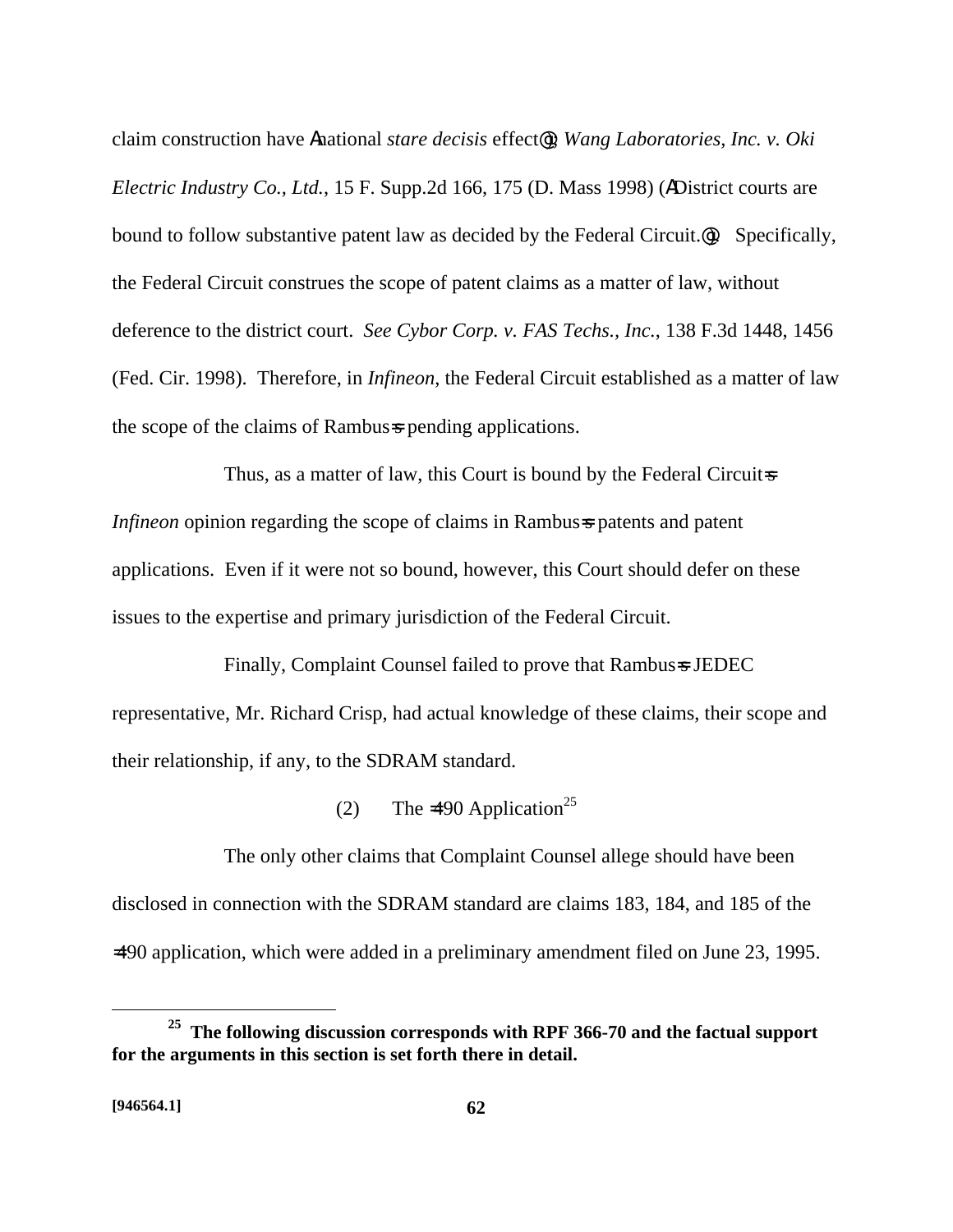After a restriction requirement from the patent office, Rambus elected to pursue other claims. Claims 183, 184 and 185 were withdrawn from further consideration as of November 27, 1995. Complaint Counsel have failed to prove the existence of a duty that would require disclosure of withdrawn claims.

Furthermore, as Complaint Counsels patent expert testified, claims 183, 184 and 185 of the  $\neq 90$  application are substantially similar to the claims in the  $\neq 961$ application which the Federal Circuit has held do not read on SDRAMs. Indeed, as the Federal Circuit held with respect to the claims of the  $=961$  application, claims 183-185 are all limited to Rambus=s Adevice identifier@ feature because all contain the limitation that the semiconductor device outputting data (such as a DRAM) respond to requests Aspecifying the semiconductor device.<sup>@</sup> In the  $\neq 490$  application (as in the  $\binom{898}{898}$  application to which it claimed priority), semiconductor devices are specified using the device identifier feature not found in SDRAMs. Because each and every limitation in the claims is not found in JEDEC-compliant SDRAMs, the claims do not cover those devices.

Here again, Complaint Counsel did not prove that Mr. Crisp had actual knowledge of these claims, their scope and their relationship to the SDRAM standard.

## b. Applications With Claims Allegedly Covering Certain JEDEC Presentations

There are only two other applications that Complaint Counsel allege should have been disclosed by Rambus: application serial nos. 07/847,692 (the =692 application)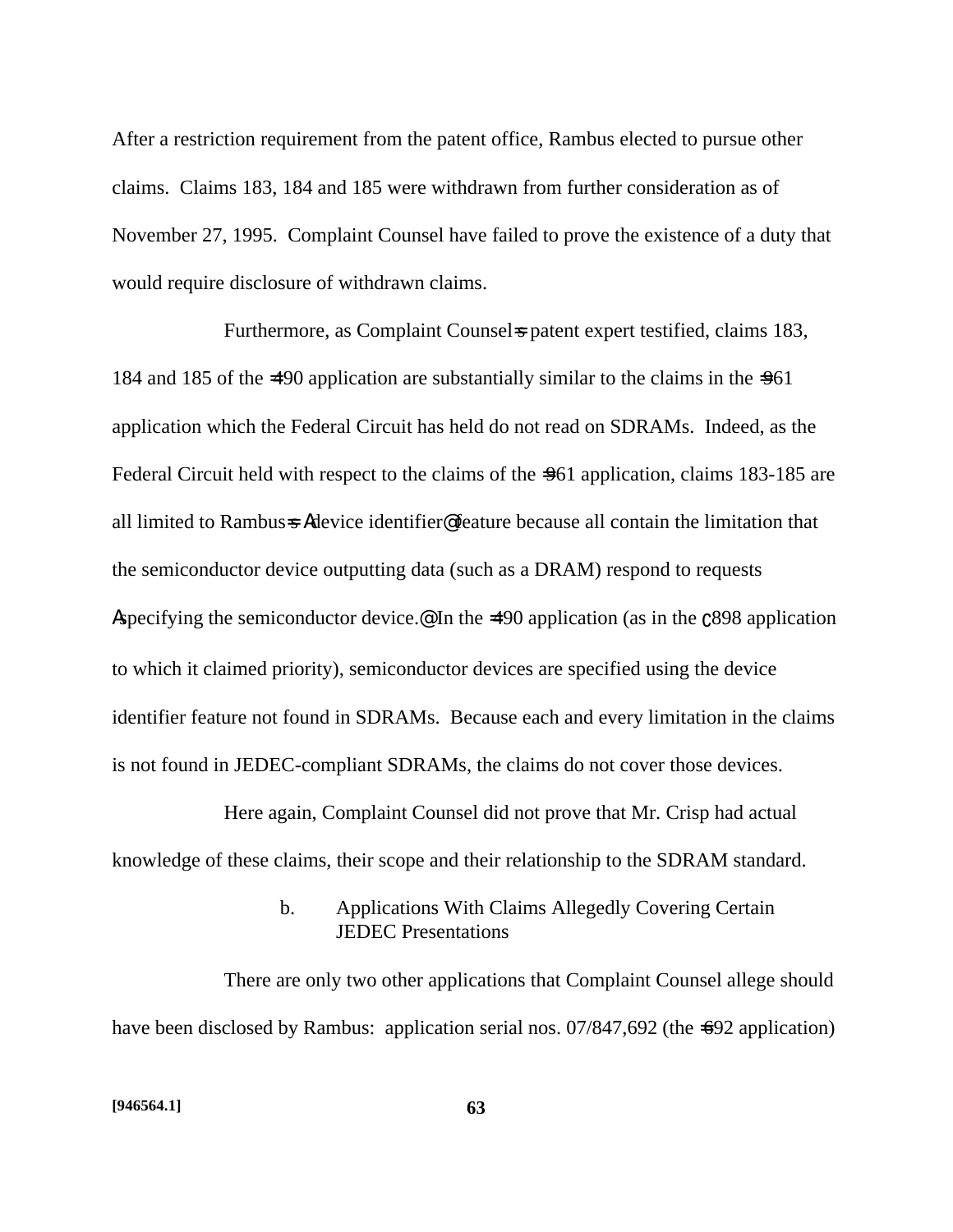and 08/222,646 (the =646 application). These applications are not alleged to cover any JEDEC standard, but instead are alleged to cover certain JEDEC presentations concerning on-chip PLL and dual-edge clocking. As with the =327 patent, the events that Complaint Counsel contend Atriggered@ a duty to disclose certain claims in patent applications were merely discussions or presentations, not ballot proposals, and thus could not create a disclosure duty under any circumstance.

(1) The  $\pm 692$  Application <sup>26</sup>

Complaint Counsel allege that claims 151, 152, 166 and 167 of the  $\pm$ 092 application triggered a disclosure duty because they allegedly cover a September 1994 JEDEC presentation made by NEC regarding APLL enable mode.@

None of the four claims covers the presentation because each of the claims contains limitations that are not found in the presentation.<sup>27</sup> As just one example, each of the claims raised by Complaint Counsel calls for the generation of a local clock signal for Aperforming@ or Acontrolling@ memory operations with respect to the memory array. But, in the 1994 NEC presentation, by contrast, the internal clock signal (designated as AICLK@) controls the timing of an output buffer but does not perform or control operations with respect to the memory array. The ICLK signal generated by the PLL in

**<sup>26</sup> The following discussion corresponds with RPF 371-78 and the factual support for the arguments in this section is set forth there in detail.**

 $27$  Also, the latter two claims were not yet pending at the time of the NEC presentation.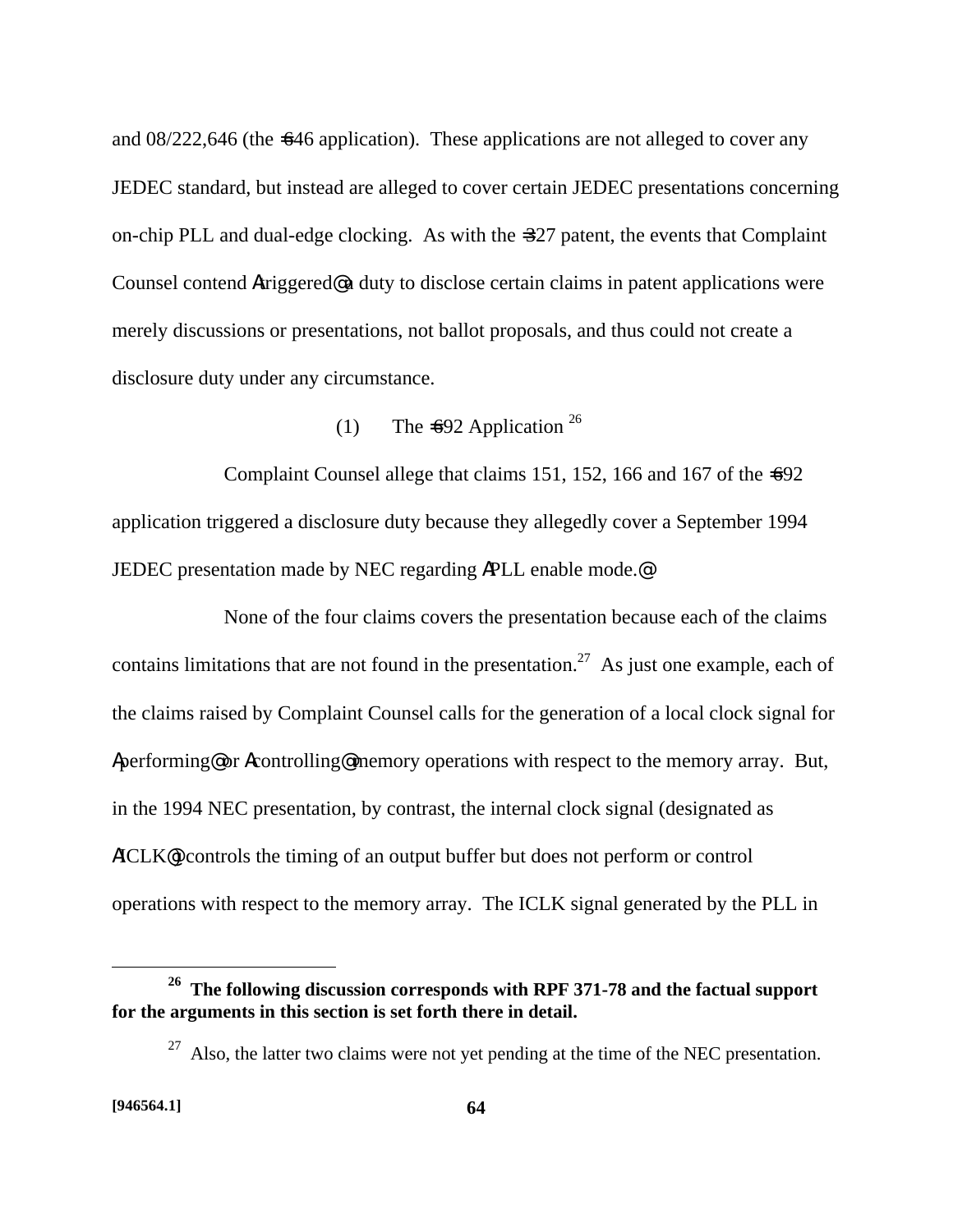the NEC presentation cannot affect the timing of anything within the memory array. Thus, the claims of the  $\leq 92$  application do not read on the NEC presentation.

Further, Complaint Counsel failed to provide that Mr. Crisp had actual knowledge of these claims or of any relationship between them and the NEC presentation.

# (2) The  $=646$  Application<sup>28</sup>

Finally, Complaint Counsel allege that Claim 151 of the  $\pm$ 646 application triggered a duty of disclosure on Rambus=s part because it allegedly covers the same presentations raised in connection with the =327 patent: the Hardell presentation, the Survey Ballot, and the Samsung presentation.

Claim 151 of the  $\leq 46$  application was filed on September 6, 1994, rejected by the PTO on January 24, 1995 for, among other reasons, being indefinite, and canceled by Rambus in an amendment filed on September 14, 1995. For these reasons alone, Complaint Counsel have failed to show there was any duty to disclose this claim. Further, claim 151 was not pending at the time of any of the supposedly triggering events B the Hardell presentation predated the filing of claim 151 by almost three years, and the survey ballot and the Samsung patent postdated the canceling of the claim B and thus there were no claims to disclose in connection with those presentations. Moreover, as discussed in connection with the =327 patent, the three presentations raised by

<u>.</u>

**<sup>28</sup> The following discussion corresponds with RPF 379-83 and the factual support for the arguments in this section is set forth there in detail.**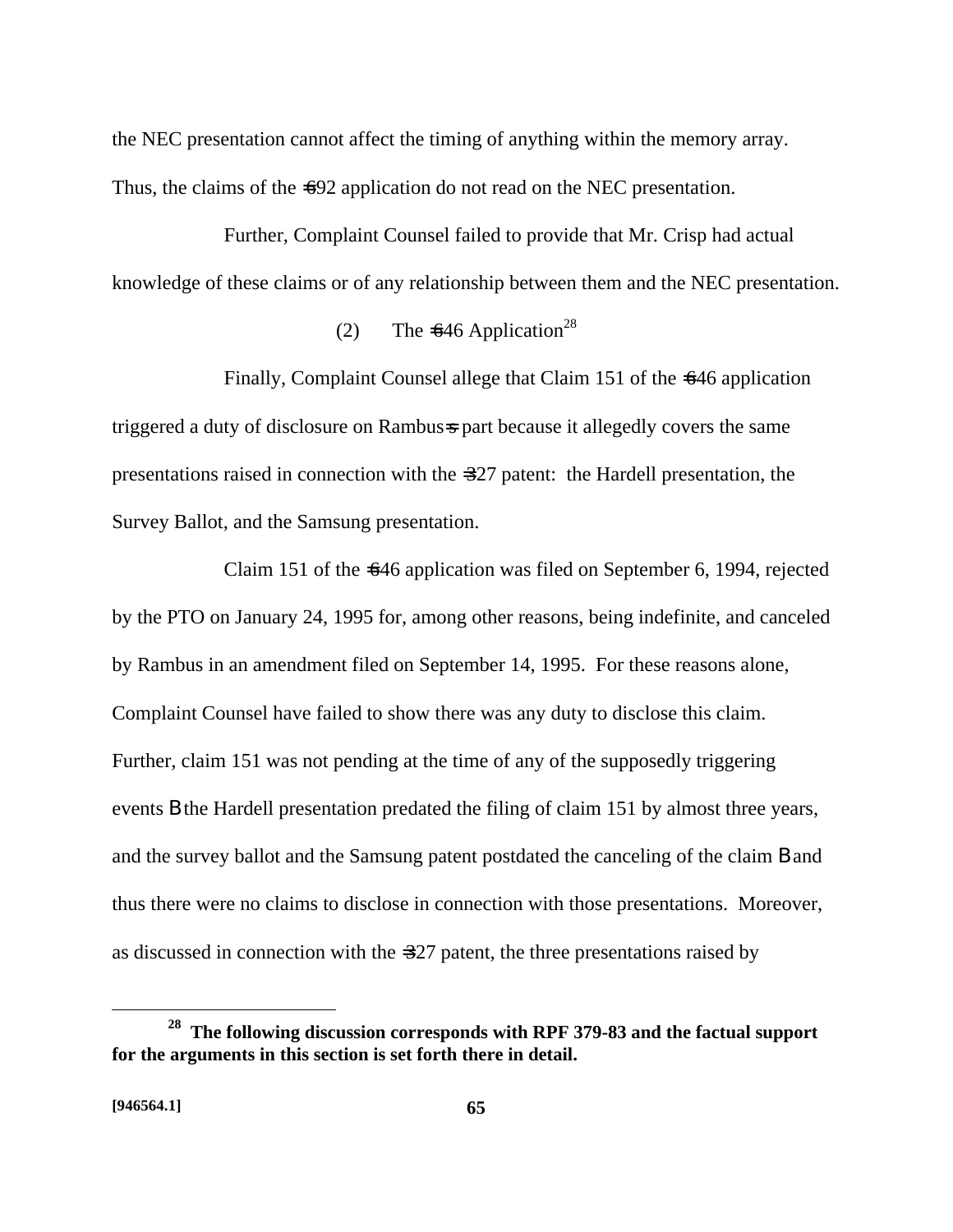Complaint Counsel contain no implementation details; thus, they do not contain the implementation details that are *required* by claim 151 of the =646 application and serve to limit the scope of that claim. Claim 151 of the  $-646$  application thus does not read on the presentations raised by Complaint Counsel.

Mr. Crisp, as noted earlier, was not shown to have had actual knowledge of claim 151 of the  $\leq 46$  patent, its scope or its purported relationsip to certain presentations.

G. Rambus Had No Duty To Make Any Disclosure With Respect To JEDEC=S DDR SDRAM Standard Because It Formally Withdrew From JEDEC Before Work Began On That Standard<sup>29</sup>

As the Court is well aware, Rambus attended its last JEDEC meeting in December 1995 and formalized or confirmed its withdrawal from JEDEC by a June 1996 letter. JEDEC=s work on the DDR SDRAM standard did not begin until, at the earliest, the summer of 1996. In fact, the great weight of the evidence supports the conclusion that work on the DDR SDRAM standard did not begin until December 1996. As Mr. Gordon Kelley, Chairman of the JC 42.3 subcommittee, explained (and there was no contrary evidence), after a company left JEDEC it had no duty to disclose anything to JEDEC. (Kelley, Tr. 2700). Thus, Rambus had no duty to disclose any intellectual property that might relate to the DDR SDRAM standard.

There was, however, some conflicting testimony as to when work began on DDR SDRAM. In his testimony at trial, Mr. Desi Rhoden testified that work on the DDR

1

**<sup>29</sup> This section corresponds generally to RPF 397-416.**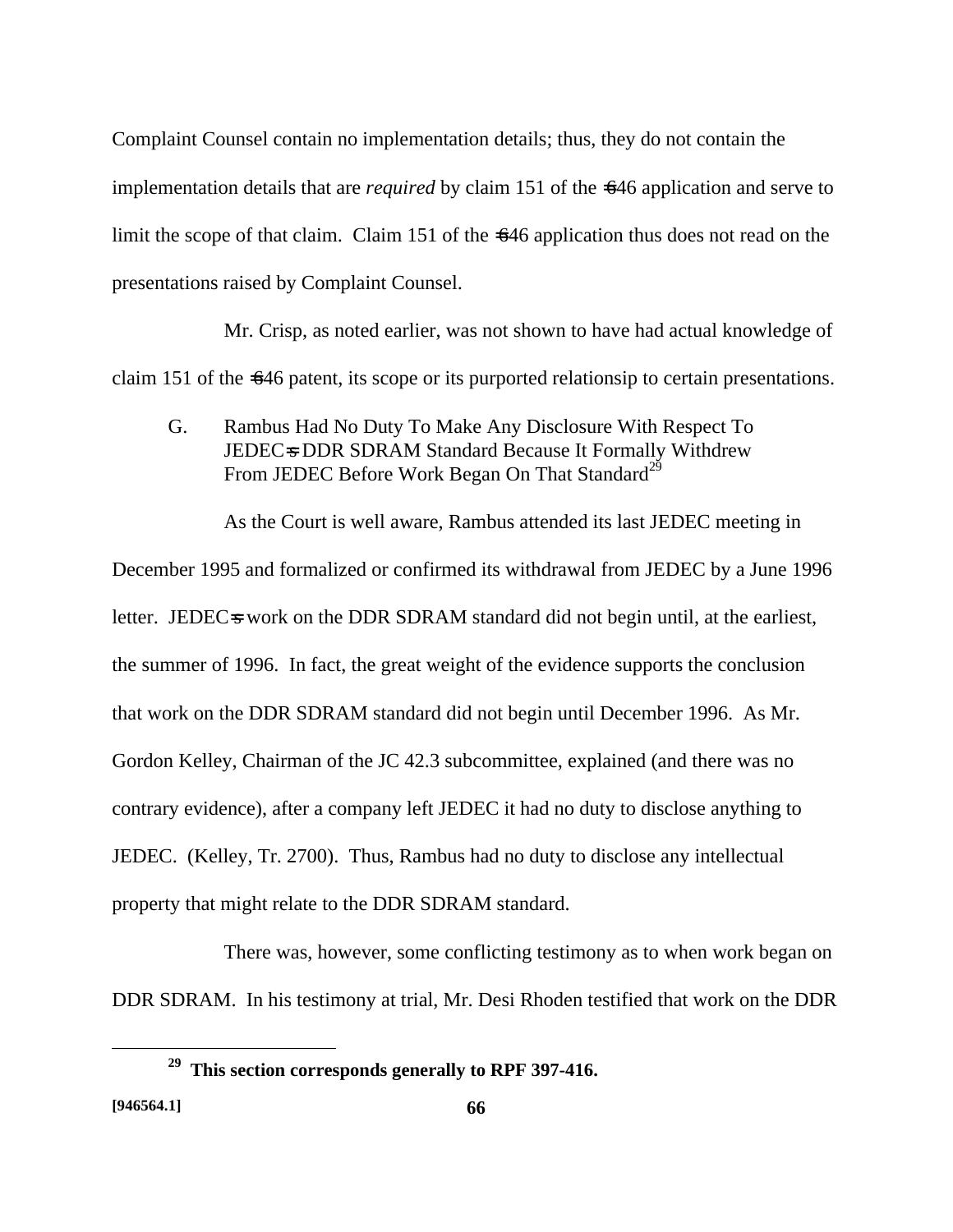SDRAM standard began well before Rambus left JEDEC. Some other recent testimony

to the same effect also was elicited by Complaint Counsel. However, this recent

testimony was in direct conflict with contemporaneous evidence and should therefore be

given little if any weight.

For instance, in his written history of the DDR SDRAM standardization

process, written in March 1998, Mr. Rhoden said,

A[W]e could have finished the DDR standard sooner if only we had started earlier. Let us recap what has transpired with DDR:

1. A lot of private and independent work outside of JEDEC for most of 1996 (here is where we missed a good opportunity to start early).

2. December 96 B A single overview presentation of a DDR proposal at a JC 42 meeting.@

(CX 375 at 1). This written history is consistent with what Mr. Rhoden wrote earlier, in April 1997, when he said ADDR & SLDRAM were introduced in JEDEC in Dec 1996.@ (RX 911 at 3). *See also* RPF 407-408**.**

An IBM presentation on DDR SDRAM similarly describes work on DDR

SDRAM as beginning in the time period from mid-June to mid-September 1996. (RX

892 at 1). The presentation also made clear that the initial work took place outside of

JEDEC and that the first DDR SDRAM showing at JEDEC was the 1996 Fujitsu

presentation. *Id*. A Mitsubishi chronology is to the same effect, placing private meetings

outside of JEDEC in the summer of 1996 with the first JEDEC meeting related to DDR

SDRAM occurring in December 1996. (RX 885A at 1). Rounding out the

**[946564.1] 67**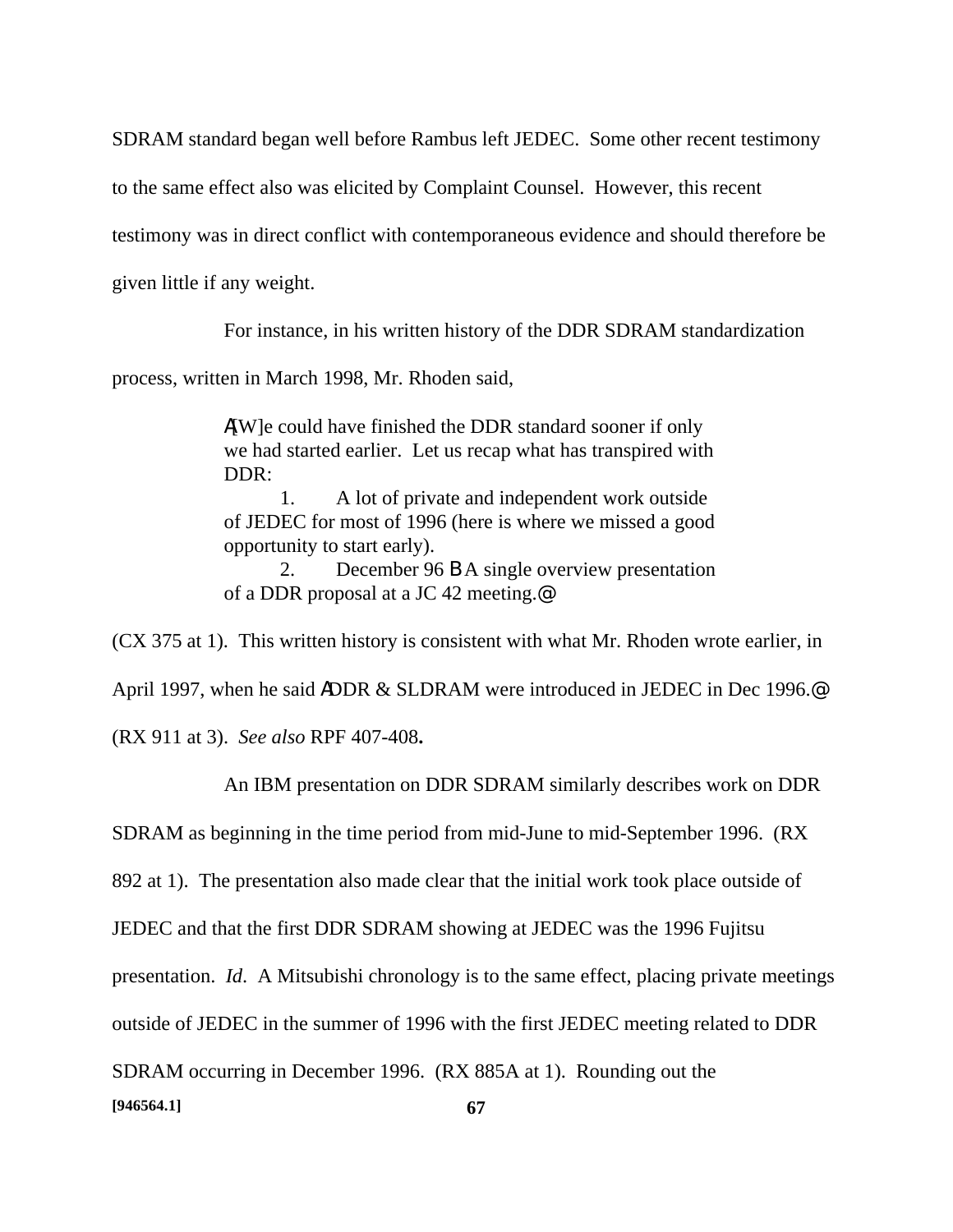contemporaneous evidence, a July 1997 JEDEC ballot regarding the DDR SDRAM pinout stated that ADDR SDRAMs has been under discussion within JEDEC since September 1996.@ (RX 967 at 1). *See also* RPF 411-413.

This Court should conclude, as the *Infineon* trial judge and Federal Circuit unanimously concluded, that Rambus had ceased to be a JEDEC member before JEDEC began its work on the DDR SDRAM standard and thus had no conceivable disclosure obligations with respect to that standard. Judge Payne held that Asubstantial evidence did not support the jury-s verdict because Rambus withdrew from JEDEC before formal consideration of the DDR SDRAM standard.@ RPF 415; *Infineon*, 318 F.3d at 1105 (quoting Judge Payne). The Federal Circuit unanimously agreed:

> >[T]he disclosure duty, as defined by the EIA/JEDEC policy, did not arise before legitimate proposals were directed to and formal consideration began on the DDR-SDRAM standard. None of the evidence relied on by Infineon (e.g., survey ballot, technology proposals on the SDRAM standard) provides substantial evidence for the implicit jury finding that Rambus had patens or applications  $x$ elated to= the DDR-SDRAM standard that should have been disclosed before the standard came under formal consideration.@

- *Id*.
- IV. JEDEC AND ITS MEMBERS WERE NOT MISLED BY RAMBUS, DID NOT RELY ON ITS ASILENCE,@ WERE AWARE THAT RAMBUS WAS SEEKING BROAD PATENTS THAT MIGHT COVER MANY FEATURES OF SDRAM AND DDR SDRAM, AND KNOWINGLY ACCEPTED THE RISK OF FUTURE PATENT INFRINGEMENT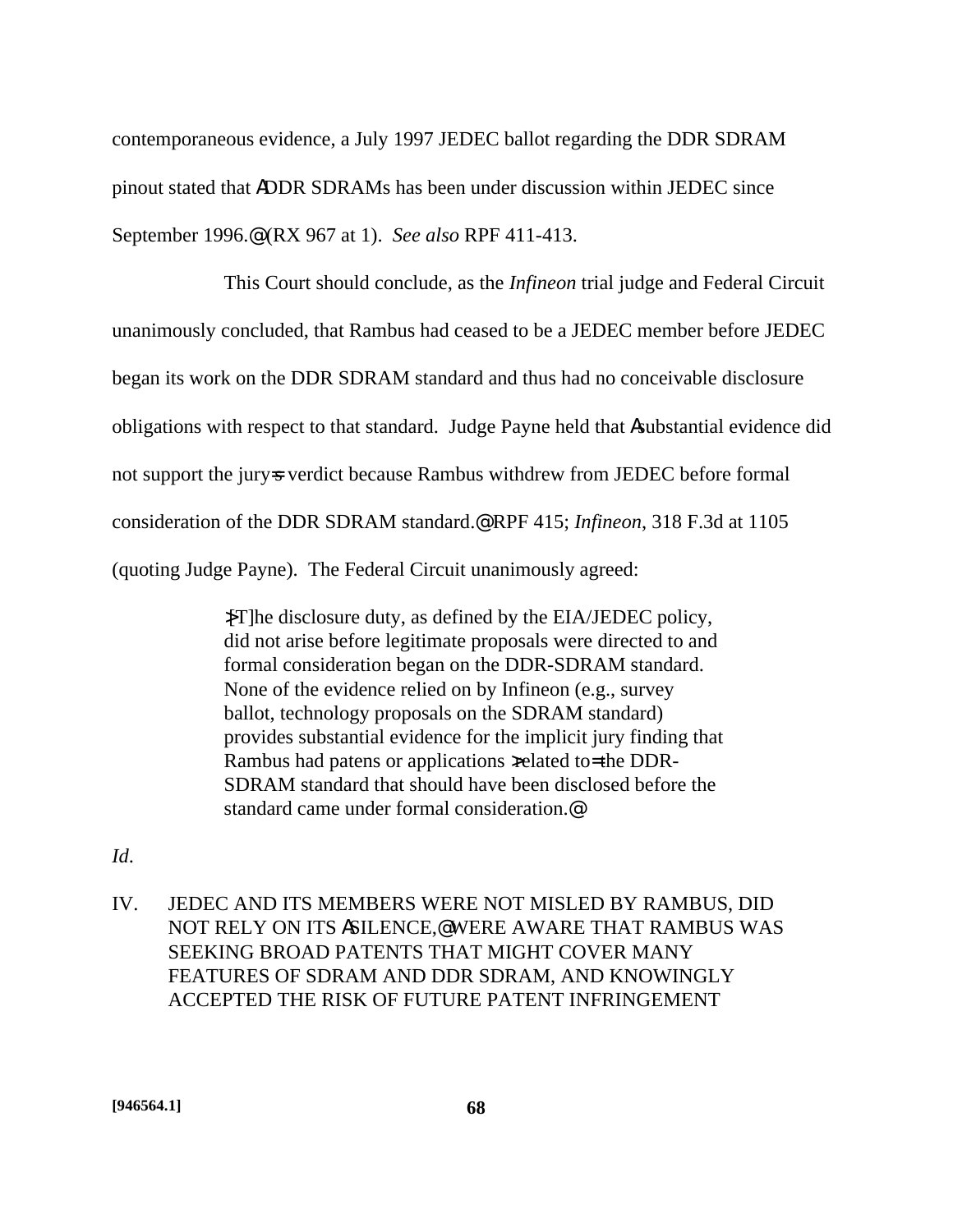A. Complaint Counsel Were Required To Prove That JEDEC Members Actually And Reasonably Relied On Rambus=s Silence, But Failed To Do So

Even if Complaint Counsel were able to prove that Rambus breached a duty

to disclose information to JEDEC, Complaint Counsel must still prove that JEDEC members relied on that omission. Reliance is clearly an element of Complaint Counsel-s monopolization claims; it is a matter of causation. Just as it would be in a fraud or patent equitable estoppel case,<sup>30</sup> therefore, an antitrust claim based on misrepresentations or omissions requires proof of reliance.<sup>31</sup> For example, to prove monopolization based on a patent allegedly procured by fraud on the Patent Office, the plaintiff must make a A*clear showing of reliance*, *i.e.*, that the patent would not have issued but for the

<u>.</u>

<sup>30</sup> A plaintiff making similar allegations in support of a fraud claim would have to prove that JEDEC and it members acted in reliance on Rambus=s alleged failure to disclose. *See Alicke v. MCI Communications Corp.*, 111 F.3d 909, 912 (D.C. Cir. 1997) (federal common law); *Bank of Montreal v. Signet Bank*, 193 F.3d 818, 827 (4th Cir. 1999) (under Virginia law, fraud by omission requires a showing that the accused knew Athe other party [was] acting upon the assumption that the [concealed] fact does not exist@) (internal quotation marks omitted). Similarly, a party asserting an equitable estoppel defense must Ashow that, in fact, it substantially relied on the misleading conduct of the patentee in connection with taking some action.@ *A.C. Aukerman Co. v. R.L. Chaides Cons. Co.*, 960 F.2d 1020, 1042-43 (Fed. Cir. 1992).

<sup>31</sup> *See, e.g.,* 2 H. HOVENKAMP, ET. AL., IP AND ANTITRUST ' 35.5, at 35-40 (2002) (stating that an antitrust plaintiff Amust establish that the standard-setting organization adopted the standard in question, and would not have done so but for the misrepresentation or omission@); 3 P. AREEDA, ET. AL., ANTITRUST LAW & 782b (2002) (antitrust allegation based on a misrepresentation Aimplicates the usual tort issues with respect to nondisclosure (when is there a duty to speak?), the distinction between fact and opinion, the knowledge or due care of the speaker, the actual degree of reliance by those allegedly deceived, and the reasonableness of any such reliance@).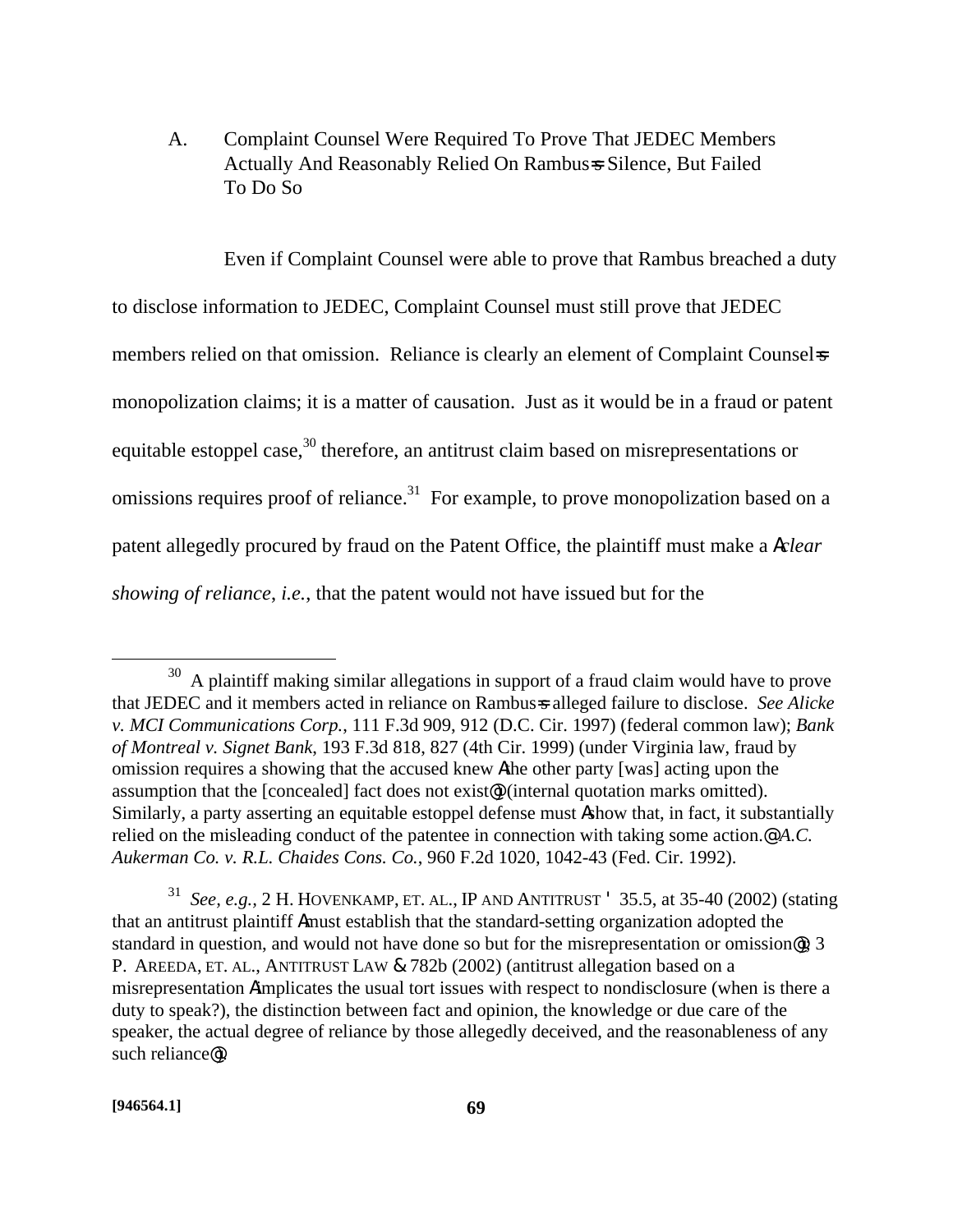misrepresentation or omission@ that A*cause[d]* [the] PTO to grant [an] invalid patent.@ *Nobelpharma AB v. Implant Innovations, Inc.*, 141 F.3d at 1070-71 (emphases added). Similarly, where an antitrust plaintiff claims that a defendant monopolized through false advertising, the courts require evidence that consumers are clearly likely to rely on the misrepresentations. *See, e.g., American Professional Testing Serv. v. Harcourt Brace Jovanovich Legal & Professional Publ<del></del>*<sub>7</sub>, 108 F.3d 1147, 1152 (9th Cir. 1997) (affirming judgment as a matter of law because of lack of reliance evidence).

Not only must Complaint Counsel prove actual reliance, but they also bear the burden to prove that reliance was reasonable. Again, this is an issue of causation. *See, e.g., Grubb v. Federal Deposit Ins. Corp.*, 868 F.2d 1151, 1162 (10th Cir. 1989) (AThe >justifiable reliance= requirement ensures that a causal connection exists between the misrepresentation and the plaintiff-s injury.<sup>@</sup>). Where a party had information available that put him on notice that the representations could not be trusted, reliance on those representations is not reasonable. *See, e.g., Hershey v. Donaldson, Lufkin & Jenrette Sec. Corp.*, 317 F.3d 16, 25 (1st Cir. 2003). Moreover, where a plaintiff has made an investigation, even a partial investigation, reliance on the misrepresentation is not reasonable. *See, e.g., Bank of Montreal v. Signet Bank*, 193 F.3d 818, 827 (4th Cir. 1999). Again, antitrust law is no different; antitrust cases based on misrepresentations require evidence that reliance would be reasonable. *See, e.g., American Professional*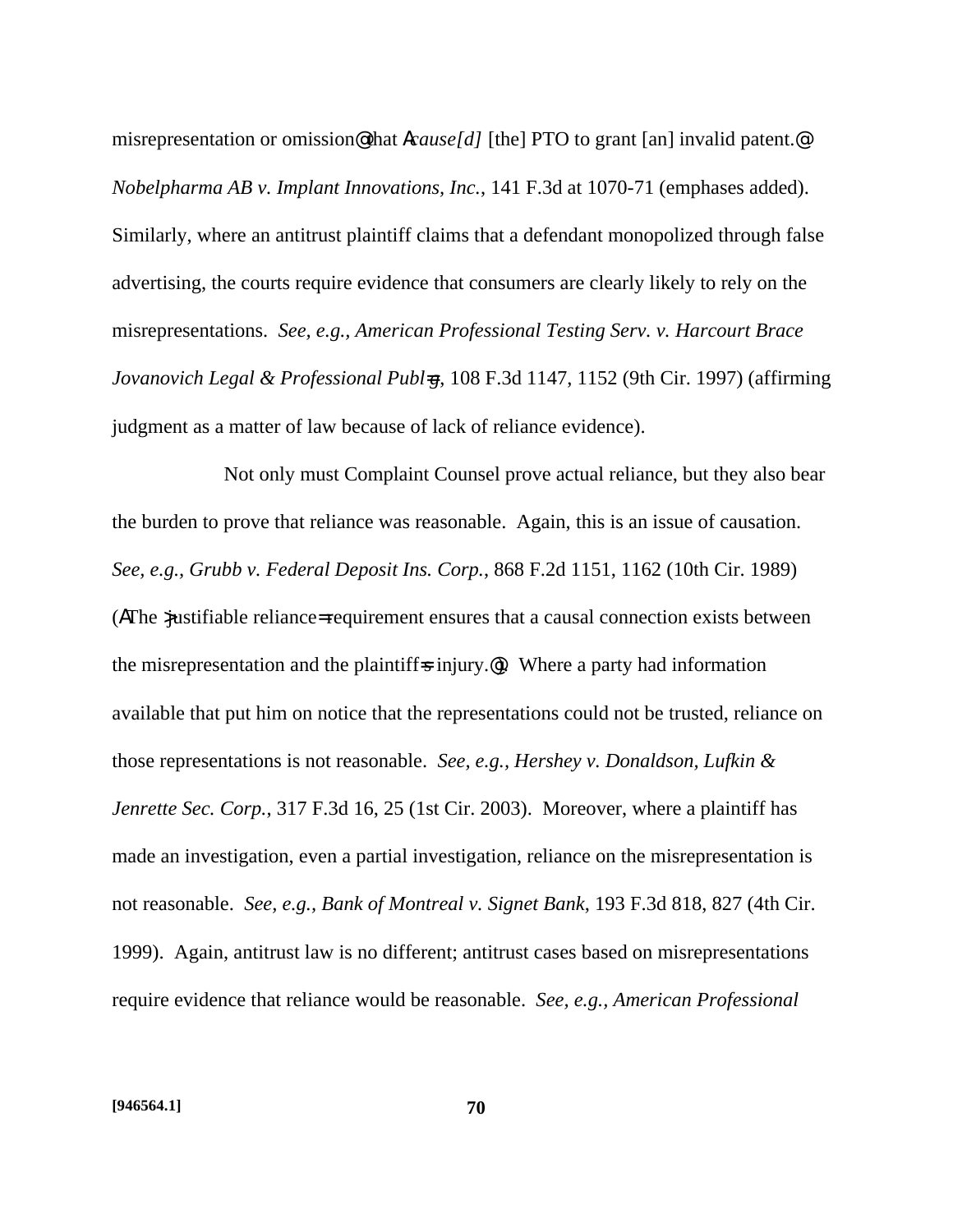*Testing Serv.*, 108 F.3d at 1151 (requiring evidence that reliance would be reasonable); *In re Indep. Serv. Orgs. Antitrust Litig.*, 85 F. Supp. 2d 1130, 1158 (D. Kan. 2000) (same).

The record evidence shows that JEDEC did not rely on any omission by Rambus and that, if it had, such reliance would not have been reasonable.

B. JEDEC And Its Members Were Aware That Rambus Was Seeking Broad Patent Protection For Its Inventions

The record is replete with testimony that JEDEC members, indeed the entire DRAM and computer industries, were well aware that Rambus would be seeking the broadest possible patent protection and that its business model depended upon having broad, enforceable patents so that it would have a sound intellectual property base upon which to seek the payment of royalties. RPF 596-605. The evidence supporting this general proposition is largely uncontroverted, is laid out in detail in Rambus=s Proposed Findings, and will not be repeated here.

C. JEDEC And Its Members Were Aware That Rambus Might Obtain Patent Claims Covering Features Being Considered For Standardization

The record evidence also compels the conclusion that JEDEC members and committee leaders were aware that Rambus might obtain patent protection for features being considered for incorporation into JEDEC standards. RPF 466-595.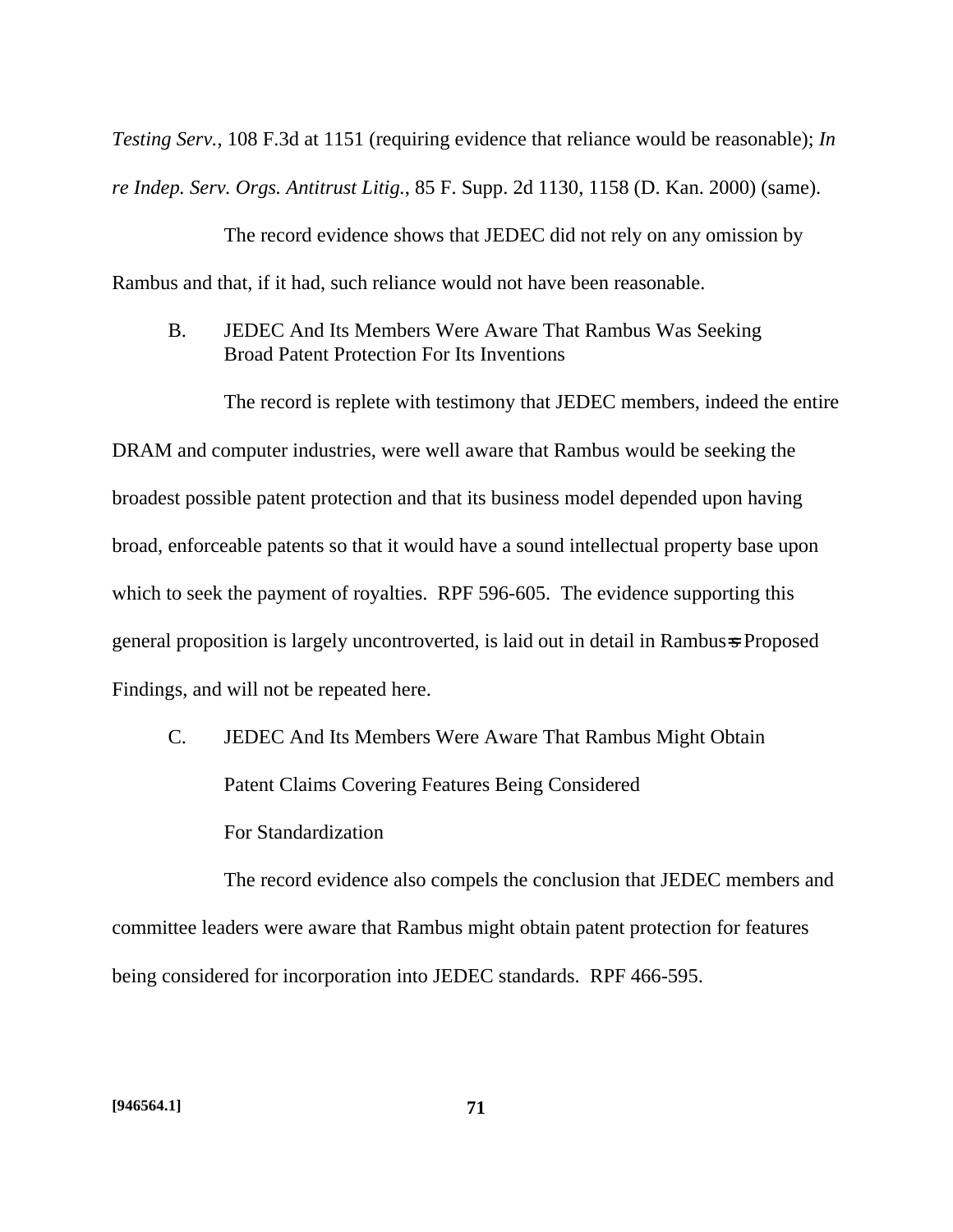# 1. The May 1992 JEDEC Meeting<sup>32</sup>

For example, in 1992 IBM and Siemens were concerned that the SDRAM design that JEDEC then was working on might be covered by Rambus patent claims. When listing the pros and cons of various alternative designs, one of the cons of the SDRAM design was that the A2-bank@ synchronous DRAM Amay fall under Rambus patents.@ These two companies also shared with each other their understanding that Rambus was seeking \$10 million from Samsung due to the similarity of the SDRAM design with Rambus=s RDRAM architecture. In his *Infineon* trial testimony, Infineon=s Willi Meyer confirmed that, in 1992, he thought it was in fact possible that Rambus would obtain patents covering SDRAM. ( Meyer, Trial Tr. 4/26/01, 44 (CX 2088)).

**<sup>32</sup> This section corresponds generally to RPF 466-561.**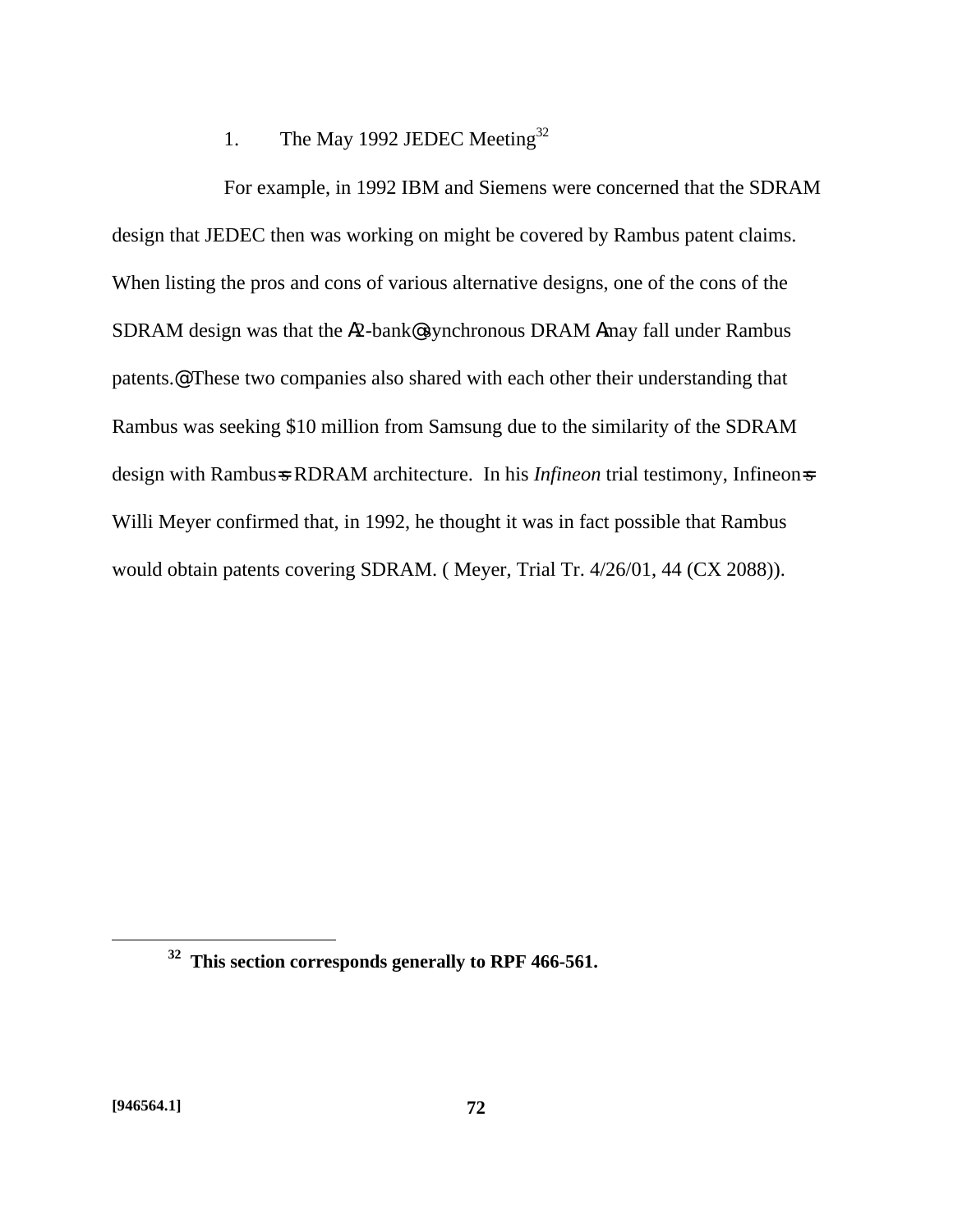These concerns led an exchange at the May 1992 JEDEC meeting,

instigated by IBM and Siemens, between Mr. Gordon Kelley of IBM and Mr. Crisp. Mr. Kelley asked Mr. Crisp if he cared to comment about whether Rambus had patents covering features of the SDRAM design then being discussed by JEDEC. Mr. Crisp responded by shaking his head, indicating that he did not want to comment. Contrary to Complaint Counsels contention that this exchange lulled JEDECs members into thinking Rambus did not have any patents that would cover this particular technology, it in fact was an unusual and surprising response, and one that was a **Ared flag@to the committee.**<sup>33</sup> RPF 491-511.

At the same meeting, in fact, Mr. Crisp=s response led to a discussion of Rambus=s PCT (or WIPO) application. NEC=s Howard Sussman explained at the meeting that he had obtained a copy of that patent application, that it contained 150 claims, and that many of the claims, in his opinion, were barred by prior art. RPF 516-522. If, as

1

<sup>&</sup>lt;sup>33</sup> There were many other Ared flags@ that singly and collectively put JEDEC and its members on notice that Rambus was seeking the broadest possible patent protection for its inventions and that the patents it was seeking might cover many of the features then being considered by JEDEC for inclusion in a DRAM standard. *See, e.g.*, RPF 466-595; 655-719.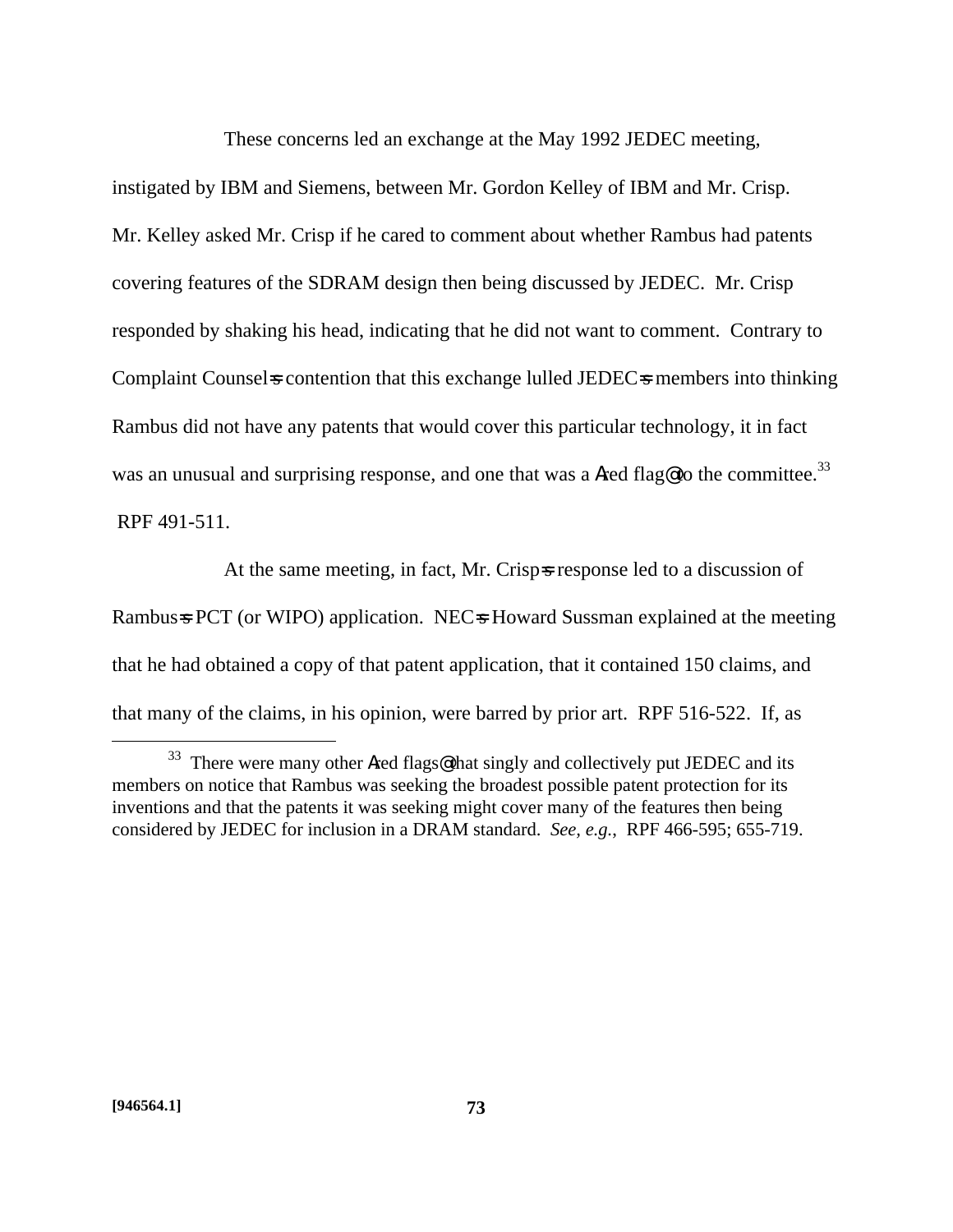Complaint Counsel contend, the JEDEC members in attendance at this meeting had understood Mr. Crisp=s silence to be an indication that Rambus did not have any patent claims that might cover the SDRAM standard, then there would have been no reason to discuss the WIPO application or Mr. Sussmans views on the likely validity of the claims in that application.

Further evidence that the JEDEC members in attendance at the May 1992 meeting were not Alulled@ by Mr. Crisp declining to comment can be found, for example, in documents written just after the meeting in which the authors express a continuing concern about the scope of Rambus=s patent claims. RPF 522-528.<sup>34</sup>

> 2. JEDEC Member Awareness Of Rambus=s Potential Patent Claims Continued Past May 1992, With JEDEC Members Continuing To Believe That Broad Claims Would Not Be

 $34$  Although discussed earlier in this brief, it is worth reemphasizing that if the JEDEC members and leadership in attendance at the May 1992 meeting had thought Rambus was obliged to disclose its patent applications if they Aread on@ or Arelated to@ the SDRAM standard then under discussion, they would not have accepted Mr. Crisp=s position that he would not comment. Rather, they would have insisted on a response and one would expect that the various recollections of that meeting, the notes taken at the meeting, the trip reports written after the meeting and the minutes of the meeting itself would have made some reference to Rambus=s failure to comply with what Complaint Counsel contend were the Acommonly known@ JEDEC disclosure rules. Instead, there is no mention of any such disclosure obligation or of Rambus=s  $Aviolation@of the rules. Rather, the documents uniformly reflect that Mr. Crisp- $s$  silence$ reinforced a pre-existing concern that Rambus might obtain patent claims that would cover SDRAM, tempered by guarded optimism that prior art might invalidate or substantially narrow any patents Rambus obtained.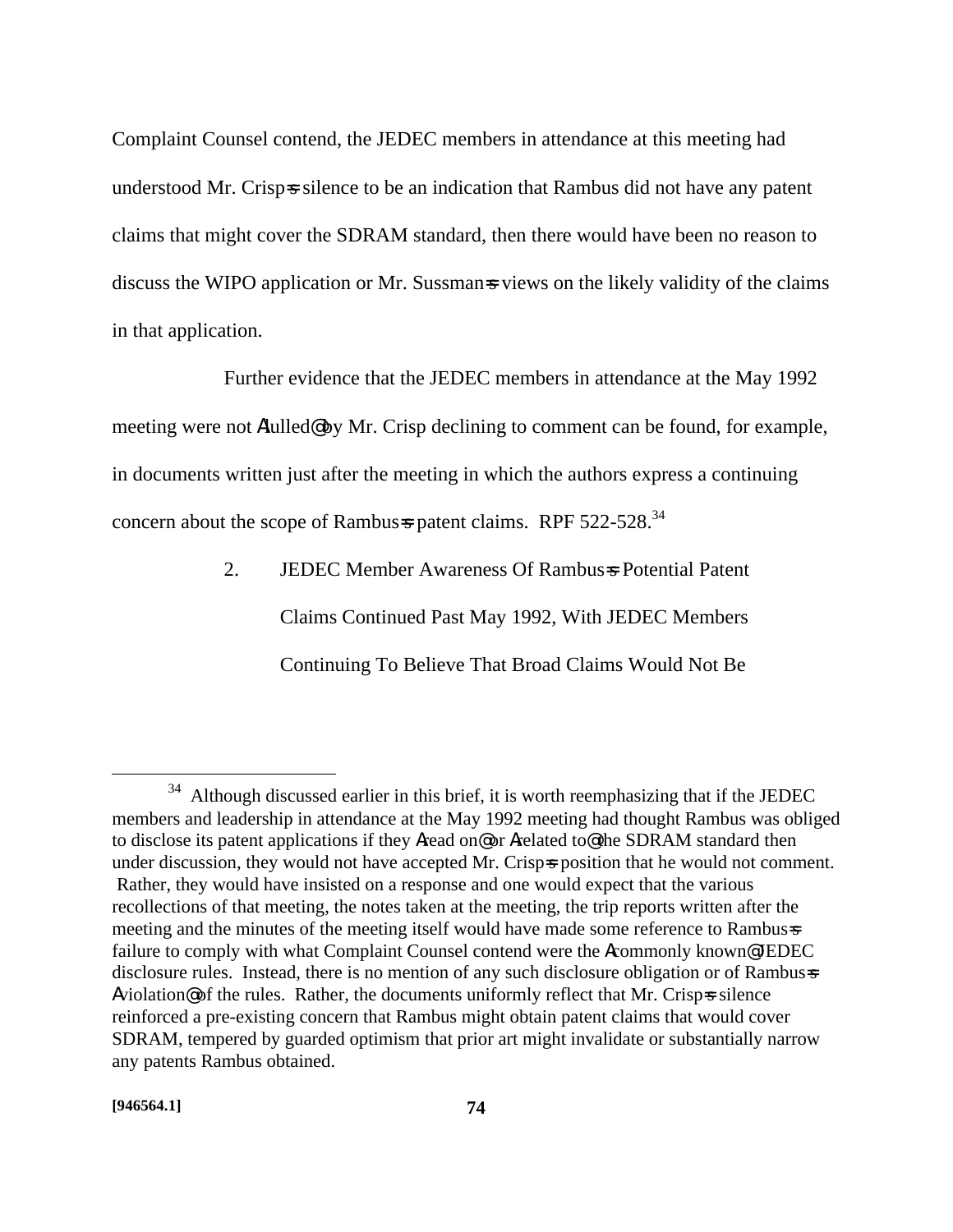Allowed Or, If They Were, That They Would Be Invalid Based On Prior Art<sup>35</sup>

After May 1992, Rambus informed JEDEC as a group, as well as numerous individual JEDEC members, about its potential intellectual property claims, and concerns about the broad scope of Rambus=s potential claims were raised again and again by JEDEC members. In a recurring pattern, however, the concerns were repeatedly dismissed on the grounds that such broad claims would not be valid in light of the prior art.

For example, Rambus=s disclosure of its first issued patent to JEDEC prompted a further discussion of Rambus=s PCT application at a JEDEC meeting in September 1993. Mr. Willi Meyer of Siemens testified that the PCT application was characterized at that meeting as Aa collection of prior art.@ (A few months later, Mr. Meyer said, AAll computers will (have to be) built like this some day, but hopefully without royalties to Rambus.@) RPF 530-34.

At the May 1995 JEDEC meeting, Rambus=s representative was asked whether Rambus held any patents that would apply to a proposed memory technology known as SyncLink. In August 1995, Rambus warned the SyncLink working group

**<sup>35</sup> This section corresponds generally to RPF 523-59.**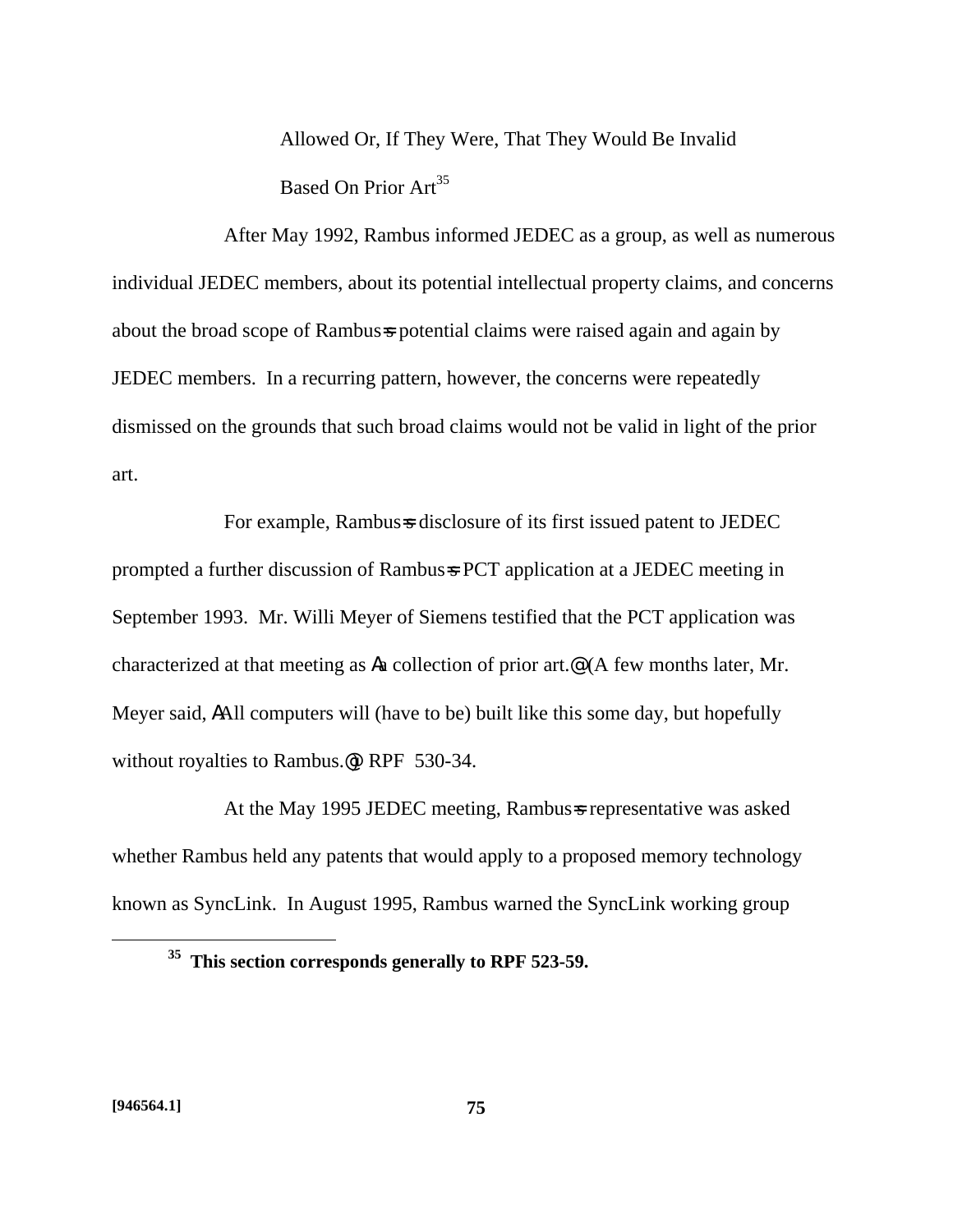(which consisted entirely of JEDEC member companies and consisted largely of JEDEC representatives from those companies) that its work might infringe Rambus=s intellectual property. In response, some of the SyncLink participants opined that a predecessor of SyncLink known as RamLink would serve to invalidate any of Rambus=s patent claims that were broad enough to cover SyncLink. RPF 536, 540-42.

At the September 1995 JEDEC meeting, Rambus responded to the question that had been posed at the prior meeting in a written statement that was appended to the minutes of the meeting. First, Rambus hastened to make clear that, to the extent that SyncLink was relying on invalidating Rambus=s patents using the RamLink prior art, it would not succeed because Rambus=s work predated RamLink. In the statement, Rambus elected not to make Aa specific comment on our intellectual property position relative to the SyncLink proposal.<sup>@</sup> Rambus stressed, however, that Rambus=s Apresence or silence<sup>@</sup> at JEDEC meetings does not Amake any statement regarding potential infringement of Rambus intellectual property.<sup>@</sup> Rambus=s statement was interpreted as a warning that there should be concern about Rambus-s intellectual property. In this time frame, Rambus also directly informed a number of JEDEC members that it expected to obtain broad claims that could cover SyncLink as well as SDRAM. RPF 543-48.

Concerns over the scope of Rambus-s intellectual property prompted investigations of Rambus=s patents in the mid-1990s by a number of companies including Mitsubishi and Micron. Mitsubishi believed that it had found prior art from Cray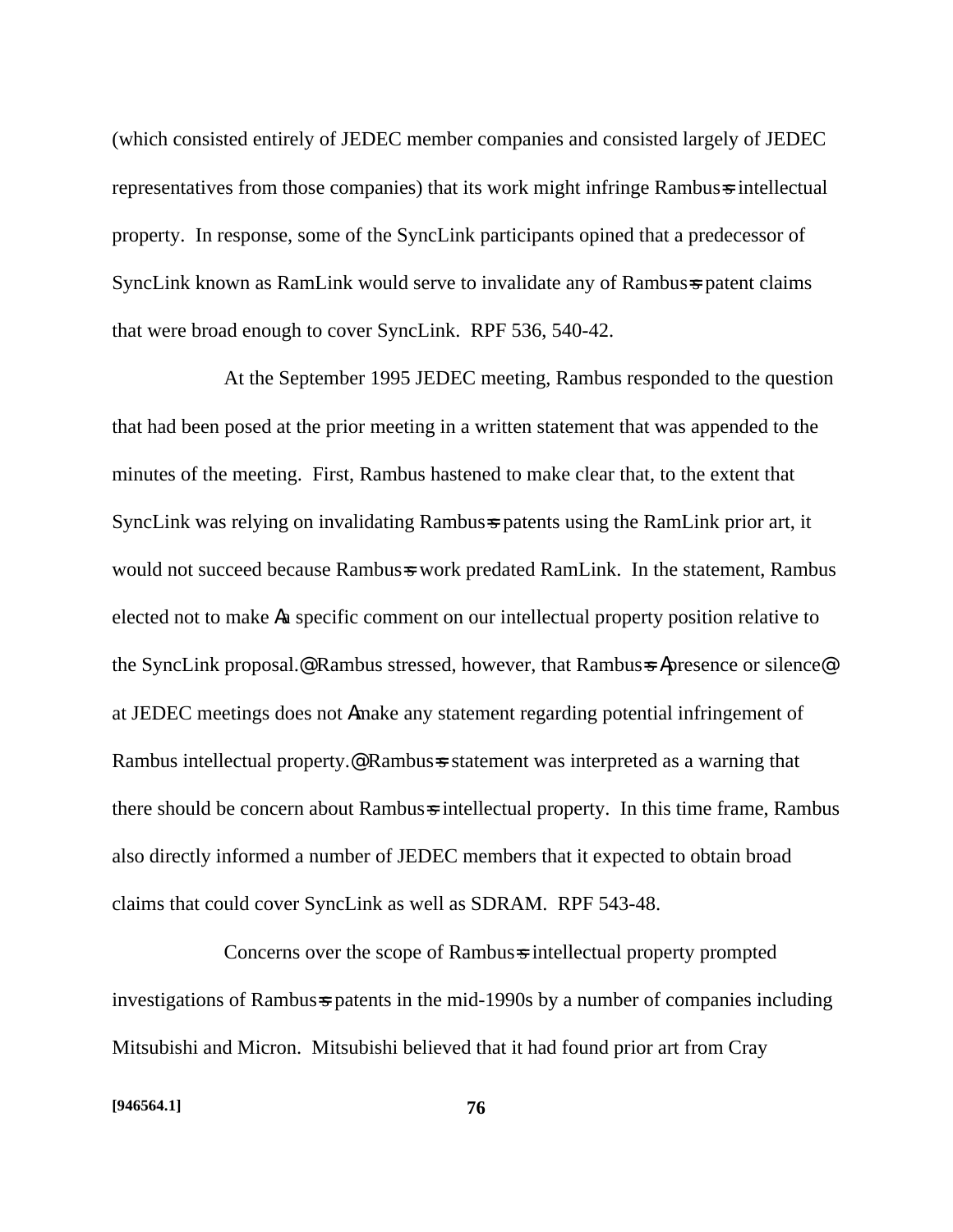Corporation while Micron noted the RamLink prior art. David Gustavson, the Secretary of the SyncLink Consortium testified that he reviewed Rambus=s European patent applications in that time period and came to the conclusion that they had broad scope, but would not be allowed due to their breadth. RPF 555-59, 562-95..

In a presentation to Samsung in 1994, Dr. Betty Prince summed up the prevailing view as follows: AMany of the large systems houses believe that Rambus patents are challengeable by previous internal work and/or patents. The early concern about the impact of the Rambus patents on the major systems houses seems to have diminished considerably.@ (RX 2153 at 10); *see also* RPF 774-75.

> 3. The Concern Of JEDEC Members Regarding The Scope Of Rambus=s Patent Claims Continued Even After Rambus Left  $JEDEC<sup>36</sup>$

In June 1996, Rambus confirmed its withdrawal from JEDEC and warned JEDEC that, in addition to its issued patents, Rambus had Aapplied for a number of additional patents in order to protect Rambus technology.@ RPF 560.

Even after Rambus=s withdrawal, JEDEC members continued to be concerned about and to investigate Rambus=s intellectual property. The extent of

**<sup>36</sup> This section corresponds generally to RPF 562-95.**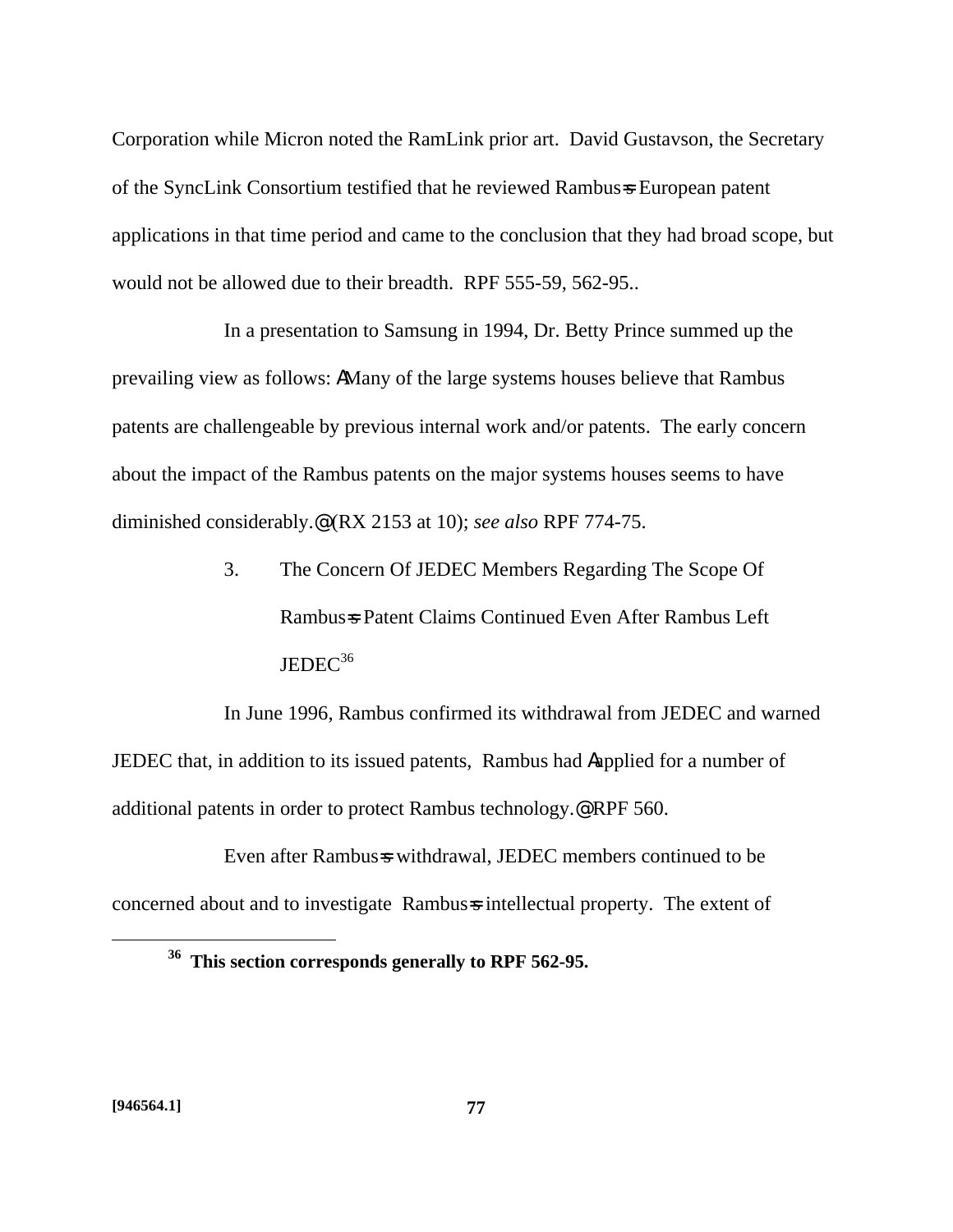Micron-s investigation is unclear because Micron has claimed privilege over various documents relating to ARambus patents,@ but a December 1996 memorandum indicates that Micron had been investigating Rambus=s patents Afor some time now,@ and reached the conclusion that Amany Rambus patents read on prior art or other patents.@ Moreover, it is clear that by early 1997 Micron was well aware that Rambus might have claims that are broader than RDRAM and that might read on DDR SDRAM. For example, Terry Lee of Micron raised Rambus=s patents at the March 1997 JEDEC meeting in connection with an NEC proposal on DDR SDRAM, even though the proposal did not involve the bus architecture described as a preferred embodiment in Rambus=s =898 patent application. In fact, Micron-s internal e-mails from April 1997 reflect an understanding that ARambus feels DDR for any memory is under their patent.@ The e-mails indicate that this information came from Intel. Terry Walther, Microns JEDEC representative, indicated, however, that in his view Rambus was trying to claim Aold technology.@ RPF 564-85.

Other companies also continued to track Rambus=s patents. For example, Mitsubishi maintained a chart to which it added Rambus patents as they issued. The chart included Rambus=s =327 patent which issued on April 30, 1996 and was mistakenly omitted from the list attached to the letter confirming Rambus=s withdrawal from JEDEC. An August 1996 memorandum indicates that, by this time, Mitsubishi was aware that Rambus was seeking or had patents relating to dual clock edge. RPF 693-702. Likewise, in July 1998, a Hynix executive sent an e-mail containing a list of Rambus patents,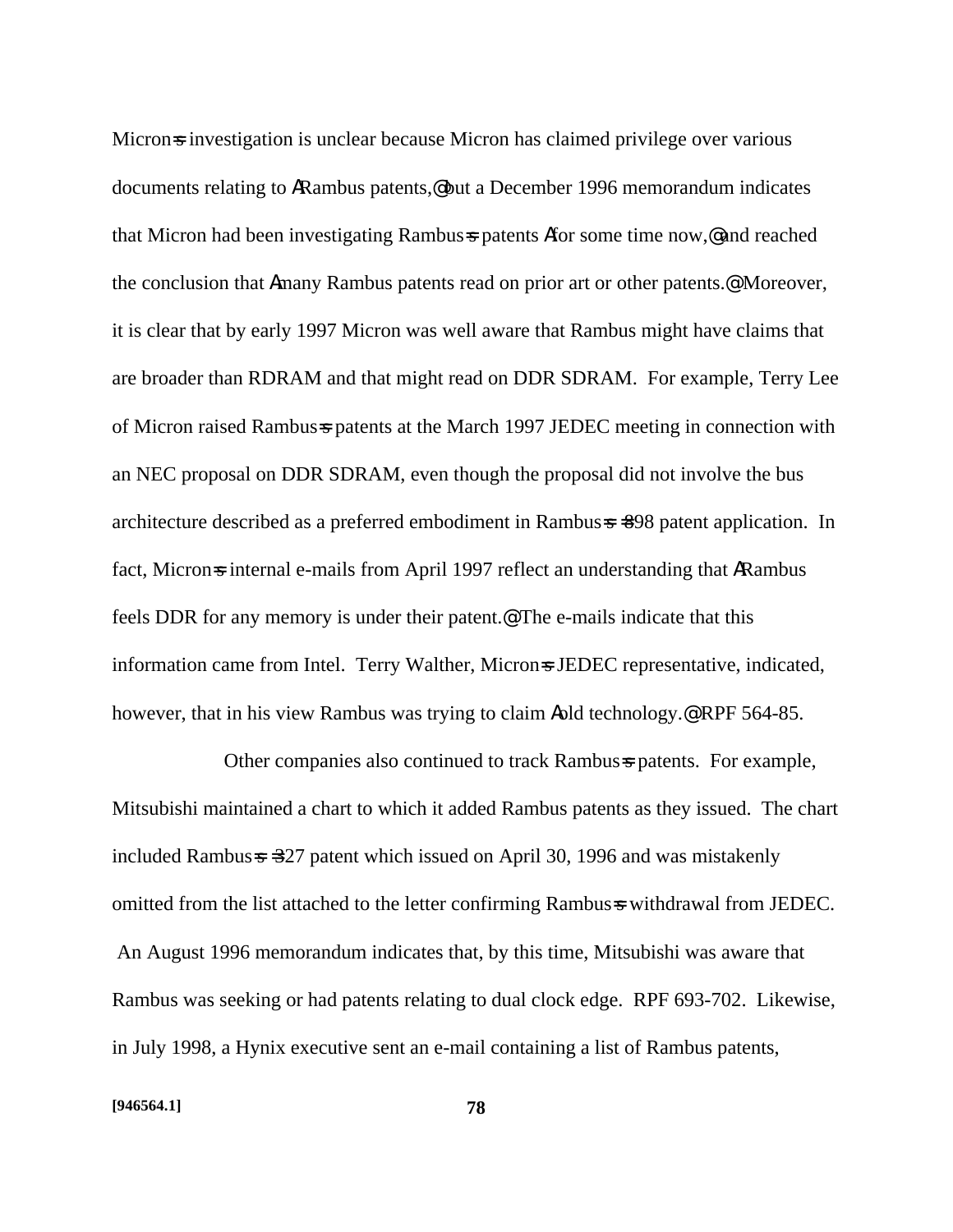including the =327 patent, to DRAM engineers and JEDEC representatives from various companies including Micron, Texas Instruments, IBM, VLSI, Compaq, Mosaid and Siemens. RPF 592-93.

> 4. Rambus=s Early Disclosures Of Its Inventions And Technology Gave Notice That Rambus Might Succeed In Obtaining Patent Protection For The Four Features In Ouestion<sup>37</sup>

From Rambus-s earliest days, DRAM manufacturers and others were put on notice of the nature of Rambus-s inventions, including the four features at issue here. In 1989-90, Drs. Farmwald and Horowitz began visiting DRAM manufacturers and systems companies to try to interest them in Rambus technology. These earliest presentations disclosed the four features at issue. Interested parties, such as Siemens, received technical descriptions that described Rambus=s technology, including the four features at issue, in detail. RPF 614-37.

In October 1991, Rambus=s PCT application was published. As noted above, JEDEC members quickly obtained copies. The PCT application, which is identical in all material respects to Rambus=s original  $C898$  application, clearly discloses

**<sup>37</sup> This section corresponds generally to RPF 596-719.**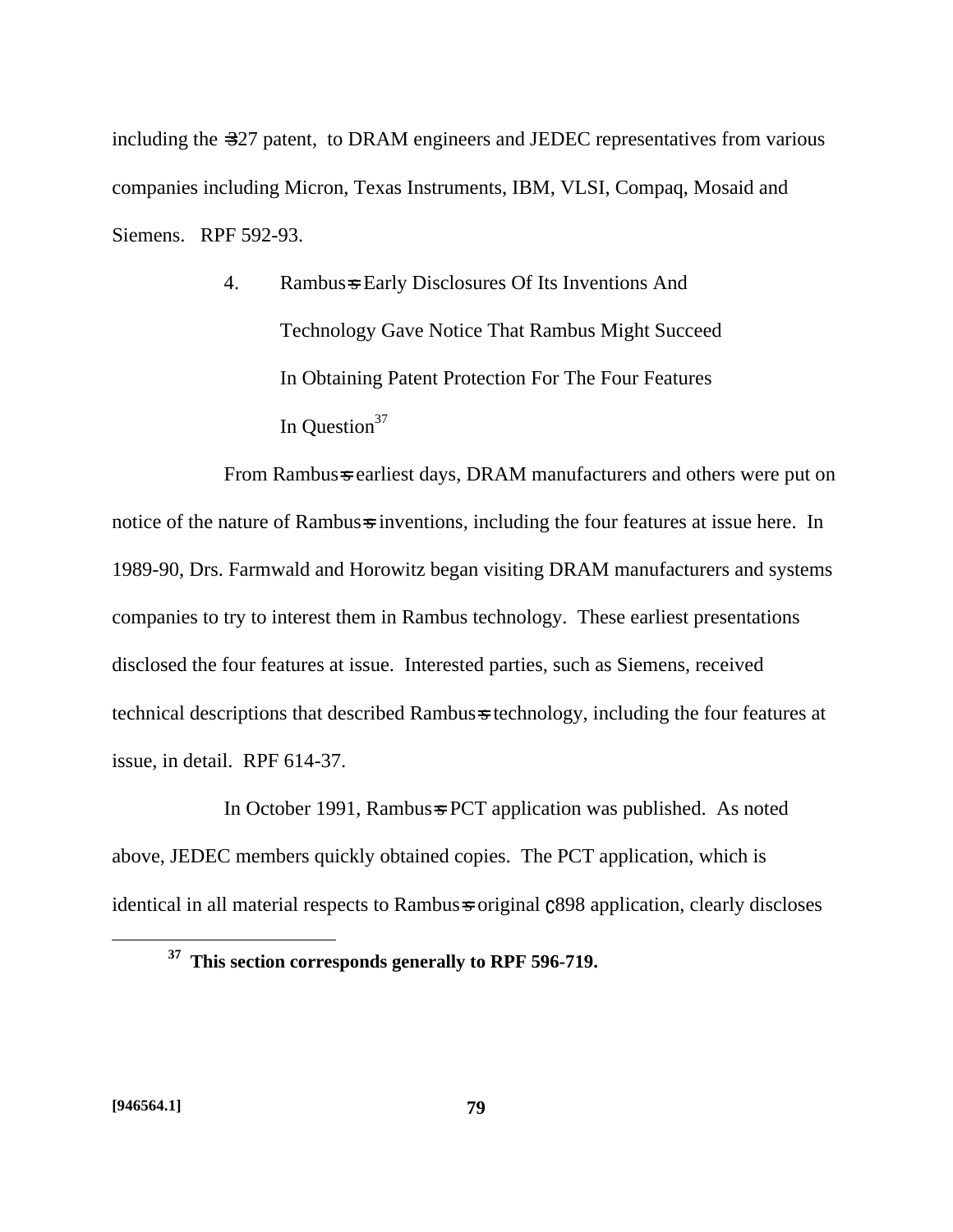the four features at issue. Complaint Counsel argue that a DRAM engineer would not have recognized from reviewing the PCT application that Rambus could claim the four features independently of the particular Anarrow, multiplexed, bus@ disclosed in the application. Complaint Counsels theory is belied by the evidence, however. Indeed, the evidence shows that Mitsubishi obtained the PCT application in 1993 and soon recognized the importance of the inventions it disclosed and the possibility that Rambus might be able to claim the inventions individually. Later Mitsubishi documents relating to the analysis of the PCT application show a recognition that Rambus might be able to obtain claims on some of the very features at issue here, such as programmable latency as used in SDRAMs. RPF 659-702.

Complaint Counsel is argument is also contradicted by the fact that, as Complaint Counsel concede, Rambus has now obtained patents claiming priority to the \_898 application that would cover devices containing the four features at issue and that do not include limitations restricting the scope of the claims to a narrow, multiplexed, packetized bus. It follows that the PTO has determined that such broad claims are supported by the original  $c898$  application, that is, that a person of ordinary skill, such as a DRAM engineer, would recognize from reviewing the  $c898$  application that Rambus was in possession of the broad inventions later claimed. RPF 703-05. In particular, the PTO has determined that there are no elements missing from the claims that a person of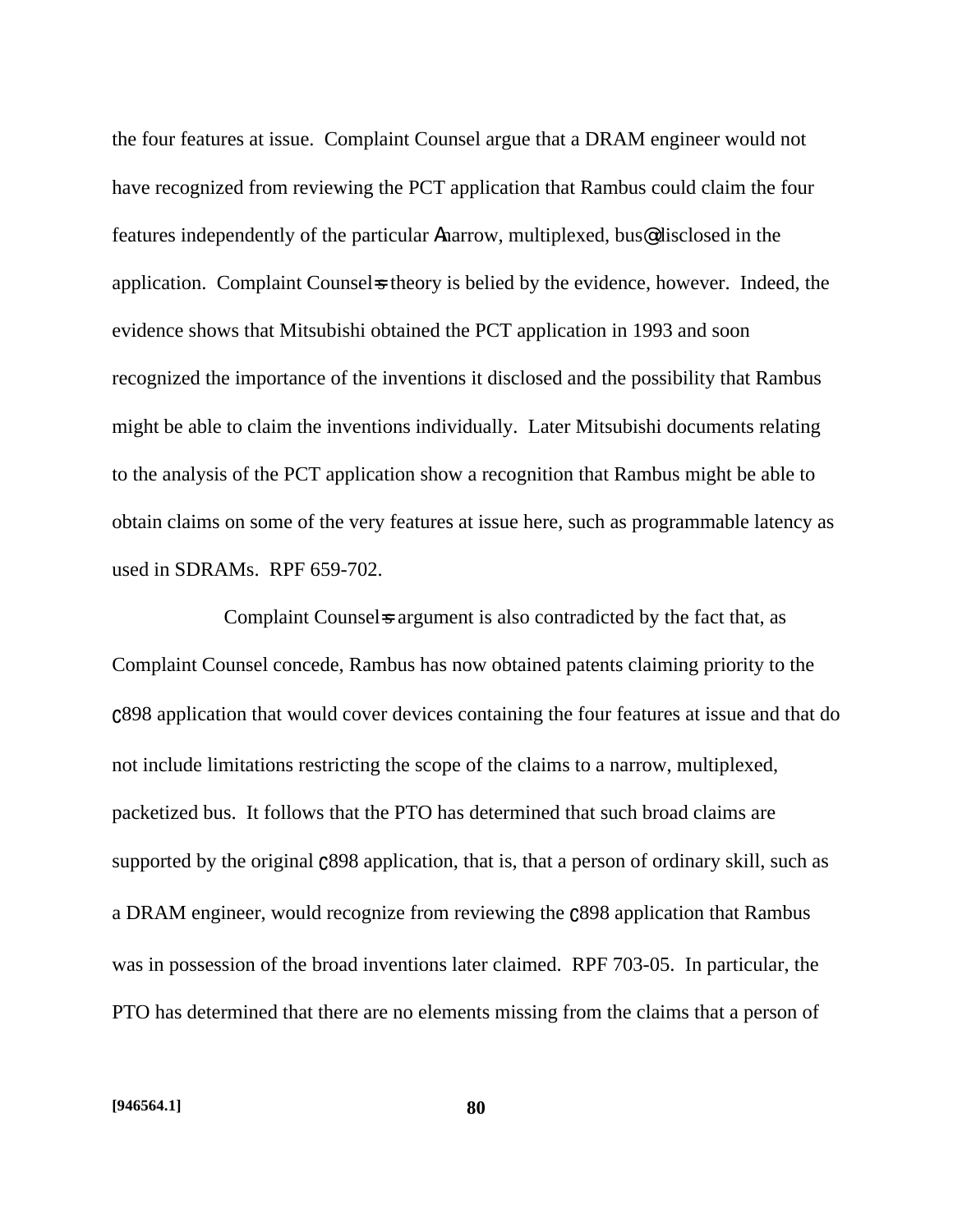ordinary skill in the art reviewing the  $c898$  application would regard as essential. Manual of Patent Examining Procedure  $\mathfrak{c}$  2163(I)(B).

After the PCT application was published, Rambus disclosed its key inventions in numerous other public documents, including marketing brochures and papers about the first RDRAM. RPF 638-54.

In September 1993, Rambus=s first United States Patent was issued. The  $C$ 703 patent, like the PCT application, claims priority to the filing date of the  $C$ 898 application and its specification is identical in all material respects to that of the  $c898$ application, including a clear description of the four features at issue. Moreover, although under no legal obligation to do so, Rambus listed in the  $c703$  patent the nine other divisional applications of the  $c$ 898 application that were then pending, clearly disclosing to the world that Rambus was actively pursuing a number of the inventions in the  $C898$  application. RPF 714-19.

# V. JEDEC CHOSE THE FOUR FEATURES IN QUESTION BECAUSE THEY WERE THE ABEST@ FEATURES AND BECAUSE THERE WERE NO ACCEPTABLE ALTERNATIVES<sup>38</sup>

Given the evidence that JEDEC members were concerned that Rambus might obtain patents that would cover many of the features JEDEC was incorporating into SDRAM and DDR, it is fair to ask why they sought to include these features, particularly

1

**<sup>38</sup> This section corresponds generally to RPF 720-1258.**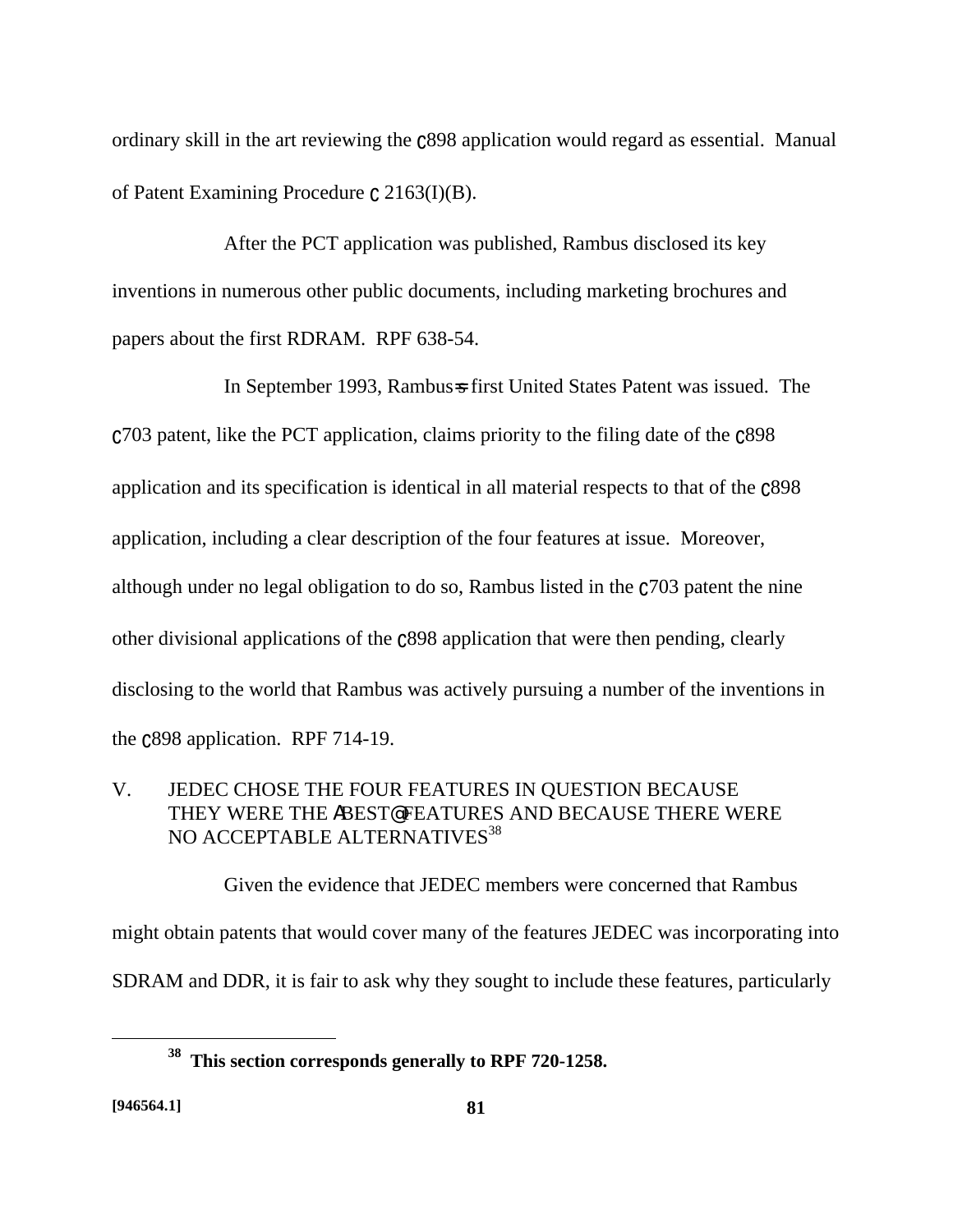in light of the alternatives that Complaint Counsel contend were readily available. Complaint Counsel contend it is because, in violation of JEDECs rules, Rambus did not disclose additional information about its pending patent applications or its intentions to amend or file future patent applications. Had Rambus only made these additional disclosures, Complaint Counsel allege, JEDEC would have turned to alternatives. In other words, Complaint Counsel contend that in the Abut-for@ world where Rambus made these additional disclosures, JEDEC would have avoided Rambus=s technologies.

To support this claim, Complaint Counsel attempted to elicit testimony from JEDEC representatives that, if Rambus had made these additional disclosures, the representatives would have voted for alternatives to Rambus=s technologies. This effort met with little success. For instance, when Complaint Counsel put this question to HP=s JEDEC representative, Tom Landgraf, he testified that he would still have voted for the Rambus technologies had Rambus indicated a willingness to abide by the JEDEC licensing policy. RPF 1241; (Landgraf, Tr.1714). Similarly, the chair of JC 42.3, Gordon Kelley of IBM, testified that had Rambus made these disclosures and offered to license according to the JEDEC policy, he Awould have had to consider accepting their intellectual property.@ RPF 1240; (Kelley, Tr.2072).

But far more important than this after-the-fact speculation by interested parties is what actually happened in the real world, and particularly whether the so-called alternatives were actually viable. The evidence shows that JEDEC repeatedly selected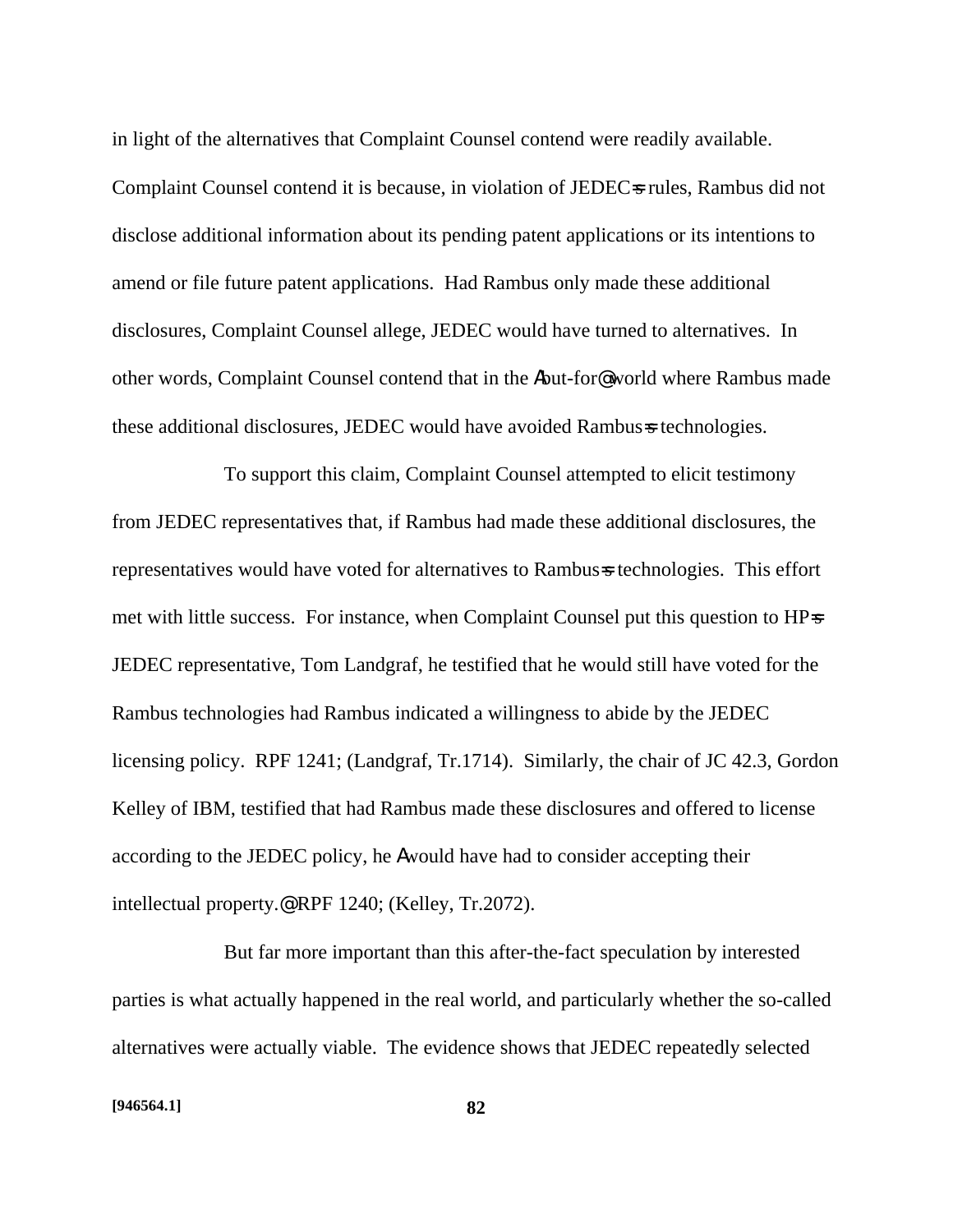Rambus=s technologies over all others, even after Rambus obtained issued patents covering the technologies and demanded royalties for their use. The evidence also shows that Rambus=s technologies were superior to any noninfringing alternatives proposed by Complaint Counsel. In addition, the evidence shows that the economic incentives of both JEDEC and Rambus would have led to the same outcome B JEDEC adopting the Rambus technologies in the SDRAM and DDR standards B even if Rambus had made the additional disclosures that Complaint Counsel contend were required.

Independently, these three lines of evidence lead to the same conclusion B the alleged conduct of which Complaint Counsel complains made no difference. Had Rambus made the additional disclosures that Complaint Counsel assert should have been made, JEDEC would still have adopted Rambus=s technologies. The but-for world is, in fact, the same as the actual world.

- A. JEDEC Repeatedly Chose Rambus=s Technologies, Even When Warned Of Rambus=s Potential Patents, And Even After Rambus Began To Assert Its Patents<sup>39</sup>
	- 1. JEDEC Chose Rambus=s Technologies Over All The Alternatives For SDRAM and DDR

While Complaint Counsel point to various proposed alternatives that they contend JEDEC might have selected in place of the Rambus technologies, the evidence shows that during the course of standardizing SDRAM and DDR, JEDEC considered but

**<sup>39</sup> This section corresponds generally to RPF 724-84.**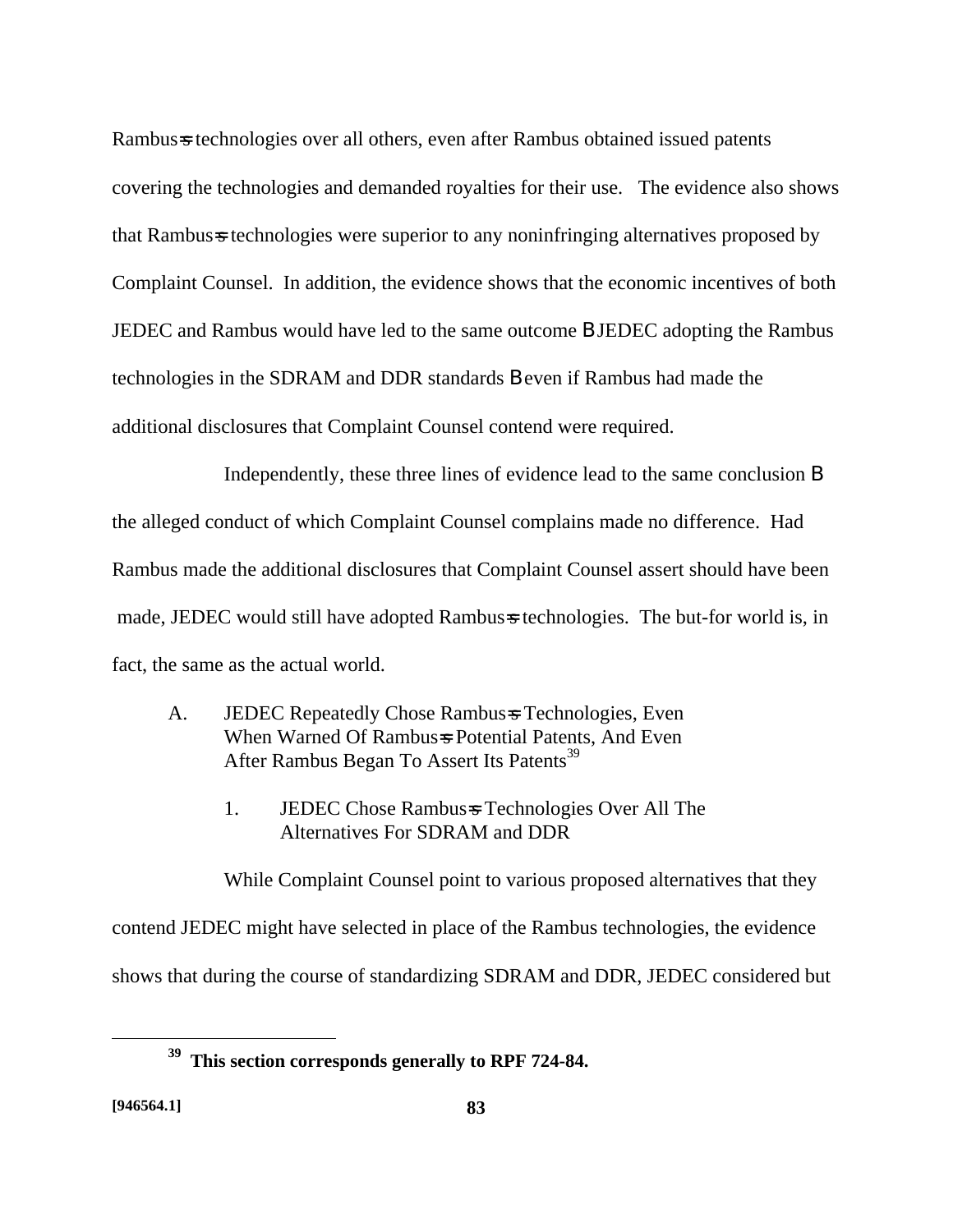rejected these alternatives. For SDRAM, JEDEC selected two of the four Rambus technologies at issue: programmable CAS latency and programmable burst length. In the process of developing the SDRAM standard, JEDEC considered and rejected many of the alternatives that Complaint Counsel now assert JEDEC could have adopted in place of the Rambus technologies. RPF 746-58 With regard to this selection process, Gordon Kelley, the chair of 42.3, testified that JEDEC considered the available technologies and selected what was considered to be the best. RPF 727 ; (Kelley, Tr. 2707-09).

Similarly, when developing the DDR standard, JEDEC considered but rejected alternatives to Rambus-s technologies. For DDR, JEDEC selected all four of the Rambus technologies at issue: programmable CAS latency, programmable burst length, dual-edge clocking, and on-chip PLL/DLL. Just as with the SDRAM standard, for the DDR standard JEDEC considered and rejected several alternatives to the Rambus=s technologies that Complaint Counsel now assert JEDEC would have adopted in place of the Rambus technologies. RPF 728-63.

What does this evidence tell us about the but-for world? As Drs. Rapp and Teece testified, economists use evidence of real-world choices to draw inferences about preferences and use those preferences to infer what choices would be made in a but-for world. RPF 724-25. This is the doctrine of **A**revealed preference, which boils down the common sense notion that Ayou shouldn $\pm$  listen to what people say, you should look to what they do.<sup>@</sup> (Teece, Tr. 10366). Applying this doctrine shows that Rambus=s

#### **[946564.1] 84**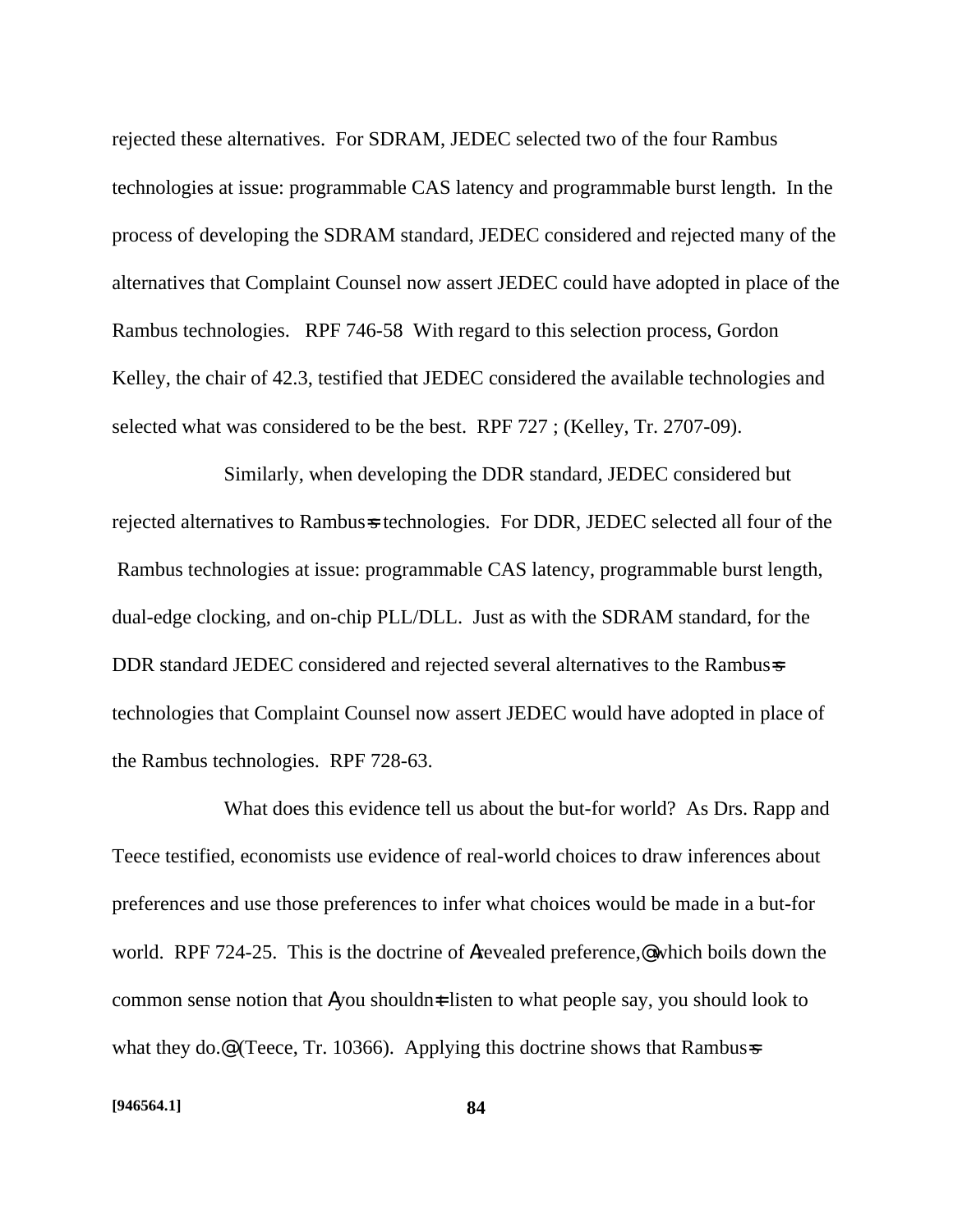technologies were superior to the alternatives. RPF 724-27. The evidence that JEDEC chose Rambus=s technologies over the alternatives shows that in the but-for world JEDEC would choose Rambus-s technologies absent something that would upset its preferences. That is, the evidence of JEDEC selecting Rambus=s technologies in the real world creates a presumption that JEDEC also would do so in the but-for world.

Complaint Counsels theory, therefore, must be that additional disclosures by Rambus would have overturned JEDECs revealed preference for Rambusses technologies. This, of course, assumes that JEDEC was not aware of the potential that Rambus might obtain patents that covered these technologies. As discussed above, this assumption is contrary to the evidence. But even if the assumption were correct, it would not undermine the application of the theory of revealed preference. Rebutting Complaint Counsel is the evidence that JEDEC chose the very same Rambus technologies for the DDR2 standard fully aware of Rambus=s issued patents and Rambus=s demands for royalties. *See* RPF 731-63.

> 2. After Searching For Alternatives, JEDEC Chose All Four Rambus Technologies For DDR2 With Full Knowledge of Rambus=s Issued Patents

JEDEC<sub>s</sub> choice to incorporate the Rambus technologies into the DDR2 standard, despite full awareness of Rambus=s issued patents, demonstrates that JEDEC would have adopted Rambus=s technologies in the but-for world.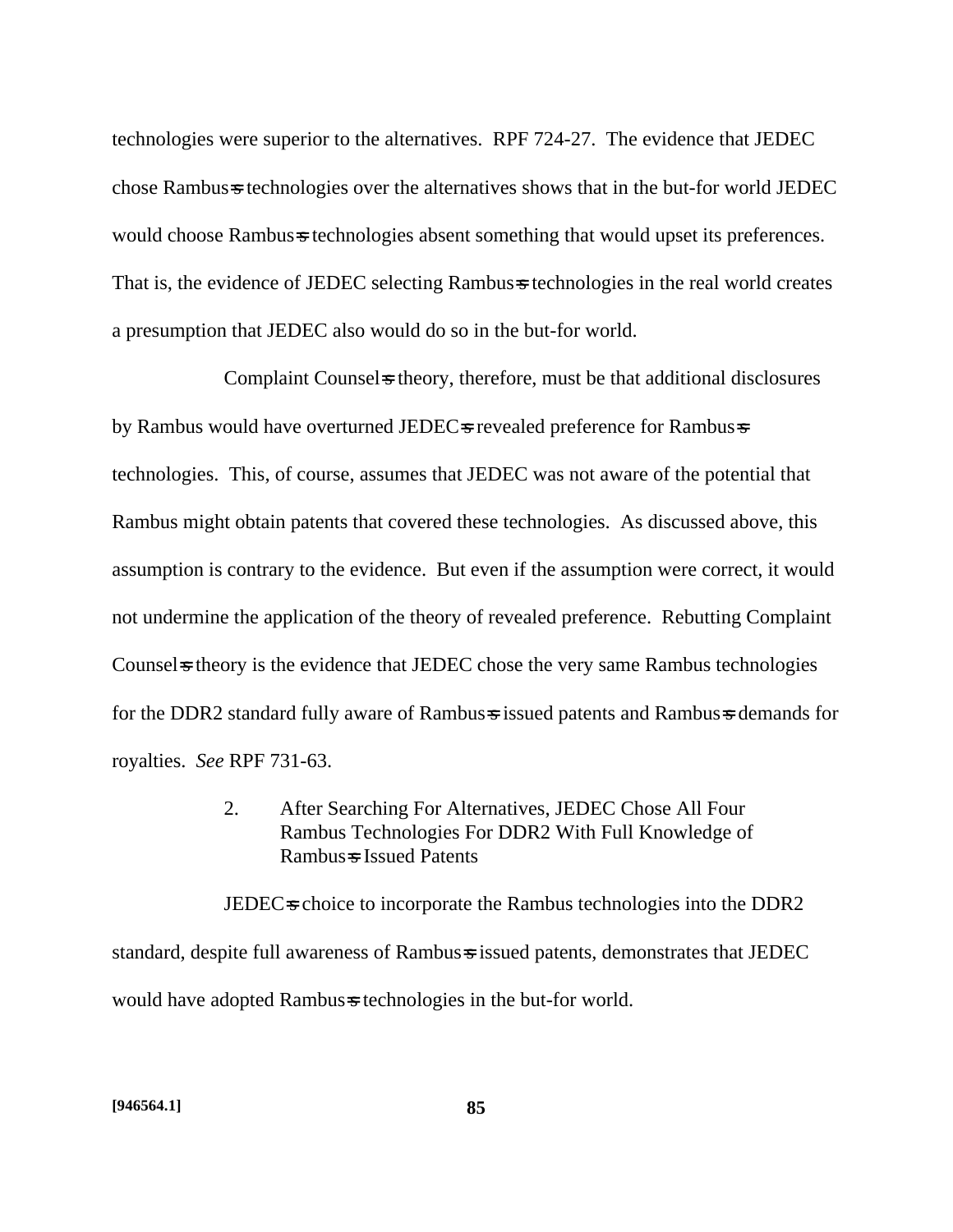The JEDEC Future DRAM Task Group began work on the DDR2 in April 1998, but as of May 2003 the standard had not yet been published. Early in this period, in late 1999, Rambus began asserting its patents against JEDEC-compliant SDRAM and DDR products that incorporated the technologies at issue in this case. This was widely publicized and well-known in the industry. JEDEC=s development of the DDR2 standard therefore continued in the face of this knowledge. RPF 732-38.

Although JEDEC $\approx$  design philosophy for DDR2 was to borrow as much as possible from other technologies, the evidence shows that JEDEC did not have to use the Rambus technologies in DDR2 merely because they were used in SDRAM and DDR. Rather, from the very start, the Future DRAM Task Group seriously considered basing its work on architectures that were entirely different from DDR. Though the Task Group eventually elected to base its design on DDR, these other proposals received substantial support. RPF 739-63. Had there been some technological or economic impediment to using different architectures, it is unlikely that the Task Group would waste its time examining other proposals.

Not only did JEDEC consider entirely different architectures, the evidence shows that it also considered specific alternatives for each of the four Rambus technologies. In late 1998, the Task Group commissioned HP to explore alternatives to on-chip DLL and IBM to explore alternatives to Rambus=s programmable burst length technology. The Task Group later considered proposals to eliminate on-chip DLL in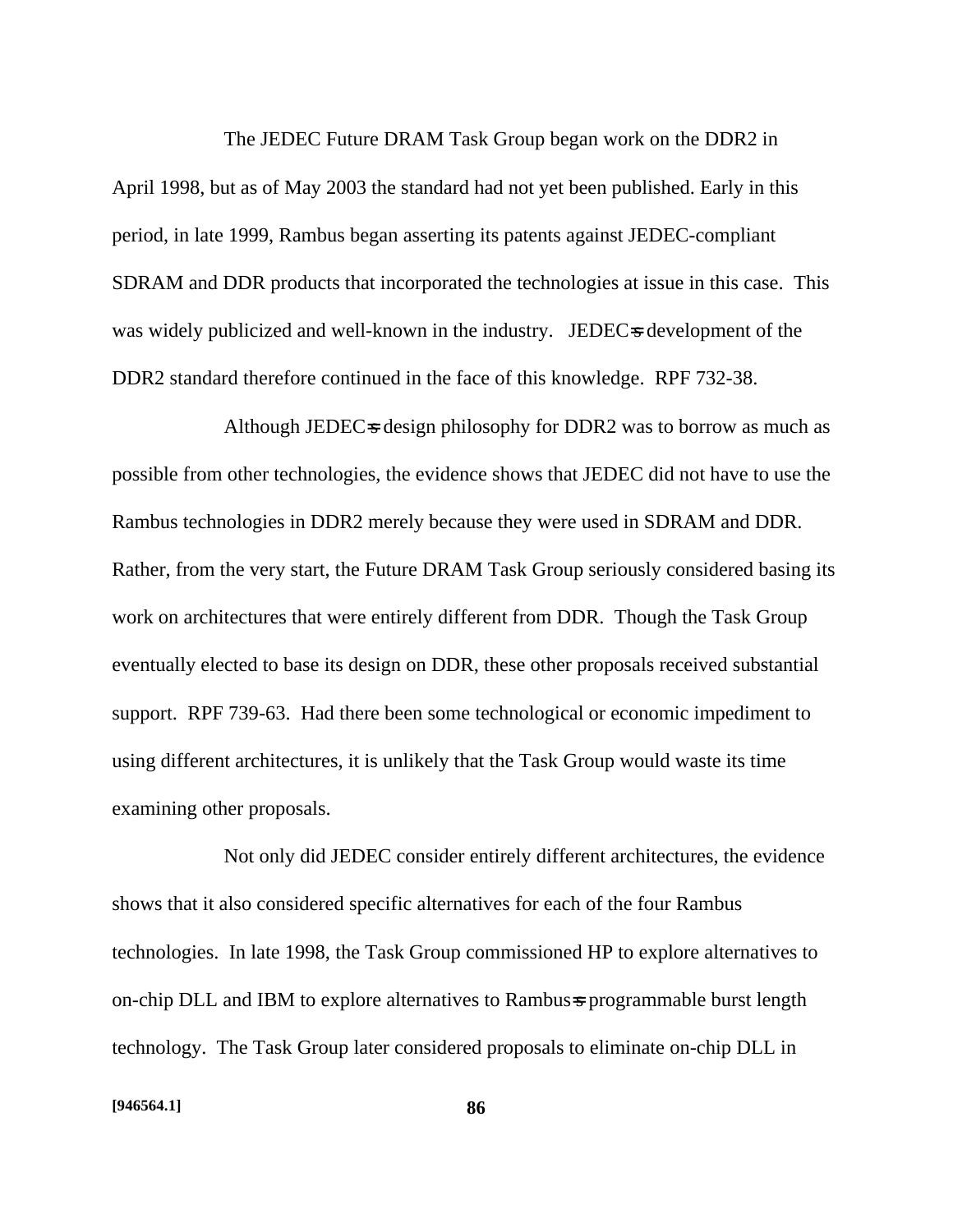DDR2, but those proposals were apparently rejected; the Task Group elected to adopt the on-chip DLL technology. RPF 740-44.

The search for alternatives to Rambus=s technologies continued after Rambus began to assert its issued patents. Steve Polzin of AMD testified that he had discussions with DRAM manufacturers in 2000 about alternatives to programmable CAS latency, programmable burst length, and dual-edge clocking. RPF 747; (Polzin, Tr.3988, 3996, 4044). Although Mr. Polzin understood at the time of these discussions that Rambus patents covered these technologies, he admitted that the DDR2 standard still specifies programmable CAS latency, programmable burst length, and dual-edge clocking, and that the alternatives he considered were not adopted. *Id*.; (Polzin, Tr. 4044- 48).

JEDEC considered but rejected specific alternatives for programmable CAS latency. In March and April 2000, after Rambus had begun asserting it patents, JEDEC considered a Micron presentation proposing several alternatives for programmable CAS latency in SDRAM, DDR, and DDR2. In response to these proposals, Bob Fusco at Hitachi wrote, AFor DDR-2, we have no legacy to live with, so I like the Micron proposal. For DDR-1 it is not too late for minor, carefully considered changes, so I in open to either proposal.@ Bill Hovis of IBM, however, rejected the proposals regarding alternatives to programmable CAS latency because of cost concerns. Mr. Hovis similarly insisted that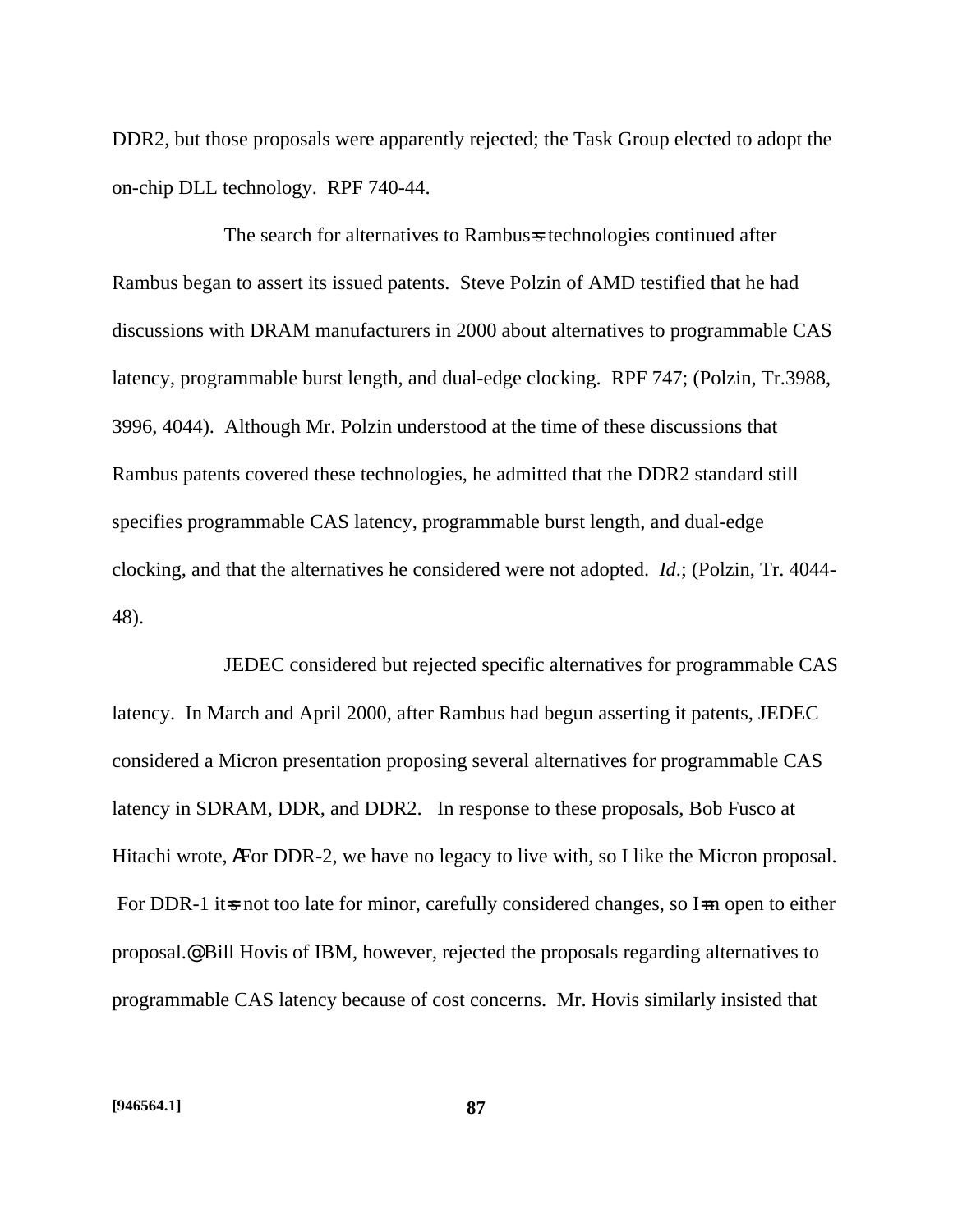DDR2 retain programmable CAS latency, even though he was **A**not currently locked in.<sup>@</sup> RPF 749-51.

Similarly, in July 2000, Micron made a presentation entitled, APin Selectable Posted CAS for DDR II (JEDEC- July 2000- Kevin Ryan).@ The proposal included alternatives for programmable CAS latency, including using multiple pins Ato select specific latency values.<sup>@</sup> RPF 752.

JEDEC also tried to find viable alternatives to Rambus=s dual-edge clocking technology. There is direct testimony that the reason the JEDEC committee was looking at alternative clocking schemes was to avoid Rambus patents. RPF 759-63. At the September 2000 JEDEC meeting, Micron made a proposal that DDR2 incorporate single data rate technology instead of dual-edge clocking. In a November 2000 conference call, committee members discussed going to a single data rate (ASDR@) technology. The evidence shows that there was a consensus to adopt the technology in place of dual-edge clocking Aif it works@: ASingle data rate clock is preferred provided we can make it work.@ RPF 760-62.

JEDEC adopted and then abandoned an alternative for Rambus=s programmable burst length technology. The preliminary DDR2 specification, published in July 2001, specified a fixed burst length of 4. After that specification was published, both AMD and Intel proposed to change the DDR2 specification to add programmable burst length. At the September 2001 JC 42.3 meeting, Intel proposed that DDR2 have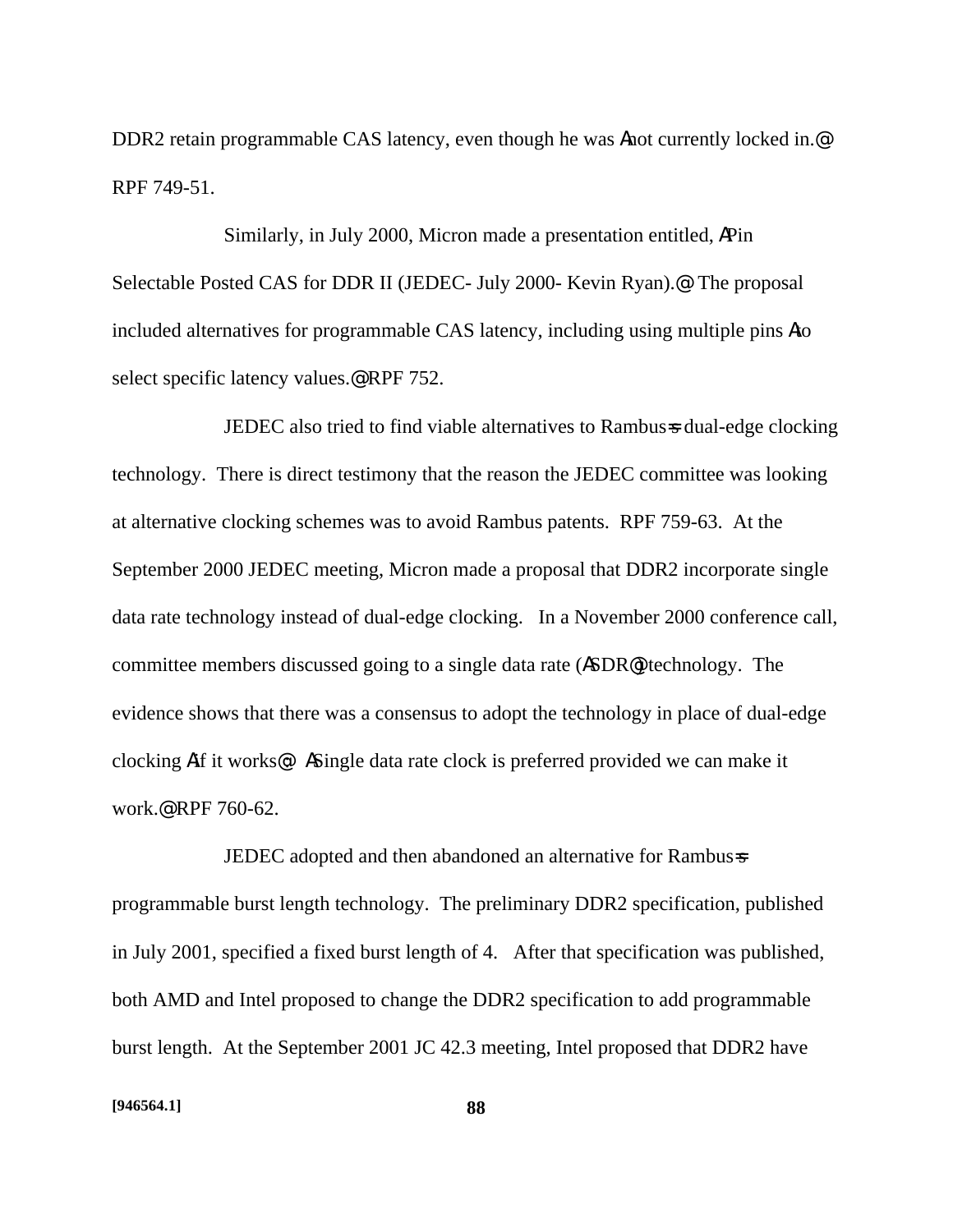burst length of 8 in addition to 4. At that same meeting, AMD also proposed the addition of a burst length of 8. According to Intel, adding a burst length of 8 would result in a A[p]otential improvement of 4-10% on high-bandwidth applications.@ The vote to ballot this proposal was unanimous. RPF 754-58 .

Despite all of this effort, JEDEC adopted each of the four Rambus technologies in the DDR2 standard.

This evidence supports two important inferences. First, JEDEC was not bound to use the Rambus technologies in DDR2 by its choice to use them in DDR. While Complaint Counsel elicited some testimony that DDR2 incorporated the technologies because of technological constraints, the evidence undermines this notion. It makes no sense, if there were such a technological restraint, that JEDEC would spend so much time examining alternatives. Moreover, the absence of any technical constraint is illustrated by the fact that JEDEC at first selected an alternative to Rambus=s programmable burst length technology, but in September 2001 elected to adopt Rambus=s technology.

Second, given that JEDEC could have adopted alternatives in DDR2, this evidence shows that additional information about Rambus=s patent interests would not have caused JEDEC to adopt alternative technologies. In other words, the additional disclosures that Complaint Counsel contend should have been made would not have upset JEDEC<sub>s</sub> revealed preference for the four Rambus technologies. JEDEC has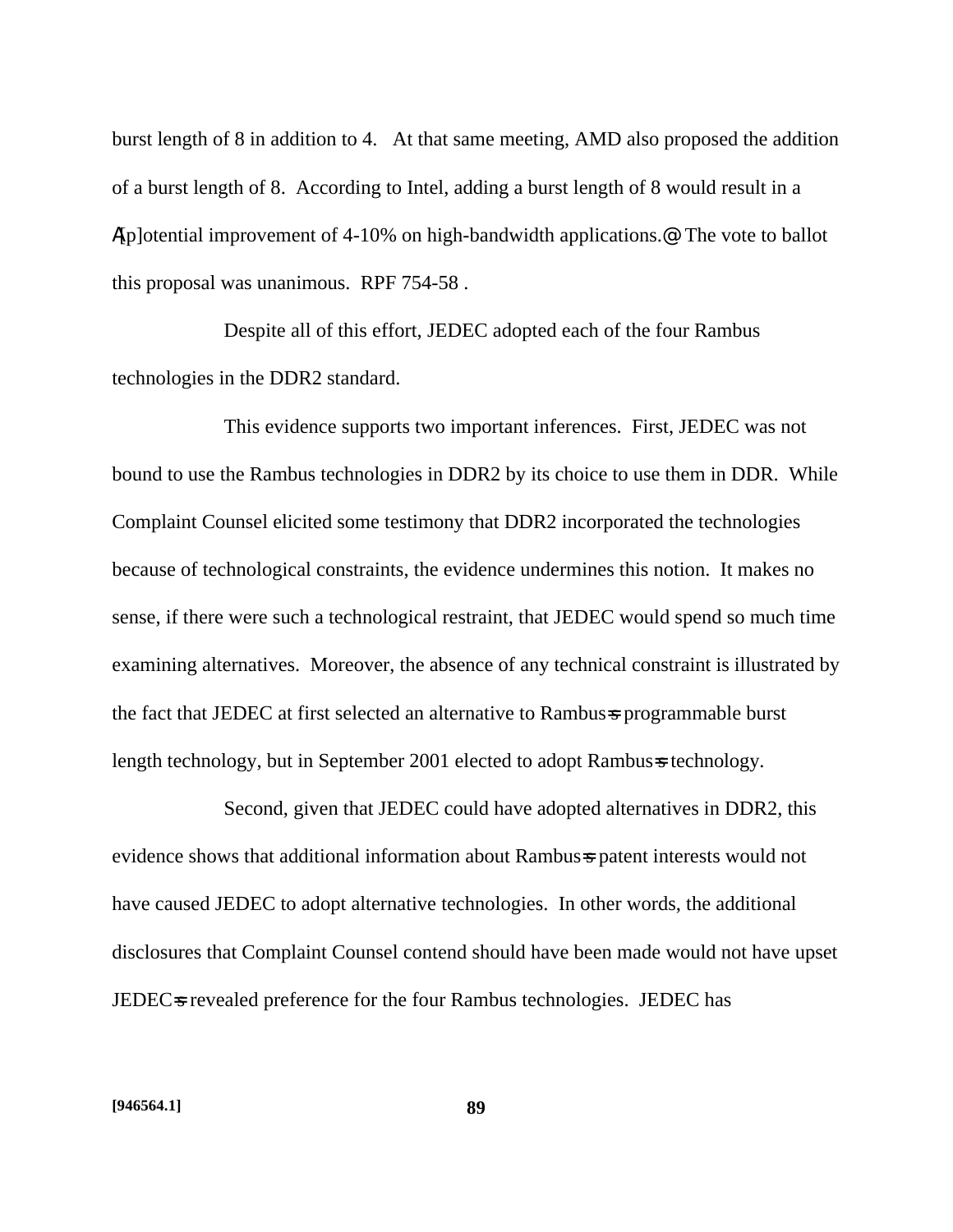demonstrated in the real world that additional knowledge of Rambus=s patent interests does not lead it to stop using Rambus=s technologies.

While this evidence alone supports the conclusion that JEDEC would have adopted Rambus=s technologies in the but-for world, it is fair to ask why JEDEC rejected the alternatives in the face of Rambus=s issued patents. The evidence supports two inferences. First, as discussed above, JEDEC members were convinced that Rambus=s patents would be invalidated by prior art. *See*, e.g.*,* RPF 764-83. With regard to DDR2, the evidence shows that these beliefs specifically motivated JEDEC. Mark Kellogg of IBM testified, for example, that after he examined Rambus=s patents in 2001, he believed that there was prior art to Rambus patents and he conveyed his opinion to other DRAM manufacturers. According to Mr. Kellogg, the DRAM manufacturers Awere considering the fact that some of the Rambus patents might be overturned@ when making decisions about whether to try to design around Rambus patents. RPF 766. Second, the natural inference from JEDEC=s selection of Rambus=s technologies is that they were superior to the alternatives. In fact, the evidence shows this to be the case.

B. Complaint Counsel Have Not Met Their Burden To Prove There Existed Were Acceptable, Noninfringing Alternatives To Rambus=s Technologies

Complaint Counsel is case turns critically on the existence of acceptable, noninfringing alternatives that JEDEC could have and would have adopted in the but-for world. If there were no such alternatives, any market power Rambus may have was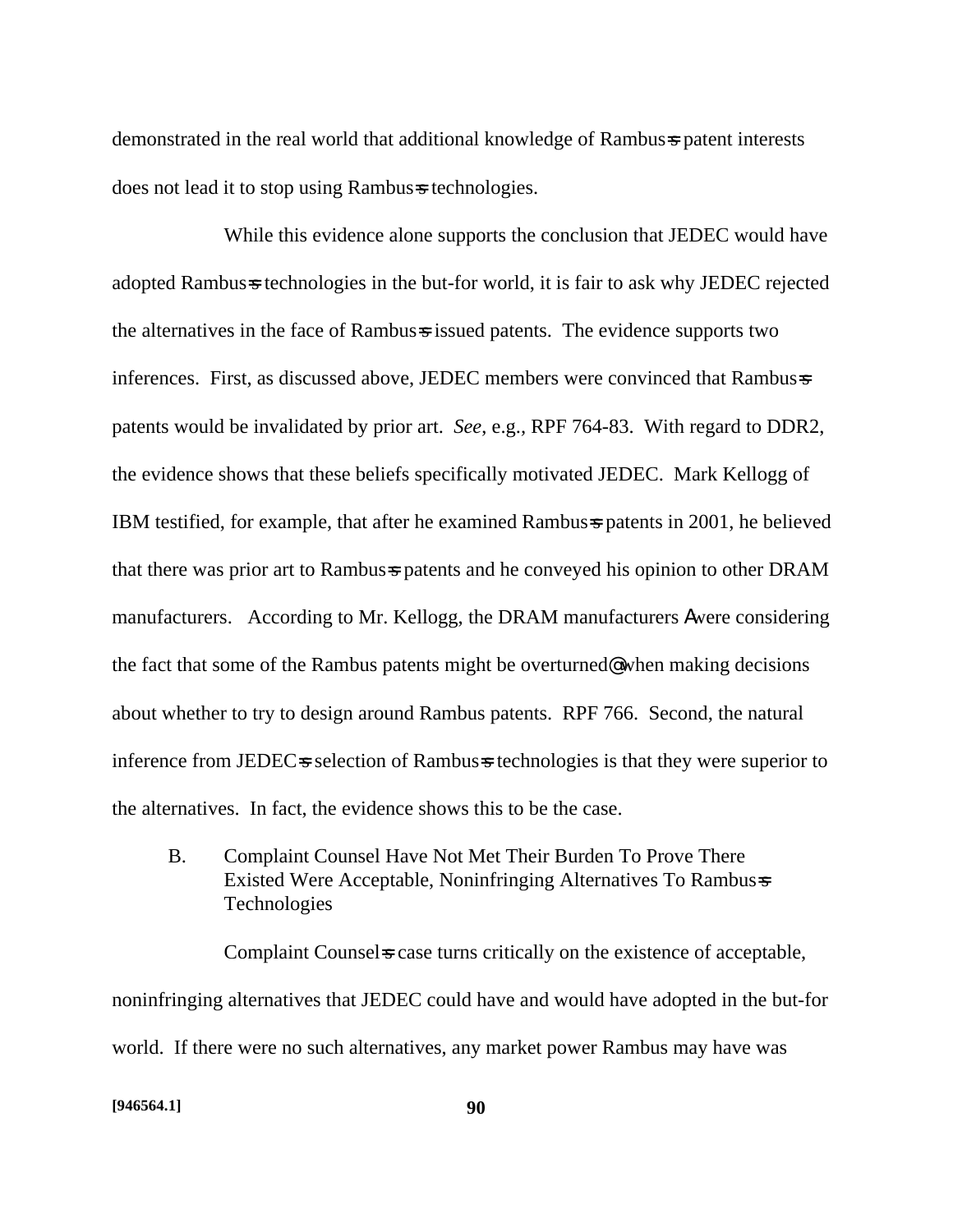created not by Rambus=s alleged wrongful conduct but by the superiority of the technologies covered by its patents. *See, e.g.,* 2 H. HOVENKAMP, ET. AL., IP AND ANTITRUST, ' 35.5, at 35-43 (2003) (Aif the patent is one that actually confers an economic monopoly because of the absence of feasible noninfringing alternatives, it is the patent itself B not the patentee=s failure to disclose it to the standard-setting organization B that restricts competition in the market@).

This means that, in order for Complaint Counsel to show that Rambus=s alleged conduct had any market impact, Complaint Counsel must prove that there was an available and acceptable noninfringing alternative for *both* of the necessary SDRAM technologies and for *all four* of the necessary DDR SDRAM technologies. Simply asserting that an alternative was available, acceptable, and noninfringing is not enough. AMere speculation or conclusory assertions will not suffice. rather, there must be Aconcrete factual findings@ sufficient to support an inference an acceptable alternative was in fact available. *Grain Processing Corp. v. American Maize-Products Co.*, 185 F.3d 1341, 1353 (Fed. Cir. 1999). To meet their burden, Complaint Counsel had to prove that there were acceptable, noninfringing alternatives that were Aequal or superior@ to Rambus=s technologies.

At trial, both Complaint Counsel and Rambus presented evidence concerning a number of supposed alternatives for each of Rambus=s technologies. This evidence is summarized in Rambus=s Proposed Findings at Section IX.B, RPF 785-1146.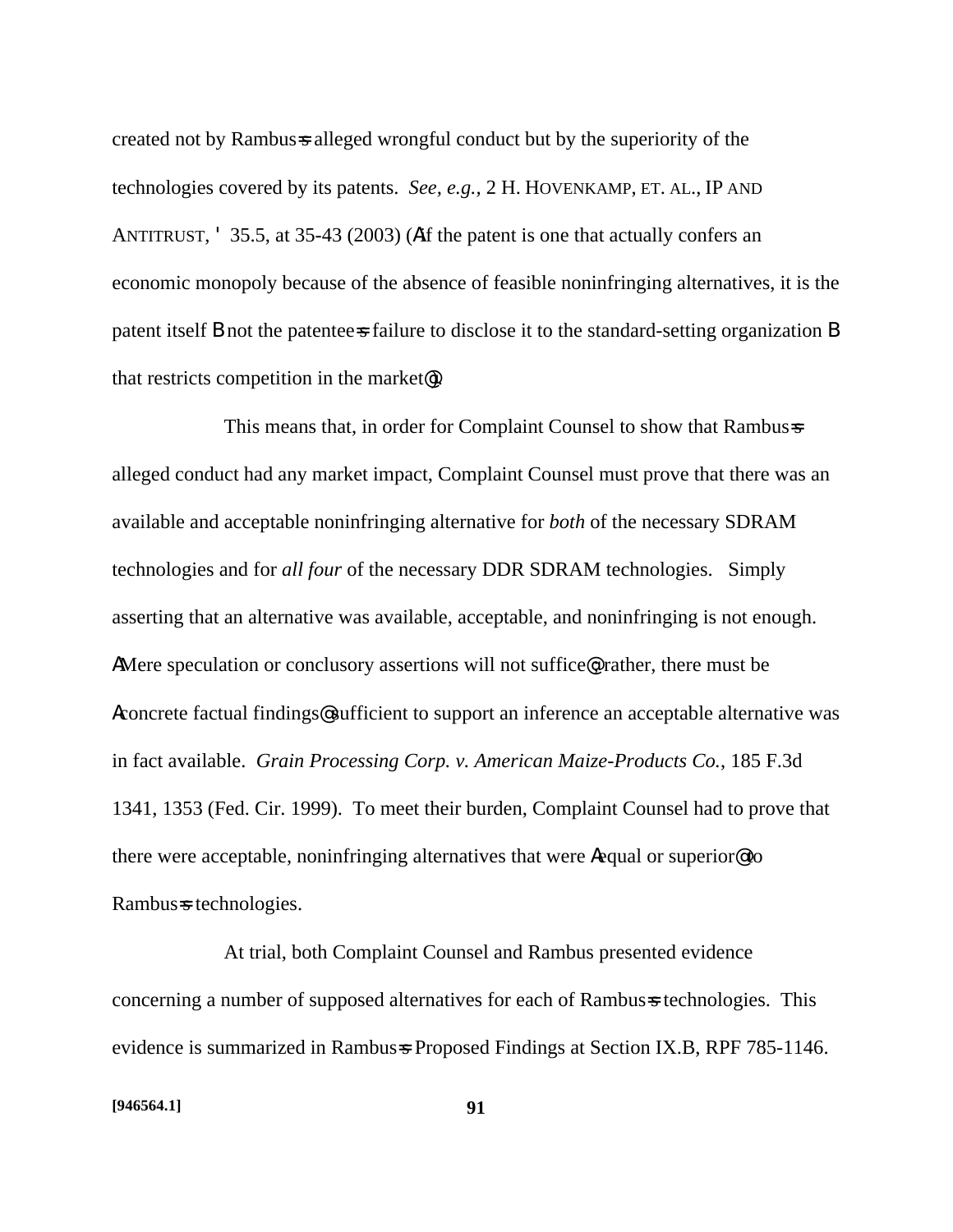While the evidence is intricate in its detail, it can be summarized thus: Each of Complaint Counsels proposed alternatives suffers from one or more of the following defects: it is too costly; it lacks the necessary performance; or it is covered by patents of Rambus or others. In short, Complaint Counsel failed to meet their burden to show that there were available and acceptable noninfringing alternatives to Rambus=s technologies.

First, Complaint Counsel failed to prove that their proposed alternatives were noninfringing. To be acceptable, an alternative must be Anoninfringing,@ *i.e.*, it would have to avoid both Rambus=s patents and other companies=patents. Complaint Counsels economic expert admitted as much. RPF 1123. *See, e.g.,* Complaint Counsels Memorandum in Support of Motion to Dismiss the Complaint, *In the Matter of VISX, Inc.*, Dkt. No. 9286 (**AComplaint Counsel** *VISX* **Br.**@), pp. 6-7 (requesting dismissal of complaint seeking to enjoin enforcement of patent allegedly procured by fraud because Respondent received new patent Athat will give [Respondent] monopoly power in the technology market and market power in the apparatus market to the same extent as the old one@).

Complaint Counsel did not make any effort to bear this burden. For not one of their proposed alternatives did Complaint Counsel produce a shred of evidence that it was noninfringing. Even when Rambus produced evidence that other patents affected various of the supposed alternatives, Complaint Counsel made no effort to controvert this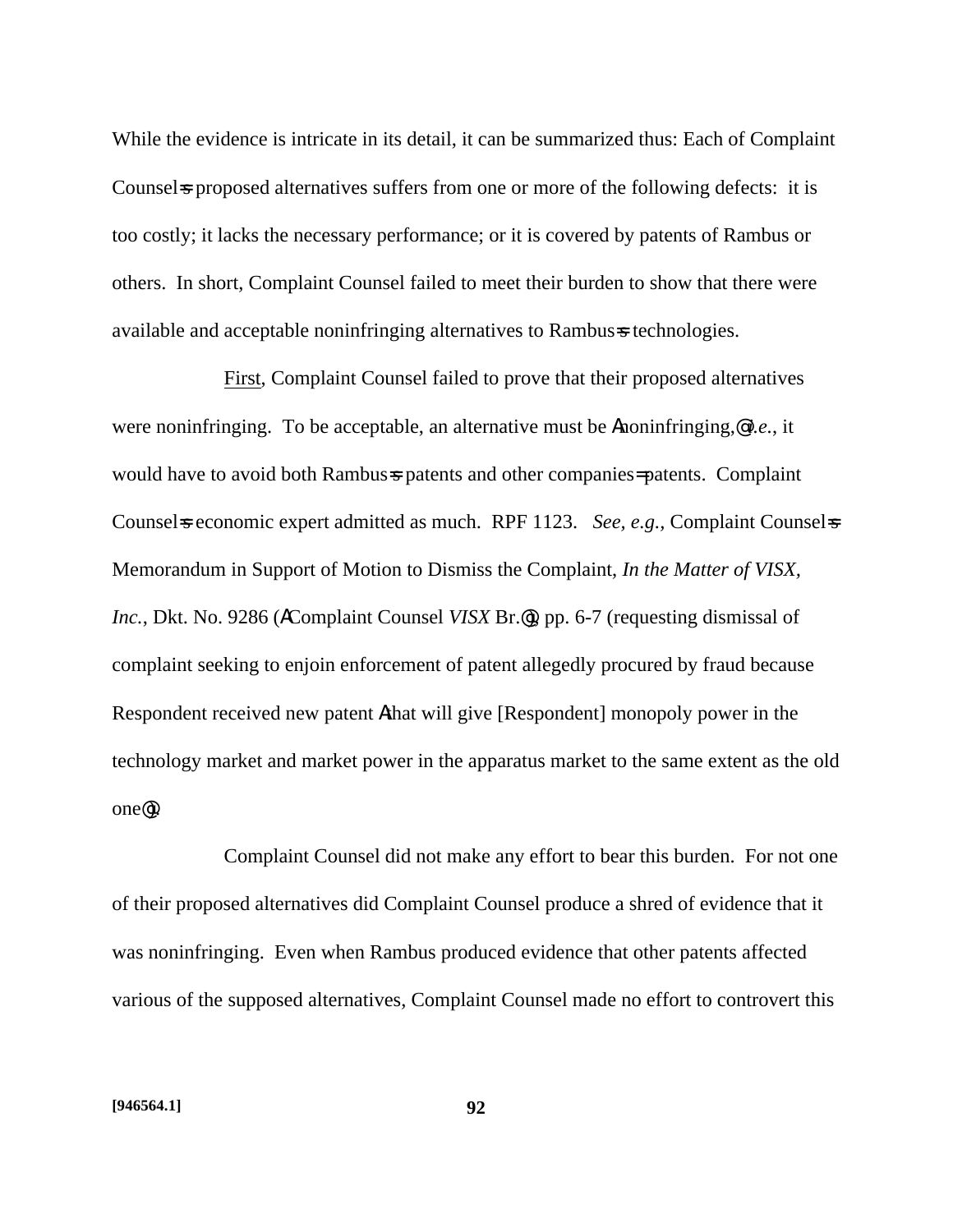evidence. RFP 1123-24. At the outset, then, Complaint Counsel failed to meet their burden.

Second, Complaint Counsel failed to prove that their proposed alternatives were equal or superior to Rambus=s technologies terms of performance. The evidence from industry participants, contemporaneous documents, and expert testimony shows that each of Complaint Counsel is alternatives had drawbacks when compared to the Rambus technologies. RPF 794-1146. This is not surprising; the evidence shows that in many instances it was exactly these drawbacks that led JEDEC to select the Rambus technologies in the first instance.

Third, Complaint Counsel failed to prove that any combination of the alternatives was not more costly than using the Rambus technologies (even accounting for Rambus=s royalty) in SDRAM or in DDR products. In fact, Complaint Counsel offered *no* cost data or estimates of the costs for any of their proposed alternatives. Rambus, on the other hand, provided detailed expert testimony that estimated the additional costs that each of Complaint Counsels proposed alternatives would impose. In addition, Rambus demonstrated that no combination of noninfringing alternatives was less costly than Rambus=s technologies, even with royalties included. In other words, putting performance issues aside completely, the evidence showed that DRAM manufacturers and consumers are better off using Rambus=s technologies and paying Rambus royalties than they would be using any of the alternatives proposed by Complaint Counsel. *Id*.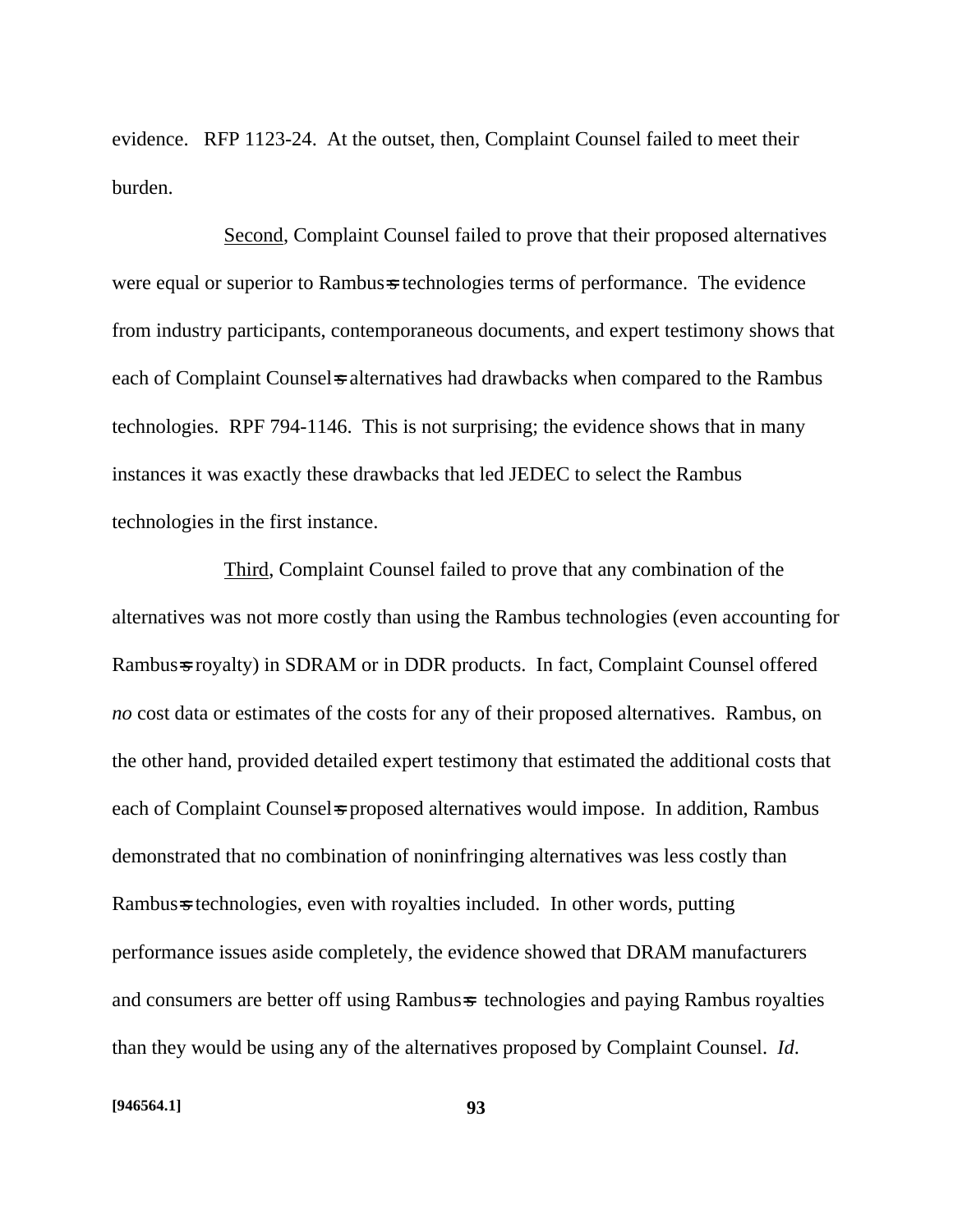Rational JEDEC members thus would have selected the Rambus technologies even with full knowledge that they would have to pay royalties to Rambus.

In sum, Complaint Counsel failed to show that there were acceptable, noninfringing alternatives to Rambus=s technologies.

C. Complaint Counsel Failed To Prove That JEDEC Would Have Adopted Alternative Technologies Even If Rambus Had Made The Disclosures Complaint Counsel Envision<sup>40</sup>

Even if there were acceptable, noninfringing alternatives, Complaint

Counsel must still prove that JEDEC would have adopted the alternatives in the but-for world. As discussed above, the fact that JEDEC chose to incorporate Rambus=s inventions, even after Rambus began to assert its issued patents, shows that JEDEC=s revealed preference for Rambus-s technologies would not change in the but-for world. An entirely separate body of evidence also confirms this to be the case.

Professor Teece=s decision tree analysis demonstrated that, had Rambus made the additional disclosures Complaint Counsel assert should have been made, the same outcome as occurred in the real world would have occurred in the but-for world **B** JEDEC would have incorporated the Rambus technologies into its standards.

<u>.</u>

**<sup>40</sup> This section corresponds generally to RPF 1147-1245.**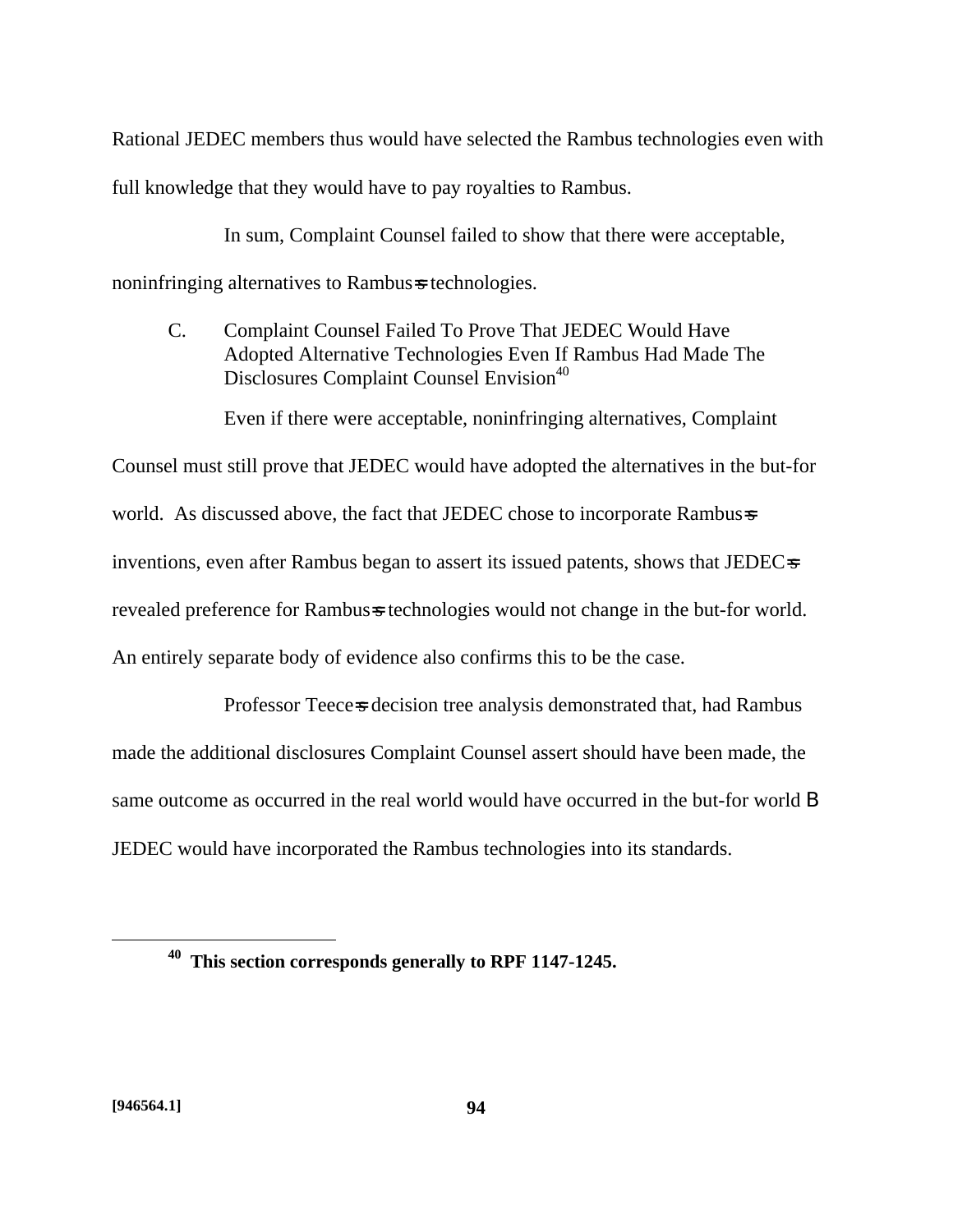# 1. Had Rambus Disclosed, JEDEC Might Have Proceeded Without Seeking A RAND Assurance From Rambus

The analysis begins with the question, what would JEDEC have done had Rambus made these additional disclosures? JEDEC first would have had to decide whether to request a RAND letter. RPF 1158. If JEDEC had not asked Rambus for a RAND letter, both Rambus=s and Complaint Counsel=s economic experts testified that JEDEC would have adopted Rambus=s technologies despite the additional disclosures. RPF 1163.

There are a number of reasons why JEDEC might not have asked Rambus for a RAND letter. First, JEDEC might have perceived that Rambus was trying to derail the standard-setting process by gaming the system. RPF 1159. That is, JEDEC might have believed that Rambus was asserting that it had patent rights in order to provoke JEDEC into seeking a RAND letter so that Rambus could refuse to give the letter, thereby stopping or slowing the standardization process and thereby benefiting RDRAM.

Second, JEDEC might not have asked for a RAND letter because of a belief that Rambus would not obtain patents that would cover products complying with the **JEDEC** standard. For example, **JEDEC** might have believed that Rambus=s patent applications would not result in issued patents or, if they did, that the patents would not be valid because of prior art. RPF 1160.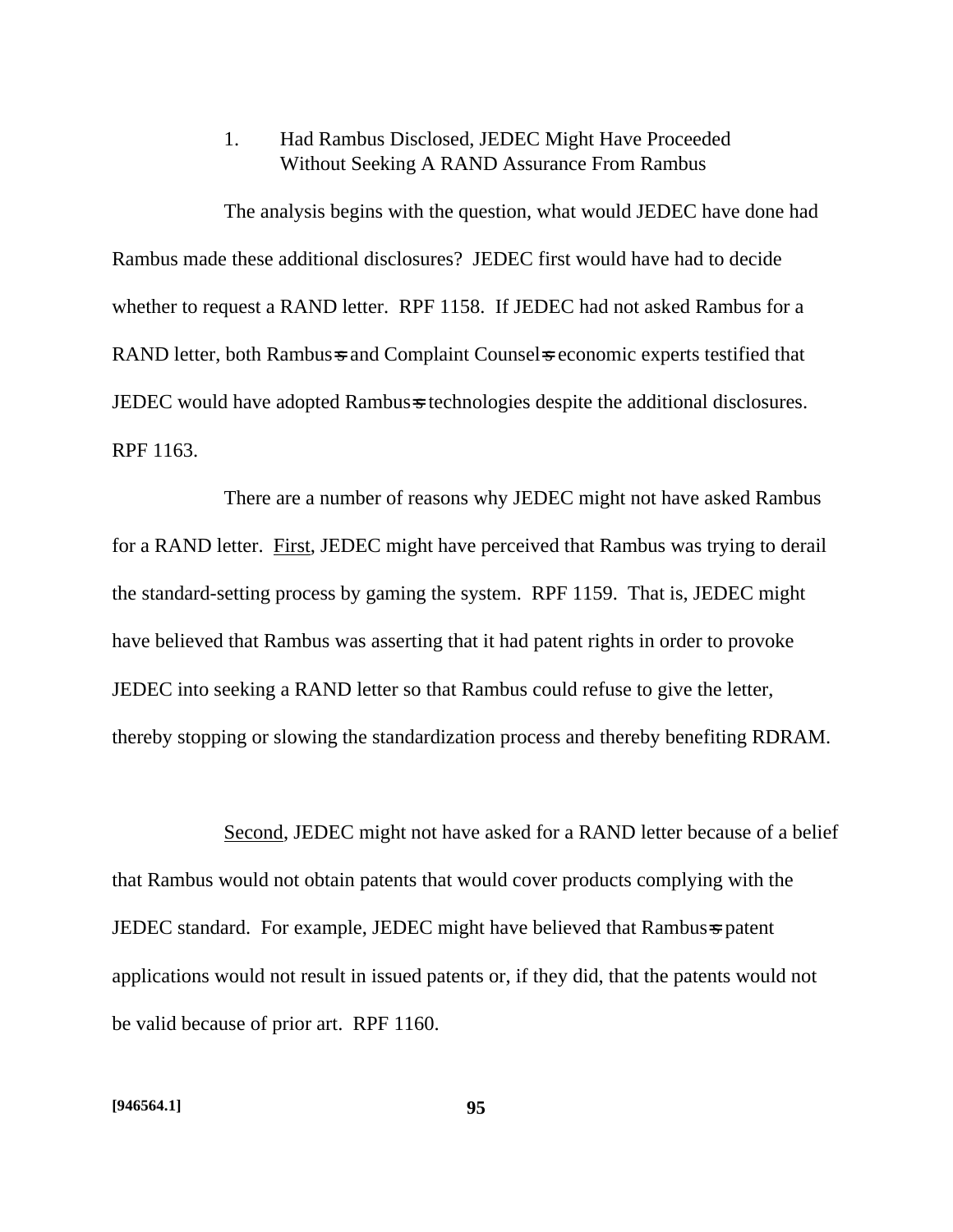Third, JEDEC might not have asked for a RAND letter from Rambus because, in the real world, JEDEC did not seek a RAND assurance from Rambus regarding SDRAM or DDR, despite JEDEC=s knowledge of Rambus=s patents. RPF 1161.

The possibility that JEDEC would not seek a RAND letter based on these factors is not mere speculation. There was, in fact, a real-world example in the 1995- 1996 time frame where an EIA standards body did not request a RAND letter despite an assertion by a member that it possessed a patent relating to the standard. The EIA committee did not seek a RAND assurance because it believed the member was gaming the system. In that case, Echelon gave notice to the Consumer Electronics Association (ACEA@) that it had an issued patent that might cover a technology included in a CEA standards proposal. At the time, Echelon was promoting its own technology in competition with technology included in the standard. EIA General Counsel John Kelly was personally involved in the Echelon situation, and he testified that RAND assurances were not sought from Echelon because Ait appeared to us at the time . . . that Echelon was deliberately trying to impede the process, to stall it out for its own purposes . . . .@ In other words, Mr. Kelly believed that if a request for RAND assurances was made to Echelon, Echelon would refuse to give those assurances, and the standardization process would necessarily come to a stop.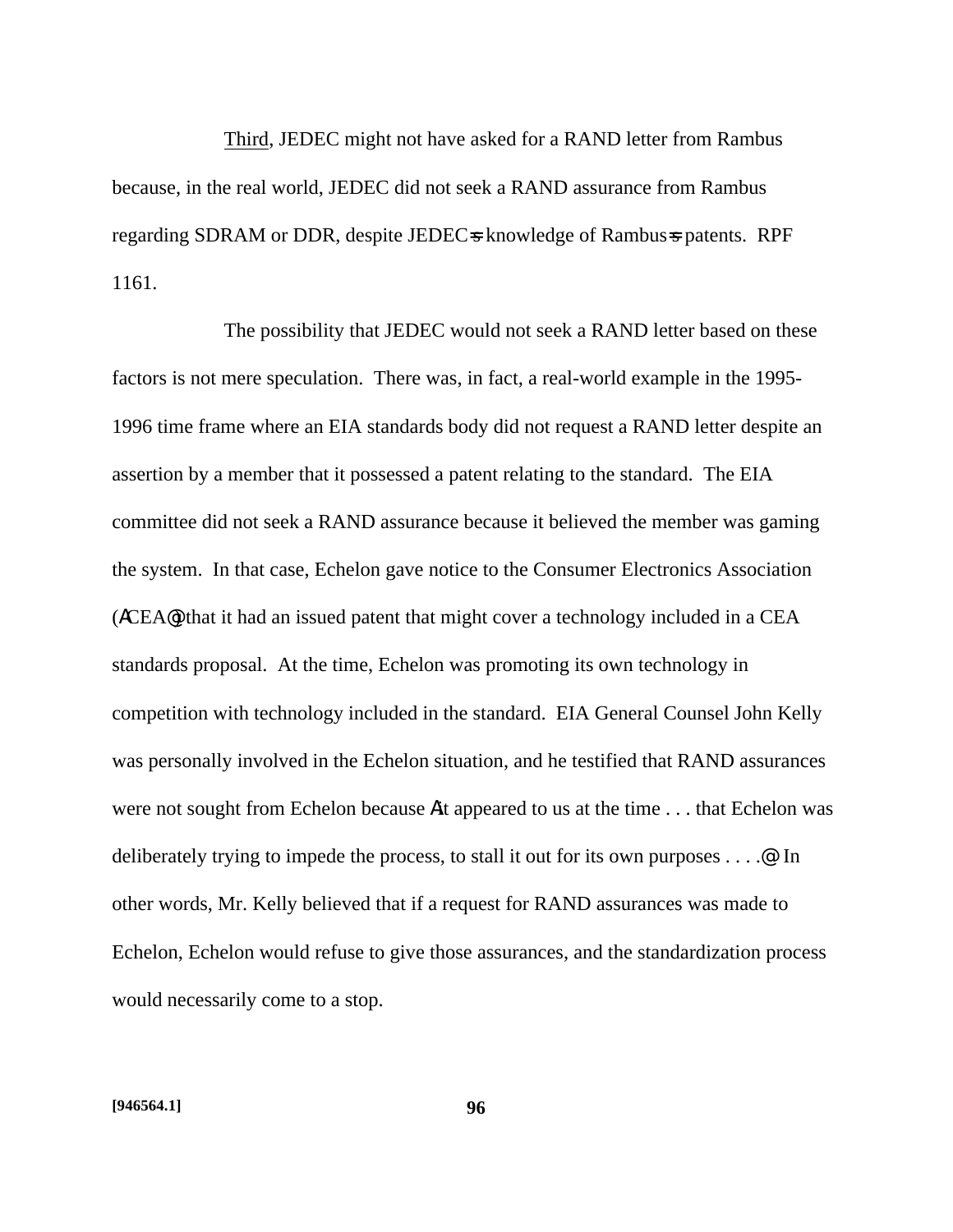The Echelon case thus provides insight into how JEDEC might have reacted if Rambus had announced that its patent applications might relate to features under consideration for inclusion in the SDRAM or DDR standards. Indeed, there are striking parallels: (1) Rambus, like Echelon, was promoting its own memory device in competition with the JEDEC standard device; (2) JEDEC representatives expressed the view that Rambus=s patents, if they issued, would be barred by prior art; and (3) the chair of the SyncLink standards committee believed that Rambus was trying to Atorpedo@ the SyncLink standard by asserting invalid IP claims. RPF 1171-82.

There thus is a strong possibility that the JC 42.3 committee would have been concerned that Rambus was trying to Agame@ the system and, for that reason, would not have sought a RAND assurance.

> 2. If JEDEC Had Sought A RAND Assurance, It Would Still Have Adopted Rambus $\approx$  Technologies<sup>41</sup>

If JEDEC had requested a RAND letter, Rambus would have provided it and JEDEC would have proceeded to adopt Rambus=s SDRAM and DDR technologies.

a. Rambus Would Have Given A RAND Assurance

<u>.</u>

**<sup>41</sup> This section corresponds generally with RPF 1183-1244.**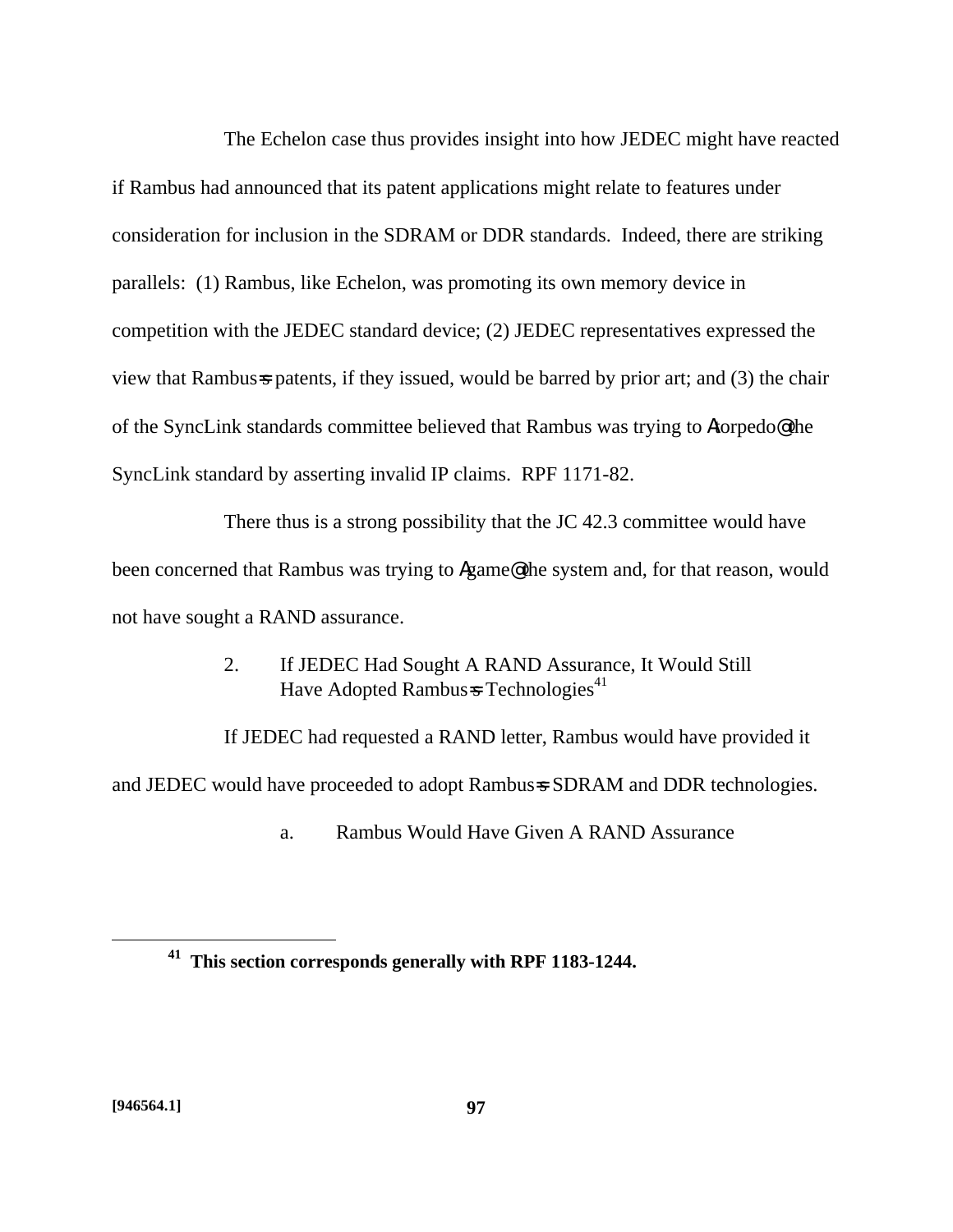The economic evidence shows that had Rambus made the additional disclosures Complaint Counsel contend should have been made, it would have been in Rambus=s economic interests to give a RAND letter. RPF 1184-1203. Simply put, as Professor Teece pointed out, in the but-for world Rambus would have a lot to gain and little to lose by giving a RAND letter. Once it had made the additional disclosures, it gave up any benefit from keeping information about its pending or future patents applications confidential. As a pure-play technology company dependent on licensing for its revenues, it would have strong economic incentives to give the RAND letter because doing so would increase the likelihood that it would earn licensing revenues. This incentive would be even stronger if there were good alternatives to Rambus=s technologies. (Teece, Tr. 10340-47).

#### b. There Would Not Have Been Any *Ex Ante* Negotiations

Complaint Counsel is economic expert testified that once Rambus issued a RAND letter, JEDEC members would have an Aincentive@ to engage in *ex ante* negotiations, *i.e.*, to negotiate with Rambus prior to the adoption of Rambus=s technologies into the SDRAM and DDR standards. These negotiations necessarily would have occurred before Rambus=s patents issued. Complaint Counsel, however, have produced no evidence that similar negotiations B *i.e.*, negotiations for a naked license to a patent application B have ever occurred. To the contrary, as the uncontested evidence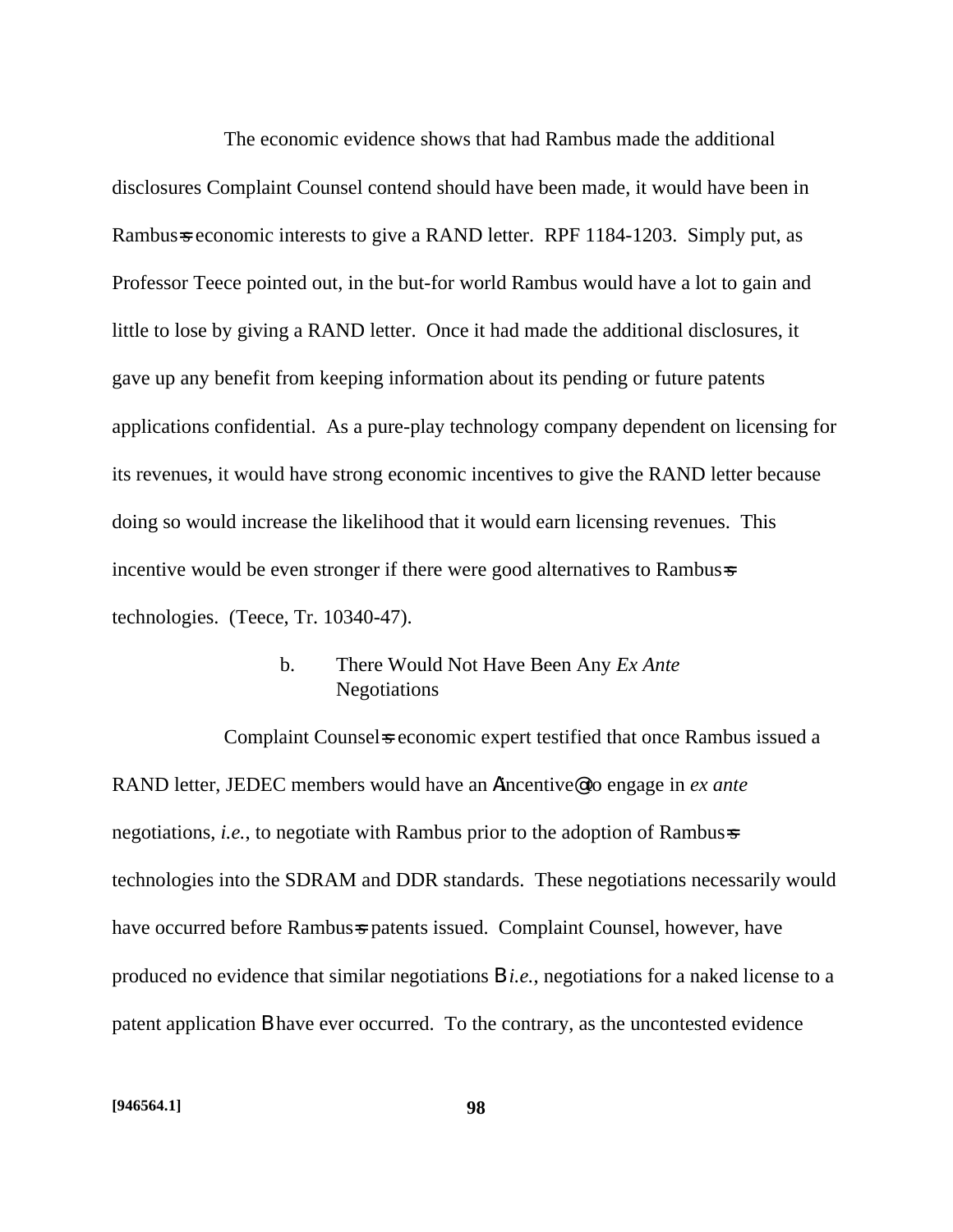shows, such negotiations would be difficult and costly, and therefore unlikely. Complaint Counsel sexpert effectively conceded as much. RPF 1204-18

#### c. JEDEC Would Have Adopted Rambus=s Inventions With Rambus=s RAND Assurance

With a RAND letter from Rambus in hand, JEDEC would have been faced with the decision of incorporating Rambus=s technologies or seeking alternatives. The evidence shows that JEDEC would have adopted Rambus=s technologies. First, the alternatives were inferior, even when taking into account Rambus=s royalties. Second, with a RAND letter, there is little to upset JEDEC $\approx$  revealed preference for Rambus $\approx$ technologies. Third, the evidence shows that JEDEC has been willing to adopt patented technologies, and it would likely do the same thing with Rambus=s technologies. RPF 1219-20.

In fact, the record is replete with examples of JEDEC incorporating technologies into its standards despite patent issues. JEDEC adopted the on-chip PLL/DLL technology for DDR knowing that Mosaid had a patent on the technology. The JC 42.3 meeting minutes show that during the period from May 1990 through the end of 1995, patented technology, or potentially patented technology was proposed to JC 42.3 for standardization on at least a dozen occasions, and in each instance the technology was balloted and the ballot passed. On at least seven of these occasions, this occurred without any request for or receipt of a RAND assurance letter. RPF 1220-38.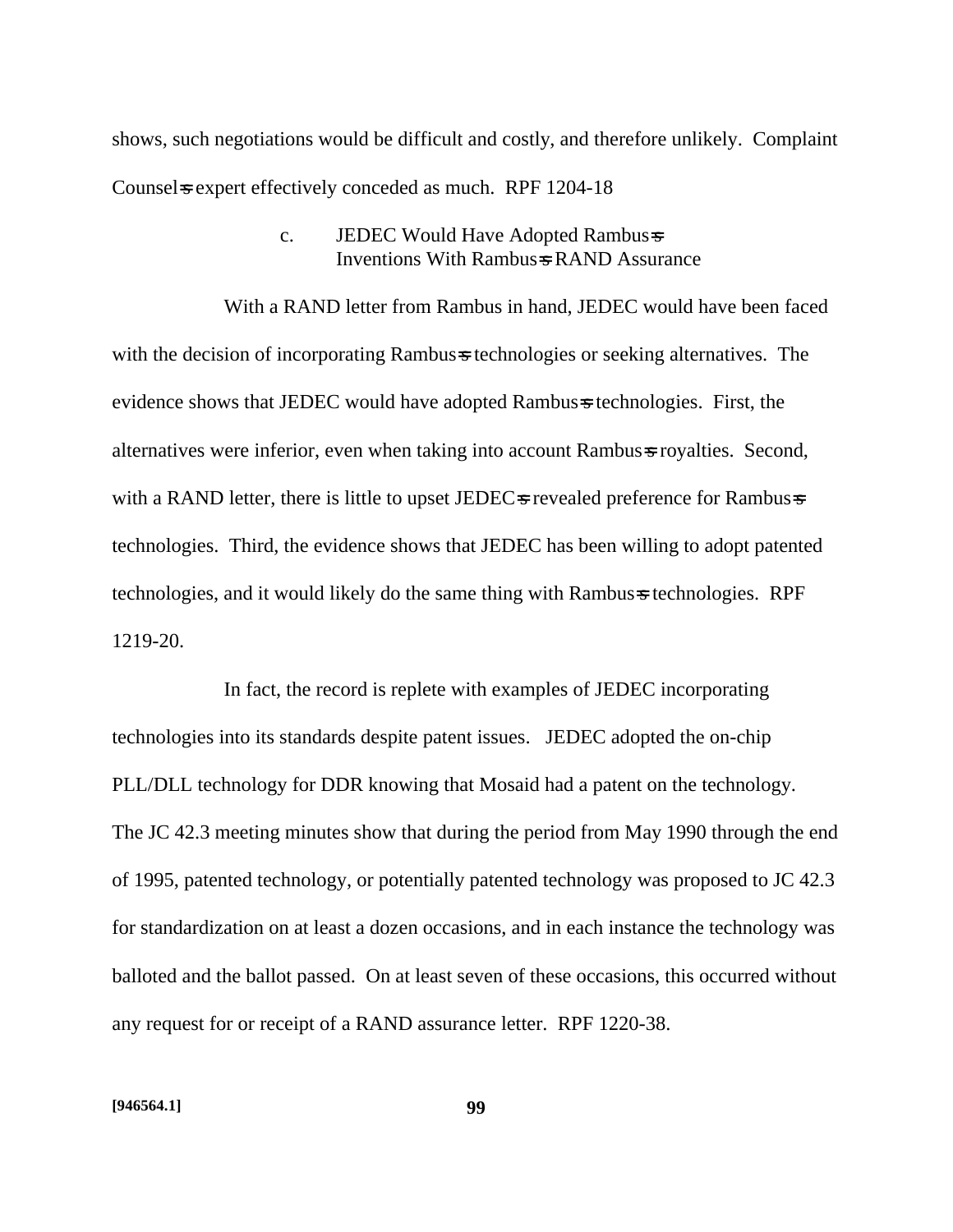The evidence shows that, had Rambus provided a RAND assurance, JEDEC surely would have adopted its technologies. Consistent with JEDEC=s actual conduct, several JEDEC members testified that JEDEC, upon receipt of a RAND letter from Rambus, would not have pursued alternatives. *E.g.*, RPF 1239-41.

\* \* \* \* \*

In sum, the most likely scenario is the one in which JEDEC asks for and receives a RAND assurance from Rambus, no *ex ante* negotiations take place, and JEDEC incorporates Rambus=s technologies in both SDRAM and DDR. Accounting for that scenario and the possibility that JEDEC might proceed without asking for a RAND letter, it is a virtual certainty, had Rambus made the additional disclosures that Complaint Counsel allege should have been made, that JEDEC would have adopted the same standards in the but-for world that it adopted in the actual world. RPF 1245.

## VI. JEDEC IS NOT ALOCKED IN@ TO THE FOUR FEATURES AND, IF THERE WERE VIABLE ALTERNATIVES, JEDEC COULD SWITCH TO THEM EVEN NOW<sup>42</sup>

Complaint Counsel try to explain the failure of JEDEC and its members to adopt any of the supposed alternatives that Complaint Counsel proffer by contending that the DRAM industry is Alocked-in@ to using the four Rambus technologies. That is, Complaint Counsel cry it is too late; now that the DRAM industry is using the Rambus

 $\overline{a}$ 

**<sup>42</sup> This section corresponds generally to RPF 1259-1360.**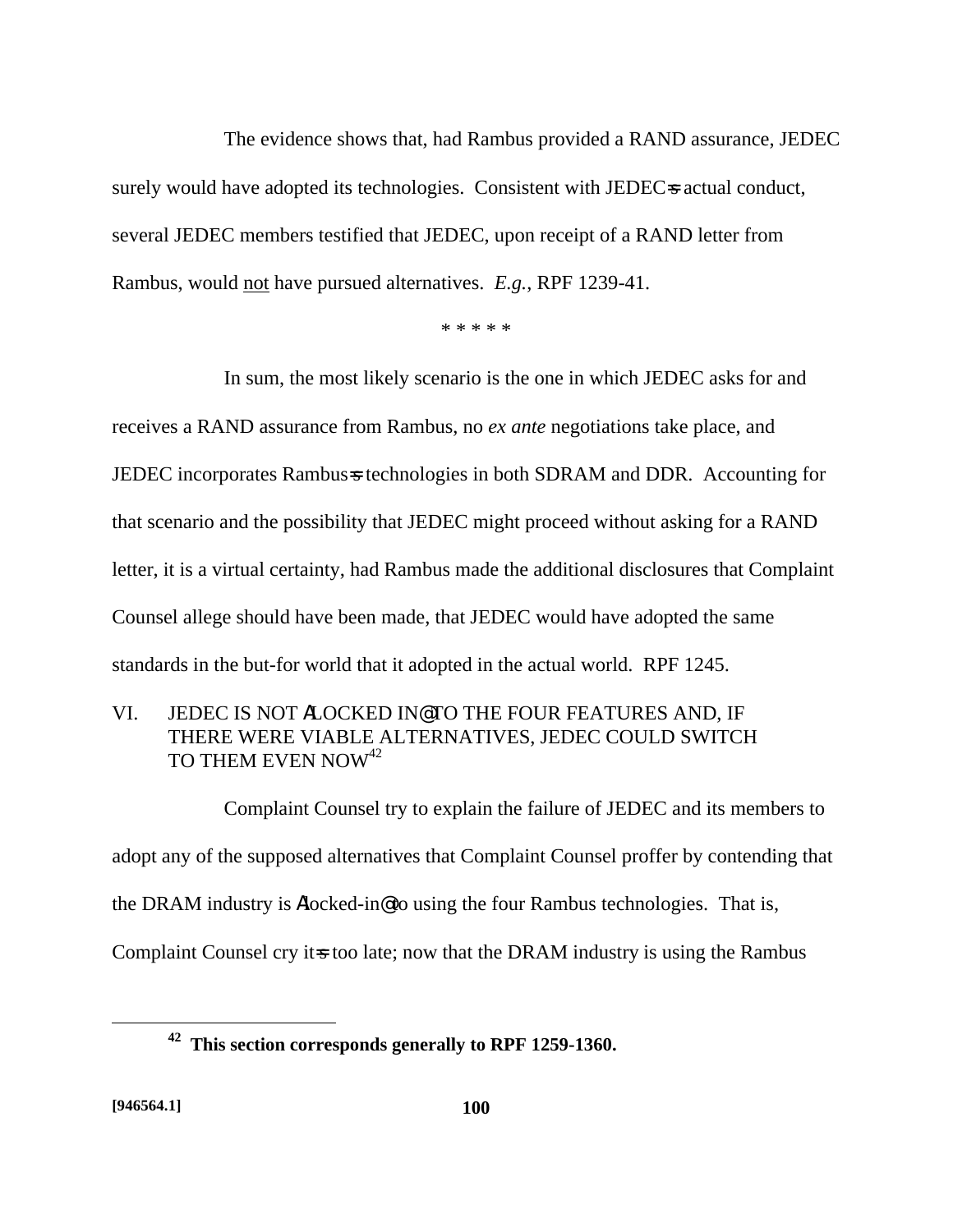technologies, switching to Complaint Counsel=s alternatives would be too costly, too difficult, and too disruptive. If this were the case, however, we would not expect JEDEC and its members to waste time proposing and considering these very alternatives. Yet, that is precisely what they did; JEDEC members proposed, evaluated and considered alternatives to Rambus=s technologies in SDRAM and DDR throughout the pertinent time period.

Further, if the industry were in fact locked-in, we would expect to see contemporaneous evidence that JEDEC and industry members recognized this supposedly insurmountable barrier. Yet Complaint Counsel has not identified a single document reflecting this concern. In fact, the only contemporaneous documents that speak to this issue indicate the opposite. RPF 1264. This is not surprising. The combined weight of the evidence in this case refutes any notion of an industry locked-in.

First, the evidence shows that multiple DRAM standards exist at any given time. In every year that SDRAM was produced, the evidence shows that at least four other types of DRAM were produced. In every year that DDR was produced, at least five other types of DRAM were produced. Further, the evidence shows that both SDRAM and DDR had subgenerations. For SDRAM, these included PC66, PC100, and PC133. For DDR, they included DDR200, DDR266, DDR333, and DDR400. This is significant, because the coexistence of multiple standards shows that no technological or economic force mandates that everyone in the DRAM industry use a single standard. RPF 1267-77.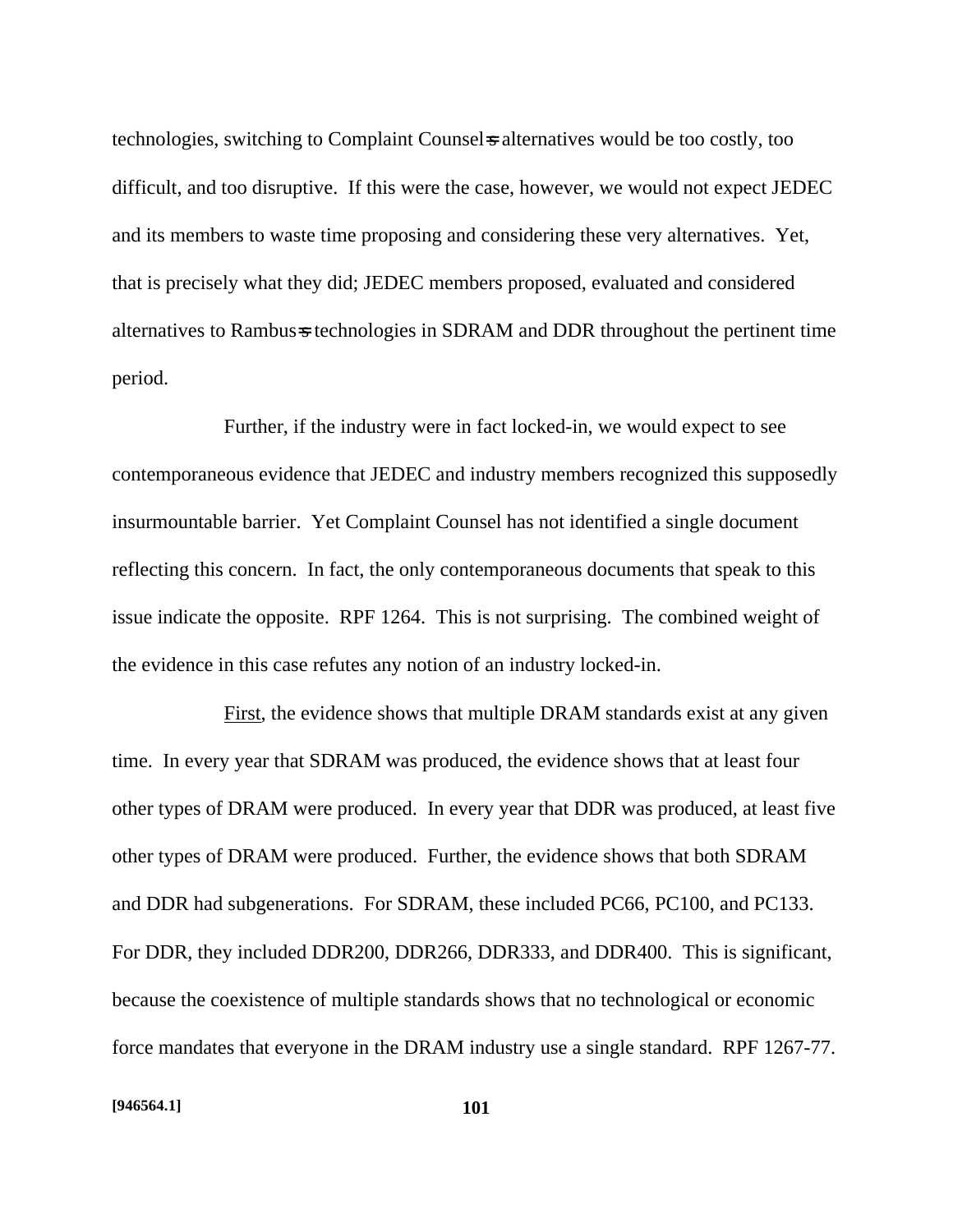Second, DRAM manufacturers are constantly redesigning DRAM products and changing their manufacturing lines to incorporate new designs and manufacturing techniques. For instance, Micron Ataped out@ numerous new DRAM designs each year. In fact, Micron taped out new designs for SDRAM and/or DDR each year from 1995 to 2002. Infineon-s Richmond plant, which started production in 1998, has produced eight different types of SDRAM and two different types of DDR. In 2002 Infineon produced or planned to produce 34 different types of DDR, 27 different types of SDRAM, 7 different types of Graphics RAM, 20 different types of Mobile-RAM, and 6 different types of RLDRAM. RPF 1278 -1307. Plainly, economic forces B such as economies of scale and network effects B do not lock-in DRAM manufacturers.

Third, the DRAM industry routinely coordinates transitions to new DRAM standards. AMD, starting from scratch in June 1997, so quickly coordinated the design and production of every complementary product B motherboards, chip sets, BIOS, etc. B for its newly designed microprocessors, that complete computer systems were shipping in 1999. Since then, the industry has coordinated transitions for the AMD microprocessor from PC100 to PC133 to DDR200 and 266 to DDR 333 to DDR400 in the period from June 1999 to May 2003. Similarly, from 1995 to 2002, Compaq coordinated transitions for its computers from EDO to PC66 to PC100 to PC133 to DDR266 to DDR333. These transitions required the design, manufacture and coordination of complementary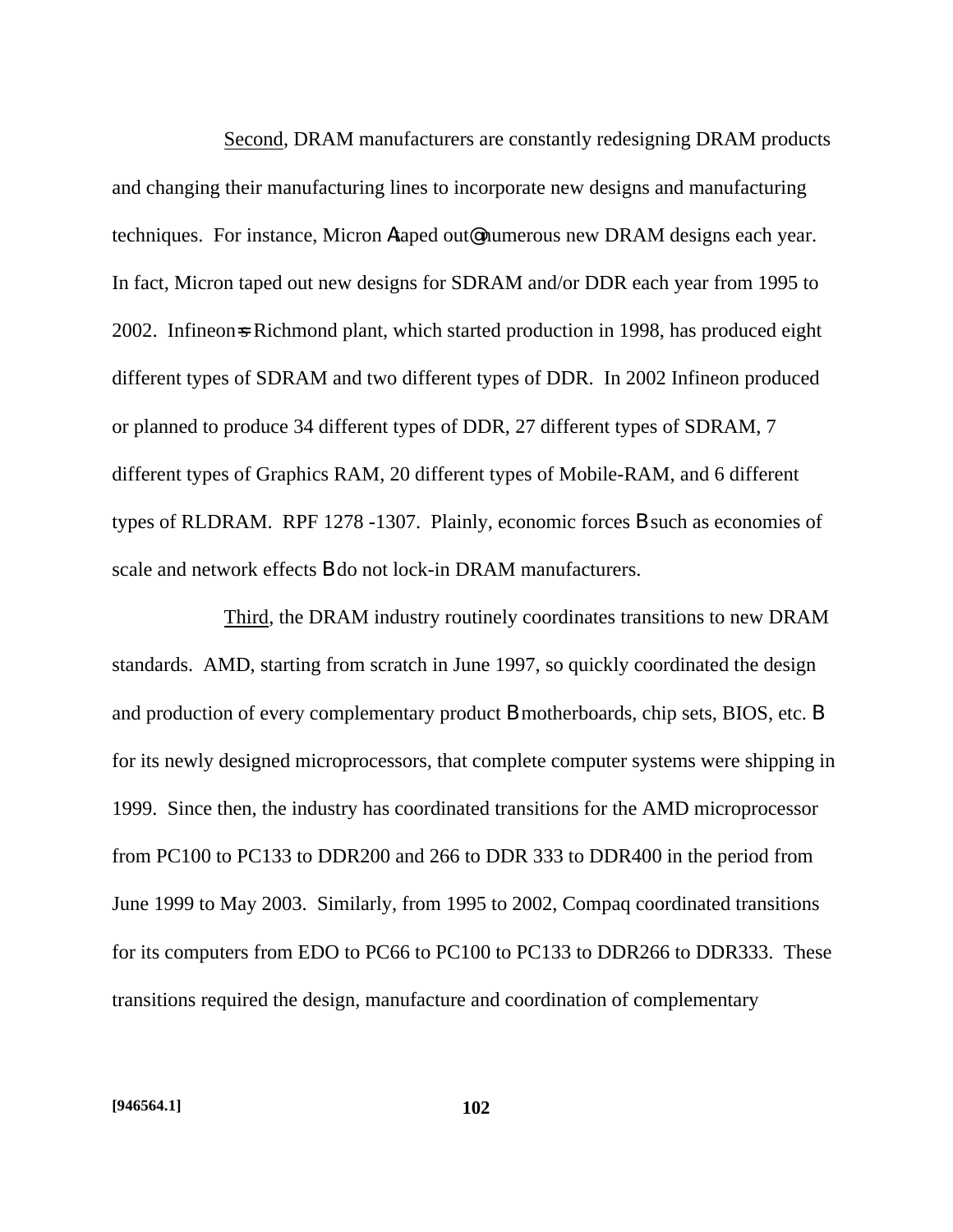components B new chipsets, new motherboards, etc. RPF 1308-32. Coordination issues are handled routinely and do not create lock-in.

Fourth, the economic evidence shows that neither switching costs and coordination issues would not prevent the DRAM industry from going to alternatives, if they existed. While Complaint Counsel did not produce any evidence quantifying switching costs, Rambus=s experts did. These calculations show that switching costs are modest compared to the costs of production or the costs of Rambus=s royalties. RPF 1333-46. If there were acceptable alternatives, switching costs would not be barrier to adopting those alternatives. Similarly, the economic evidence shows that coordination issues associated with replacing the four technologies in question with alternatives are not any more costly or difficult than those faced and solved by the DRAM industry all the time. RPF 1347-52.

In light of this evidence, Complaint Counsel have not met their burden to show that the DRAM industry cannot switch to alternatives.

### VII. COMPLAINT COUNSEL HAVE FAILED TO PROVE THAT RAMBUS ENGAGED IN AEXCLUSIONARY CONDUCT@

To support their monopolization claims, Complaint Counsel bear the burden of proving that Rambus engaged in anticompetitive conduct, which is commonly termed Aexclusionary conduct.@ *See, e.g, Concord Boat Corp.*, 207 F.3d at 1060. In an effort to carry this burden, Complaint Counsel allege that Rambus knowingly withheld from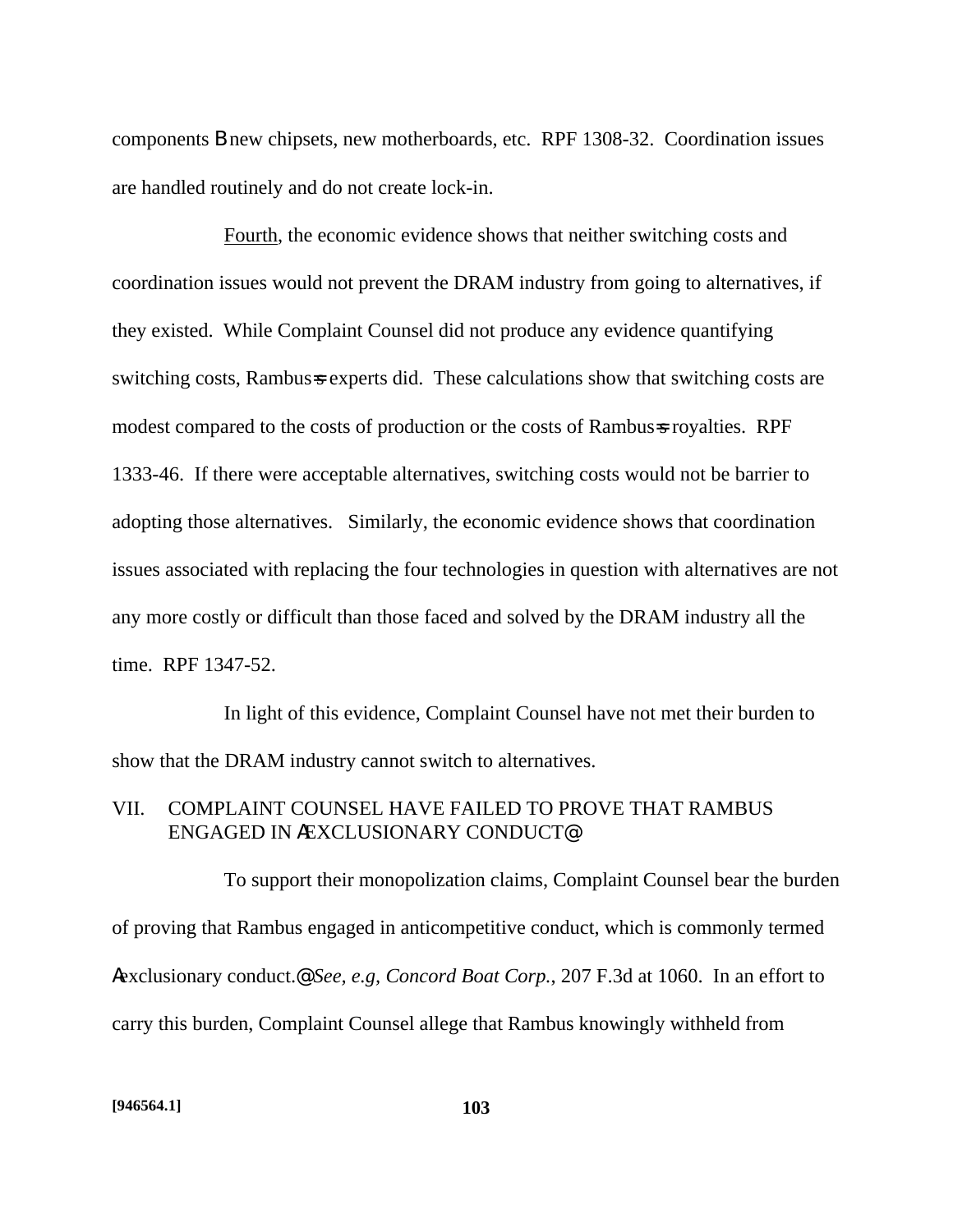JEDEC, in violation of JEDEC=s rules, information about its pending or future patent applications. Even if this factual allegation were proven by clear and convincing evidence, Complaint Counsel still would need to prove that such conduct is exclusionary. They have not done so and cannot do so.

First, exclusionary conduct is defined in both antitrust law and economics as conduct that does not make business sense except for its impact on competition. In other words, by definition, exclusionary conduct lacks any legitimate business justification. However, the record evidence proves that there are several legitimate business reasons for not disclosing information regarding pending or future patent applications, even if JEDEC=s rules required disclosure. The evidence also shows that these legitimate reasons motivated Rambus=s conduct. Consequently, Complaint Counsel have failed to meet their burden of proving that Rambus=s alleged conduct was exclusionary.<sup>43</sup>

1

 $43$  This is not to say, however, that a failure to comply with rules may not give rise to a claim for breach of contract or some other claim. Rather, this is to say that engaging in conduct that also is consistent with legitimate business justifications is, by definition, not exclusionary.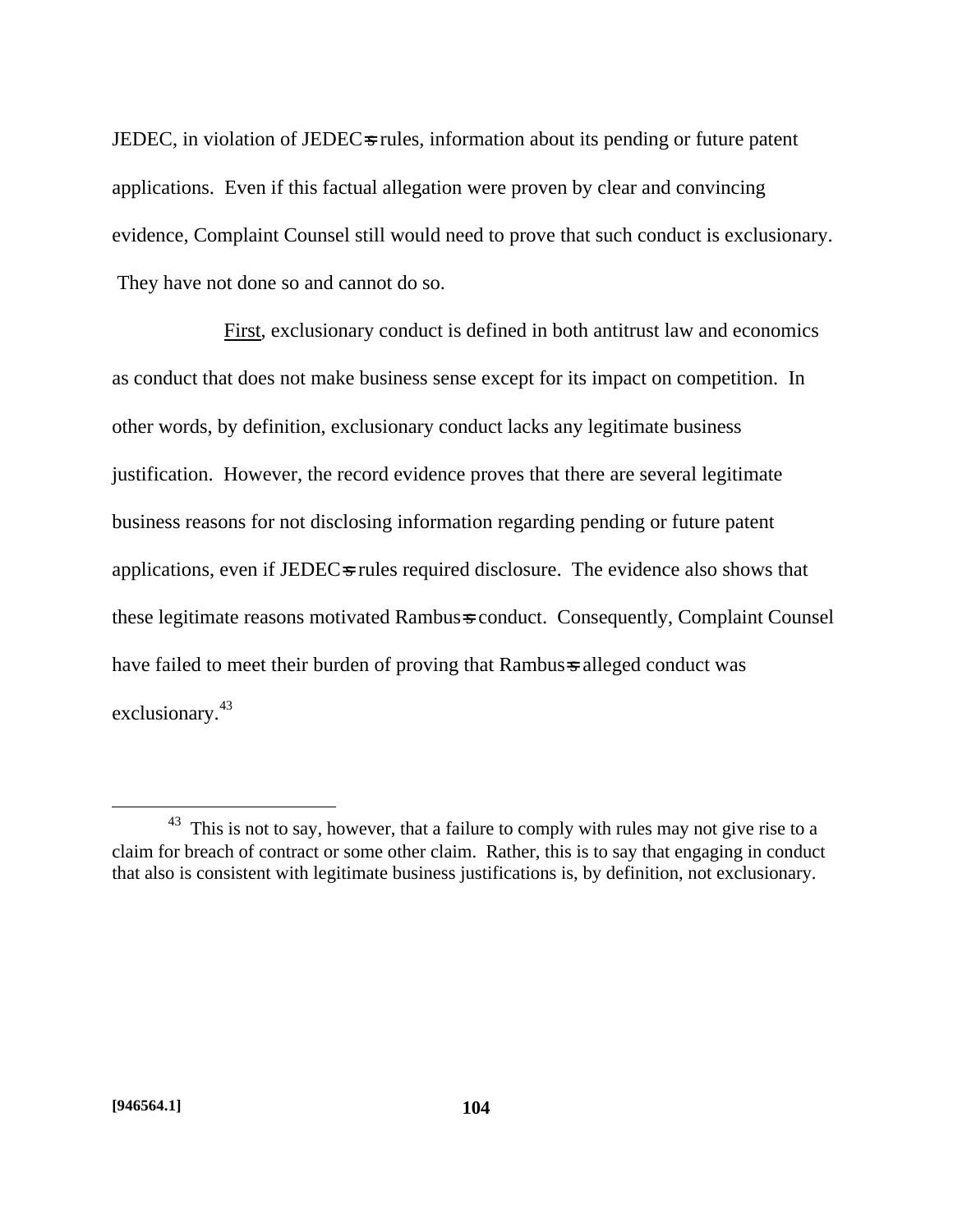Second, Complaint Counsels own economic expert testified that a necessary condition for conduct to be deemed exclusionary is that equal or superior alternatives were excluded. Complaint Counsel have failed to satisfy this condition. The unrebutted economic evidence shows that Rambus=s technologies were superior to Complaint Counsel = proposed alternatives.

Because Complaint Counsel have failed to show that Rambus=s alleged conduct is exclusionary under either the generally accepted definition or the definition proffered by their own expert, Complaint Counsels claims fail.

## A. Exclusionary Conduct Means Conduct That Has No Legitimate Business Justification

Antitrust law and economic theory are of one accord on the definition of exclusionary conduct. According to the courts, to be exclusionary conduct must have Ano rational business purpose other than its adverse effects on competitors.=@ *Concord Boat Corp.*, 207 F.3d at 1062 (quoting *Stearns Airport Equip. Co. v. FMC Corp.*, 170 F.3d 518, 522 (5th Cir. 1999));<sup>44</sup> see also Aspen Skiing Co. v. Aspen Highlands Skiing Corp., 472 U.S. 585, 608, 610-11 (1985) (holding that conduct was exclusionary where the

 $\overline{a}$ 

<sup>44</sup> Some courts refer to exclusionary conduct as predation. *See, e.g., Neumann v. Reinforced Earth Co.*, 786 F.2d 424, 427 (D.C. Cir. 1986) (Apredation involves aggression against . . . rivals through the use of business practices that would not be considered profit maximizing except for the expectation that (1) actual rivals will be driven from the market, or the entry of potential rivals blocked or delayed, so that the predator will gain or retain a market share sufficient to command monopoly profits, or (2) rivals will be chastened sufficiently to abandon competitive behavior the predator finds threatening to its realization of monopoly profits@).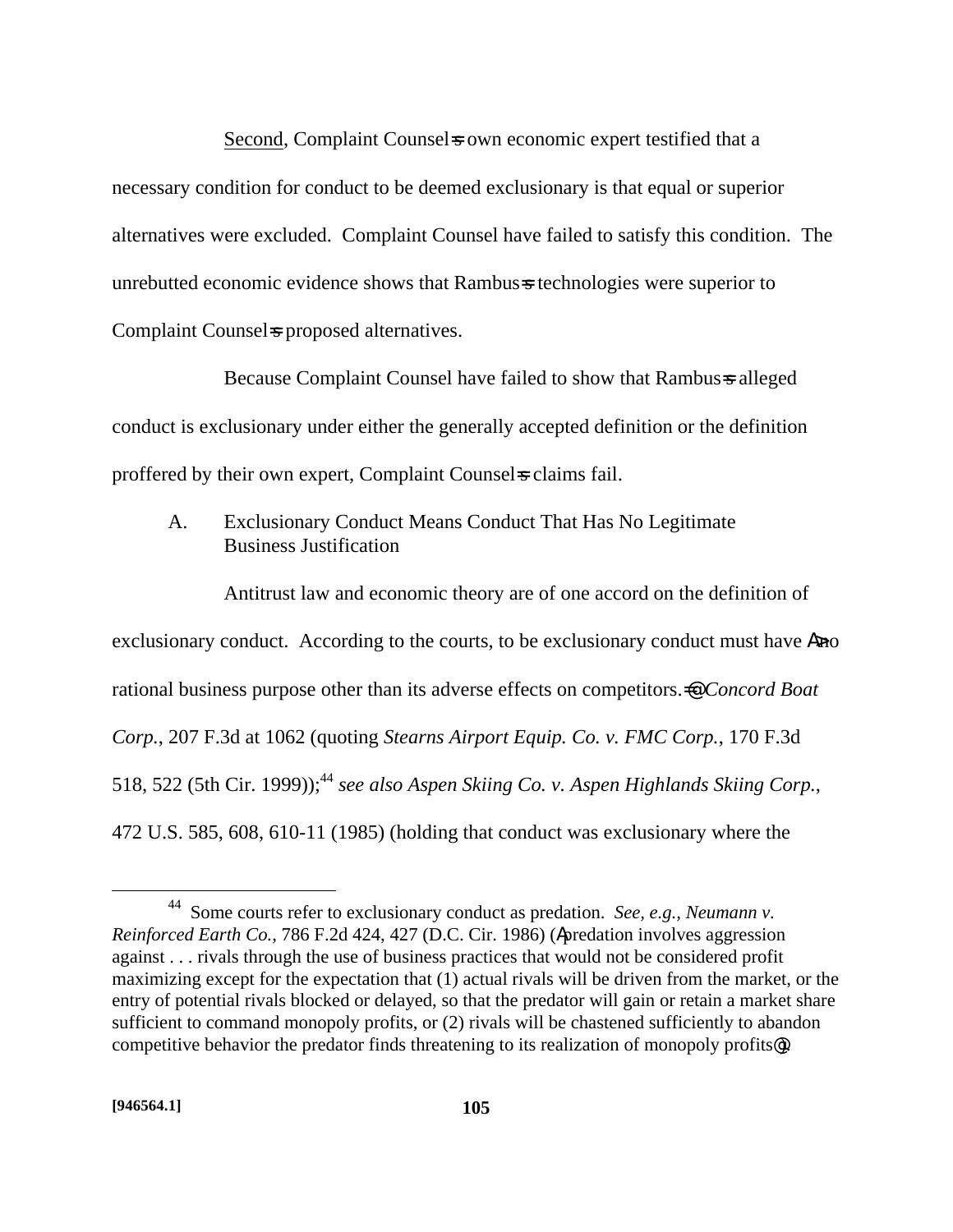defendant failed to offer Aany efficiency justification whatever@ for its pattern of conduct, and where it was instead Awilling to sacrifice short-run benefits and consumer goodwill in exchange for a perceived long-run impact on its smaller rival@). Indeed, the Federal Trade Commission and the Department of Justice recently represented to the Supreme Court that conduct is exclusionary only when it Awould not make economic sense unless it tended to reduce or eliminate competition.@ Brief for the United States and the Federal Trade Commission as Amicus Curiae on Petition for a Writ of Certiorari, *Verizon Communications, Inc. v. Trinko*, No. 02-682, at 13 (December 2002) (AFTC *Trinko* Br.@) http://www.usdoj.gov/osg/briefs/2002/2pet/5ami/2002-

 $0682$  pet ami.pdf.<sup>45</sup> Similarly, as the uncontradicted evidence at trial has shown, the

1

<sup>45</sup> *See also* FTC *Trinko* Br. at 9 (criticizing a theory of antitrust liability Auncabined by any requirement that the challenged conduct be exclusionary or predatory B i.e., that the [conduct] not make economic sense *except* as an effort to diminish competition@ B because such a theory Aunduly expands@ antitrust law) (emphasis in original); *id.* at 17 (no liability if antitrust theory Adoes not require the monopolists conduct to be  $\infty$  exclusionary= or  $\infty$  predatory= within the meaning of Section 2 jurisprudence<sup>®</sup>); *id.* at 10 (AConduct is  $\infty$  exclusionary= or  $\infty$  predatory= in antitrust jurisprudence if the conduct would not make economic sense for the defendant but for the elimination or softening of competition.@) (citing *Matsushita Elec. Indus. Co. v. Zenith Radio Corp.*, 475 U.S. 574, 588-89 (1986)); *id.* at 13 (Apredatory or exclusionary@ means Athat [it] would not make business sense unless it tended to limit or soften competition@).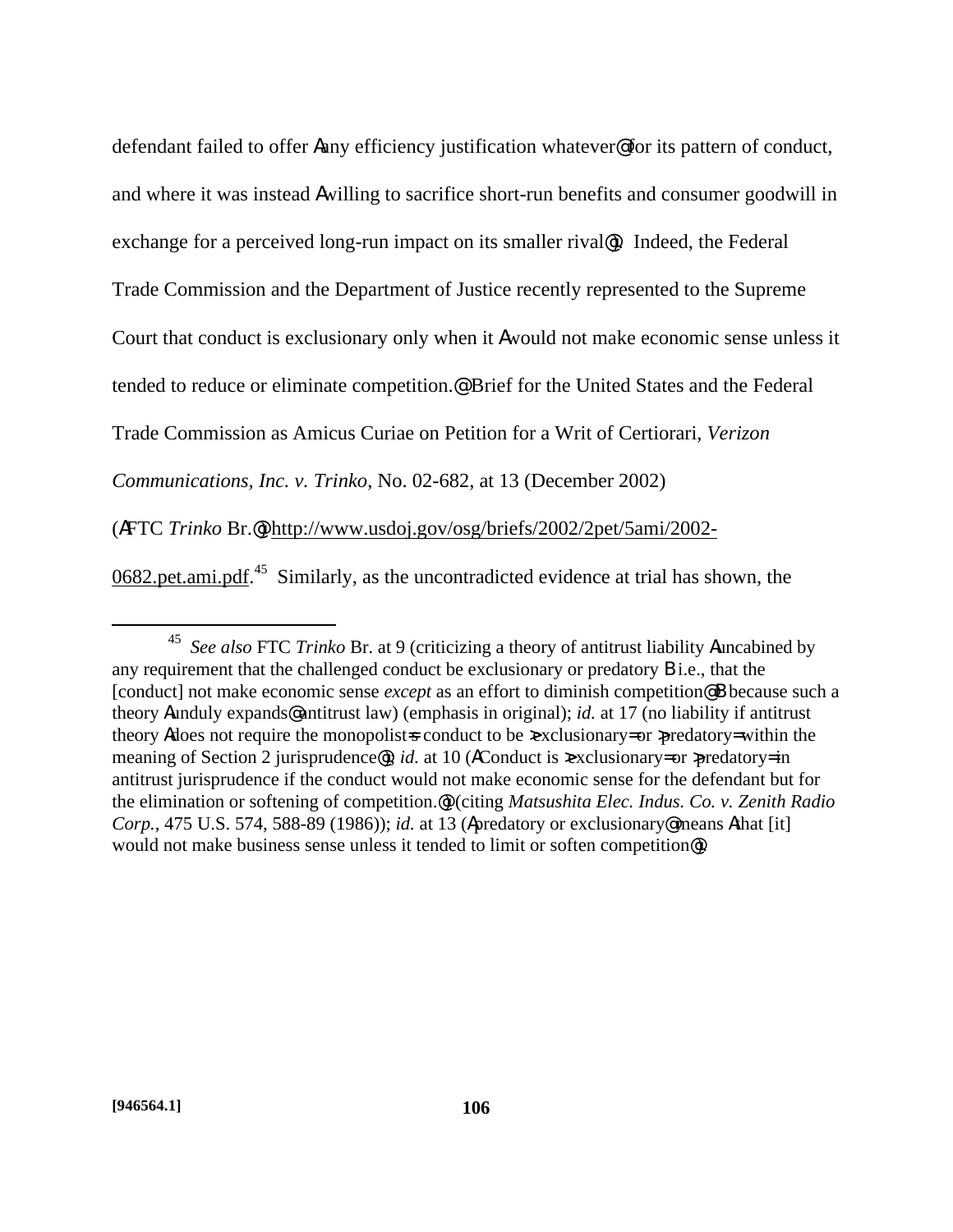economic definition of exclusionary requires that the conduct consist of short-run actions that do not make sense except in terms of their adverse impact on competition. (Rapp, Tr. 9911).

Conduct cannot be exclusionary if there is a legitimate business justification for such conduct because, in that case, the conduct *does* have a rational business purpose apart from its adverse effects on competitors. (*See* Rapp, Tr. 9911 (exclusionary conduct is Ashort-run actions without an independent business justification@)). A legitimate business justification therefore defeats a claim of monopolization. As the Ninth Circuit bluntly put it, AIf there is a valid business justification for [defendants=] conduct, there is no antitrust liability.@ *High Technology Careers v. San Jose Mercury News*, 996 F.2d 987, 990 (9th Cir. 1993); *see also Stearns Airport Equip. Co. v. FMC Corp.*, 170 F.3d 518, 522 (5th Cir. 1999) (AThe key factor courts have analyzed in order to determine whether challenged conduct is [exclusionary] is the proffered business justification for the act. If the conduct has no rational business purpose other than its adverse effects on competitors, an inference that it is exclusionary is supported.@). Or as the Eighth Circuit explained, AActs which are ordinary business practices typical of those used in a competitive market do not constitute anti-competitive conduct violative of Section 2.@ *Trace X Chemical, Inc. v. Canadian Industries, Ltd.*, 738 F.2d 261, 266 (8th Cir. 1984).

Valid business justifications **B** or, in the Supreme Court=s words, Anormal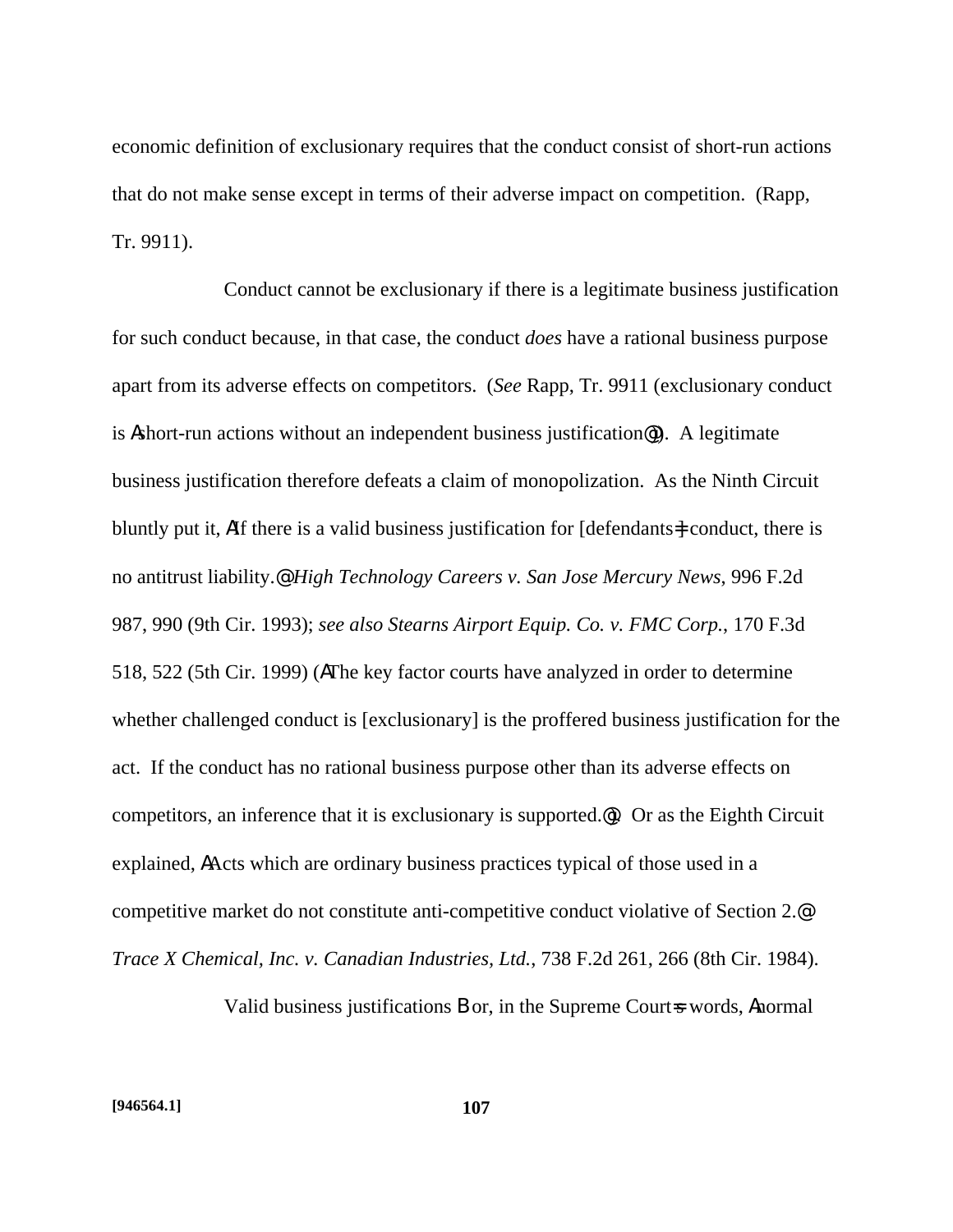business purpose $[s] \cdot \mathbb{R}^4$ <sup>6</sup> **B** include any reason that makes economic sense for reasons unrealted to harming competition, including enhancing efficiency,  $47$  reducing costs,  $48$ protecting intellectual property,  $49$  and even Amerely trying to make more money.  $\mathcal{Q}^{50}$ Pricing below average variable cost is exclusionary because it does not make economic sense apart from the prospect of driving out competitors; it increases a firm-s losses with every sale and lacks any business justification. (Rapp, Tr. 9911-12); *United States v. AMR Corporation*, 335 F.3d 1109, 1116 (10th Cir. 2003). In contrast, pricing below total cost but above variable cost is not exclusionary, even though it may have an adverse effect on competitors, because it does not increase losses and there are good business reasons for this type of pricing, such as increasing sales volume. (Rapp, Tr. 9912); *Brooke Group*, 509 U.S. at 223 (stating pricing above a relevant measure of cost is not

<u>.</u>

<sup>46</sup> *Aspen Skiing*, 472 U.S. at 608-10 (conduct that tends to exclude competitors may survive antitrust scrutiny if the exclusion is the product of a **Anormal business purpose**.

<sup>47</sup> *See, e.g., Bell v. Dow Chem. Co.*, 847 F.2d 1179, 1185 (5th Cir. 1988) (AIf the justifications are supported by legitimate business concerns (such as cost savings, shortage of supplies, more efficient production), then the district court may decide as a matter of law $Y$ . $\circledast$ .

<sup>48</sup> *See, e.g., Ocean State Physicians Health Plan, Inc. v. Blue Cross & Blue Shield*, 883 F.2d 1101, 1111 n.11 (1st Cir. 1989) (whether or not defendant Aactually passed along its savings to subscribers, . . . . achieving lower costs is a legitimate business justification under the antitrust laws@).

<sup>49</sup> *See, e.g., In re Indep. Serv. Orgs. Antitrust Litig.*, 203 F.3d 1322, 1329 (Fed. Cir. 2000) (excluding others from use of copyrighted work is a presumptively valid business justification for any immediate harm to consumers).

<sup>50</sup> *Drinkwine v. Federated Publ=ns, Inc.*, 780 F.2d 735, 740 (9th Cir. 1985) (AEven that motive is consistent with competition@).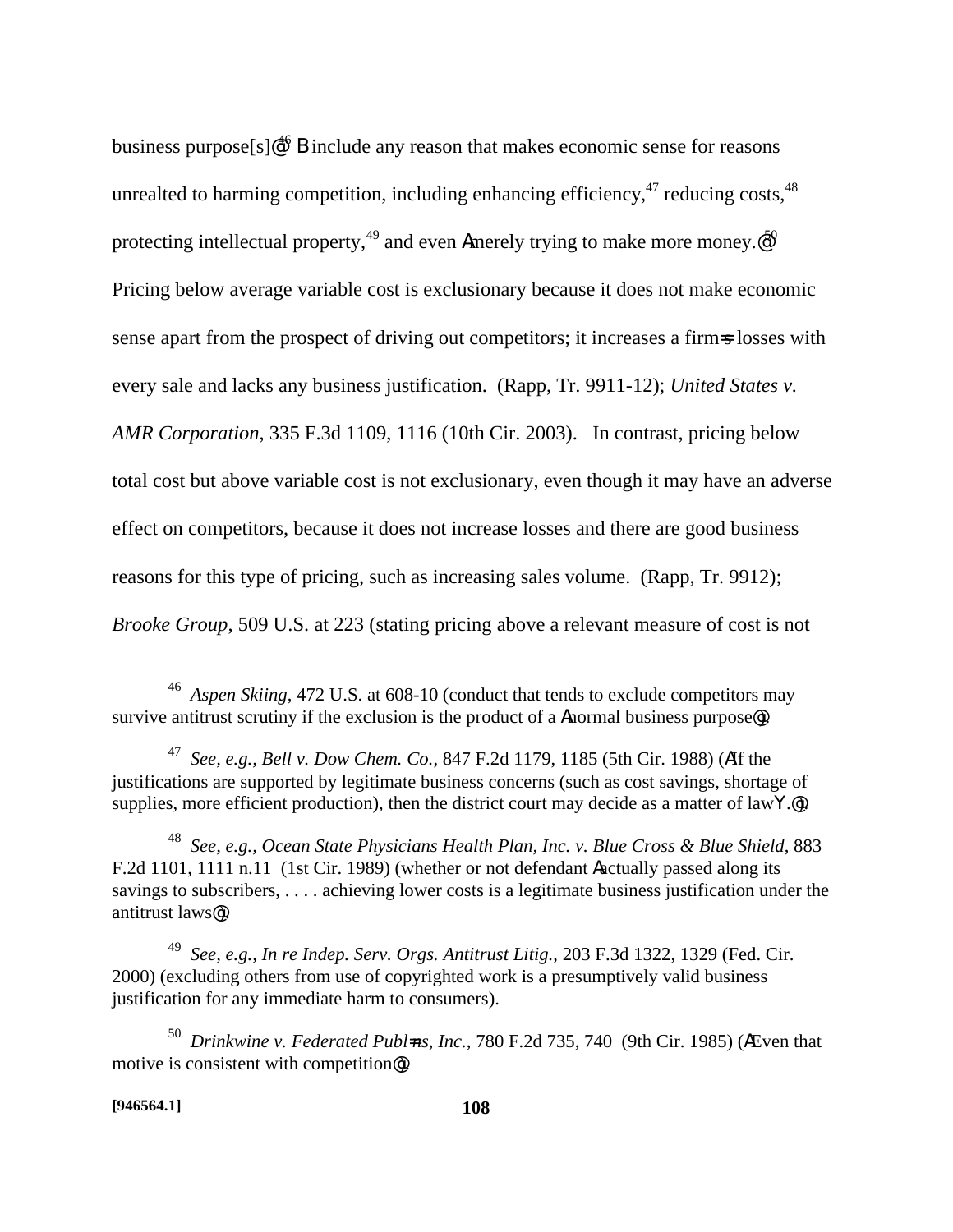exclusionary because firms legitimately cut prices to increase market share). In other words, where there is business justification, the challenged conduct is not exclusionary even if **A**one reason for [defendant=s conduct] was to disadvantage the competition.<sup>@</sup> *Universal Analytics, Inc. v. MacNeal-Schwendler Corp.*, 914 F.2d 1256, 1259 (9th Cir. 1990). The presence of a legitimate business justification for Rambus=s conduct therefore precludes a finding of liability.

B. Rambus=s Decision To Maintain The Confidentiality Of Its Patent Applications Was Not Exclusionary Conduct; There Are Legitimate And Pro-competitive Reasons To Keep Patent Applications Secret

That Rambus did not disclose information to JEDEC about its patent applications was not Aexclusionary@ under the antitrust laws; Rambus had legitimate business justifications for keeping its patent applications confidential. Disclosure of information regarding pending patent applications may reveal competitively sensitive information about the company sbusiness strategy, it may jeopardize the patent application process, and it may preclude the applicant from obtaining patents in certain foreign companies. Rambus was advised of these risks by its outside patent counsel, and this advice determined its conduct. These legitimate business justifications for not disclosing information about its patent applications preclude Rambus=s conduct from being deemed to be Aexclusionary.@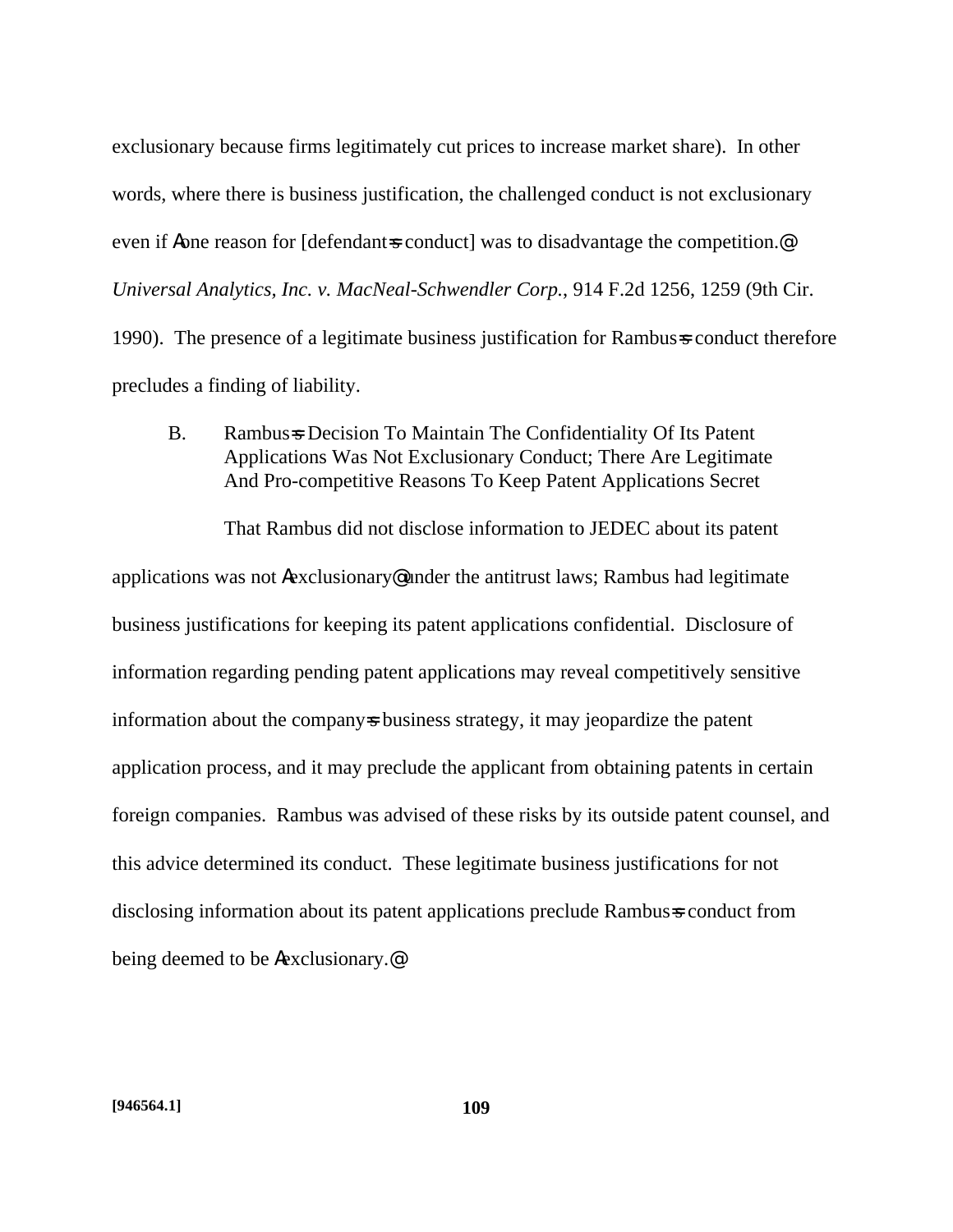1. There Are Legitimate Business Reasons To Keep Information About Pending Applications Confidential, As Rambus Was Advised By Its Attorneys<sup>51</sup>

<u>.</u>

**<sup>51</sup> This section corresponds generally to RPF 1427-47.**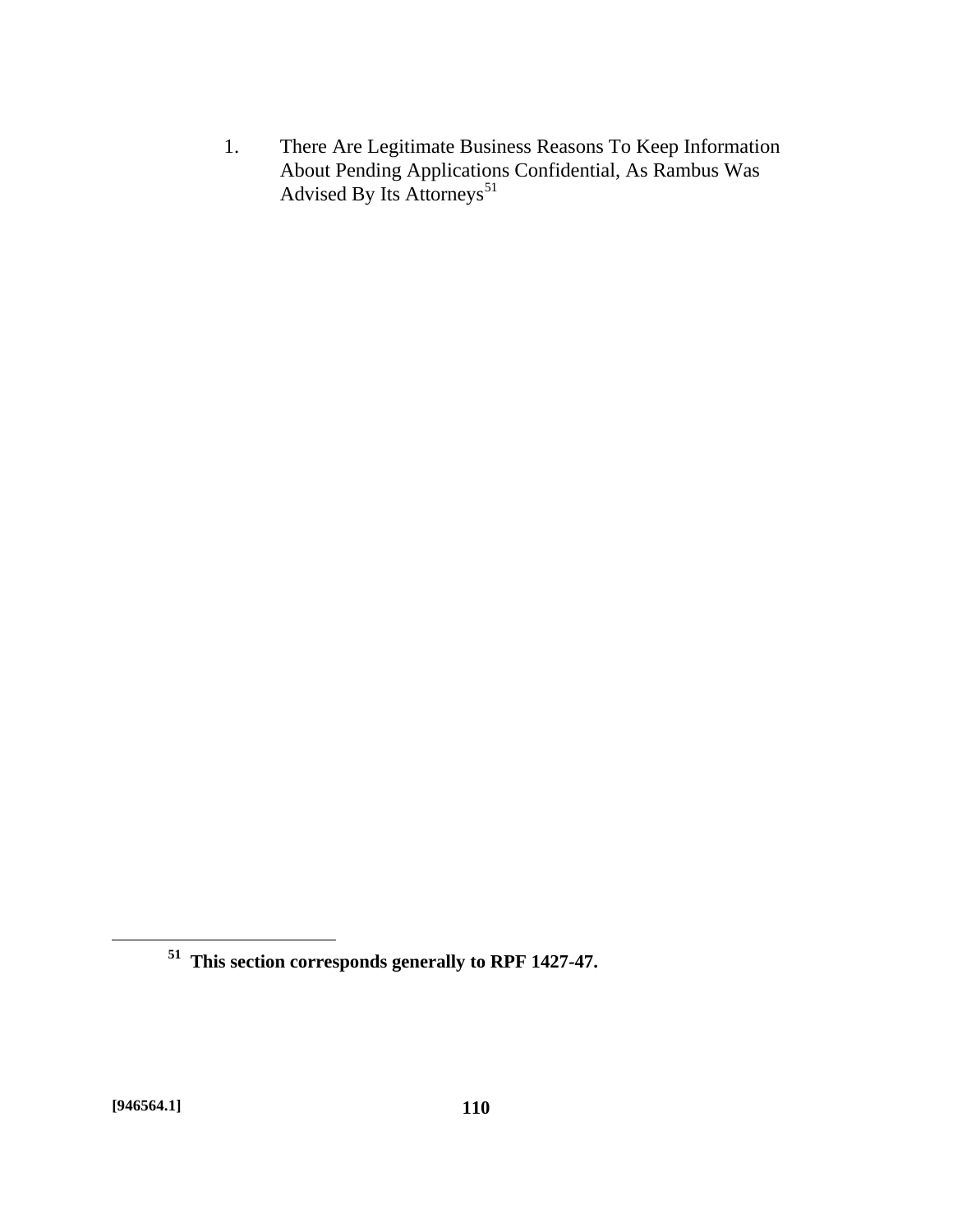United States patent law Aembodies a carefully crafted bargain@: The patentee discloses his invention, thereby giving up trade secret protection; in return the patentee obtains the right to exclude others from making or using his invention for a limited period of time. *Bonito Boats, Inc. v. Thunder Craft Boats, Inc.*, 489 U.S. 141, 150 (1989). Before that bargain is consummated by the issuance of a patent, patent applications are maintained in strictest confidence by the Patent Office.<sup>52</sup> (Fliesler, Tr. 8830). The courts have recognized the important values served by this policy. *See, e.g., Iron & Sears v. Dann*, 606 F.2d 1215, 1220-21 (D.C. Cir. 1979) (denying access through the Freedom of Information Act to patent applications to prevent competitive harm); *Lee Pharmaceuticals v. Kreps*, 577 F.2d 610, 616 (9th Cir. 1978) (same).

It also is critical for applicants to keep their patent applications confidential. (Fliesler, Tr. 8829-30). Prior to the issuance of a patent, patent applicants have no ability to protect their inventions from use by competitors other than by keeping the inventions confidential. (Fliesler, Tr. 8829-30). Also, if the Patent Office does not grant the patent, the applicant can retain trade secret protection over the inventions described in the application so long as it has maintained the application in confidence. (Fliesler,

 $\overline{a}$ 

 $52$  Effective in 2000, U.S. patent law was amended to more closely conform to international patent laws. Because international patent laws generally require that patent applications be published 18 months after filing, as amended, U.S. patent law now also provides that patent applications be published 18 months after filing unless the inventor certifies that the disclosed invention is not the subject of a foreign patent application that would be published. 35 U.S.C. ' 122. This rule was not in effect when Rambus was a member of JEDEC.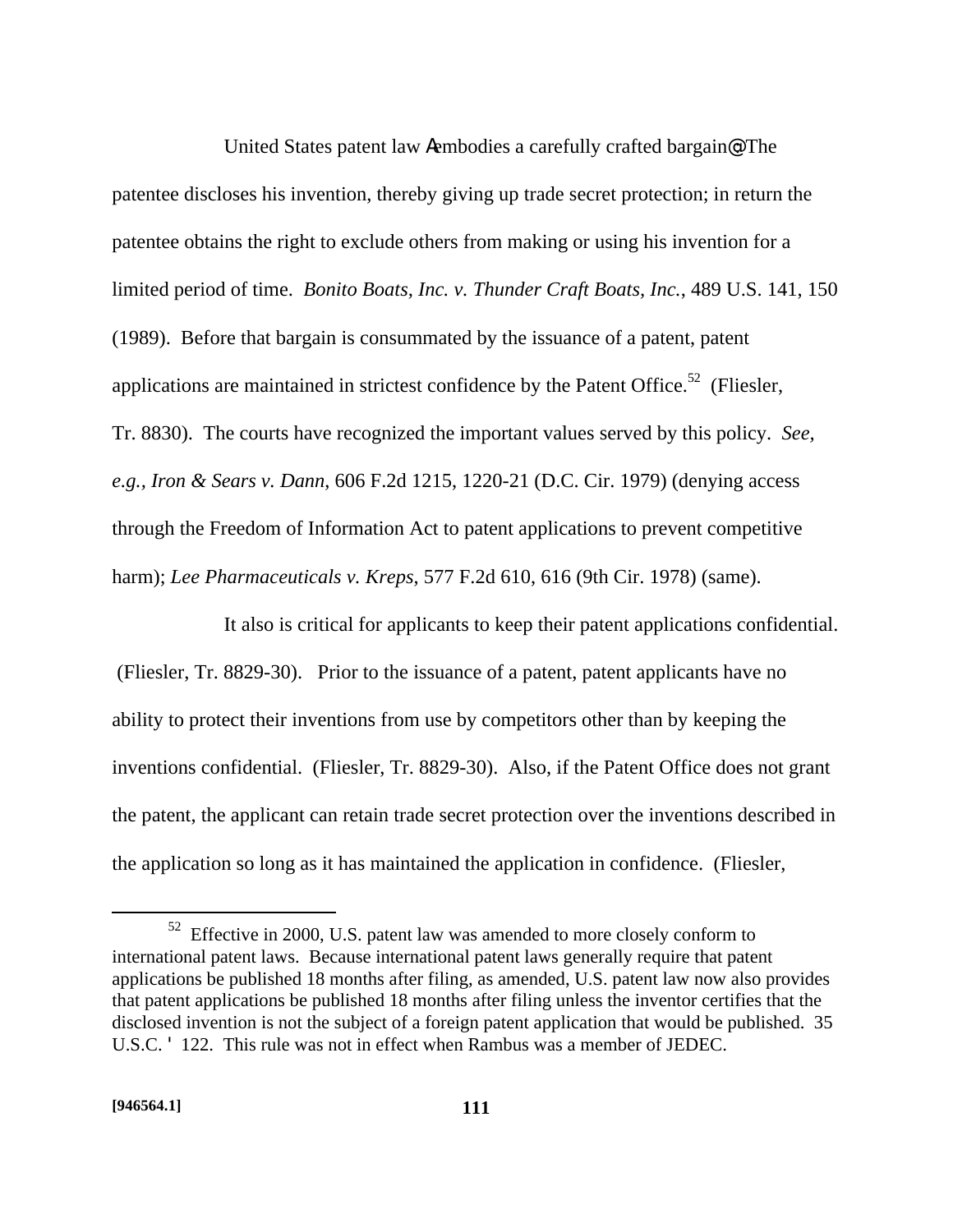Tr. 8836-37). Moreover, patent applications may disclose an applicant-s competitive strategies; applications may show the areas of technology that the applicant is developing and disclose the areas of technology for which the applicant is seeking patent protection. (Fliesler, Tr. 8840).

Confidentiality remains important even after the written description and drawings of a patent application become public (for instance, through the publication of a related PCT application or the issuance of a patent for which the pending patent is a continuation or divisional). Pending patent applications still contain valuable information. (Fliesler, Tr. 8837-38, 8840-41). Specifically, the *claims* in the pending application, which are not disclosed by the publication of the written description, are the Ajewels@ that need protection. (Fliesler, Tr. 8840-41). The unrebutted evidence at trial demonstrates that there are several reasons for this:

First, the pending claims reveal important strategic and technical information. Information about the particular claims an applicant is pursuing shows which inventions the applicant is seeking to protect out of the universe of inventions that could be claimed based on the written description. (Fliesler, Tr. 8837, 8900-02). This information therefore divulges strategic business and technical information that a firm would want to keep from its competitors. (Fliesler, Tr. 8840-41, 8894-96); *cf. Berkey Photo, Inc. v. Eastman Kodak Co.*, 603 F.2d 263, 281-82 (2d Cir. 1979) (Aa firm may normally keep its innovations secret from its rivals as long as it wishes . . . . [E]nforced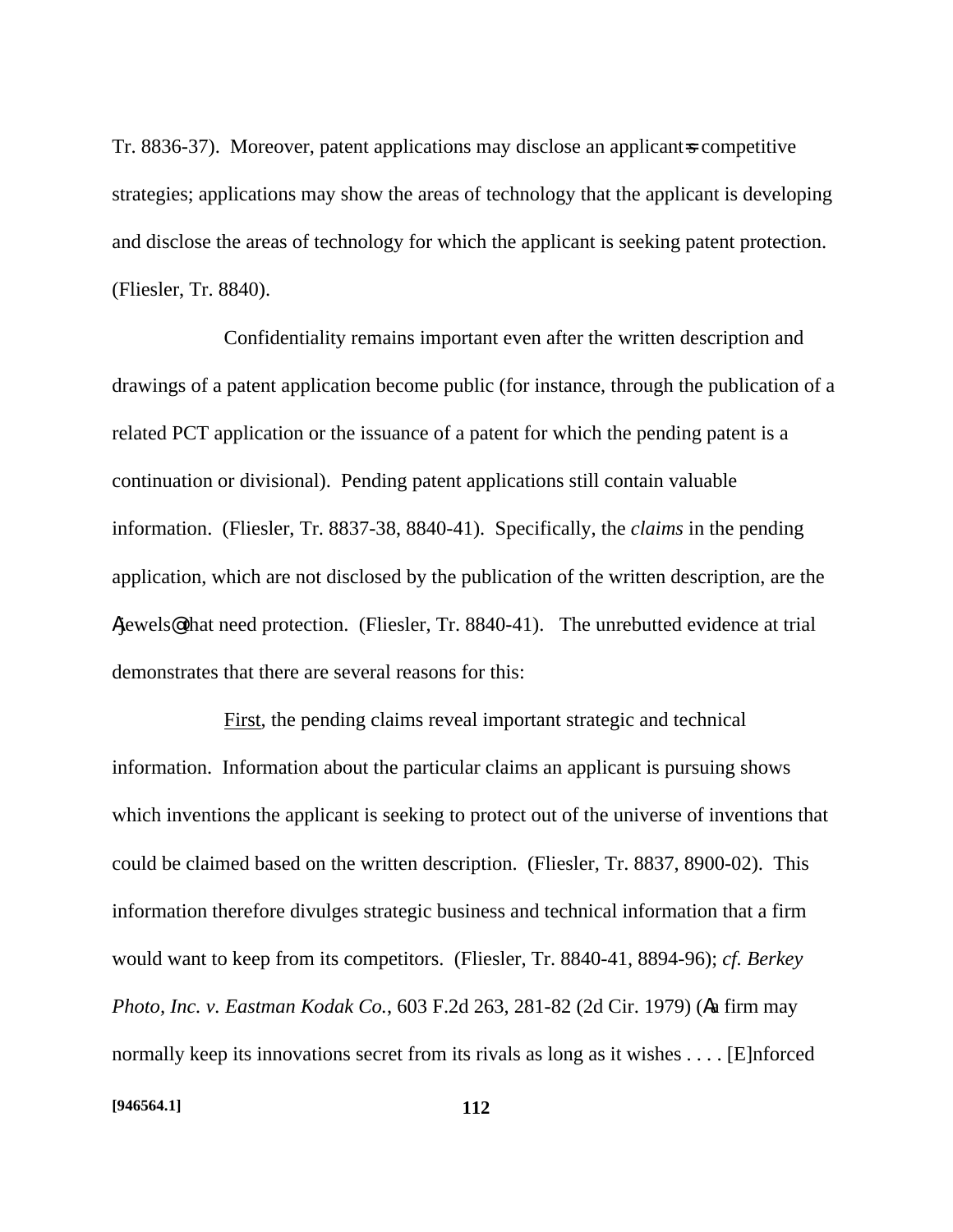predisclosure would cause undesirable consequences beyond merely encouraging the sluggishness the Sherman Act was designed to prevent<sup>o</sup>.

Second, information about pending patent claims may allow a competitor to hijack the patent application process. A competitor armed with such information could potentially slow down or interfere with the prosecution of the application. (Fliesler, Tr. 8841-42). Moreover, information about the pending claims may allow a competitor to provoke an Ainterference@ at the Patent Office B that is, a proceeding to determine which of two applicants claiming the same invention was actually the first to invent and entitled to a patent **B** by claiming the same invention in one of the competitor-s applications. (Fliesler, Tr. 8834-35, 8842); *see also* 35 U.S.C. ' 135; 3-10 CHISUM ON PATENTS ' 10.09[2][b] (2003) (noting that a competing patent applicant Awill rarely be in a position to [seek such an interference] because pending applications are held by the PTO in confidence@).

Third, the disclosure of information about pending applications could jeopardize an applicant-s ability to get foreign patents. In the United States, patents are granted on a Afirst to invent@ basis, *i.e.*, the first person to conceive the invention has priority to get a patent on that invention even if that person files for the patent after someone else has already done so. (Fliesler, Tr. 8834-35). Most foreign jurisdictions, however, have a Afirst to file@ rule: regardless of who first conceived of the invention, the first inventor to file a patent application is awarded the patent. (Fliesler, Tr. 8838-39).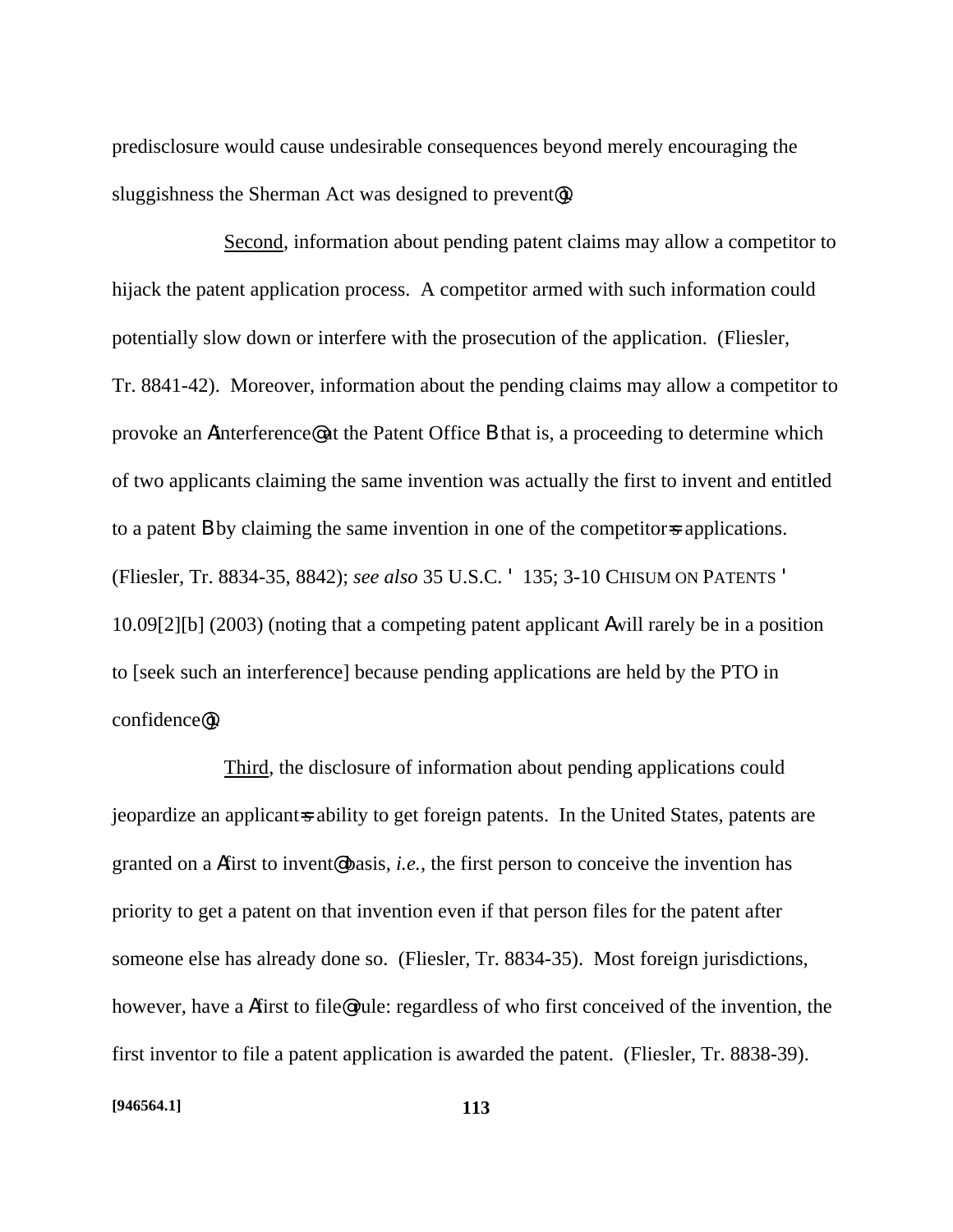Disclosure of information regarding pending U.S. patent claims thus may allow a competitor to win the Arace@ to these foreign patent offices.

These concerns are not merely theoretical; they have real world impact. Competent patent attorneys routinely advise their clients to strictly maintain the confidentiality of pending patent applications. For example, Martin Fliesler, a patent attorney with over 30 years of experience prosecuting patent applications, testified at trial that he advises his clients not to disclose patent applications but to keep them confidential. (Fliesler, Tr. 8765-72, 8842-43). Should disclosure be necessary as part of business negotiations, such as for a technology transfer agreement or joint venture agreement, Mr. Fliesler advises his clients to follow a Atiered system@ of disclosure in which the pending claims are revealed only as the last step and only under the strictest of several non-disclosure agreements. (Fliesler, Tr. 8843-45).

These concerns motivated Rambus=s conduct. In 1992, Rambus=s outside patent counsel, Lester Vincent, advised Rambus=s JEDEC representative, Richard Crisp, not to disclose Rambus=s patent applications. (Crisp, Tr. 3495-96). This advice warned of the standard pitfalls associated with disclosure; as Mr. Crisp testified, based on this advice:

> I understood that companies could potentially file interference actions on our patent applications in the patent office; that in certain countries where the rules are first to file, somebody could potentially file a claim before we actually did; and that we basically would be disclosing trade secrets that could work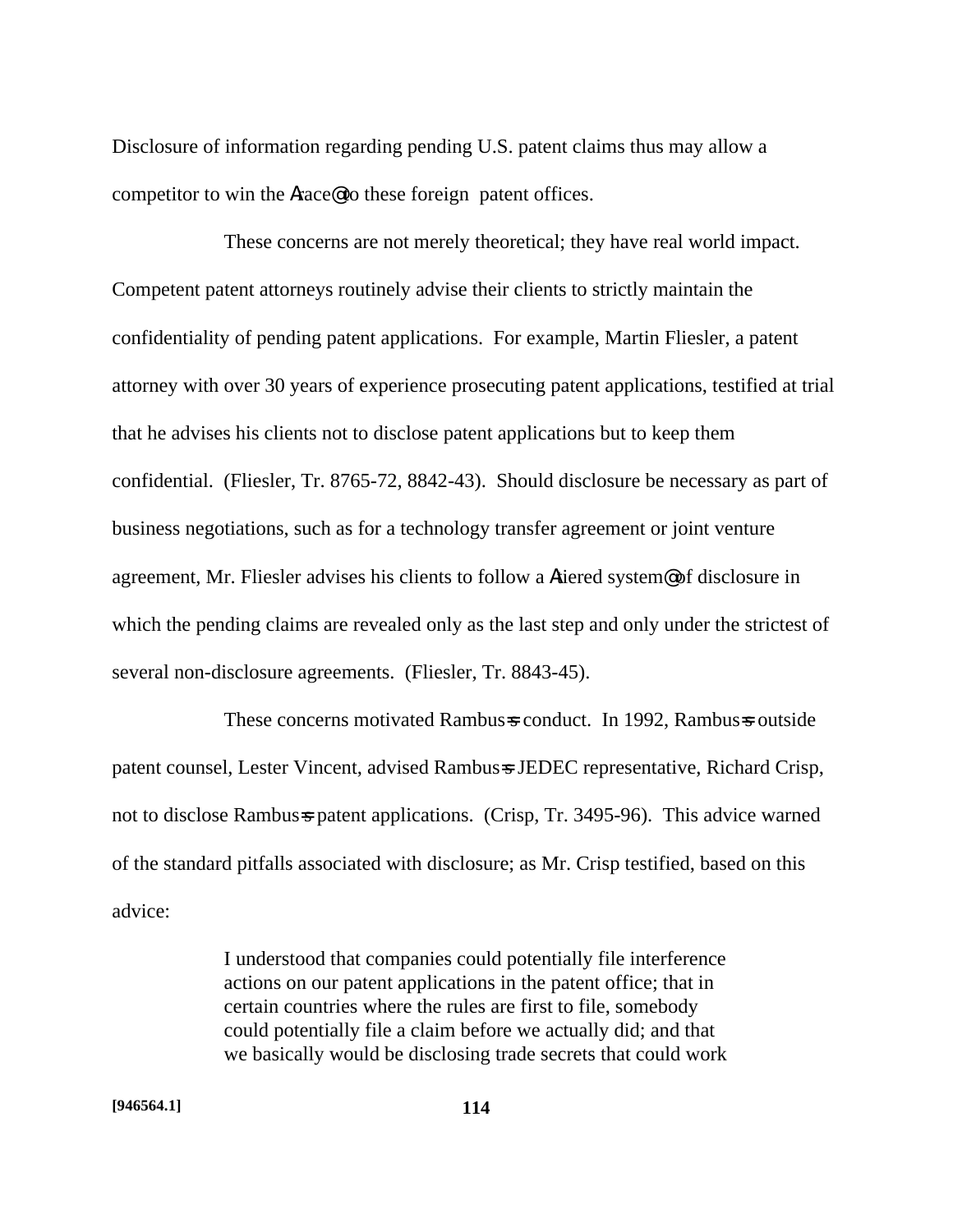against us in terms of our competitive position in the marketplace.

(Crisp, Tr. 3496). In his letters transmitting copies of Rambus=s patent applications, Mr. Vincent repeatedly reminded Mr. Crisp to Akeep in mind that this information is confidential.@ (CX 1951 at 2; CX 1945 at 2). Naturally, Mr. Crisp followed this legal advice, including while he was at JEDEC. (Crisp, Tr. 3496-97).

> 2. These Legitimate Business Reasons Mean That Rambus=s Alleged Conduct Was Not Exclusionary<sup>53</sup>

The uncontradicted testimony at trial shows that these reasons for not disclosing information about pending patent applications or intentions to file or amend future applications are Alegitimate business justifications@ that preclude Rambus=s alleged conduct from being exclusionary. The evidence shows not only that not disclosing such information is an Aordinary business practice[] typical of those used in a competitive market,@ *Trace X Chemical*, 738 F.2d at 266, and that there are Arational business purpose[s]@ for doing so apart from any adverse effects on competitors, *Stearns Airport Equip.*, 170 F.3d at 522, but also that not disclosing this information relates Ato the enhancement of consumer welfare,@ *Data Gen. Corp. v. Grumman Sys. Support Corp.*, 36 F.3d 1147, 1183 (1st Cir. 1994).

<u>.</u>

**<sup>53</sup> This section corresponds generally to RPF 1427-58.**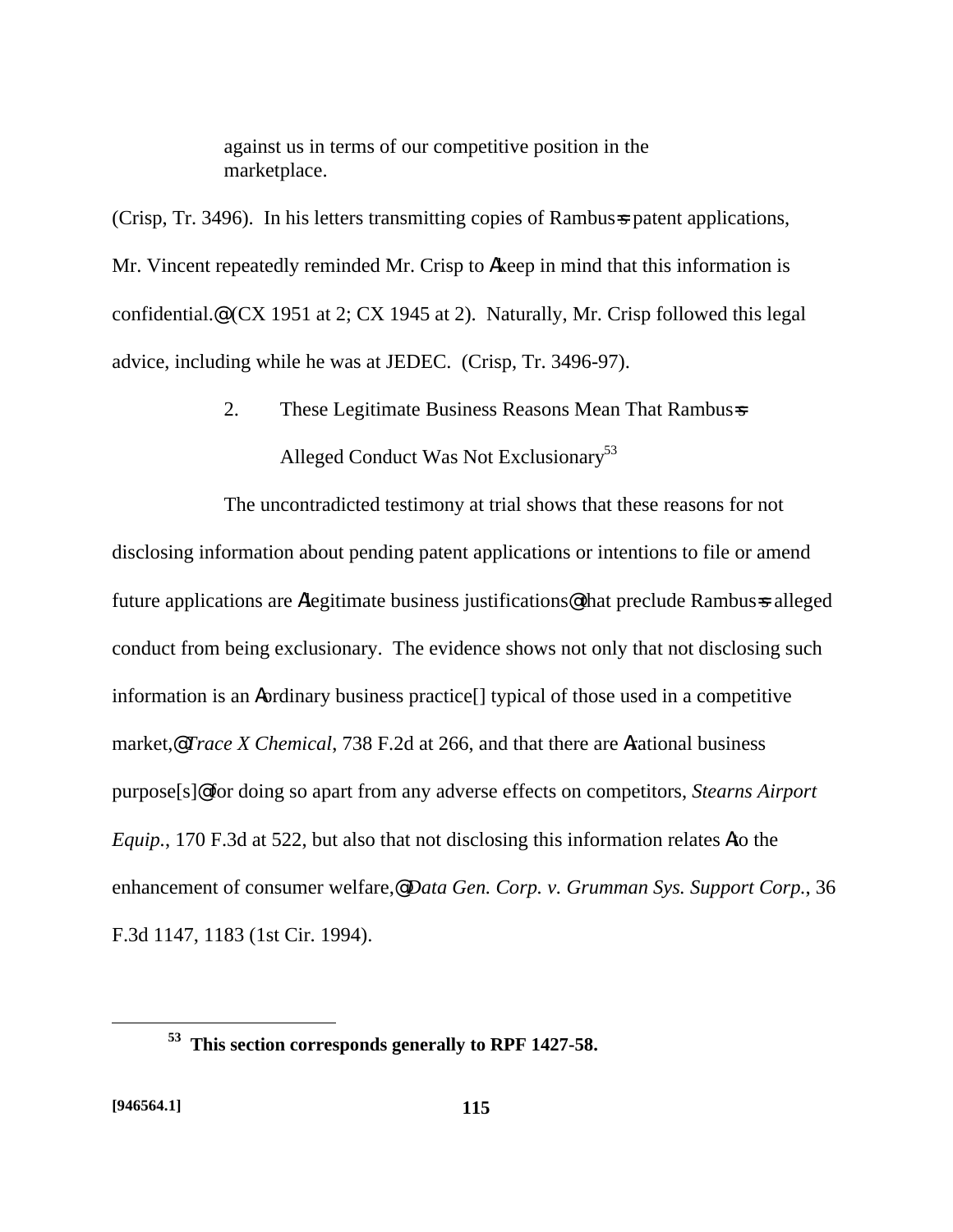Not disclosing information about pending patent applications or intentions regarding future applications was not unique to Rambus; it is an ordinary business practice in the DRAM industry. For instance, Robert Goodman, the CEO of Kentron, testified that Kentron=s policy is to treat patent applications as trade secrets and to preserve their confidence. (Goodman, Tr. 6072). When Kentron was asked by members of a JEDEC committee to disclose the claims of a pending patent application, Kentron refused and never disclosed its actual pending claims, instead disclosing only a generalized description of its application. (Goodman, Tr. 6059-60, 6067-70).

Similarly, in October 1992 JC 42 chairman Jim Townsend circulated to members of the committee an article entitled ADon<sup> $\pm$ </sup> Lose Your Patent Rights.<sup>@</sup> (CX 342) at 8). In the article, inventors are admonished to AKeep It Under Your Hat,@ *i.e.*, not disclose their inventions prematurely because disclosure may waive any rights to obtain a patent. *Id*. According to the article, in the United States if an inventor does not file an application within one year of a disclosure, the inventor is barred from obtaining a patent. *Id.* The article warns that in some foreign jurisdictions, however, A*Any* disclosure before filing of an application will bar rights to a patent. $\mathcal{Q}^4$  *Id.* (emphasis added).

1

<sup>54</sup> Notably, this article was sent to many of the witnesses Complaint Counsel called at trial to testify regarding JEDECs patent policy, including John Kelly, Brett Williams, Howard Sussman, Willi Meyer, Desi Rhoden, Gordon Kelley, and Mark Kellogg. (CX 342 at 1).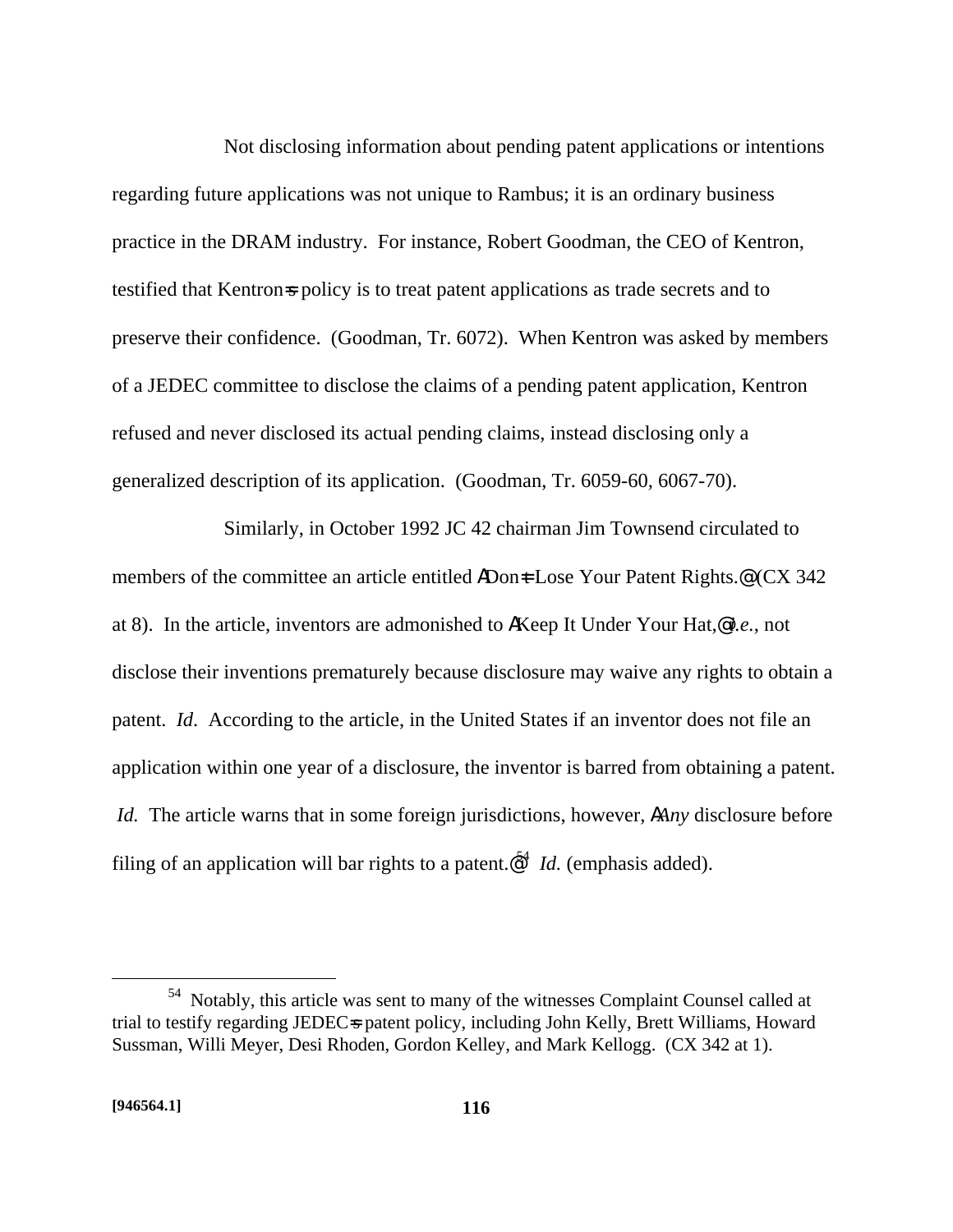The economic testimony at trial thus demonstrated that the reasons Rambus had for not disclosing information about its pending or future patent applications were rational business purposes unrelated to any adverse effect on competitors. (Rapp, Tr. 9915-18; 9926).

The evidence also showed that *not* disclosing information about pending or future patent applications may enhance consumer welfare. Non-disclosure of patent applications is *pro-competitive* for the same reason that preserving trade secrets is procompetitive; it preserves incentives to innovate, which depend on the ability to control intellectual property. (Rapp, Tr. 9918-19). Thus, not disclosing information about pending or future patent applications increases competition and thereby enhances consumer welfare.

These conclusions apply in the standard-setting context as in any other. A member of a standard-setting body obtains the benefits from not disclosing information regarding its pending or future patent applications *regardless* of what standards are developed. (Rapp, Tr. 9919-20). In other words, the benefits to a company from keeping control of its business and intellectual property strategies are independent of the direction of the standardization efforts. (Rapp, Tr. 9919-20).

Thus, if Rambus had failed to disclose information to JEDEC about its pending or future patent applications that it was required to disclose, its conduct would not have been exclusionary because there was a legitimate business justification for such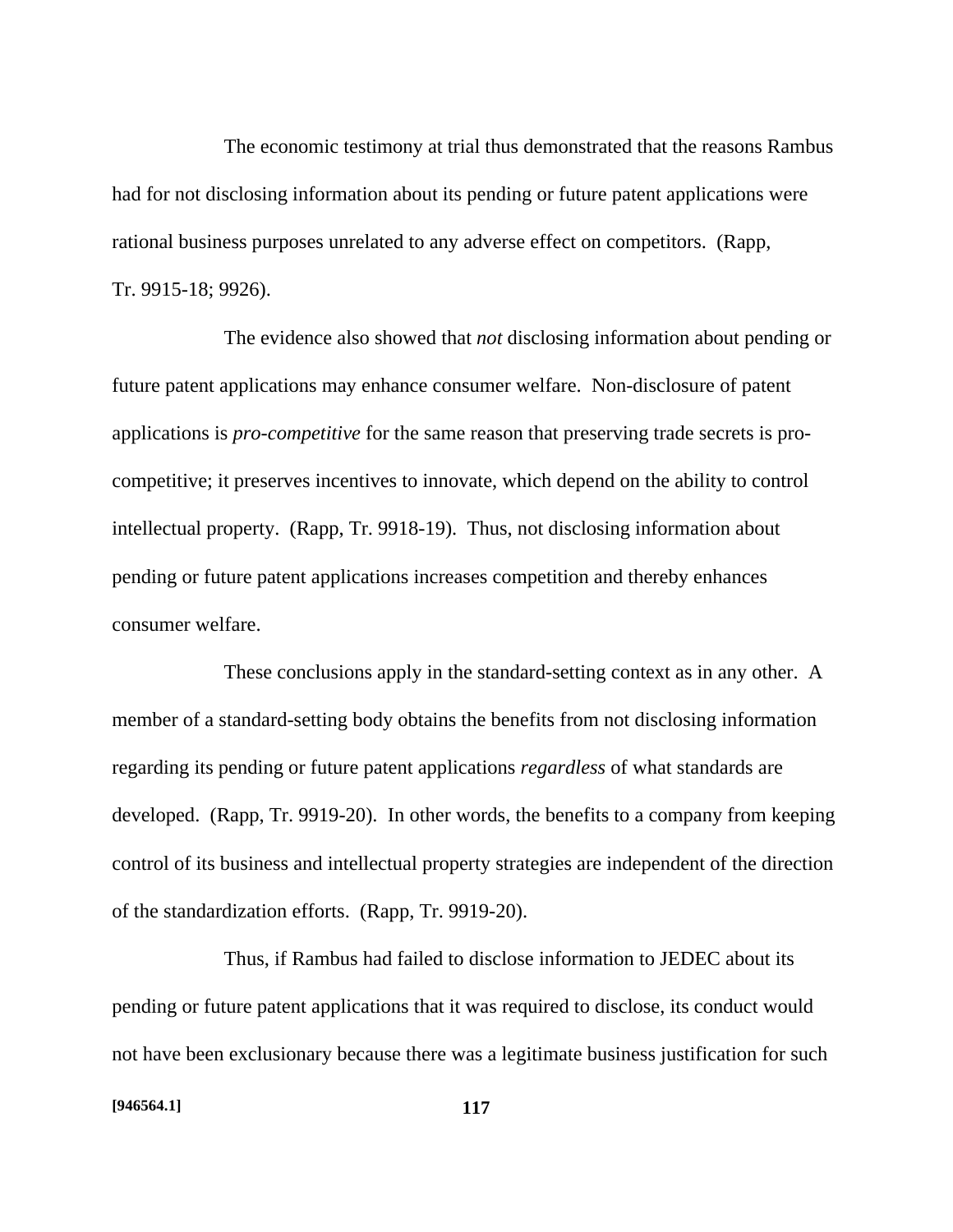nondisclosure. (Rapp, Tr. 9921). Keeping that information confidential did not impose on Rambus costs or risks that were compensable only by excluding rivals and thereby gaining market power. (Rapp, Tr. 9924). In other words, Rambus=s alleged nondisclosure is not exclusionary conduct.

This economic evidence stands uncontradicted. Complaint Counsel=s economic expert conceded that concealing information, even if it discourages competitors from entering a market, is not exclusionary. (McAfee, Tr. 7525-27). He also conceded that it is not exclusionary to conceal an invention from competitors in order to take advantage of the invention while others cannot. (McAfee, Tr. 7527-28). Yet he admitted that the only Acandidate purpose@ he considered for Rambus=s withholding information about its patent applications was monopolization. (McAfee, Tr. 7539). In other words, Complaint Counsels economic expert simply did not consider other purposes that might have led Rambus to take the risk that he identified, and his testimony should therefore be accorded little weight. (McAfee, Tr. 7539); *cf. Claar v. Burlington N. R.R.*, 29 F.3d 499, 502 (9th Cir. 1994) (upholding exclusion of expert testimony that failed to rule out alternative explanations of the evidence).

In sum, that there were legitimate business justifications that motivated Rambus=s conduct precludes the Court from finding that Rambus=s business conduct was exclusionary. The Complaint should therefore be dismissed. *See, e.g., Technical Resource Servs. v. Dornier Med. Sys., Inc.*, 134 F.3d 1458, 1466 (11th Cir. 1998) (holding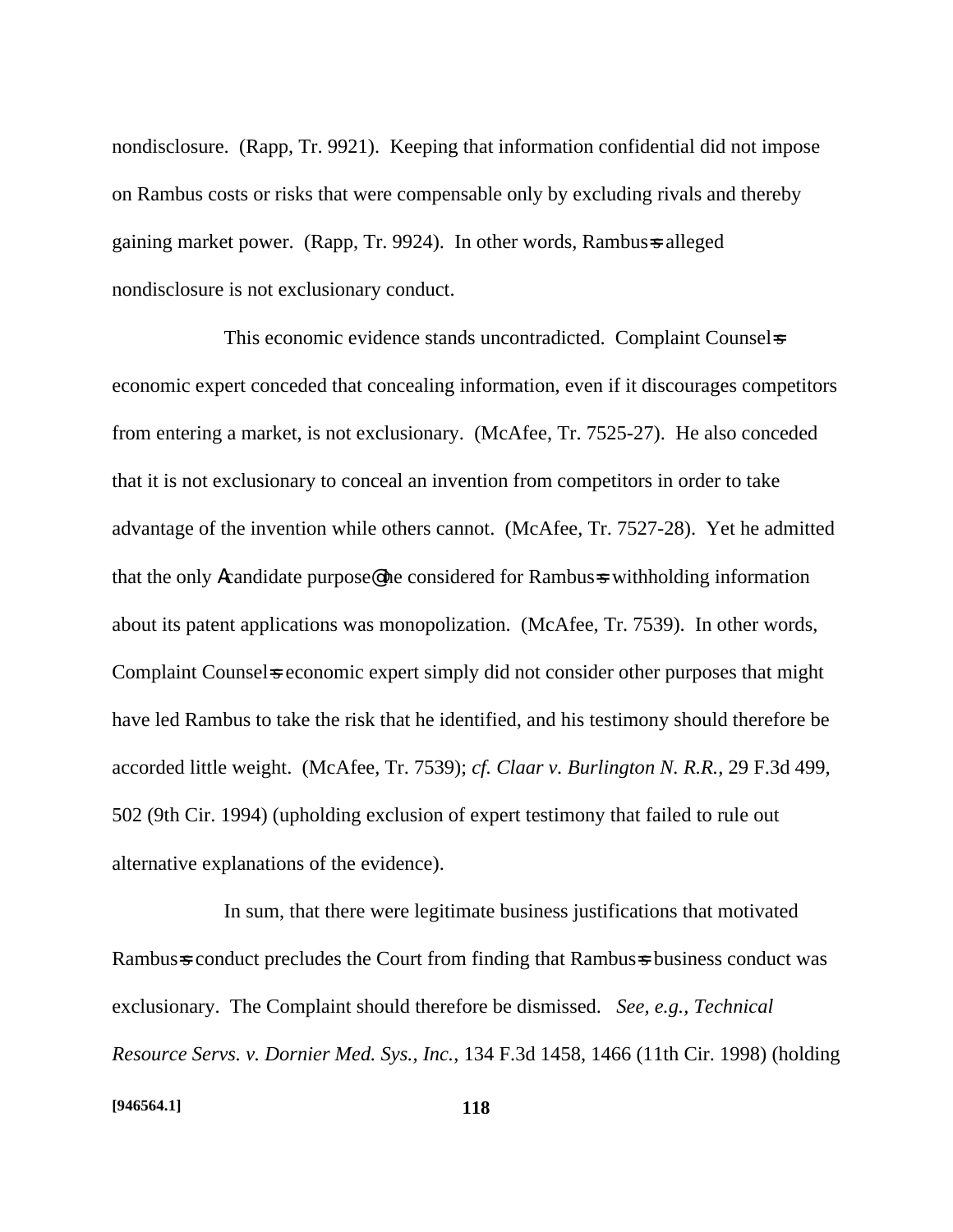that there can be no Section 2 liability Aif the defendant is actions can be explained by legitimate business justifications@).

C. That Rambus=s Conduct Might Have Violated Some Common-Law Or Other Non-Antitrust Duty Does Not Make It A Proper Basis For Antitrust Liability

While it is obvious from foregoing, it bears repeating that this conclusion holds even if Complaint Counsel were to prove that Rambus=s conduct violated JEDEC=s rules. In other words, even if JEDEC=s rules *did* require Rambus to disclose information about its pending or future patent applications, Rambus failure to do so would not be exclusionary and therefore would not violate the antitrust laws. First, the presence of a JEDEC rule requiring disclosure does not change the definition of exclusionary conduct nor negate Rambus-s legitimate business justifications for not disclosing. Whether conduct is Aexclusionary@ cannot be determined simply by reference to rules, duties or standards extrinsic to the antitrust laws. As Judge Posner put it, exclusionary conduct cannot be determined by liability Ain tort or contract law, under theories of equitable or promissory estoppel or implied contract . . . or by analogy to the common law tort@ rules. *Olympia Equipment Leasing Co. v. Western Union Tel. Co.*, 797 F.2d 370, 376 (7th Cir. 1986).

The courts have repeatedly made clear that a violation of an extrinsic rule, statute, or ethic is not itself exclusionary conduct. As the Fifth Circuit put it, AAntitrust law is rife with . . . examples of what competitors find to be disreputable business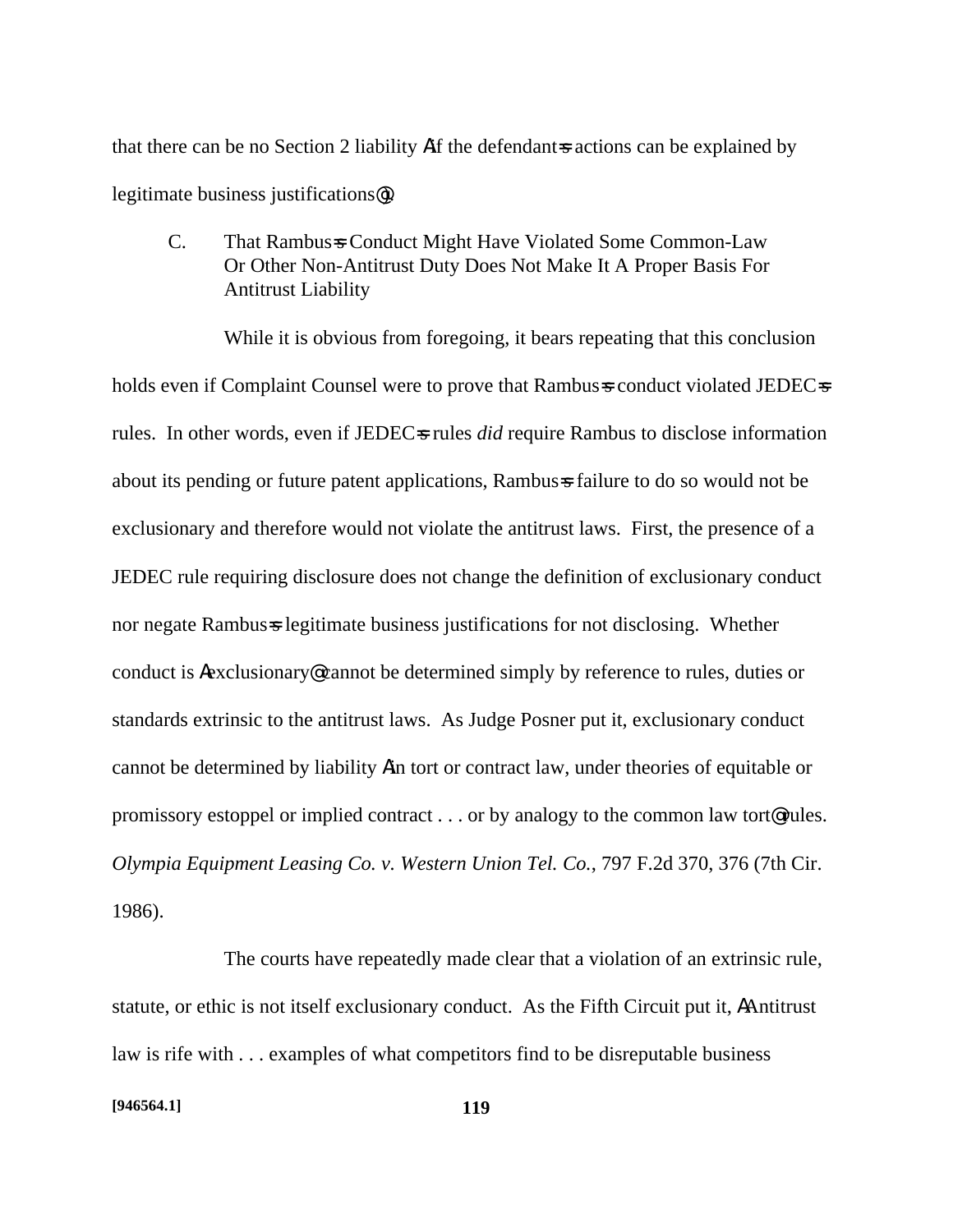practices that do not qualify as predatory behavior.@ *Taylor Publ=g Co.*, 216 F.3d at 476. To prove monopolization, even if JEDEC=s rules were violated, Complaint Counsel must demonstrate that Rambus=s conduct was exclusionary within the meaning of the antitrust laws B *i.e*., that it lacked a legitimate business justification. *See, e.g., Goldwasser v. Ameritech Corp.*, 222 F.3d 390, 399-401 (7th Cir. 2000) (plaintiff must state Afreestanding antitrust claim@ and cannot base its antitrust claim simply on violations of the 1996 Telecommunications Act, even though that Act was intended to promote Athe development of competitive local markets@); *see also Bucher v. Shumway*, 452 F. Supp. 1288, 1291 (S.D.N.Y. 1978) (no antitrust liability for violation of laws preventing Adeception or overreaching@ in the securities markets).

In other words, the antitrust analysis does not change even if Rambus failed to comply with a JEDEC disclosure rule. For example, in *Conoco, Inc. v. Inman Oil Co.*, 774 F.2d 895 (8th Cir. 1985), a distributor of petroleum products brought suit against its franchisor alleging that the franchisor is low bidding for contracts that the distributor was also seeking constituted an attempt to monopolize and a breach of the implied obligation of good faith and fair dealing between the parties. While holding that bidding against its franchisee *did* breach the franchisors implied obligation of good faith and fair dealing, the Eighth Circuit held that the conduct was *not* exclusionary because the franchisor had a legitimate business reason unrelated to the elimination of competitors B obtaining a new customer. *Id.* at 905-06, 908-09.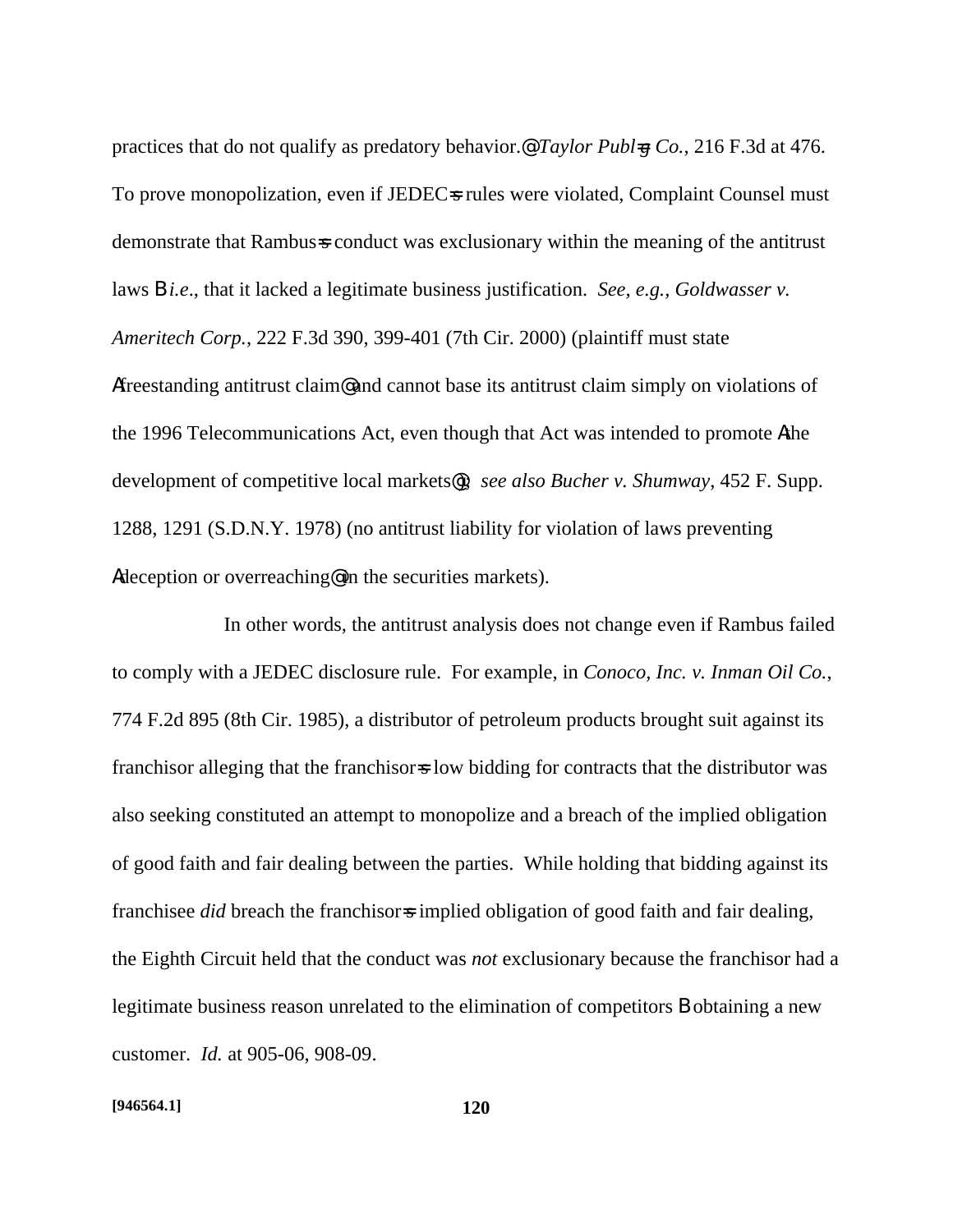While this is sufficient, there is more. Complaint Counsel also have failed to prove that enforcing JEDECs rules would advance the purposes of antitrust law. The refusal of the antitrust laws simply to equate a violation of extrinsic rules with exclusionary conduct applies with special force where the extrinsic rules arise from a private contract or understanding, such as JEDEC=s rules or policies. Private agreements are generally intended to achieve the private goals of the parties and do not necessarily further antitrust goals. Antitrust law, Aframed to preserve normal competitive forces,<sup>@</sup> does not Apolice the performance of private contracts.@ *Madison Fund, Inc. v. Charter Co.*, 406 F. Supp. 749, 751 (S.D.N.Y. 1975). As a result, Aa claimed breach of contract by unreasonable conduct, standing alone, should not give rise to antitrust liability,@ *Vernon v. Southern California Edison Co.*, 955 F.2d 1361, 1368 (9th Cir. 1992) (emphasis added). Rather, antitrust liability rests on the separate inquiry as to whether a defendant acted Aanticompetitively and without a legitimate business reason.@ *Id.*; *see also Brookside Ambulance Serv., Inc. v. Walker Ambulance Serv.*, 39 F.3d 1181 (6th Cir. Oct. 26, 1994) (per curiam) (table) (even if it violated existing protocol, defendant ambulance company=s practice of Arun-jumping@ was Anot anticompetitive@ for antitrust purposes because the practice maximized defendant=s ability to receive calls and promoted efficient use of its ambulance fleet; a firm, Aregardless of its market power,@ may promote efficiency).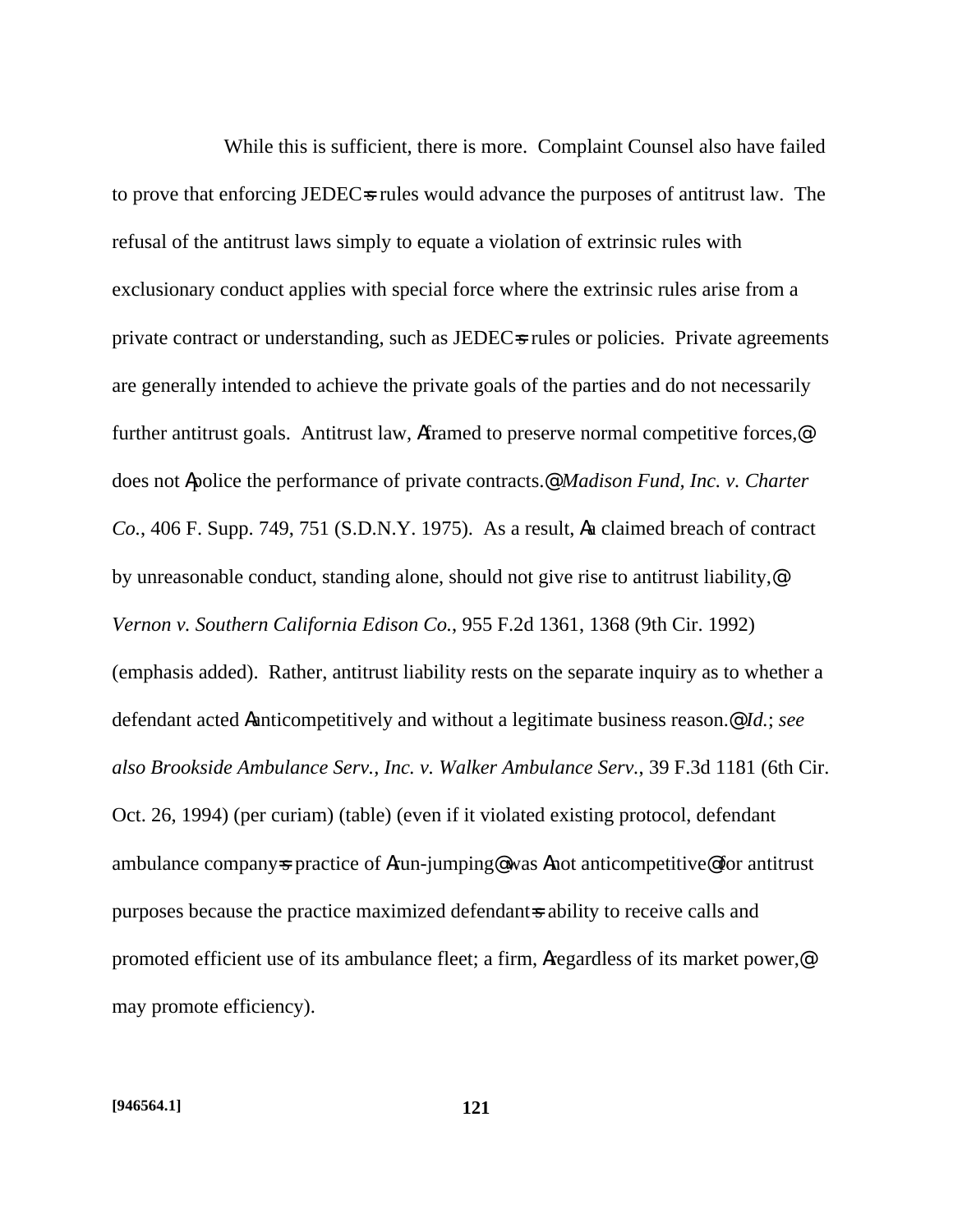Complaint Counsel offered no evidence to support a finding that enforcing a JEDEC disclosure obligation that required the disclosure of pending and future patent applications would advance the goals of the antitrust laws. It is uncontested that not disclosing such information is procompetitive and enhances consumer welfare. (Rapp, Tr. 9918-19). It is therefore incumbent on Complaint Counsel to demonstrate that requiring disclosure is better for consumers than nondisclosure. Complaint Counsel have, to be sure, elicited evidence that such a rule may reduce the risk of hold-up. But that there is some benefit from such a rule is not the issue. Rather, the issue is whether that benefit outweighs the procompetitive benefits to consumers of not disclosing information about pending and future patent applications. Complaint Counsel have failed to meet this burden. While insisting that a disclosure rule mitigates a hold-up risk, Complaint Counsel is economic expert admitted that he had done no analysis to determine whether JEDECs rules and processes advance the interests of antitrust law. (McAfee, Tr. 7532-33). Nor did he perform any analysis of the JEDEC=s costs and benefits in order to determine the economically efficient disclosure standard for it to impose. (McAfee, Tr. 7727). In fact, he admitted that he had not even investigated the economic efficiency of JEDEC $\approx$  rules. (McAfee, Tr. 7727-28).

Moreover, although he opined that disclosure rules mitigate the risk of hold up, Complaint Counsels economic expert admitted that JEDECs disclosure rules in fact do little to mitigate that risk because the disclosure obligation is measured only by the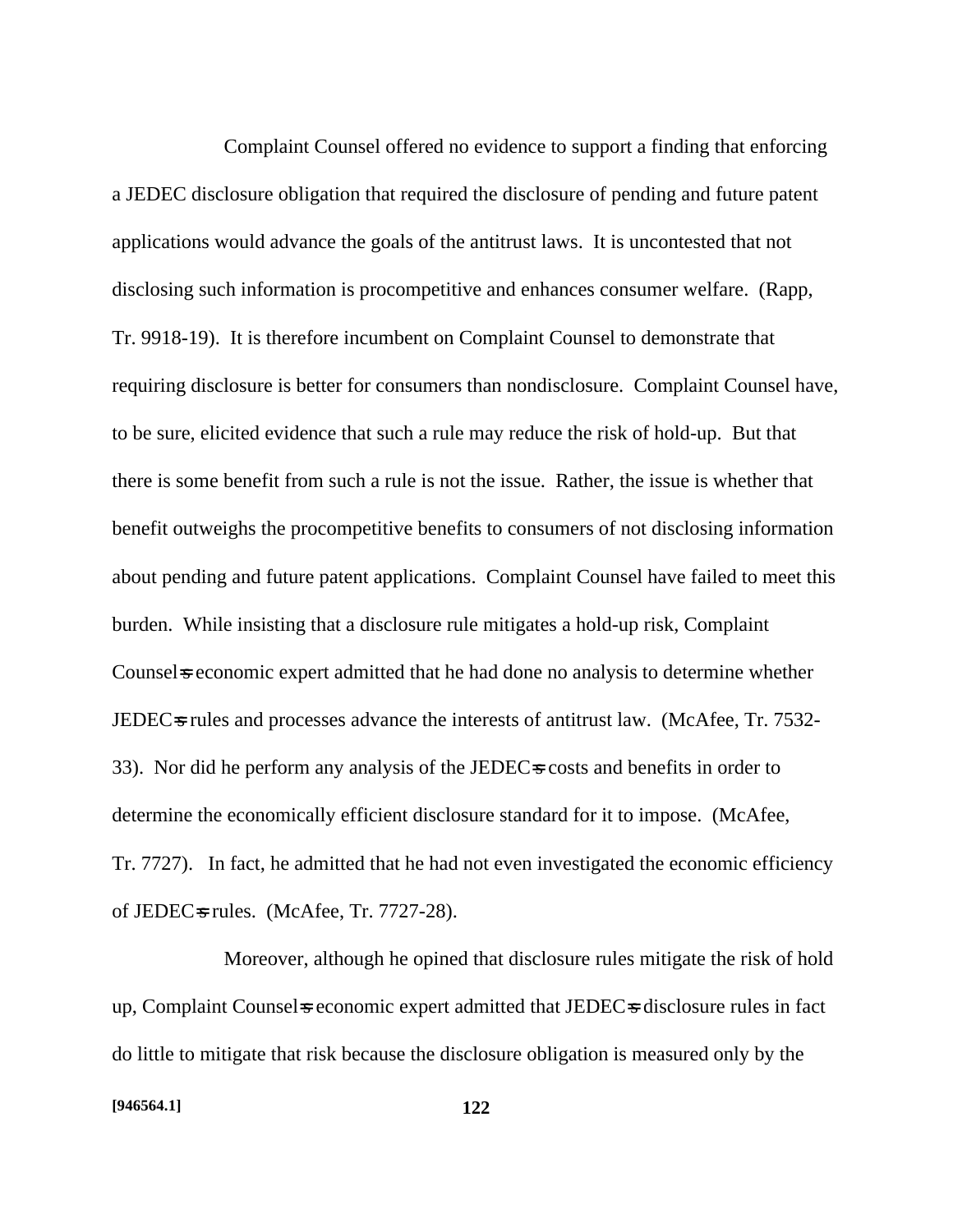knowledge of the representative at the meeting, rather than that of the member company, (McAfee, Tr. 7724); and because in large companies, the representative might not have much knowledge of the company-s patents. (McAfee, Tr. 7724-25). He also admitted that a JEDEC disclosure requirement does not mitigate the risk that the standard might involve technology covered by patents held by nonmembers. (McAfee, Tr. 7725). In short, even according to their own economist, the benefits of Complaint Counsel-s presumed disclosure rule are limited.

Even further, there is economic evidence that weighs against a finding that enforcing JEDEC=s rules would promote economic efficiency. There are economic costs involved with disclosing information about pending and future patent applications, which include the cost to the patent applicant of losing trade secret protection and other benefits of confidentiality. (Teece, Tr. 10453). JEDEC too would bear the costs of trying to evaluate and assess this highly preliminary information. (Teece, Tr. 10453-54). Complaint Counsel did not demonstrate that the benefits of disclosure would outweigh these significant costs. To be sure, if the scope of any required disclosure was narrow, the attendant costs and burdens of disclosure would be reduced. (Teece, Tr. 10454, 10547-58). But a narrower scope of disclosure also reduces the supposed benefits of disclosure even further, and gives little for JEDEC to work with to avoid hold-up. If anything, a limited disclosure, say only an acknowledgment that some aspect of a ballot proposal is covered by a patent application or a general description of the subject matter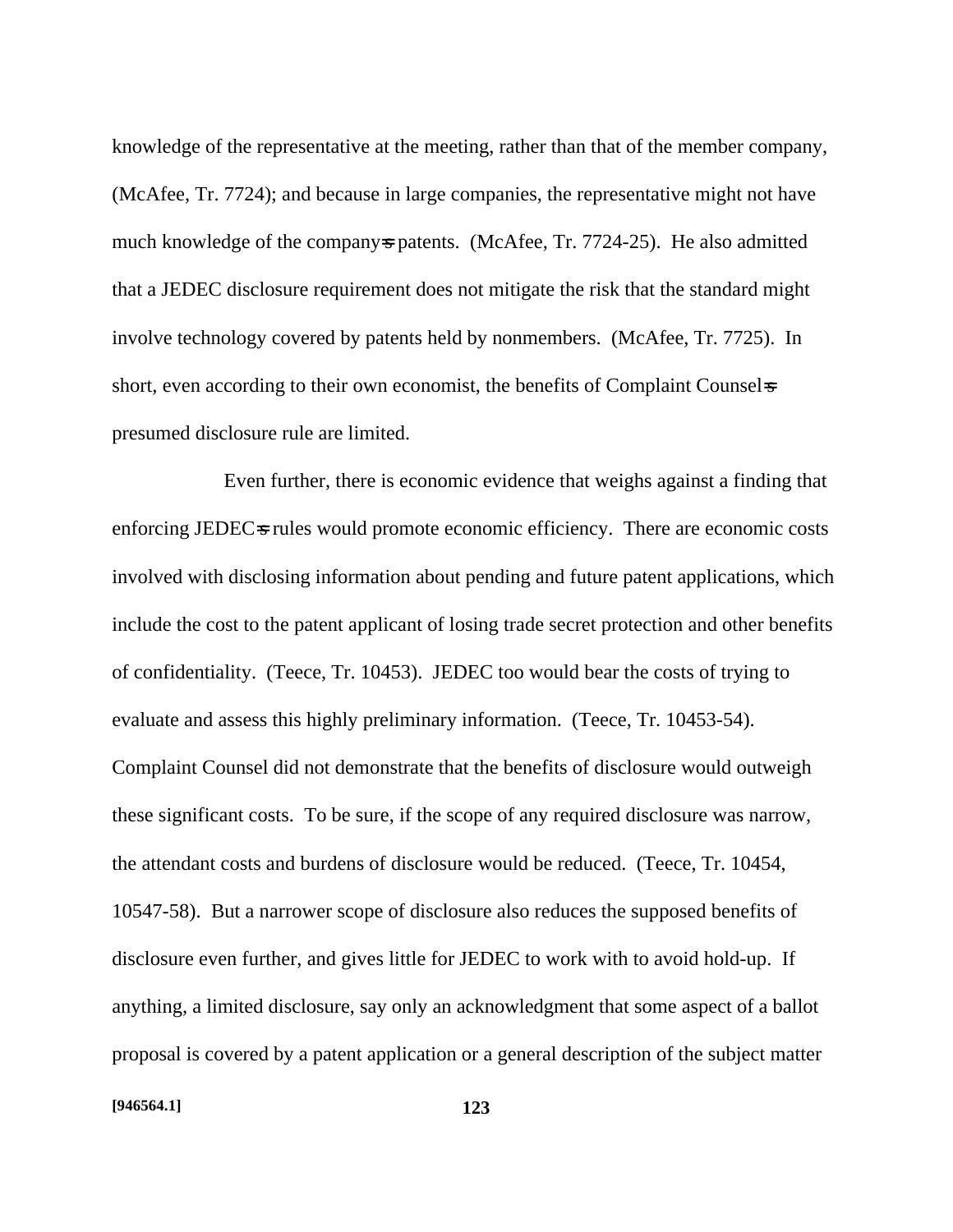of an application, would only allow JEDEC to avoid wide swaths of potentially beneficial technologies, or to take no action at all.

Since once a RAND assurance is given, JEDEC, in practice, does not have any ongoing interest in whether technology proposed for standardization may be patented, there is little if any actual need for disclosure because JEDEC could simply require a RAND assurance without imposing the costs of disclosure. (Teece, Tr. 10548). In other words, the record evidence shows that any disclosure rule would impose economic costs that could easily be avoided and that it would have no benefits beyond those that would be realized by simply requiring all members to RAND without requiring disclosure of nonpublic patent interests.

In sum, Complaint Counsel have not met their burden of showing that enforcing JEDEC $\equiv$ s rule and procedures would further the interests of antitrust law.

D. Complaint Counsel Have Failed To Meet Their Burden Of Proving That Rambus=s Alleged Conduct Was Exclusionary, Even Under The Test Proffered By Their Own Economic Expert<sup>55</sup>

The evidence also shows that Rambus=s conduct was not exclusionary even as that term was defined by Complaint Counsels own economist. According to Professor McAfee, a necessary but not sufficient condition for conduct to be exclusionary is that it must exclude equal or superior alternatives. (McAfee, Tr. 7537). The exclusion of

<u>.</u>

**<sup>55</sup> This section corresponds generally to RPF 1448-71.**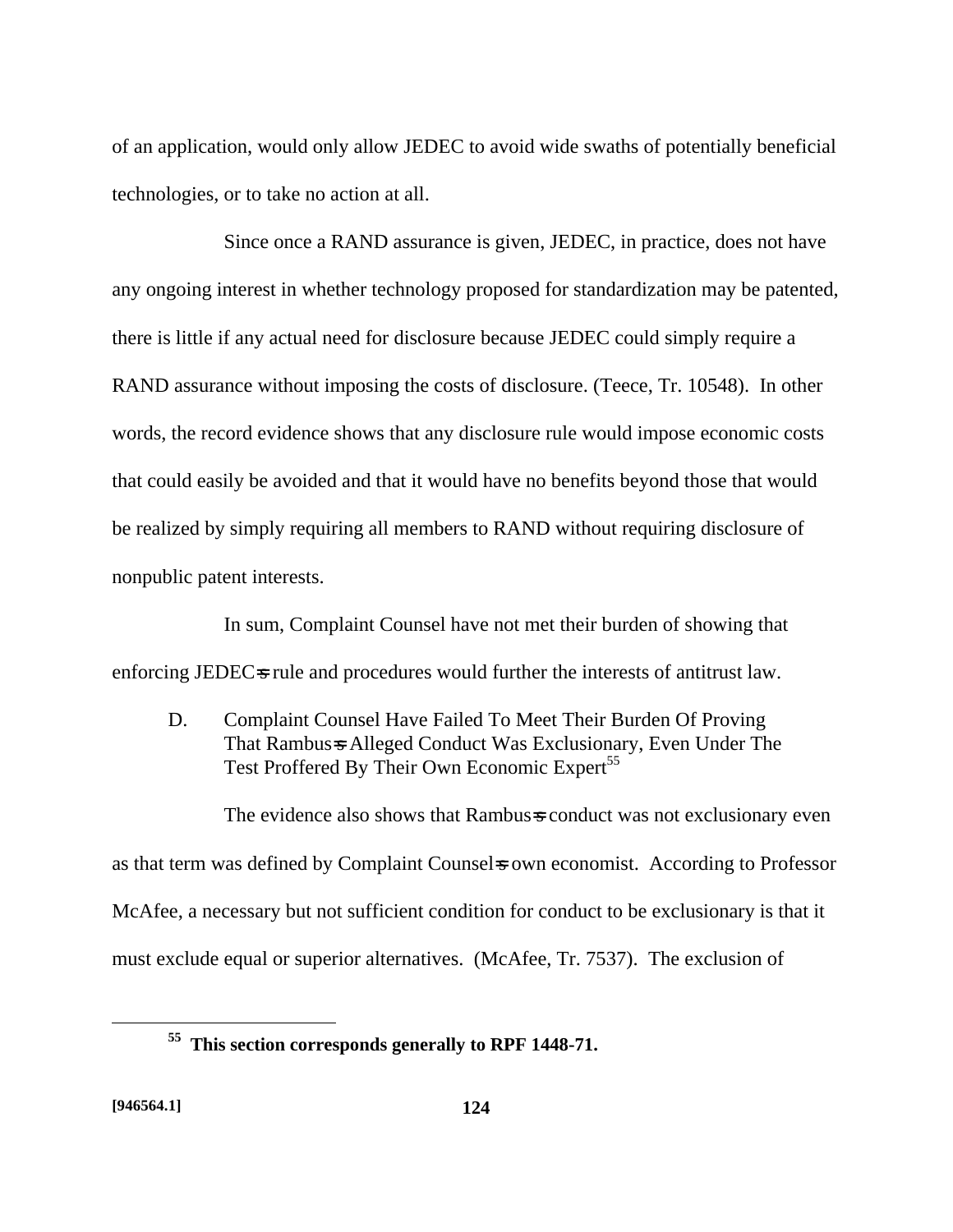inferior products from the market is not exclusionary in an economic sense. (McAfee, Tr. 7536). The economic evidence shows, however, that the cost and performance advantages of the Rambus technologies made them superior to the alternatives. (Rapp, Tr. 9861-62). Complaint Counsel have not refuted this evidence.

Unlike Rambus, Complaint Counsel did not proffer any evidence quantifying the cost differences between the Rambus technologies and the alternatives Complaint Counsel proposed. In fact, Professor McAfee admitted that he did not quantify any cost differences between Rambus=s technologies and the alternative technologies. (McAfee, Tr. 11340).

Nor did Complaint Counsel offer any evidence quantifying the performance or flexibility differences between the four Rambus technologies in question and Complaint Counsel is proposed alternatives. For instance, although Complaint Counsel is economic expert admitted that JEDEC members would consider performance differences in deciding whether to pursue the alternatives (McAfee, Tr. 11340), he did not quantify any performance differences between the four technologies and any of the alternatives he claimed were commercially viable. (McAfee, Tr. 7581-82, 11340). Similarly, Professor McAfee also admitted that JEDEC members would consider the Aheadroom@ or future flexibility of alternatives in deciding whether to pursue the alternatives (McAfee, Tr. 11340), but he did not compare the headroom or future flexibility of the four technologies with any of the proposed alternatives. (McAfee, Tr. 11340-41).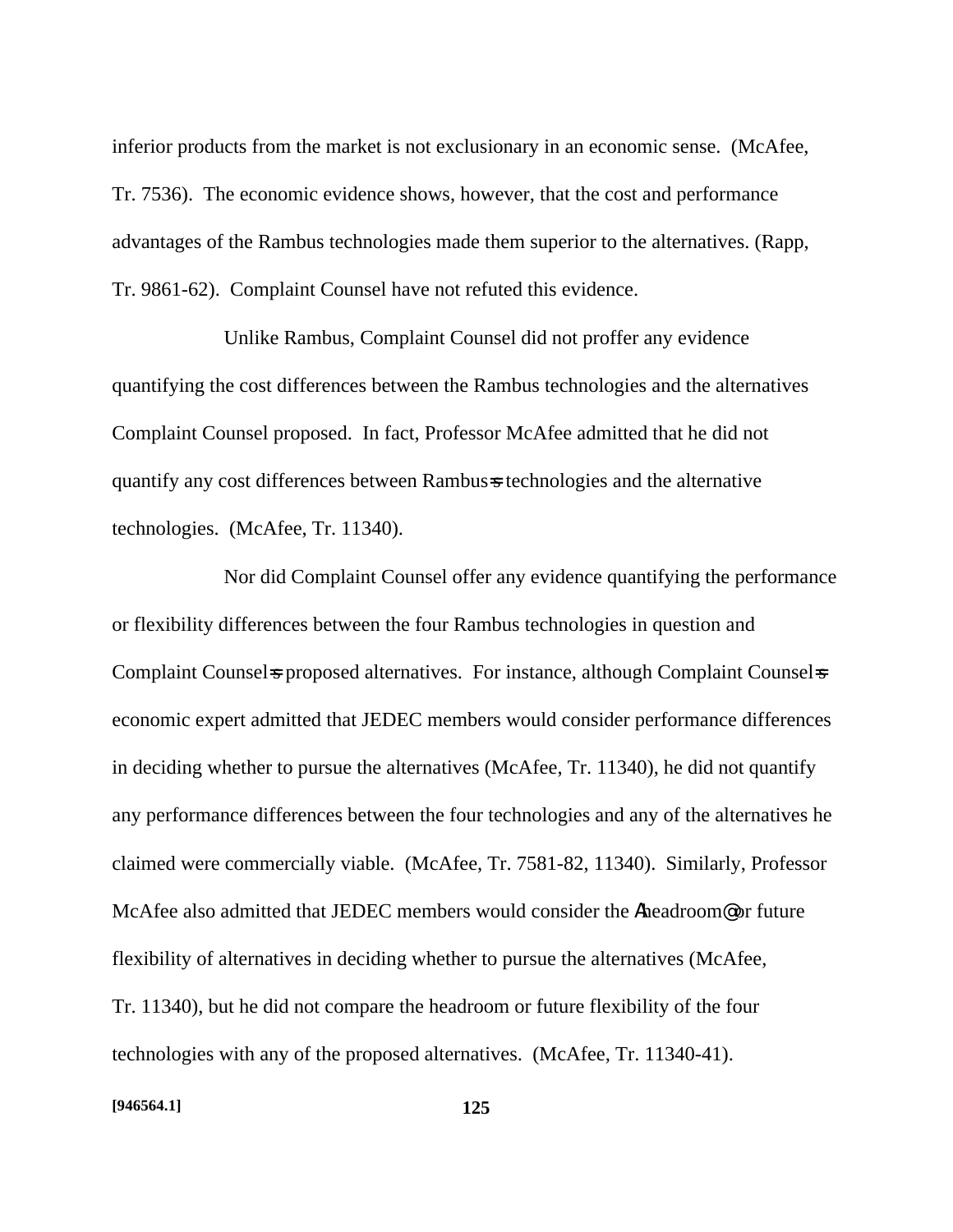Instead of examining the cost-performance differences between the four Rambus technologies and the proposed alternatives to determine whether Aequal or superior@ alternatives were excluded, Complaint Counsels expert developed what he called a Acommercial viability@ test.<sup>56</sup> (McAfee, Tr. 7330-31). According to him, an alternative was Acommercially viable@ if it constrained the price of Rambus=s technologies. (McAfee, Tr. 7330-31).

But using this definition of Acommercially viable@ does *not* show that a technology is Aequal or superior.@ The economic testimony shows that even weak substitutes can constrain the price of a technology. (Rapp, Tr. 9860). This problem was compounded by the fact that Complaint Counsel is economic expert provided no analysis

 $\overline{a}$ 

 $56$  Although Complaint Counsels economic expert claimed that his methodology was Aparallel@ to standard economic tests, he admitted that he was aware of no economic literature that describes the use of a Acommercial viability@ test to determine market substitutability or alternatives. (McAfee, Tr. 7567). Whether an expert-s methodology has been the subject of publication and peer review is one of the factors considered in weighing its reliability. *See Daubert v. Merrell Dow Pharms., Inc.*, 509 U.S. 579, 593-94 (1993).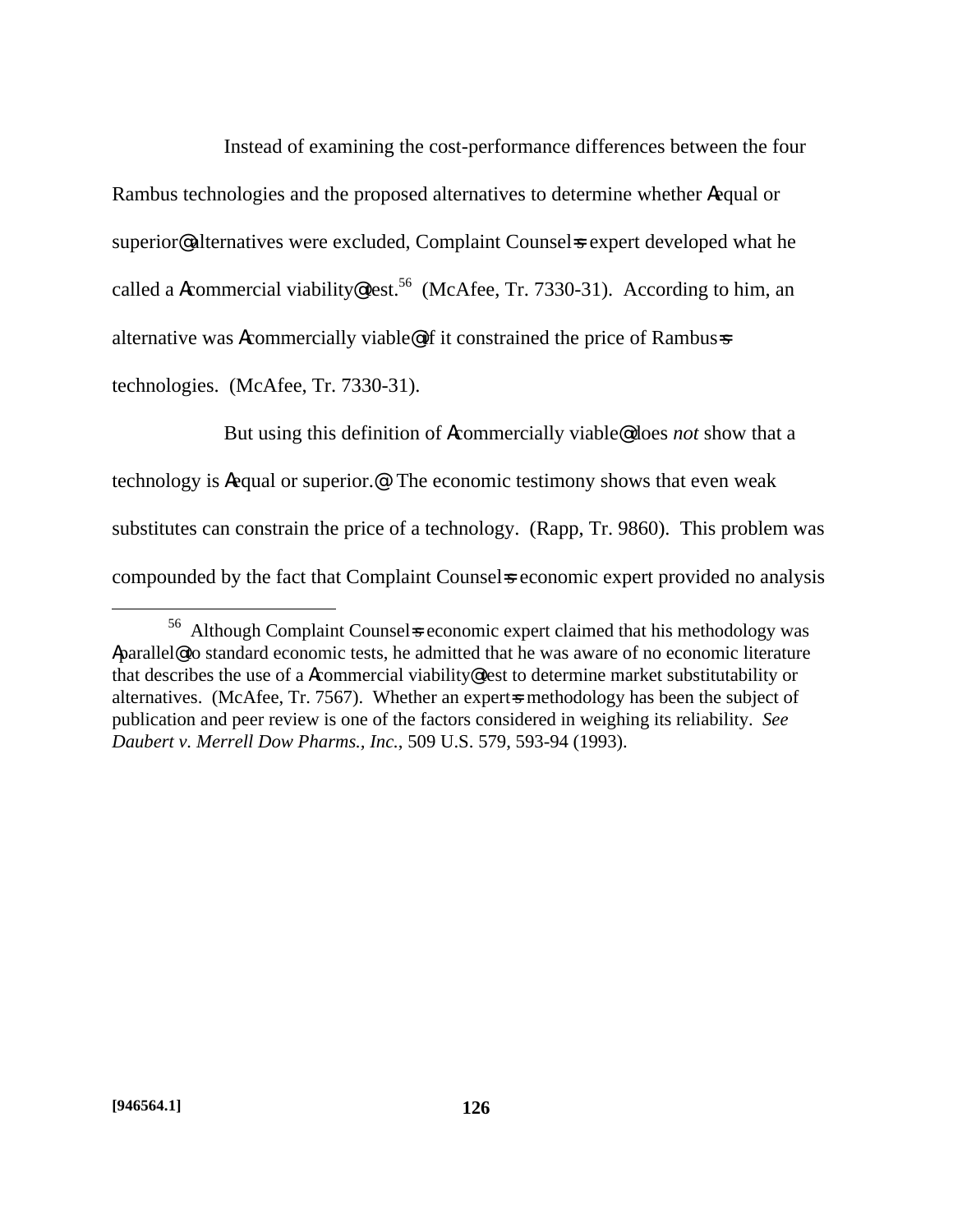of price elasticity. In other words, he did not consider the price level required before the alternatives would actually constrain the price. Instead, he simply looked for evidence that an alternative was considered as a possible alternative by members of JEDEC and whether knowledgeable engineers now claimed that the alternative was viable. (McAfee, Tr. 7333-34). Under this analysis, an alternative can therefore be Acommercially viable@ without being equal or superior. (Teece, Tr. 10368, 10370-71).

Further magnifying this error, Complaint Counsels economic expert defined commercial viability with respect to the subjective preferences of JEDEC and rather than seeking to determine whether the proposed alternatives were equal or superior in any objective sense (*i.e,*, cost-performance criteria). (McAfee, Tr. 7335). For instance, he judged patented technologies to be Ahobbling@ because the JEDEC rules supposedly put a Apenalty@ on technologies that were covered by intellectual property. (McAfee, Tr. 7337,7582-83). He thus regarded patented technologies, such as Rambus=s, as inferior merely because of the presence of intellectual property and without regard to the level of royalties sought for that technology in relation to their performance and other cost benefits.

JEDEC<sub>s</sub> alleged preferences are not a proxy for consumer welfare; determining whether an alternative is Aequal or superior@ cannot turn on such subjective judgments. For example, in a competitive market, if the best solution in cost-performance terms is patented and involves the payment of royalties, competition will dictate that the

#### **[946564.1] 127**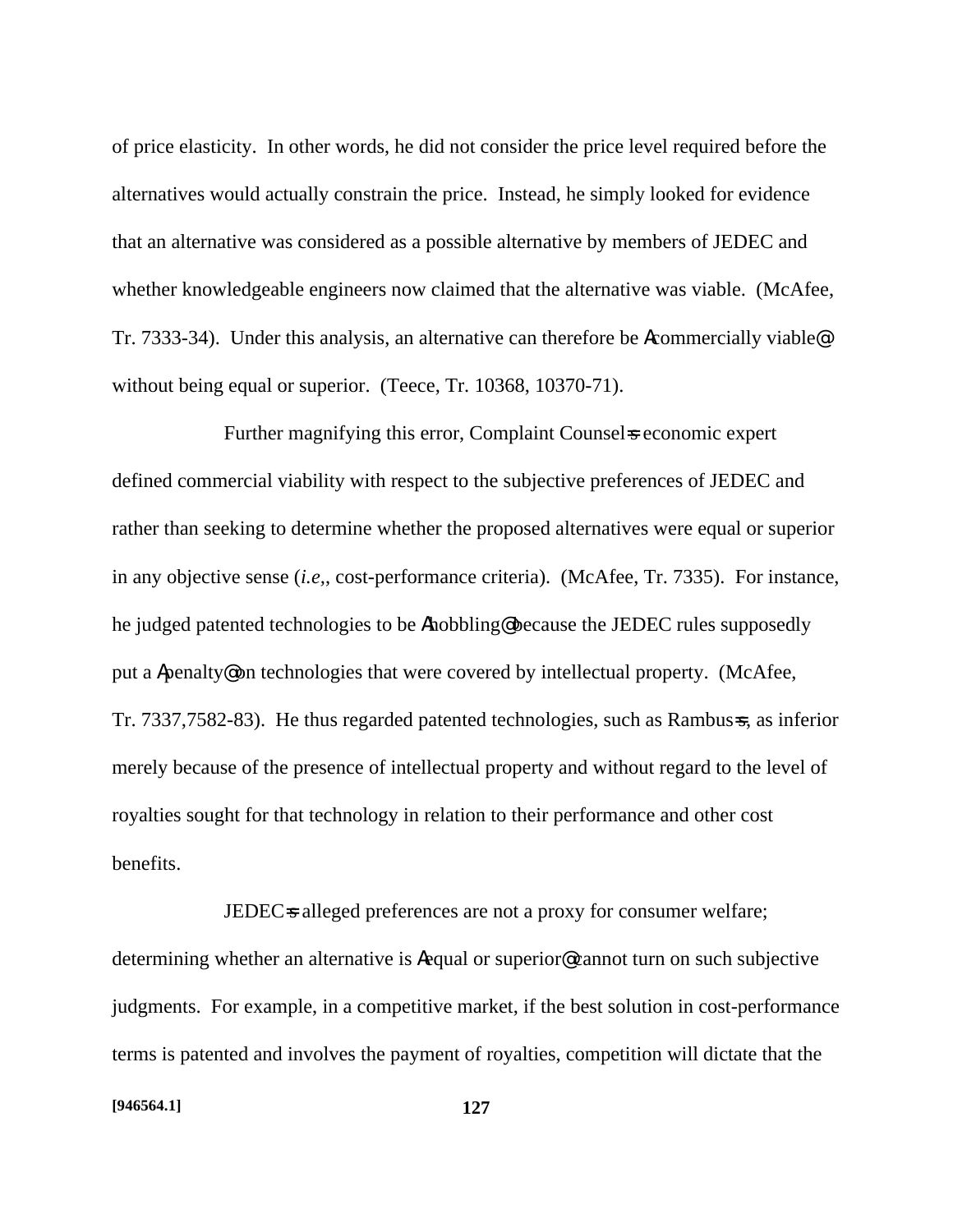royalties be paid and that the patented solution is adopted. (Rapp, Tr. 9939). While individual executives in an industry may dislike paying royalties, just as they may dislike paying healthcare costs for workers or a competitive wage, they will have no choice because competition will mandate that these costs be incurred. (Rapp, Tr. 9938-39). Consumers benefit by obtaining the best cost-performance alternatives even though the industry executives may have wanted another alternative.

While this is sufficient to undermine the reliability of Complaint Counsel-s economic experts opinion, the other factors he considered were even more subjective. For instance, he considered Aa perception of the magnitude of the problems@ associated with a technology as Arelevant to the determination of which technologies should be selected.@ (McAfee, Tr. 7586). In other words, he based his determination of whether a technology was Aequal or superior@ on the subjective perceptions of JEDEC members at the time, regardless whether these perceptions were correct. Similarly, he factored in whether some JEDEC members might prefer the technology because they are better equipped to produce it. (McAfee, Tr. 7338-39). Complaint Counsel is economic expert also relied on his notion of Asatisficing,@ to conclude, in effect, that a product that has less performance is nonetheless Aequal@ to one with better performance. (McAfee, Tr. 7335- 36). In other words, because he believed that JEDEC was Asatisficing,@ Complaint Counsels economic expert defined Aequal@ to include technologies that were *inferior* to Rambus=s technologies. In short, Complaint Counsel=s economic expert let JEDEC=s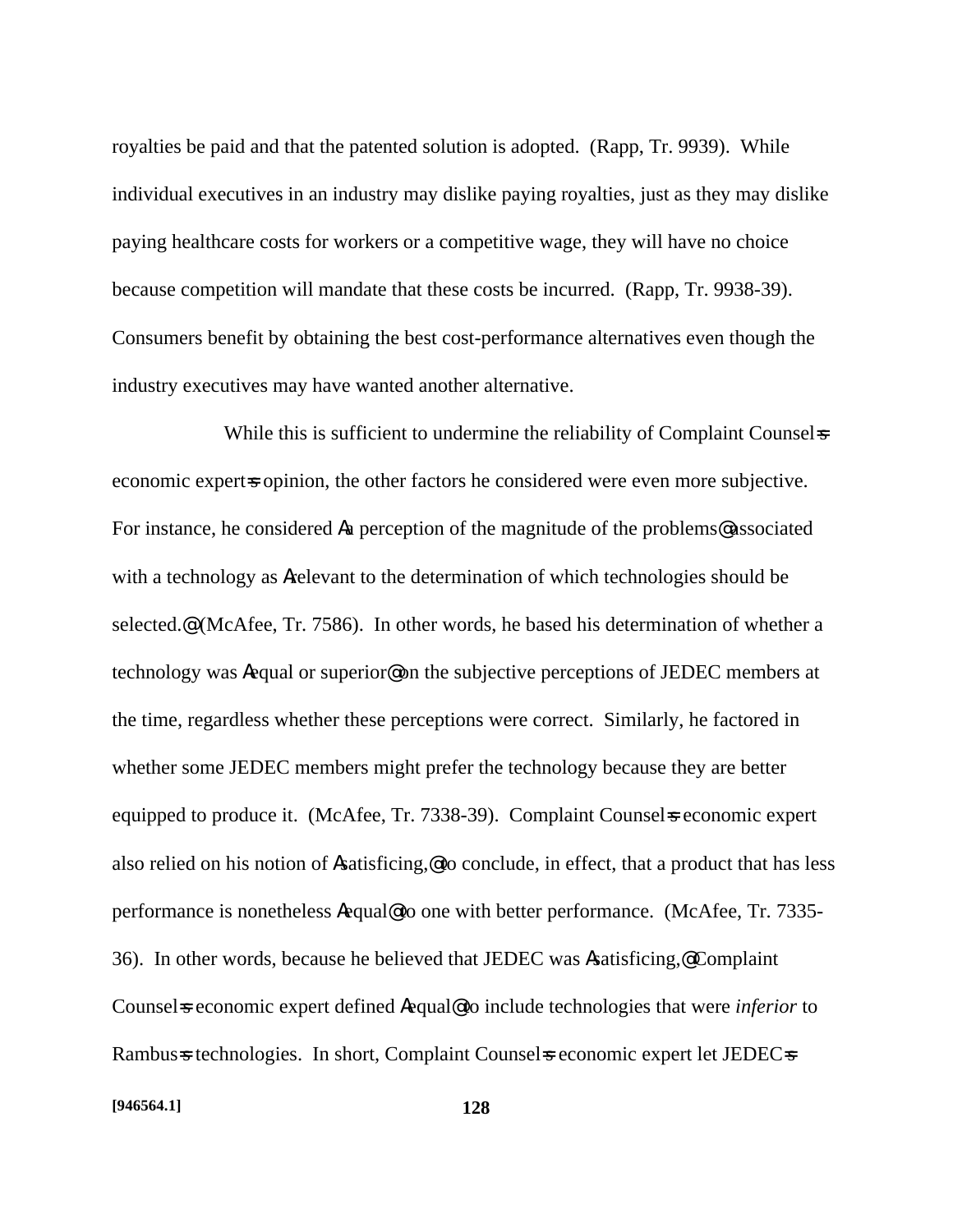subjective preferences dictate his analysis of what technologies were Aequal or superior<sup>®</sup> to Rambus technologies.

Not only were the factors considered by Complaint Counsels economic expert subjective, his methodology was as well. Rather than examining the actual cost differences between the Rambus technologies and the alternatives, Complaint Counsel economic expert simply opined that he had considered an amalgam of factors and determined that certain alternatives were Acommercially viable@ based Aon the information [he] analyzed.@ (See, e.g., McAfee, Tr. 7363). Even his ultimate conclusion was subjective and therefore impervious to testing. While he testified that it was likely that at least one of the technologies he deemed commercially viable alternatives to Rambus=s technology was equally efficient or superior to Rambus=s technology, he admitted that *he could not identify any particular technology as equal or superior to Rambus=s technologies*. (McAfee, Tr. 7578-79). This methodology leaves the conclusions with little foundation. *Cf. O=Conner v. Commonwealth Edison Co.*, 13 F.3d 1090, 1106-07 (7th Cir. 1994) (excluding expert testimony because of its subjective nature).

And it means that even under the definition of exclusionary offered by their own economist, Complaint Counsel has not proven that Rambus=s alleged conduct was exclusionary.

E. Rambus=s Amending Its Patent Applications Was Not Exclusionary; The Patent Laws Gave Rambus The Right To Claim Every Invention Described In The Original  $C898$  Application

**[946564.1] 129**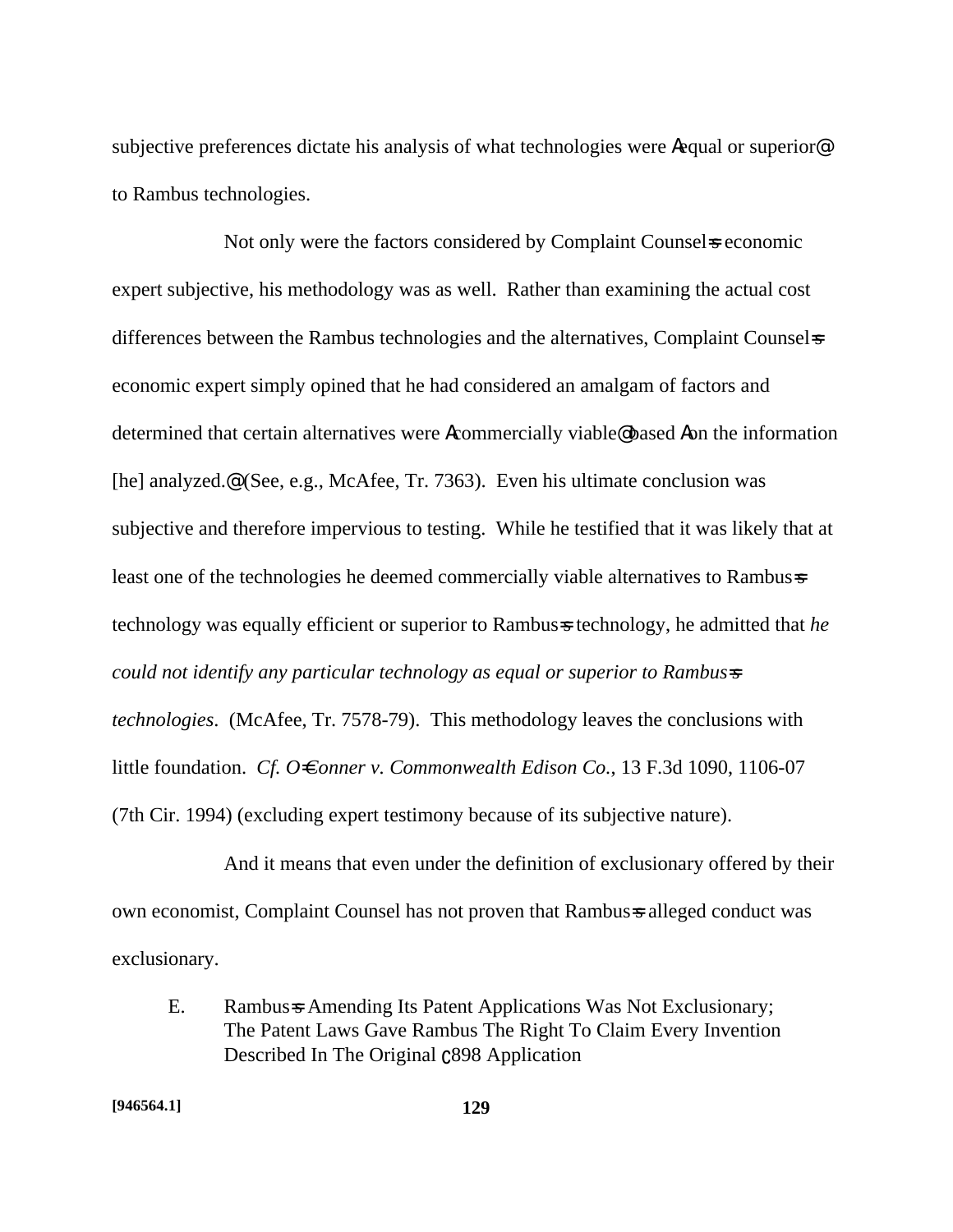Complaint Counsel cannot circumvent the law, principles of economics and the testimony of their own economics expert by now arguing that Rambus took ideas for some of its patents from discussions at JC-42.3 and that such conduct is anticompetitive. Indeed, such an argument would run afoul as well of concessions made by Complaint Counsels patent law expert, Mr. Nusbaum.

The patent laws dictate that Rambus-s patents could be based only on the Aideas<sup>@</sup> described in the original Farmwald-Horowitz patent application (the =898 application). Rambus could not have Ataken@ ideas from JEDEC to be incorporated into its patent applications.<sup>57</sup> The patent laws also make it clear that Rambus was well within its rights to seek claims for the inventions disclosed in the =898 application that it saw being considered for use by JEDEC members. The courts have repeatedly held that there is nothing improper with such Astandard practice.@

<sup>57</sup> Moreover, as Complaint Counsel have acknowledged, they do not and cannot secondguess the PTO-s determination that Rambus-s patents properly claim priority to the original  $c898$ application.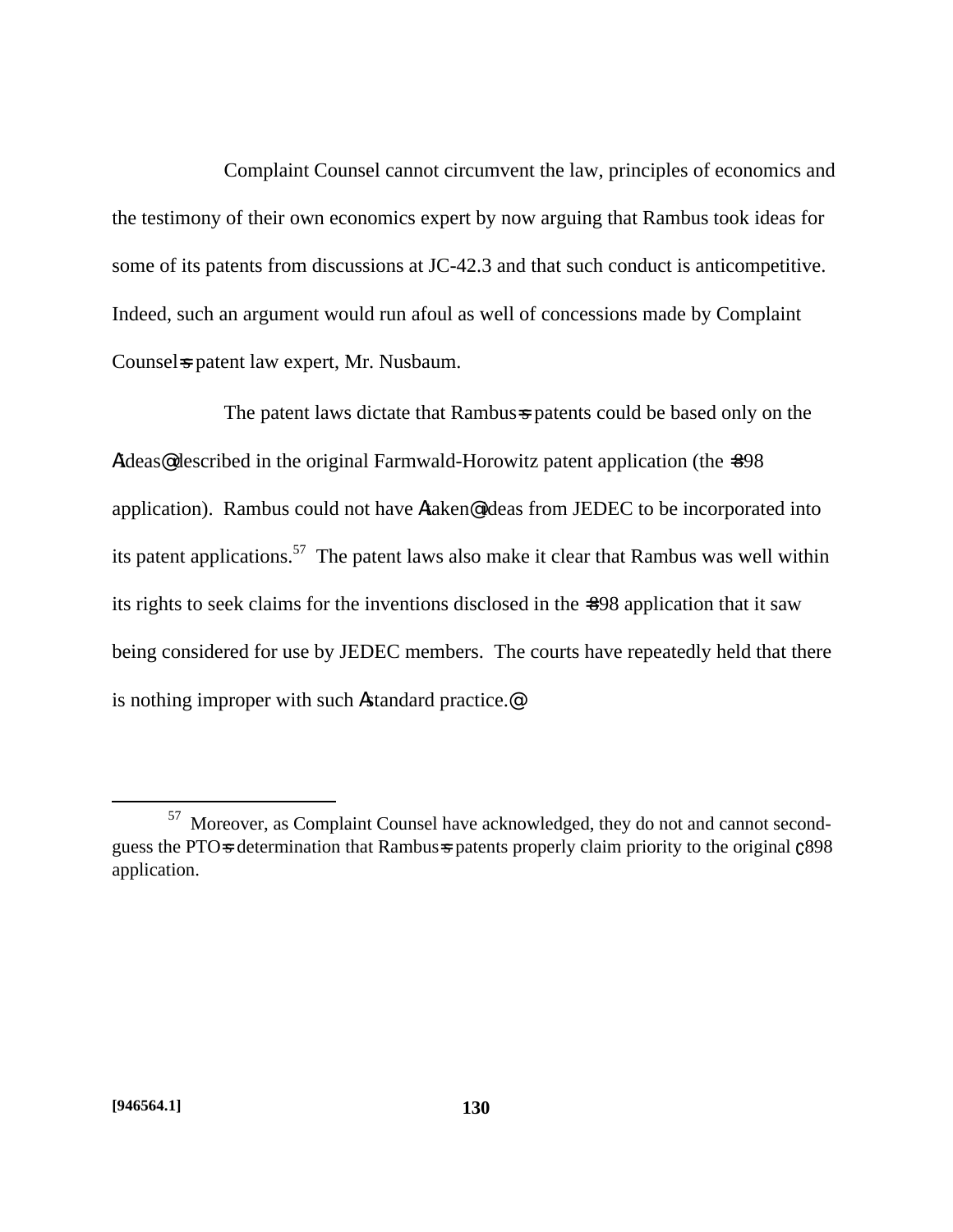As background, it is important to understand the interaction between the two parts of a patent:

> The patent document which grants the patentee a right to exclude others and hence bestows on the owner the power to license, consists of two primary parts: (1) a written description of the invention, which may and here does include drawings, called the Aspecification,@ enabling those skilled in the art to practice the invention, and (2) claims which define or delimit the scope of the legal protection which the government grant gives the patent owner, the patent Amonopoly.@

*General Foods Corp. v. Studiengesellschaft Kohle mbH*, 972 F.2d 1272, 1274 (Fed. Cir.

1992). At the most basic level, these two parts are intertwined because each patent claim must be Asupported@ by the written description. To obtain a patent claim, therefore, the inventor must adequately set forth in the written description (1) the invention, (2) the manner and process of making and using the invention, and (3) the best mode contemplated by the inventor of carrying out the invention. 35 U.S.C. ' 112; *see also* 3-7 CHISUM ON PATENTS ' 7.01 (2003).

The patent system recognizes, however, that an inventor might not fully claim all inventions nor the full scope of the individual inventions in an initial application. Rather than force inventors to claim everything possible in an original application, the patent system has several mechanisms that allow an inventor to go back to an original application to refine the patent claims. Important policies underlie this scheme. First, the patent laws seek to encourage early disclosure of inventions, allowing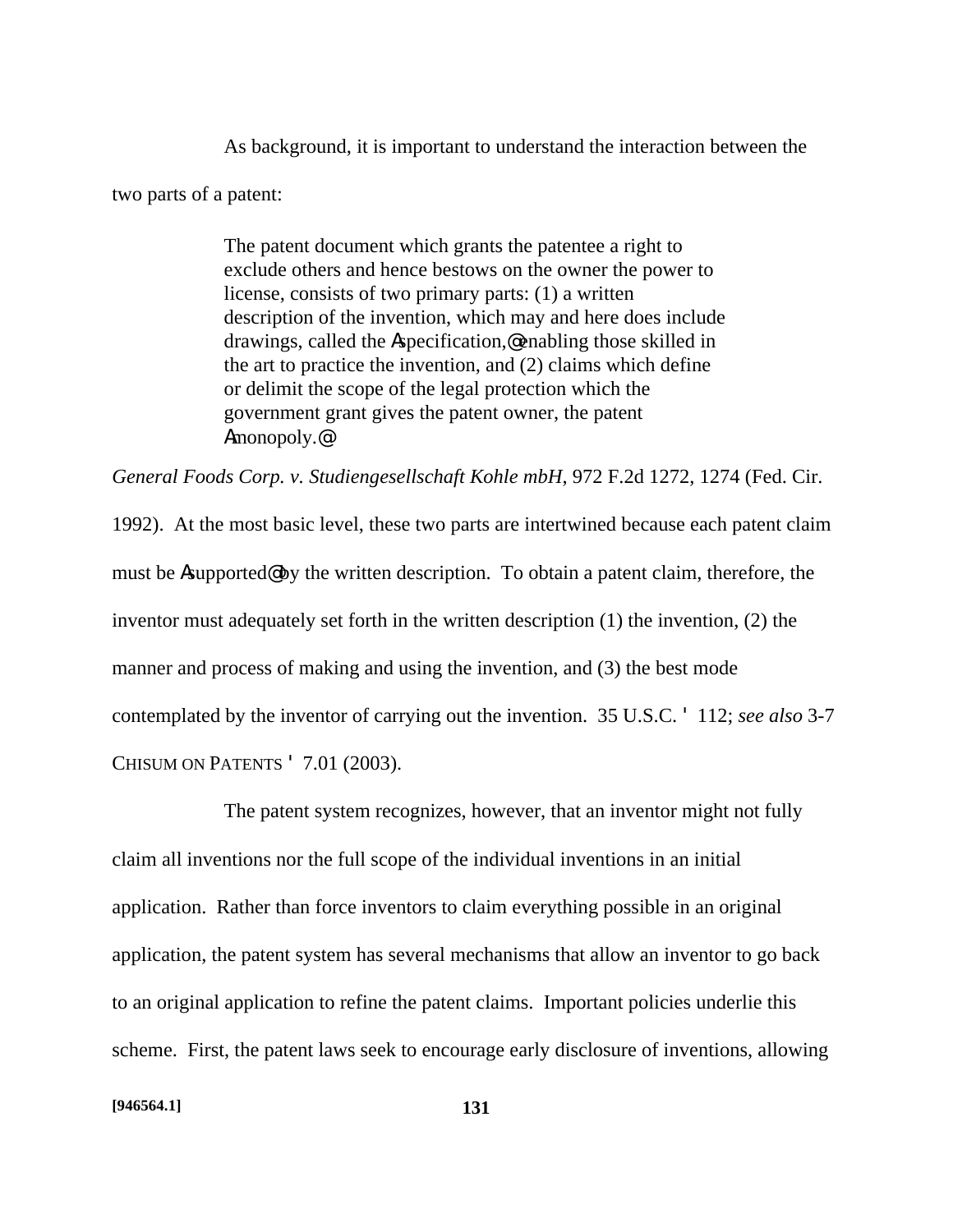further innovation based on the disclosed inventions. Requiring inventors to claim everything possible in an original application upon pain of losing rights to an invention would go against this policy; inventors would delay filing an application until sure that each possible claim has been meticulously drafted. Second, it is well recognized that reducing an invention to particular claims is a difficult task and that oftentimes the commercial value of a particular potential claim is not apparent at first. The patent laws therefore allow the inventor sufficient flexibility to claim the full scope of the disclosed inventions as the importance of particular aspects of an invention become apparent.

> 1. Patent Applicants May Continue To Claim Inventions Described In An Original Application Through Amendments, Continuations, and Divisionals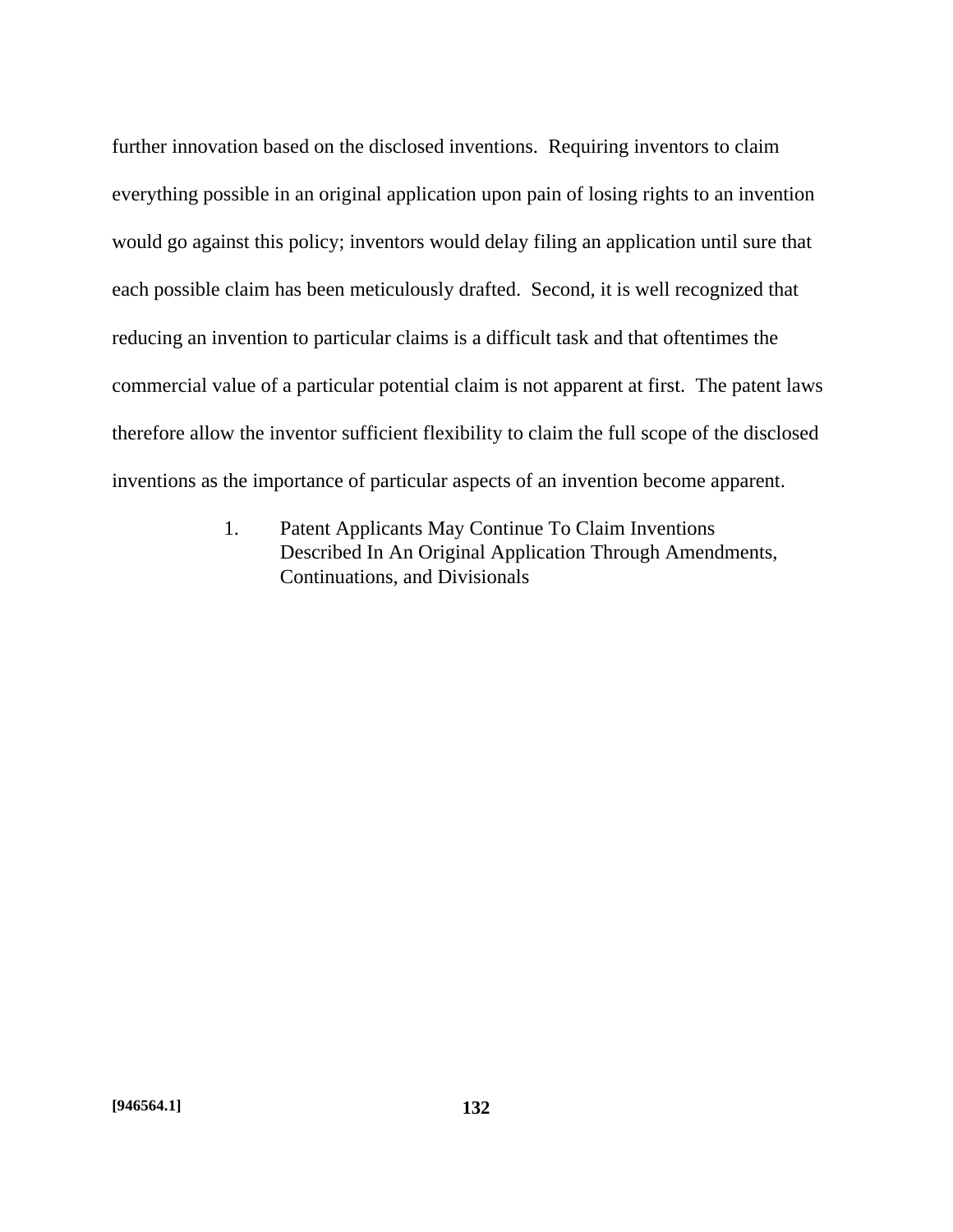To allow the inventor to claim the full scope of the inventions disclosed in the application, patent law allows the inventor to amend its claims, to file continuation applications,<sup>58</sup> or to file divisional applications.<sup>59</sup> Critically, to maintain the same priority date as the original application, any amendment, continuation application, or divisional application must be supported by the disclosure in the original application. 35 U.S.C. '' 112, 120, 121, 132. This means that the first requirement of patentability, that the inventor adequately describe the invention (known as the Awritten description@ requirement), is crucial. To be adequate, a written description must Aconvey with reasonable clarity to those skilled in the art that, as of the filing date sought, [the inventor] was in possession of the invention.@ *Vas-Cath, Inc. v. Mahurkar*, 935 F.2d 1555, 1563-64 (Fed. Cir. 1991). The written description requirement, therefore, limits the inventor to those inventions disclosed in the original application: AThe purpose of the written description requirement is to prevent an applicant from later asserting that he invented that which he did not; the applicant for a patent is therefore required to xecount his

<sup>58</sup> A continuation application is a second application containing the same disclosure as the original application. *See* 4-12 CHISUM ON PATENTS '13.03[2] (2003).

<sup>&</sup>lt;sup>59</sup> Divisional applications effectively divide the original application into several applications. Where a patent application contains Aindependent@ and Adistinct@ inventions, i.e., Ainventions that do not form a single inventive concept,@ 37 C.F.R. ' 1.141(a), the patent examiner Amay require the application to be restricted to one of the inventions.@ 35 U.S.C. ' 121. In response, the applicant may elect to pursue one of these inventions in the original application and file Adivisional@ applications to obtain claims covering the other inventions, and the divisional application retains the priority date of the original application. *Id.*; *see also* 4-12 CHISUM ON PATENTS ' 12.04 (2003).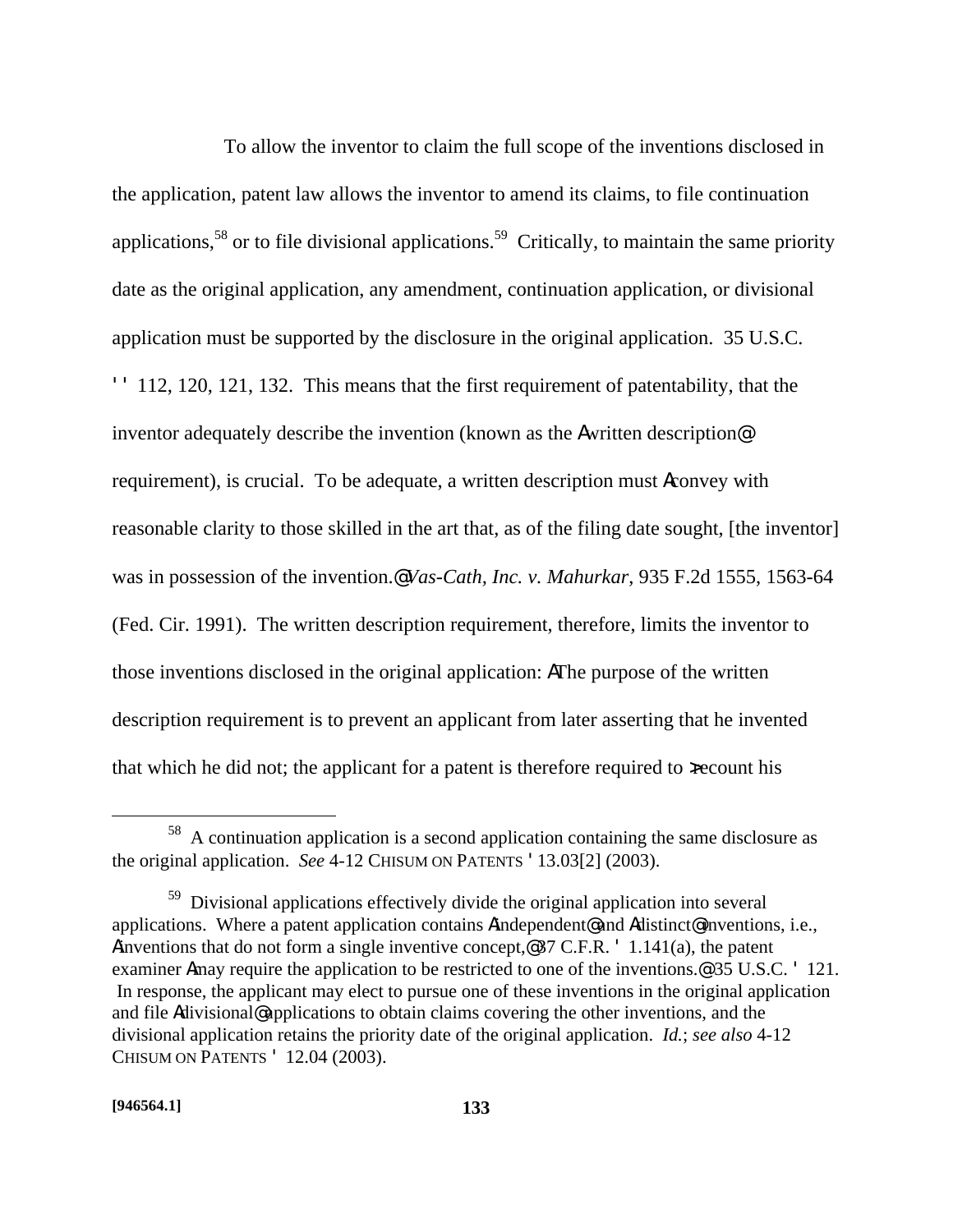invention in such detail that his future claims can be determined to be encompassed within his original creation.=@ *Amgen Inc. v. Hoechst Marion Roussel, Inc.*, 314 F.3d 1313, 1330 (Fed. Cir. 2003) (quoting *Vas-Cath*, 935 F.2d at 1561).

This means that, to maintain the same priority date as the original application, neither an amendment to a continuation application, nor a divisional application, may add any Anew matter.@ 35 U.S.C. ' 132 (ANo amendment shall introduce new matter into the disclosure of the invention.@); 35 U.S.C. ' 120 (giving benefit of original application filing date under certain circumstances); *Applied Materials v. Advanced Semiconductor Materials Am.*, 98 F.3d 1563, 1579 (Fed. Cir. 1996) (Mayer, J., concurring) (ABy definition, a continuation adds no new matter and is akin to an amendment of a pending application.@); 35 U.S.C. ' 121 (according original priority date to divisional application only if the divisional conforms to section 120). ANew matter@ is something that describes a different invention or adds to or changes the nature of the disclosed inventions. *See, e.g., Regents of the Univ. of N. M. v. Knight*, 321 F.3d 1111, 1121 (Fed. Cir. 2003).

These requirements B that any amendment, continuation application, or divisional be supported by the original disclosure without any Anew matter@ B ensure that the inventor is limited to claiming only those inventions disclosed in the original application: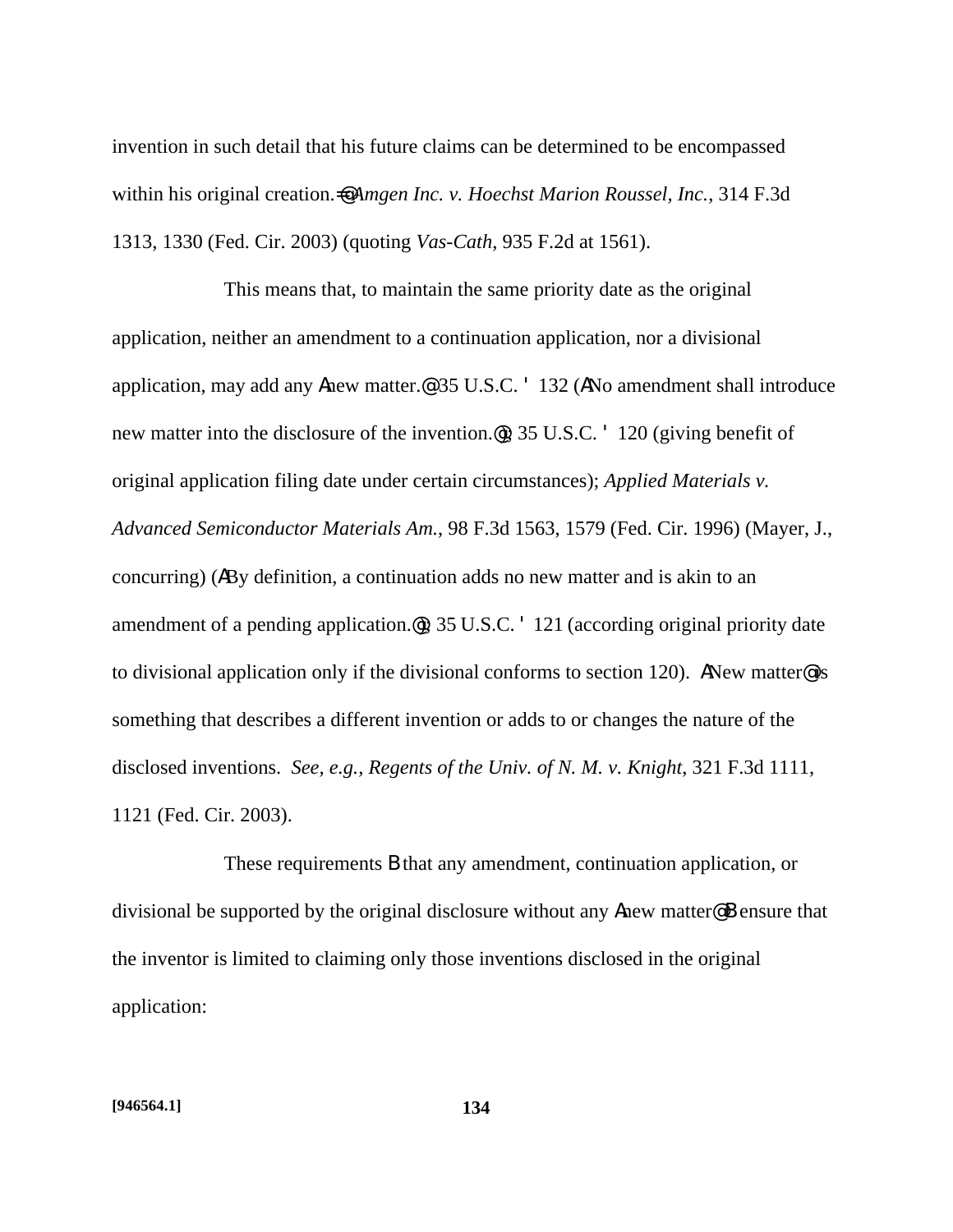The written description requirement and its corollary, the new matter prohibition of 35 U.S.C. ' 132, both serve to ensure that the patent applicant was in full possession of the claimed subject matter on the application filing date. When the applicant adds a claim or otherwise amends his specification after the original filing date . . . the new claims or other added material must find support in the original specification.

*TurboCare Div. of Demag Delaval Turbomachinery Corp. v. G E*, 264 F.3d 1111, 1118

(Fed. Cir. 2001).

Thus, while the  $\approx 98$  application continues to be the progenitor of numerous

patents, the Patent Office has determined that each and every claim contained in these

new patents is supported by the original written description filed by Farmwald and

Horowitz in 1990. Or, to say it another way, each and every invention and the full scope

of each invention claimed by Rambus was disclosed in the written description of the =898

application (and therefore in the PCT application that became public in 1991).

2. It Is Fully Legitimate For A Patent Applicant To Amend Its Pending Claims To Cover Competitors= Products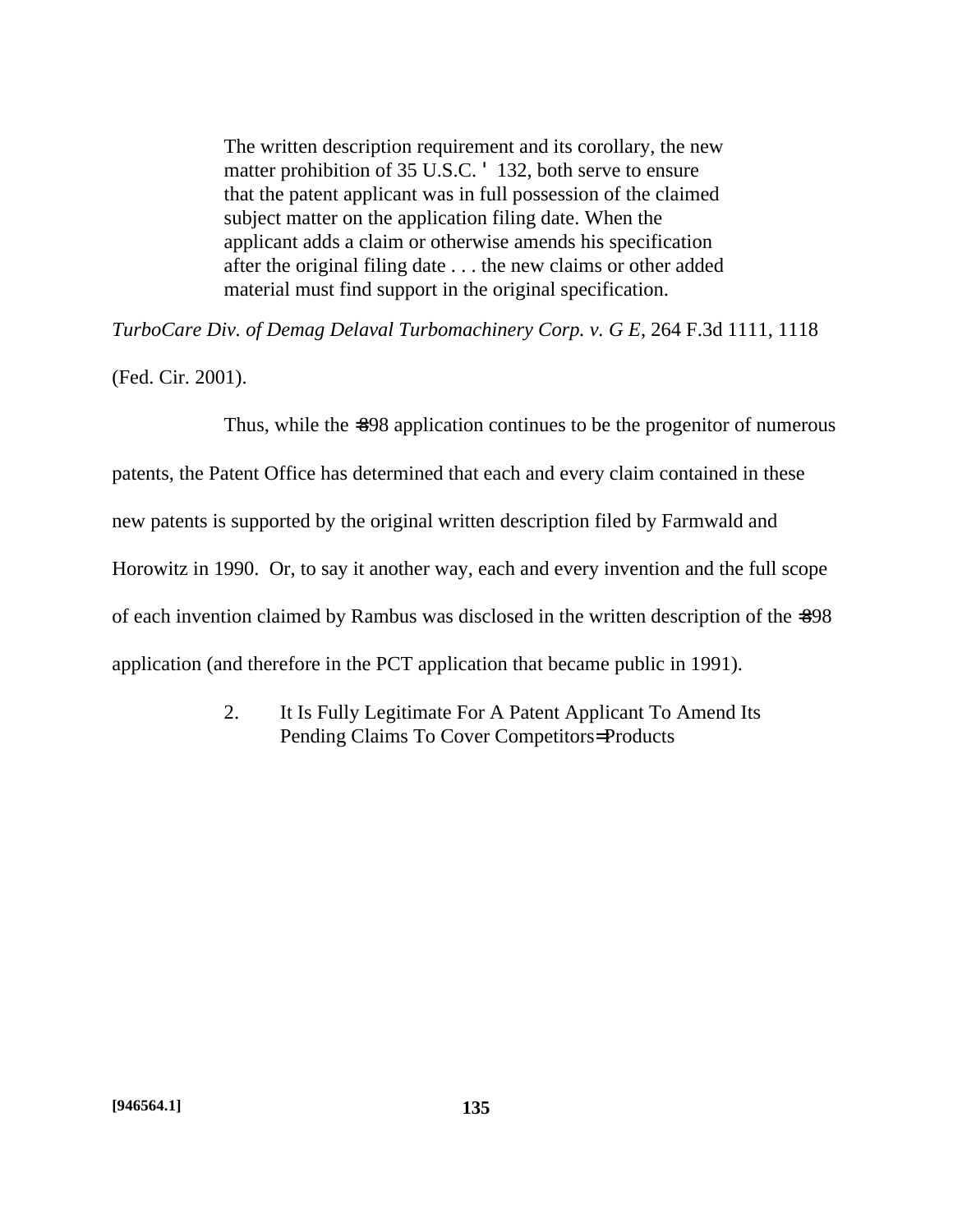The right of an inventor to claim all of the inventions properly described in the written description of his application is not cut off because some other person begins to use the inventions before the inventor has filed a specific claim over those inventions. In other words, once the inventor has staked out his inventions in the written description of his application, the fact that someone uses one of the inventions in a competing product after the application has been filed but before the inventor claims that specific invention does not override the inventors entitlement to claim the invention. In fact, the Federal Circuit has explicitly held that there is nothing improper in amending a patent application to cover a competing product:

> It should be made clear at the outset of the present discussion that there is nothing improper, illegal or inequitable in filing a patent application for the purpose of obtaining a right to exclude a known competitors product from the market; nor is it in any manner improper to amend or insert claims intended to cover a competitor-s product the applicant-s attorney has learned about during the prosecution of a patent application.

*Kingsdown Medical Consultants, Ltd. v. Hollister, Inc.*, 863 F.2d 867, 874 (Fed. Cir.

1988). Further, the Federal Circuit has rejected the notion that amending a pending patent application to cover a competing product is somehow acting in Abad faith.@ *Multiform Desiccants, Inc. v. Medzam Ltd.*, 133 F.3d 1473, 1482 (Fed. Cir. 1998). Similarly, the courts have held that broadening pending patent claims to cover a competitor-s product does not indicate any intent to deceive. *See Emerson Elec. Co. v. Spartan Tool, LLC*, 223 F. Supp. 2d 856, 921 (N.D. Ohio 2002). In fact, amending a pending patent application to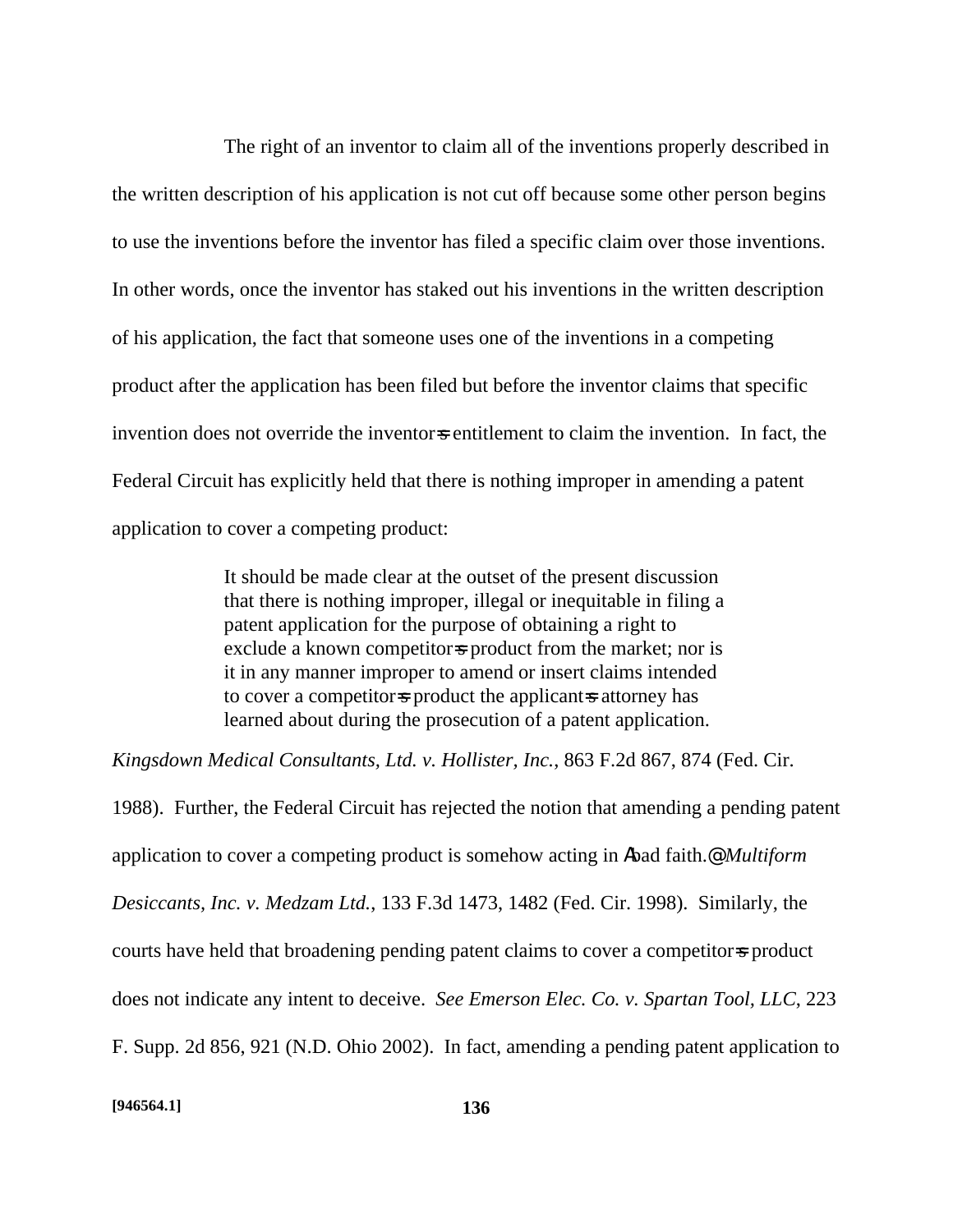cover Aa product containing a variant of the inventors brainstorm<sup>@</sup> is Astandard practice and has been for a long time.@ MERGES, MENELL & LEMLEY, INTELLECTUAL PROPERTY IN THE NEW TECHNOLOGICAL AGE 225 (2d ed. 2000).

These principles apply in the DRAM industry as they do in any other. For example, in *Texas Instruments, Inc. v. U.S. Int=l Trade Comm=n*, 871 F.2d 1054 (Fed. Cir. 1989), the patentee, Texas Instruments, amended its pending patent claims to cover a DRAM device sold by a company called MOSTEK. *Id.* at 1064-65. Specifically, Texas Instruments broadened its pending claims by deleting certain claim limitations. *Id.* at 1065. Rejecting the trial judge=s implicit finding that there was something wrong with this conduct, the Federal Circuit held that the broadening of the claims to cover the competing DRAM was proper, that the patent was not invalid, and that the DRAM products of the intervenor, Samsung Company, Ltd., infringed Texas Instrument=s patent. *Id.*

This is not to say that patent applicants can, at will, Amorph@ their pending patent claims to cover competitors= products. The patent laws ensure that the inventor can claim only inventions that were disclosed in the original written description: AWhile it is legitimate to amend claims or add claims to a patent application purposefully to encompass devices or processes of others, there must be support for such amendments or additions in the originally filed application.@ *PIN/NIP, Inc. v. Platte Chem. Co.*, 304 F.3d 1235, 1247 (Fed. Cir. 2002). In other words, patent law restricts the inventor to claiming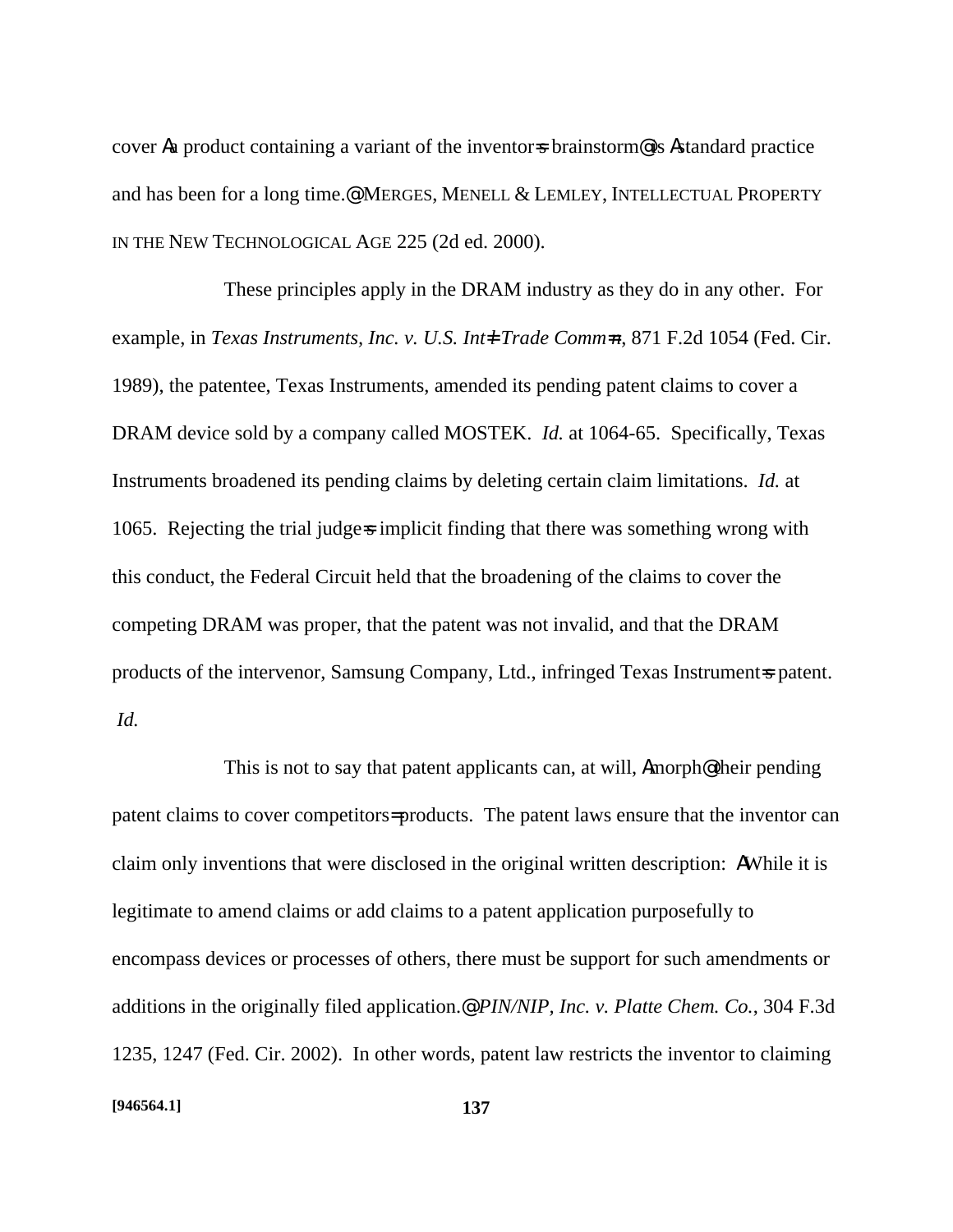only inventions that were disclosed in the original application, thereby preventing any sort of untoward Aabuse@ of the patent process. *See Vas-Cath*, 935 F.2d at 1561 (AAdequate description of the invention guards against the inventor-s overreaching by insisting that he recount his invention in such detail that his future claims can be determined to be encompassed within his original creation.@).

> 3. Under These Principles, It Was Entirely Legitimate For Rambus To Seek Claims Covering Technologies Promoted By Other JEDEC Members That Were Originally Disclosed in the =898 Application

The implication of these patent-law principles is that it was entirely

legitimate for Rambus to seek patent claims for inventions originally disclosed in the  $\textless 98$ application that were being used by JEDEC members. Under these principles, Rambus could not add ideas taken from JEDEC into its patent application B this would be to add new matter. Rather, Rambus could only claim Aideas@ (i.e., inventions) that were properly disclosed in the original  $\leq 98$  application, i.e., A within [Farmwald=s and Horowitz=s] original creation.@ *Vas-Cath*, 935 F.2d at 1561.

The opposite transaction, however B JEDEC members Aborrowing@ ideas from Rambus=s patent application B was in fact possible. While patent law prevented Rambus from taking ideas from JEDEC and claiming them as its own, nothing prevented JEDEC members from taking pieces of Rambus=s disclosed inventions and incorporating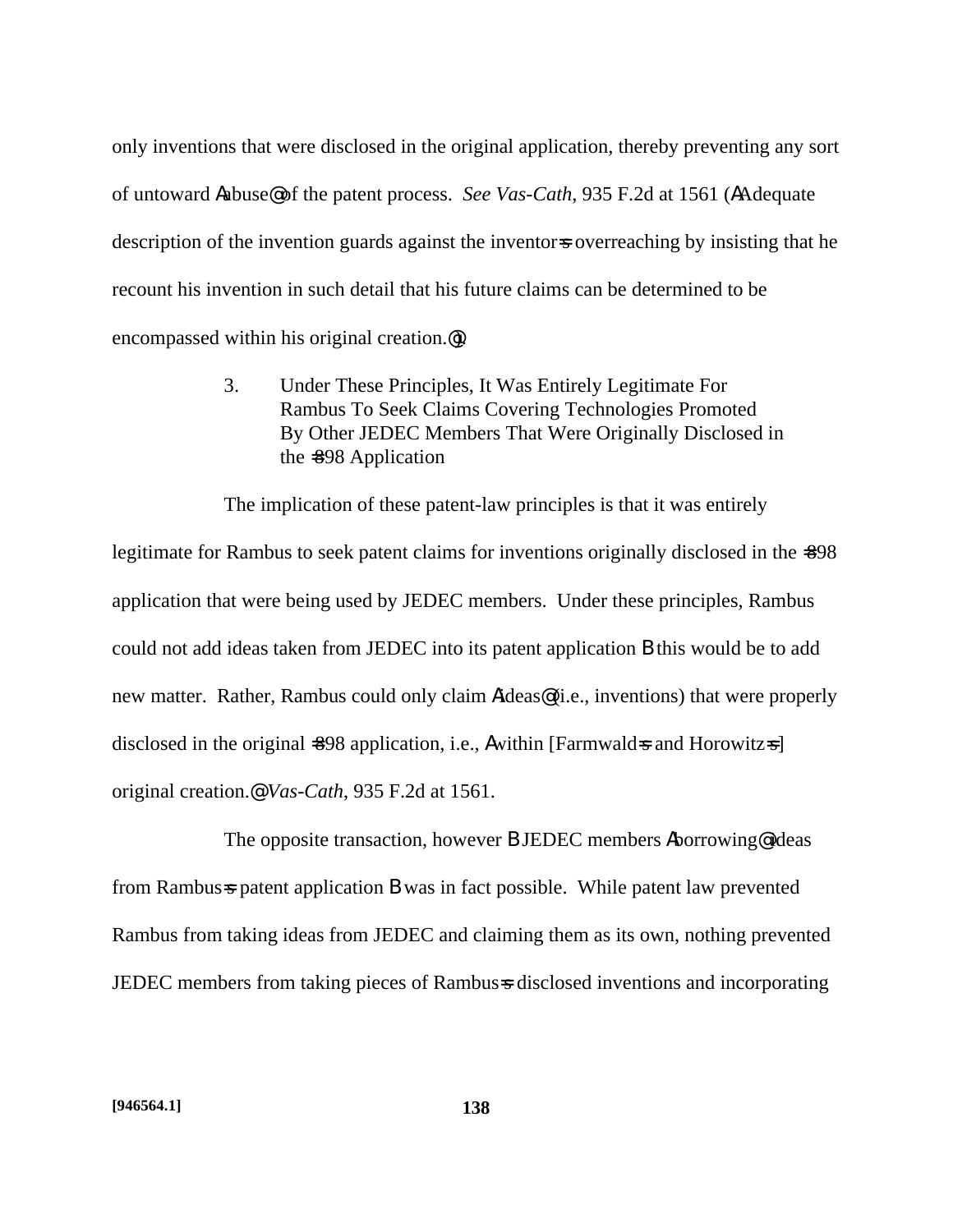those inventions into the SDRAM and DDR standards. $60$  Patent law prevents the unlicensed use of inventions only after a patent issues; prior to that time, patent law does not prohibit the use of inventions disclosed in an application for which claims have not issued. Of course, the JEDEC members proceeded at the risk (known to them) that the patent office would issue claims covering the borrowed inventions.

That JEDEC members might have been borrowing some of Rambus=s inventions for use in JEDEC standards did not adversely impact Rambus=s patent prosecution efforts; the Patent Act gave Rambus the right to seek patent protection over its inventions regardless of the JEDEC members= activities. As the Federal Circuit has repeatedly held, there is nothing wrong, unethical, deceptive, or Abad faith@ about an inventor seeking patent protection for inventions that were being used by others, so long as those inventions were in the original application. Rambus=s decisions to amend its patent applications thus cannot be exclusionary conduct.<sup>61</sup>

1

 $60$  Prior to the issuance of the =703 patent and the publication of the PCT application, certain JEDEC members may have Aborrowed@ Rambus=s ideas in violation of non-disclosure agreements, but proving such a breach is notoriously difficult. After the publication of these documents, of course, JEDEC members could Aborrow@ ideas from the publicly available written description.

 $61$  Rambus=s patent litigation efforts and its prelitigation demands for royalties are also immune from antitrust liability. *See Professional Real Estate Investors v. Columbia Pictures Indus.*, 508 U.S. 49, 60-61 (1993) (holding that nonsham litigation is immune from antitrust liability); *Primetime 24 Joint Venture v. NBC*, 219 F.3d 92, 100 (2d Cir. 2000) (holding that prelitigation demands are immune from antitrust liability); *McGuire Oil Co. v. Mapco, Inc.*, 958 F.2d 1552, 1560 (11th Cir. 1992) (same). The Federal Circuit has also stated that in Athe absence of any indication of illegal tying, fraud in the Patent and Trademark Office, or sham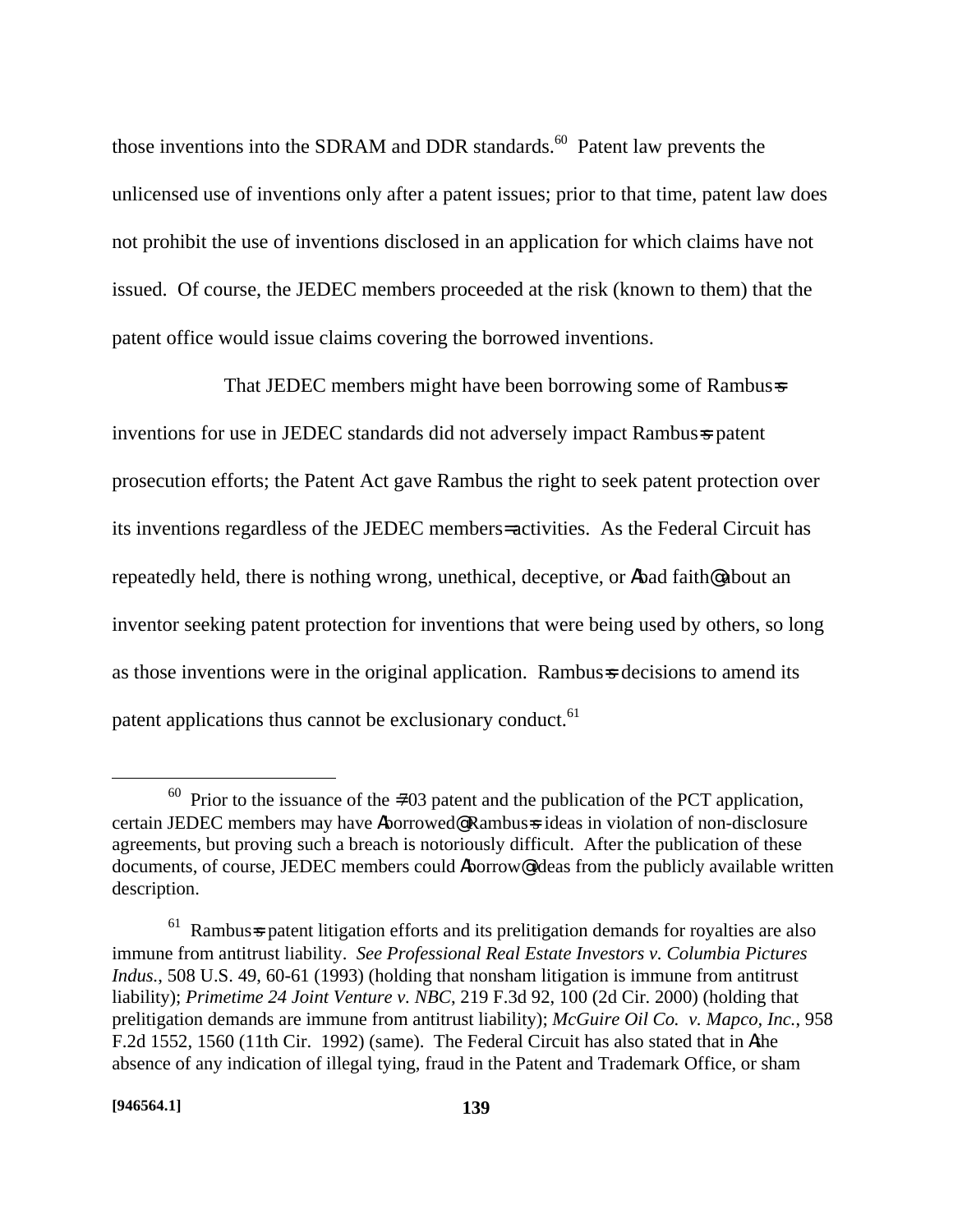litigation, the patent holder may enforce the statutory right to exclude others from making, using, or selling the claimed invention free from liability under the antitrust laws.@ *In re Indep. Serv. Orgs. Antitrust Litig.*, 203 F.3d 1322, 1327 (Fed. Cir. 2000). The issue of whether this statement is consistent with an antitrust theory premised on misleading a standard-setting body has not been decided. *See Intel Corp. v. Via Techs., Inc.*, 2001 WL 777085 at \*6 (N.D. Cal. 2001).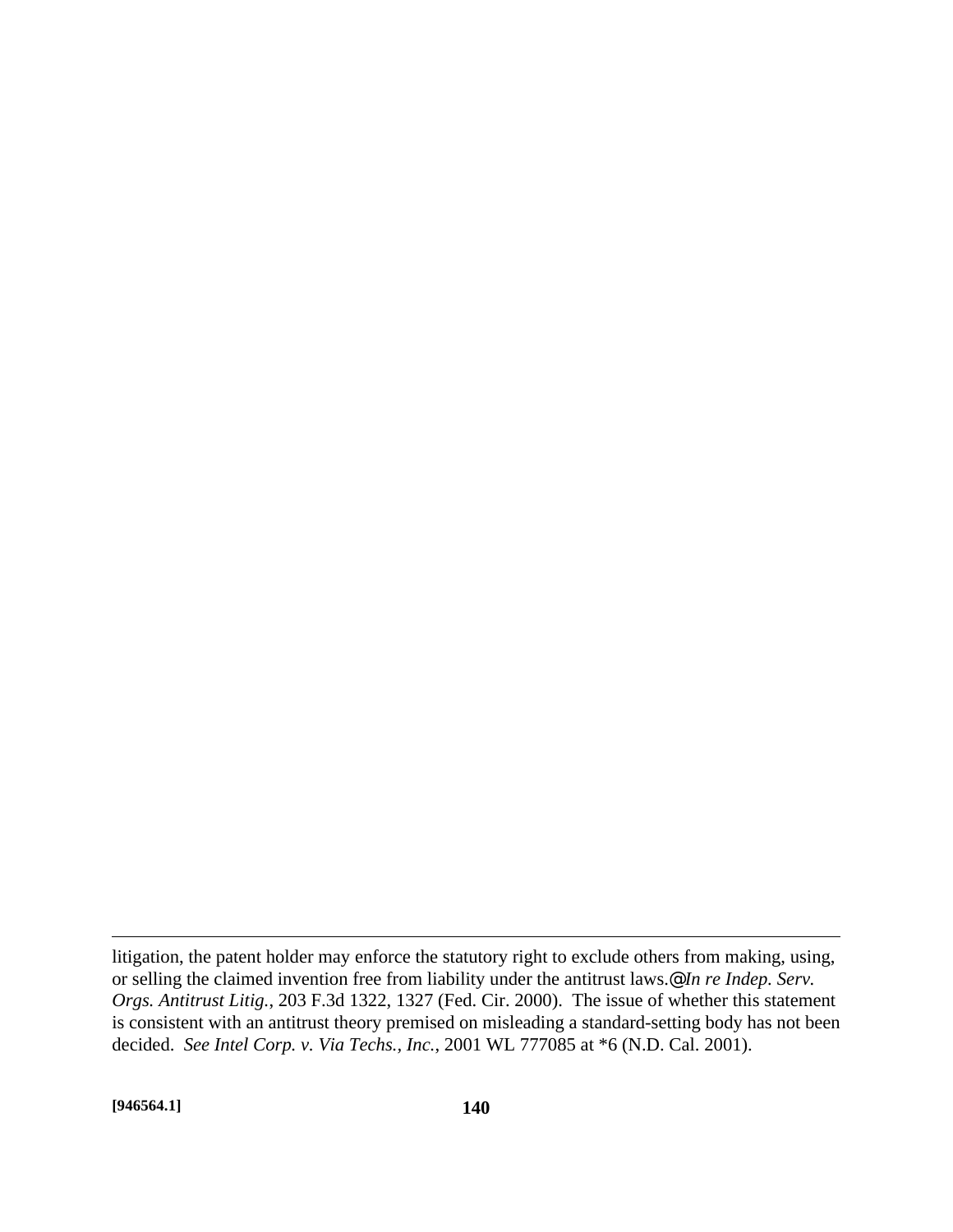# VIII. COMPLAINT COUNSEL HAVE FAILED TO SHOW ANY ANTICOMPETITIVE EFFECTS AS THE RESULT OF ANY CONDUCT BY RAMBUS

Even if Complaint Counsel met their burden to prove that the JEDEC disclosure duty was so broad as to require Rambus to disclose its patent interests to JEDEC, Complaint Counsel would still have to prove that Rambus=s conduct caused or threatened to cause anticompetitive effects. *See, e.g., Trans Sport, Inc. v. Starter Sportswear, Inc.*, 964 F.2d 186, 188 (2d Cir. 1992) (ATo sustain a ' 2 claim, the plaintiff must prove not only that the defendant had the power to monopolize, but also that it willfully acquired or maintained its power, thereby causing unreasonable  $\infty$ clusionary,= or >anticompetitive= effects.@ (internal citations omitted)); *see also Taylor Publ=g Co.*, 216 F.3d at 474 (stating that in an attempted monopolization case, court must find threatened anticompetitive effects); *E.I. Du Pont de Nemours & Co. v. FTC*, 729 F.2d 128, 141 (2d Cir. 1984) (vacating Commission order under Section 5 regarding unilateral conduct and requiring nexus between conduct and Aadverse competitive effects@).

Anticompetitive effects cannot be inferred from proof of exclusionary conduct and intent to monopolize; the effects must be proven. *See Spectrum Sports*, 506 U.S. at 459 (reversing because Athe trial instructions allowed the jury to infer specific intent and dangerous probability of success from the defendants= predatory conduct, without any proof of the relevant market or of a realistic probability that the defendants could achieve monopoly power in that market@); *see also Ashkanazy v. I. Rokeach &*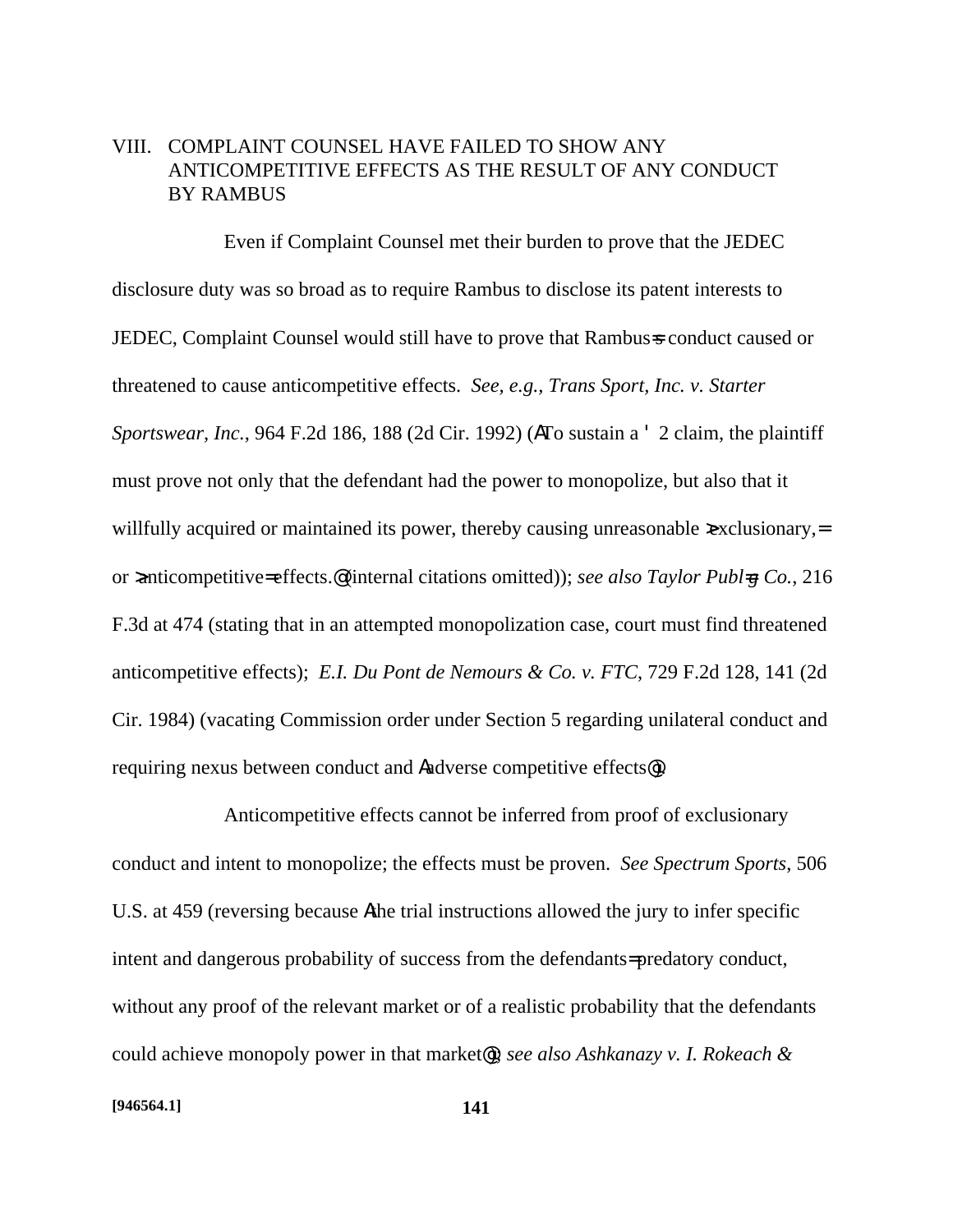*Sons*, *Inc.*, 757 F. Supp. 1527, 1540 (N.D. Ill. 1991) (holding in an attempted monopolization case that there must be a Acausal link between the anticompetitive behavior and the dangerous probability of success@).

Complaint Counsel contend that Rambus=s conduct allowed it to gain additional market power that it would not otherwise have had. According to Complaint Counsel, this market power is manifest in Rambus=s royalty rates, which Complaint Counsel contend reflect anticompetitive hold up resulting from the alleged failure to disclose.

A. Complaint Counsel Failed To Prove That Standardization By JEDEC Enhanced Rambus=s Market Power

To sustain their monopolization claims, Complaint Counsel must prove that Rambus-s market power flowed from the challenged conduct rather than from the superiority of Rambus=s technologies. *See, e.g., United States v. Grinnell Corp*., 384 U.S. 563, 570-71 (1966) (requiring proof that defendant acquired monopoly power through anticompetitive conduct rather than a superior product). The essence of Complaint Counsels economic theory in this case is that JEDECs standardization of Rambusses technologies enhanced Rambus=s market power. The evidence, however, shows that it did not.

> 1. Complaint Counsel Failed To Prove That Standardization, Not The Superiority Of Rambus=s Technologies, Accounts For Rambus=s Market Power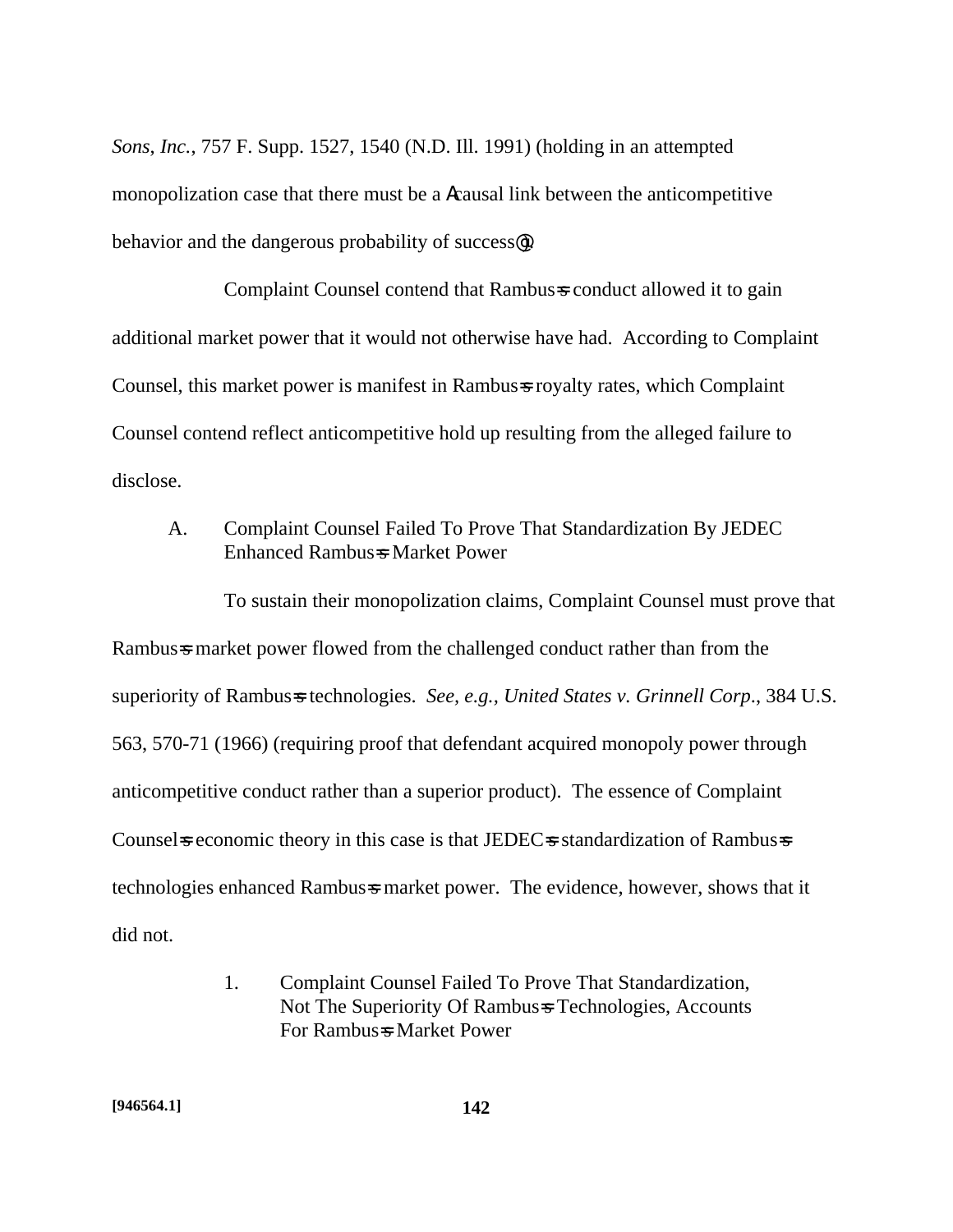The uncontested evidence at trial shows that formal standard setting may enhance market power only if certain economic conditions are met. Formal standardsetting may create or add to market power when (1) the industry has high compatibility requirements, (2) the standard-setting body is faced with several technologies that are more or less equivalent in cost-performance terms, and (3) standard-setting elevates one of those technologies above the others. RPF 1523. In contrast, where compatibility requirements are not high, market power is not gained through standard setting. RPF 1523. Further, where one technology is superior to the alternatives, formal standardsetting does not add any market power; the superior technology would have, in any event, been selected and become the *de facto* standard. RPF 1524. Any market power is due to the superiority of the technology, not standard-setting. RPF 1524

In this case, the evidence shows that the necessary economic conditions for formal standardization to enhance Rambus=s market power did not exist. First, the evidence shows that the DRAM industry does not have exceedingly high compatibility requirements. Where compatibility requirements are exceedingly high, the market might permit only a single standard. RPF 1508. This may occur in a network situation, such as fax machines that cannot work unless each fax machine can communicate with the other. RPF 1508. Where compatibility requirements are less than extreme, multiple standards may coexist. RPF 1509. Here, although DRAM must be compatible with other components in a particular computer, a computer with one type of DRAM can

#### **[946564.1] 143**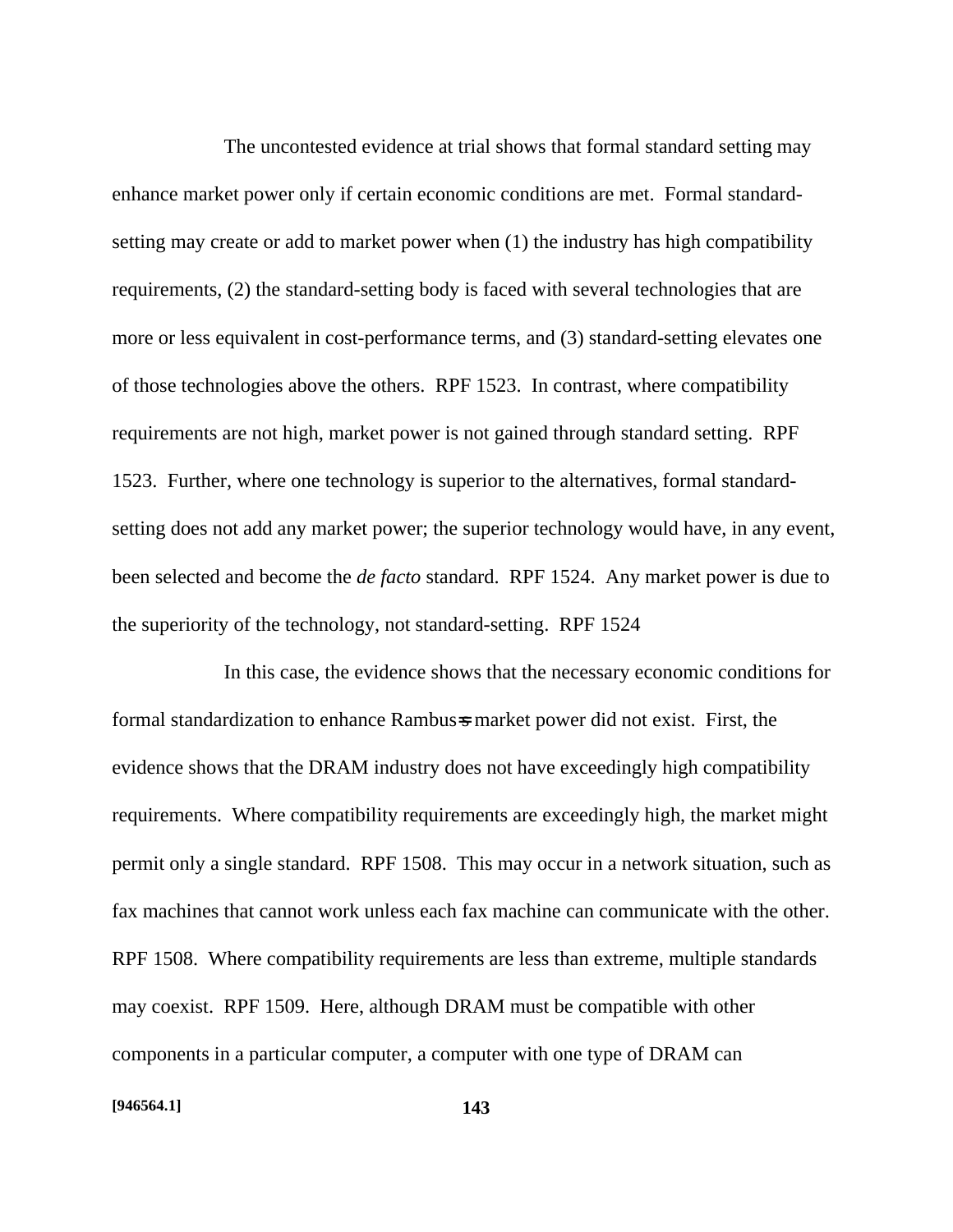communicate with a computer with another type of DRAM. RPF 1510. This means that compatibility requirements in the DRAM industry are not high. RPF 1510. Not surprisingly, the evidence shows that multiple standards coexist in the DRAM industry. RPF Section X.A.1.

Moreover, the evidence also shows that formal standard-setting is neither necessary nor sufficient for a standard to be successful in the DRAM industry. RPF 1513-1522. *De facto* standards, such as for Video DRAM and RLDRAM, have emerged in the industry. RPF 1514-15. Some JEDEC standards, such as Burst EDO, have failed. RPF 1516. And even the JEDEC SDRAM standard has been modified by Intel and by other industry participants because it was insufficient, leading to the PC66, PC100, and PC133 standards. RPF 1517-21. This shows that there are market participants and market forces other than formal standardization that can lead to standardization in the DRAM industry. RPF 1522. And it shows that formal standardization by JEDEC does not enhance market power. RPF 1522-24.

Second, the evidence shows that Rambus is technologies were superior in cost-performance terms. RPF Section IX. Absent formal standard-setting, therefore, Rambus=s technologies would have been selected by the market and become a *de facto* standard. RPF 1523-25. This, combined with the fact that compatibility requirements are not high, leads to the conclusion that standardization of the Rambus technologies by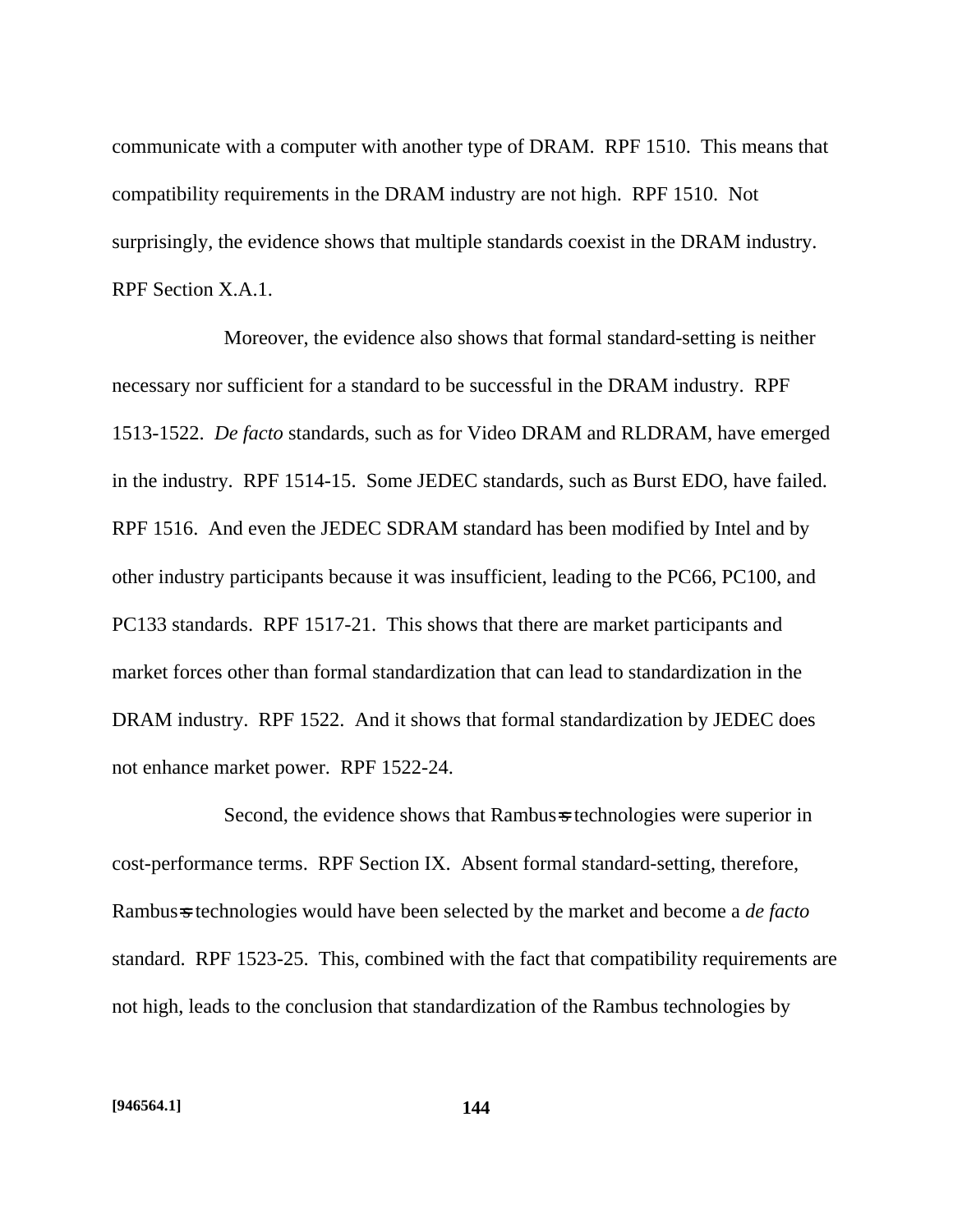JEDEC did not reduce the substitution possibilities of alternatives and that Rambus=s market power was unchanged by formal standard-setting by JEDEC. RPF 1525.

> 2. Complaint Counsel Failed To Prove That Lock-in, As Opposed To The Superiority Of Rambus=s Technologies, Prevents Switching

Moreover, the evidence shows that Rambus did not obtain any additional market power due to its technologies being standardized at JEDEC because, as explained above, even after standardization, switching costs would not have prevented a shift to an available technology that was as good or better than Rambus=s technology. RPF Section X.B. Absent prohibitive switching costs, JEDEC members could turn to the alternatives thereby preventing Rambus from having market power as a result of its technologies being standardized. *See, e.g., Alcatel USA, Inc. v. DGI Techs., Inc.*, 166 F.3d 772, 783-84 (5th Cir. 1999) (rejecting monopolization claim because plaintiff failed to prove significant switching costs); *United Farmers Agents Ass=n v. Farmers Ins. Exch.*, 89 F.3d 233, 237-39 (5th Cir. 1996) (affirming summary judgment on the ground that antitrust plaintiff failed to show defendant with 100% of relevant market possessed market power because switching costs were low). $62$  The evidence shows that switching costs are not

 $62$  Switching costs in this sense are akin to entry barriers that prevent the entry of competing technologies. Proof of barriers to entry is essential to sustain a monopolization claim: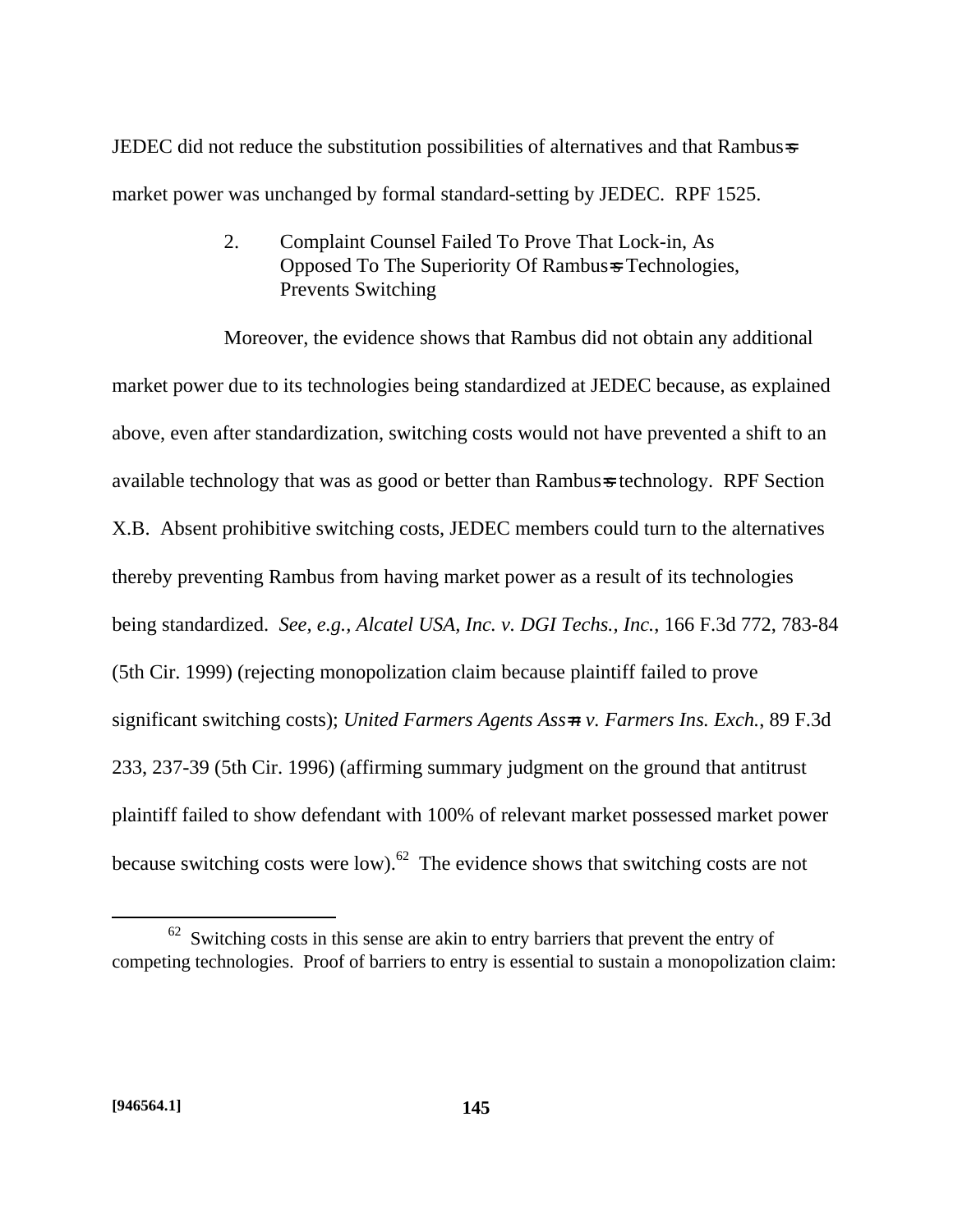prohibitive in the DRAM industry, which shows that standardization of Rambus=s technologies by JEDEC did not enhance Rambus=s market power. RPF 1526.

B. Complaint Counsel Failed To Prove That The But-For World Would Have Been Any Different, *i.e.*, That The Challenged Conduct Enhanced Rambus=s Market Power

Another way of looking at the issue of market power is to ask, AWhat would have happened had Rambus made the additional disclosures? Would Rambus=s or JEDEC=s postions have been any different?@ If JEDEC would have adopted the Rambus technologies and ended paying the same royalties even had Rambus made the additional disclosures, the failure to make those disclosures could not have enhanced Rambus=s market power. RPF 1530-36. Analyzing the evidence in this manner again shows that the alleged Rambus conduct did not enhance Rambus=s market power.

As described above, the evidence shows that even if Rambus had made the additional disclosures that Complaint Counsel allege should have been made, JEDEC still would have adopted the four Rambus technologies. The evidence shows that JEDEC=s

Aneither monopoly power nor a dangerous probability of achieving monopoly power can exist absent evidence of barriers to new entry or expansion.@ *American Professional Testing Serv.*, 108 F.3d at 1154.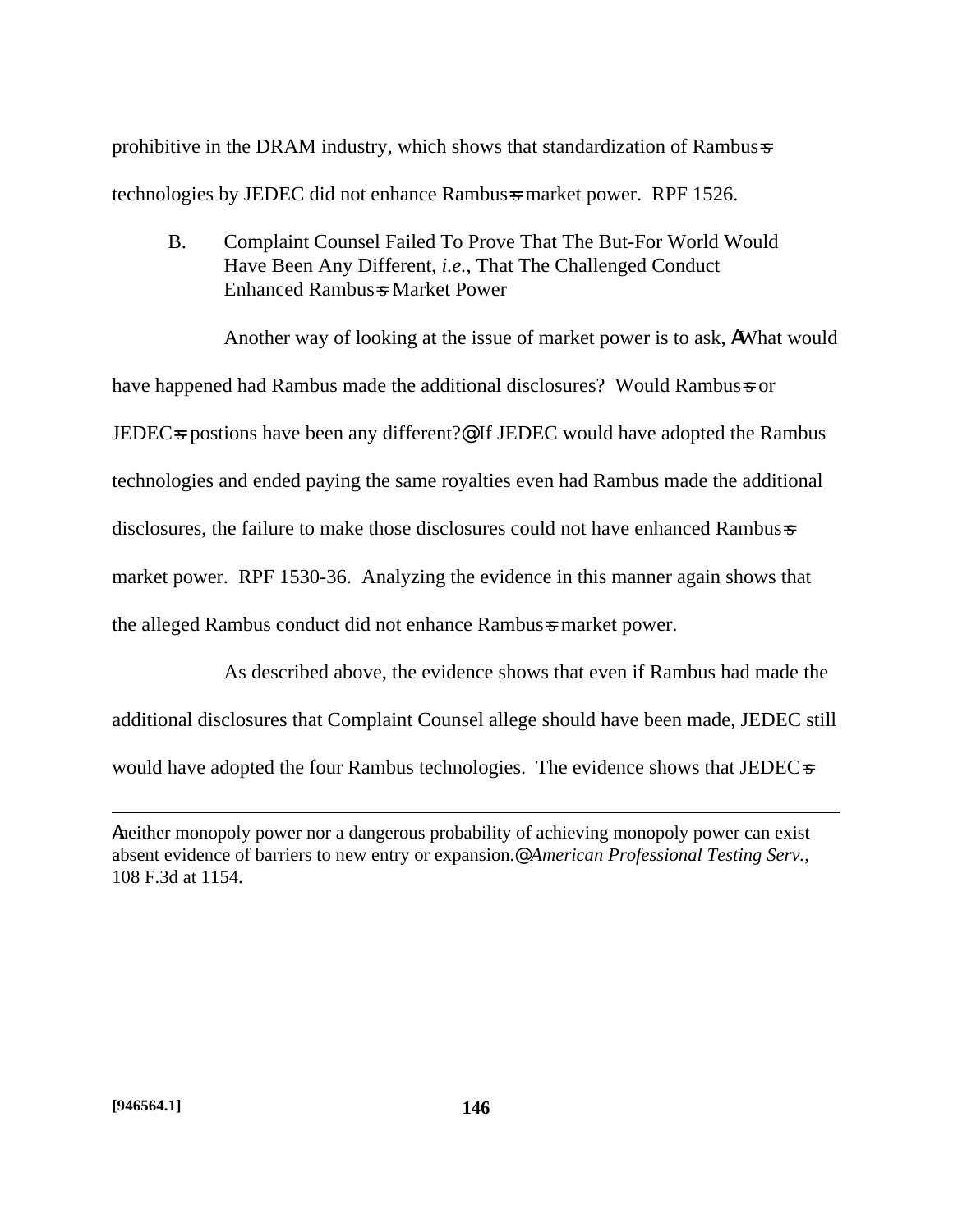revealed preference for the four Rambus technologies would not have been changed by additional Rambus disclosures. RPF Section IX.A. The evidence also shows that, even had Rambus made additional disclosures, rational DRAM manufacturers and a rational JEDEC would have selected Rambus=s technologies because proposed noninfringing alternatives were inferior to Rambus=s technologies in cost-performance terms, even accounting for Rambus=s royalties. RPF Section IX.B.3d. And the decision tree analysis considering both JEDEC=s and Rambus=s economic incentives shows that JEDEC would have adopted Rambus=s technologies. RPF Section IX.B.4.d.

The question remains, however, whether JEDEC members would pay the same royalties in the but-for world. As discussed above, *ex ante* negotiations are highly unlikely to have occurred. That means JEDEC members and Rambus would have negotiated for licenses to Rambus=s technologies in SDRAM and DDR at the same time they did in the real world **B** after Rambus=s patents issued in 1999.

If that is the case, the question is whether there would be anything different in a world in which Rambus made the additional disclosure that would have affected these negotiations. If Rambus had made the additional disclosures and if JEDEC would have adopted the technologies without *ex ante* negotiations, the situation in the but-for world would be identical but for one possible difference. If JEDEC asked for and received a RAND letter, Rambus would have been bound by the terms of that letter.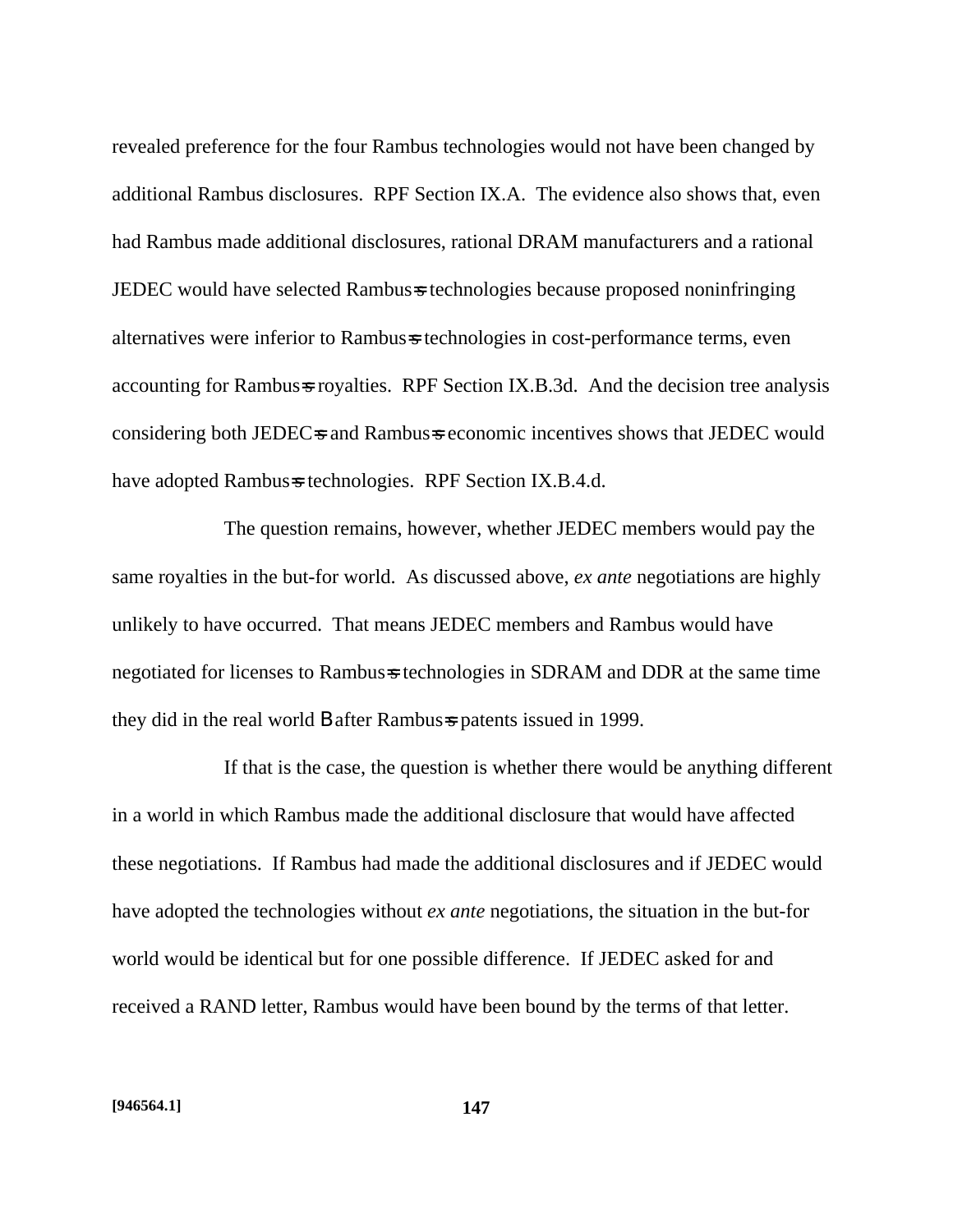(Note that if JEDEC had proceeded without asking for RAND letter, nothing would be different.)

It is fair to ask, then, whether Rambus=s SDRAM and DDR royalty rates are reasonable and nondiscriminatory as those terms are defined by JEDEC=s RAND policy.

The evidence shows that JEDEC left it to the market (and if necessary to the courts) to define what is Areasonable.@ RPF Section XI.A.1. In other words, JEDEC defined reasonable as the rate to which a willing licensee and a willing licensor would agree after arms=length negotiations.<sup>63</sup> RPF 1371. With this as the measure, the evidence shows that Rambus=s SDRAM and DDR royalty rates are in fact reasonable.

A comparison of Rambus=s SDRAM and DDR royalty rates with other royalty rates in the DRAM industry and in the semiconductor industry in general shows that Rambus=s rates are reasonable. For instance, the IBM Worldwide Licensing Policy, which was presented to JEDEC in a 1991 meeting, sets forth royalty rates from 1-5% of selling price. RPF 1377-78. Similarly, the IBM Standards Practice Manual that was in effect in 1996 states:

> The normal royalty rate for a license to IBM patents ranges from 1 percent to 5 percent of the selling price for the apparatus that practices the patents. This is a very reasonable

 $63$  This is of course how the courts define a reasonable royalty for a patent license under the *Georgia-Pacific* analysis. *See, e.g., Unisplay, S.A. v. American Electronic Sign Co.*, 69 F.3d 512, 517 (Fed. Cir. 1995); *Georgia-Pacific Corp. v. United States Plywood Corp.*, 318 F.Supp. 1116, 1120 (S.D.N.Y.1970).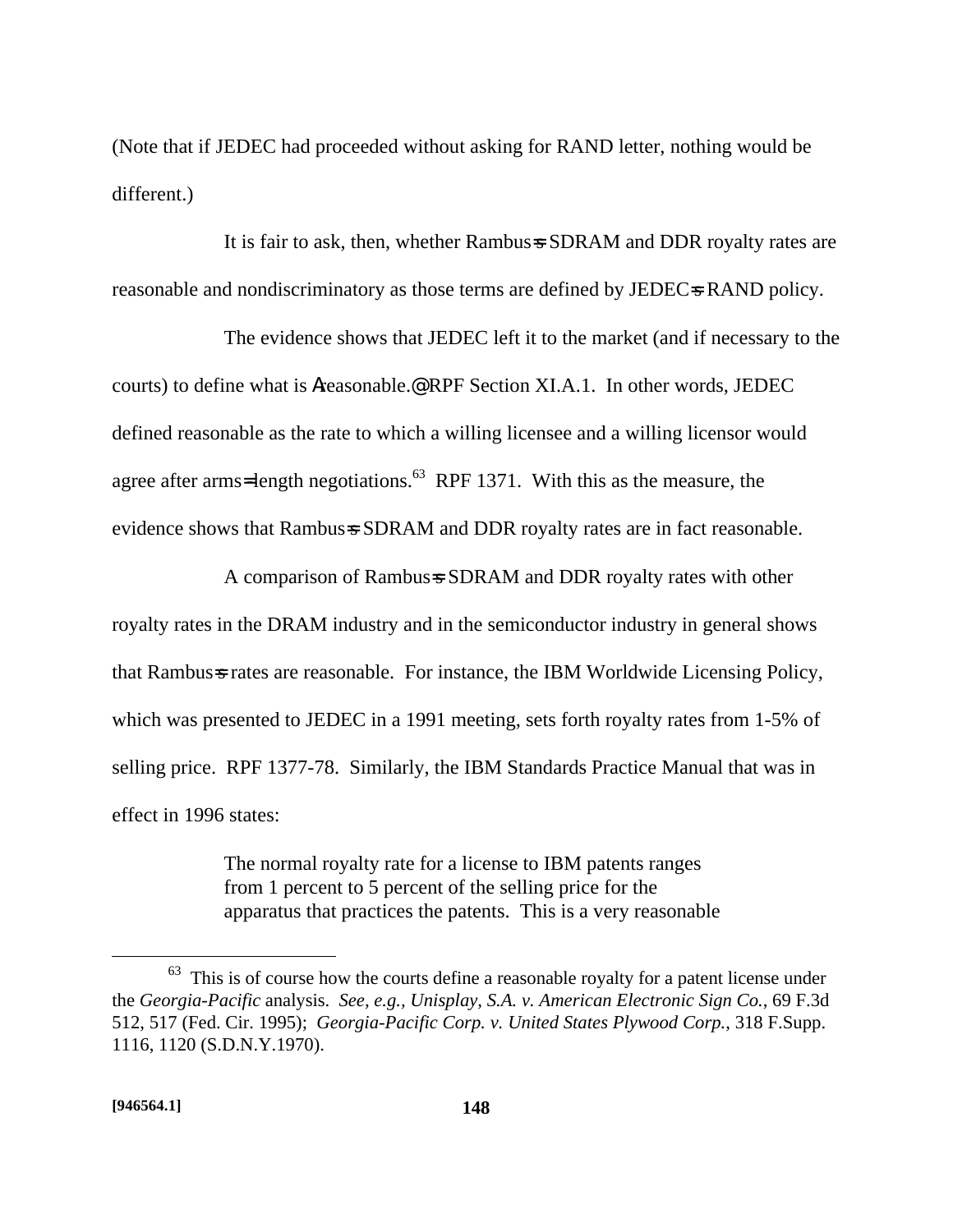rate in our industry and generally meets the requirement of standards organizations that licenses be made available on reasonable and nondiscriminatory terms and conditions.

RPF 1380. Digital Equipment Corporation notified JEDEC in a RAND letter that it would seek a 1% royalty for certain patents. RPF 1384. Kentron sought the equivalent of a 5% royalty for its FEMMA patents and the price of its QBM products reflected approximately a 9% charge for its patented technology. RPF 1385. Hyundai and Samsung paid patent royalties to Texas Instruments of 8% and 9%, respectively, on the DRAM they produced. RPF 1387-88. Other data on patents in the semiconductor industry shows average royalty rates to be about 4.5%. RPF 1389-90. Because crosslicensing is prevalent in the semiconductor industry, these rates are likely lower than the rates would be for a straight patent license. RPF 1394. Rambus=s rates are in the middle to low end of these DRAM industry and semiconductor industry rates. RPF 1392.

The only evidence that Complaint Counsel proffered on the issue of the level of Rambus=s royalty rates was a comparison of Rambus=s DDR rate with its RDRAM rate. Based on this comparison, Professor McAfee opined that Rambus=s DDR rates Areflected hold up.<sup>@</sup> He did *not* offer any opinion regarding Rambus=s SDRAM royalty rate.

The evidence shows, however, that Rambus=s DDR licenses are not comparable Rambus=s RDRAM licenses. RPF 1398-1402. **{IN CAMERA MATERIAL REDACTED}**

#### **[946564.1] 149**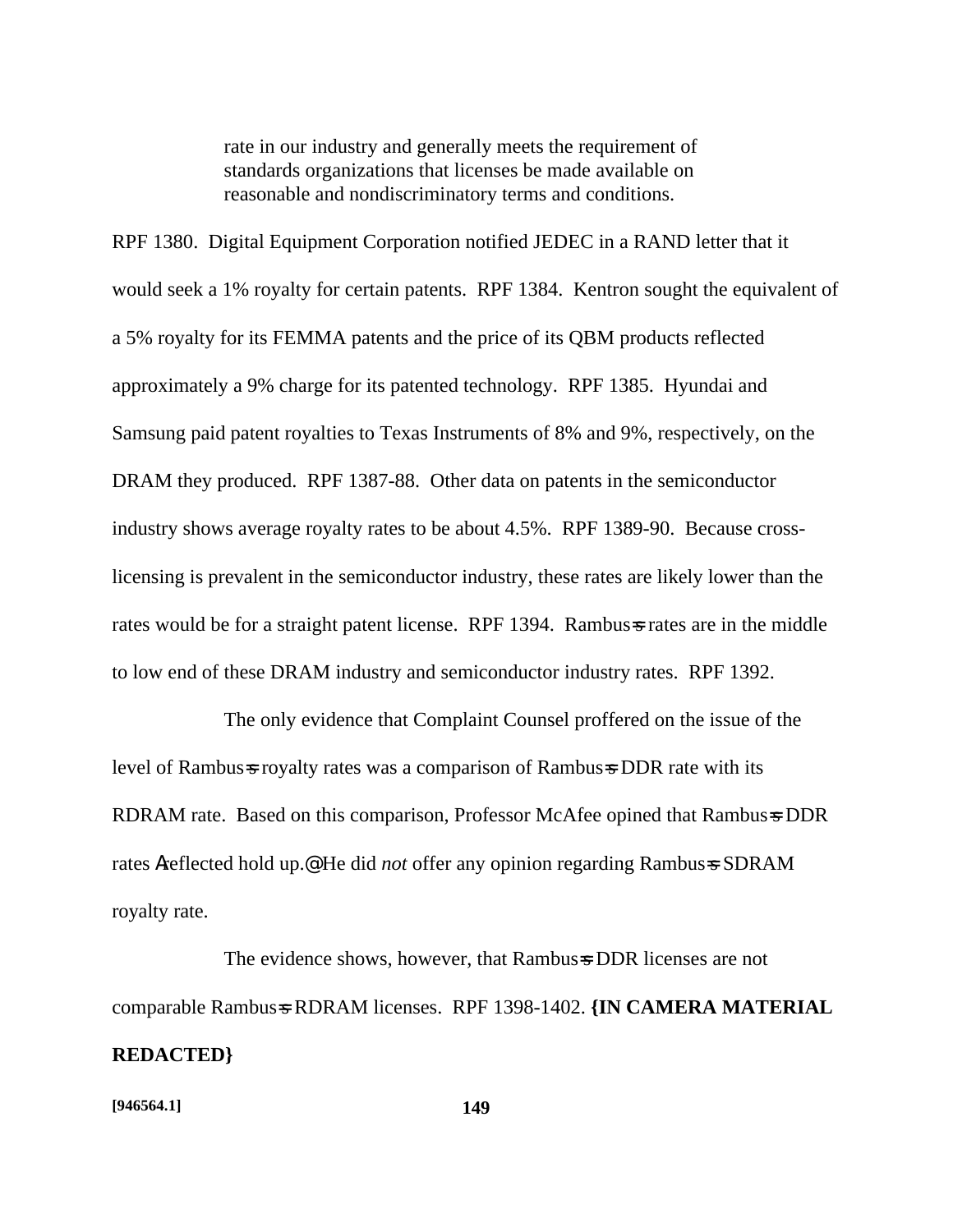RPF 1399. Moreover, with RDRAM, **{IN CAMERA MATERIAL REDACTED}**

RPF 1401. Rambus was able to Aparticipate in future design improvements, @ obtain information about the partner's customers, and be Apart of the process going forward.@ RPF 1401. In effect, **{IN CAMERA MATERIAL REDACTED}** RPF 1402.

JEDEC also left the definition of Anondiscriminatory@ to the market. RPF Section XI.B.1. But the evidence shows that JEDEC members did not believe that nondiscriminatory meant that every licensee must receive the same royalty rate regardless of the situation. RPF Section XI.B.1. In fact, the evidence shows that JEDEC did not regard charging higher rates to parties that chose to litigate as compared to those who did not to be discriminatory. RPF 1406-08.

Yet that is the only type of evidence that Complaint Counsel rely upon to assert that Rambus=s royalties are discriminatory. Specifically, Complaint Counsel contend that **{IN CAMERA MATERIAL REDACTED}**

shows that Rambus-s rates are discriminatory. $64$ 

1

<sup>64</sup> Notably, Complaint Counsel again failed to offer any evidence Rambus=s SDRAM royalty rates are discriminatory.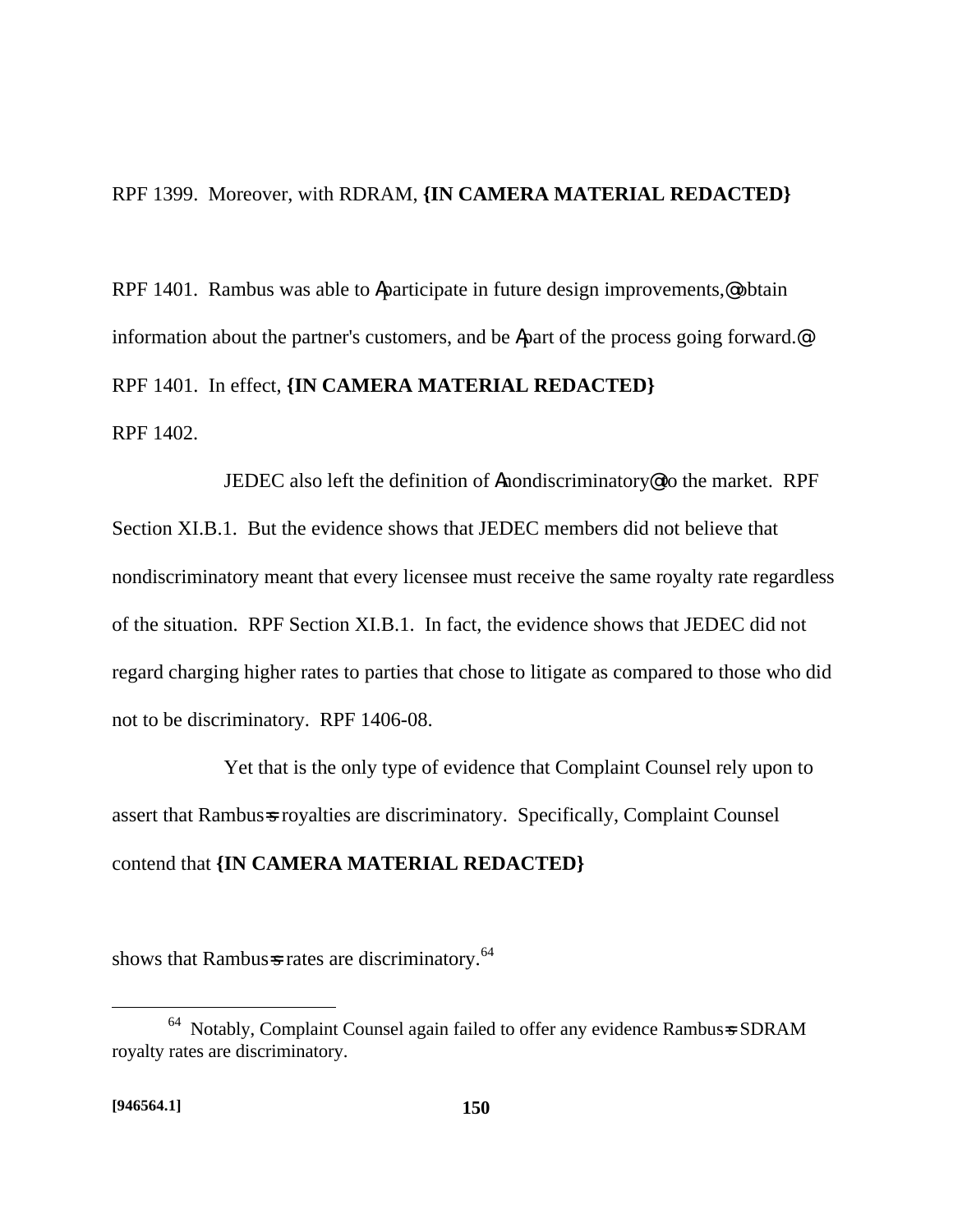The evidence at trial, however, shows that Rambus=s charging a higher rate to a party that litigates before licensing is not discriminatory. Rambus offered the same royalty rates to all potential licensees, including Hitachi and the other DRAM manufacturers that have chosen to litigate. RPF 1403. Complaint Counsel is economic expert admitted that these offers were nondiscriminatory. RPF 1403.

Moreover, demanding a slightly higher royalty from a party that insists on litigation is not discriminatory in an economic sense. A higher rate is justified for a number of reasons. First, **{IN CAMERA MATERIAL REDACTED}** RPF 1414. Second, **{IN CAMERA MATERIAL REDACTED}** RPF 1415. Third, **{IN CAMERA MATERIAL REDACTED}**

#### RPF 1416. **{IN CAMERA MATERIAL REDACTED}**

RPF 1417. Simply put, the notion that it is somehow inappropriate to charge higher royalties to parties that insist on litigation before licensing defies both economic analysis and common sense.

In the end, the but-for world outcome is the same as the actual world outcome. This means that Rambus=s conduct did not cause it to gain additional market power. RPF Section XII.B.2. It therefore follows that competition has not been adversely affected by the alleged failure to disclose. RPF Section XII.B.2. Complaint Counsel has failed to prove an essential element of its case.

**[946564.1] 151**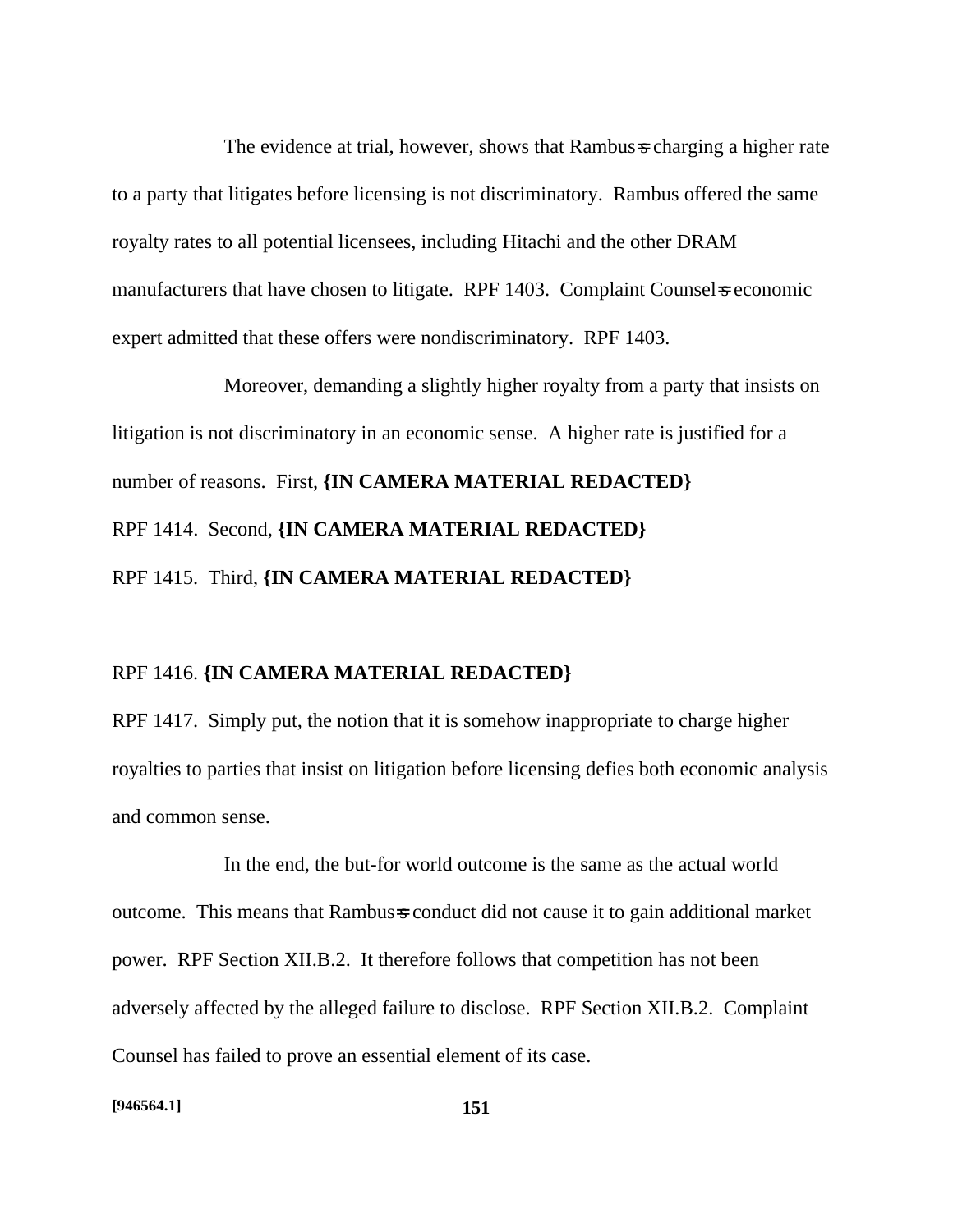### IX. CONCLUSION

When this case commenced, the **A**story<sup>@</sup> was that Rambus had concocted a complicated, clever and devious scheme to ensnare JEDEC and its members in Rambus=s patent trap. We know now that this Astory@ B like most urban legends B is fiction. Rambus did not launch a plan to evade JEDEC=s disclosure rules and entice JEDEC into adopting technologies over which Rambus hoped to obtain patent claims.

Instead, we find that JEDEC did not have any rules that required the disclosure of patent applications, or even of patents. We know this from the contemporaneous evidence of manuals and other documents from EIA, JEDEC and ANSI, from what was written by JEDEC members at the time, and from a consistent course of conduct by JEDEC and its members. When cross-examined B the centuries= old tool for seeking truth B we also find that no two proponents of a mandatory JEDEC disclosure duty could agree on the scope of that supposed duty, leading inevitably to the conclusion that the contemporaneous evidence is correct: such a duty simply did not exist. We also find that Rambus did not possess any patents or patent applications that JEDEC<sub>s</sub> rules, even as interpreted by Complaint counsel, required it to disclose.

But we learned even more. We learned that JEDEC and its members had actual knowledge of the nature and scope of the patents that Rambus was hoping to obtain. We learned that they studied Rambus-s issued patents and its WIPO application. We learned that they traded observations and assessments of the strength of Rambus=s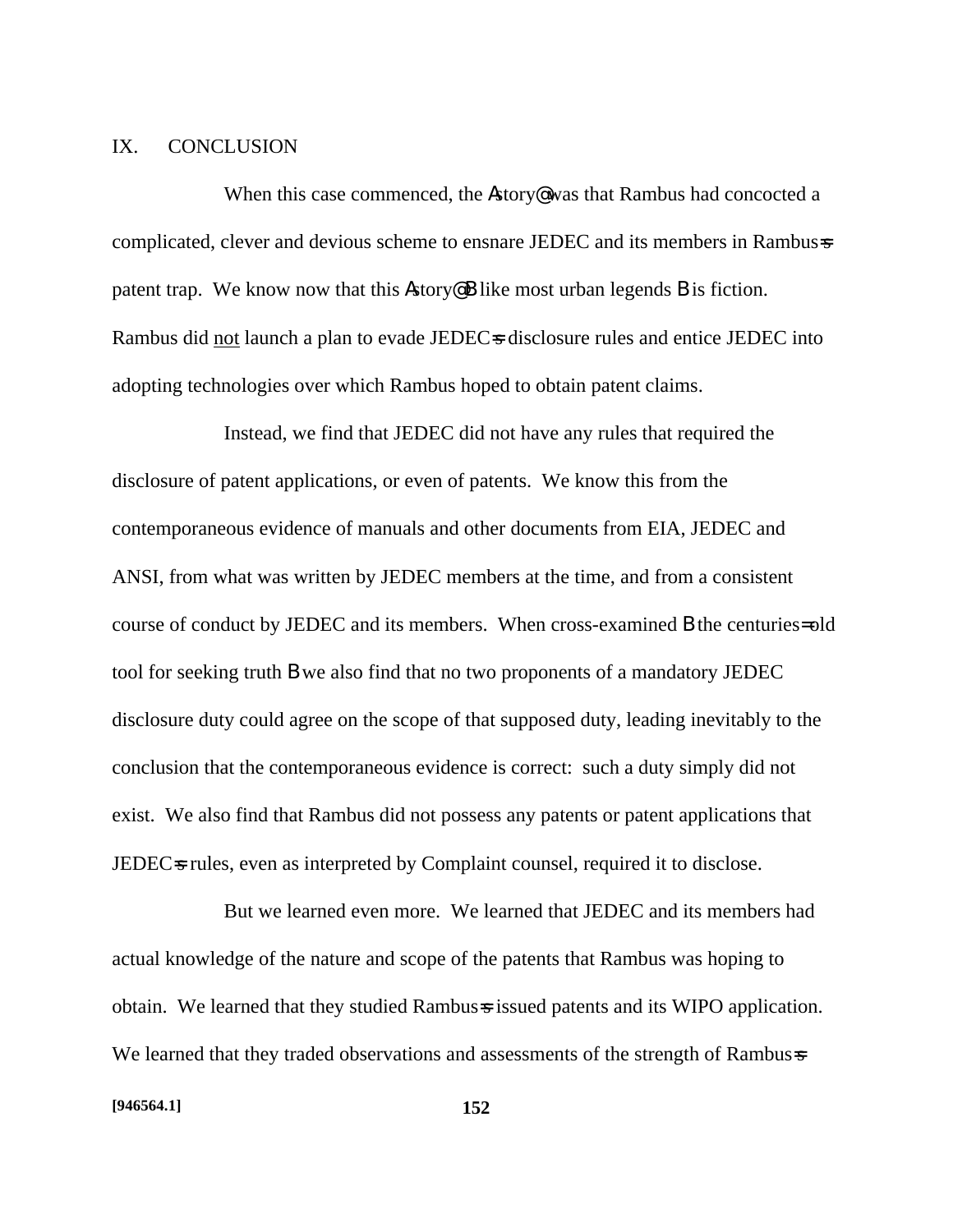intellectual property, and that they persuaded themselves that Rambus-s patents would not issue, or would not be valid, because of the prior art. We also learned that Rambus=s founders, Drs. Farmwald and Horowitz, had indeed solved the memory bottleneck problem in the very best way it could be solved, and that it was the genius of their solutions, and not a Rambus Ascheme@ that led JEDEC to adopt the four technologies in question.

Through a thorough and exacting analysis by experienced and knowledgeable experts, we also learned that Complaint Counsels hypothesized Abut-for world **B** a world in which Rambus disclosed its patent applications to JEDEC **B** is identical to the real world, in which we live today.

For these and the additional reasons set forth above and in its Proposed Findings, Rambus urges this Court to dismiss the Complaint with prejudice.

DATED: September \_\_, 2003

Gregory P. Stone Steven M. Perry Peter A. Detre Sean P. Gates MUNGER, TOLLES & OLSON LLP 355 South Grand Avenue, 35<sup>th</sup> Floor Los Angeles, California 90071-1560 (213) 683-9100

\_\_\_\_\_\_\_\_\_\_\_\_\_\_\_\_\_\_\_\_\_\_\_\_\_\_\_\_\_\_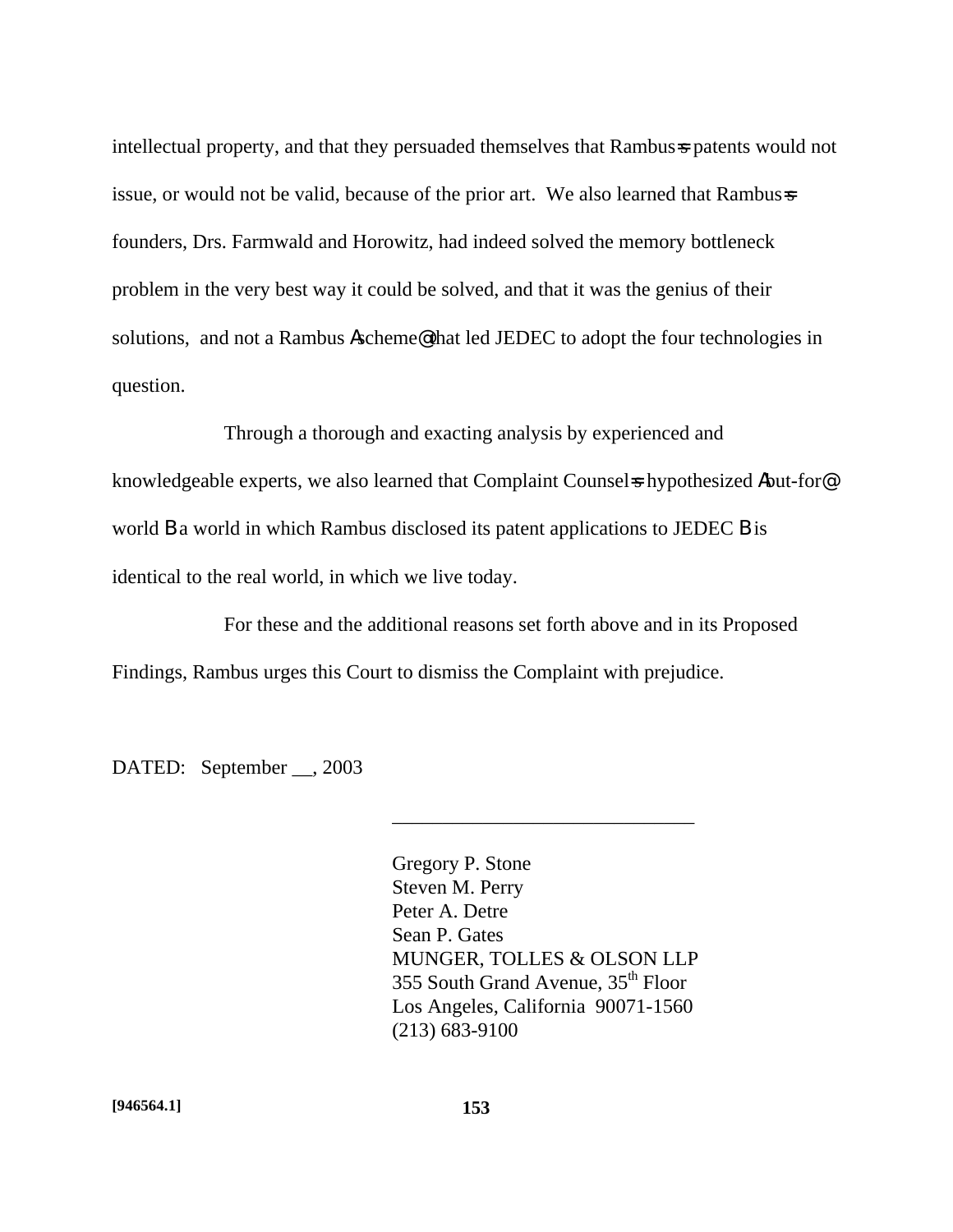A. Douglas Melamed Kenneth A. Bamberger WILMER, CUTLER & PICKERING 2445 M Street, N.W. Washington, D.C. 20037 (202) 663-6000

Sean C. Cunningham John M. Guaragna GRAY, CARY, WARE & FREIDENRICH LLP 401 AB@ Street, Suite 2000 San Diego, California 92101 (619) 699-2700

Attorneys for Respondent Rambus Inc.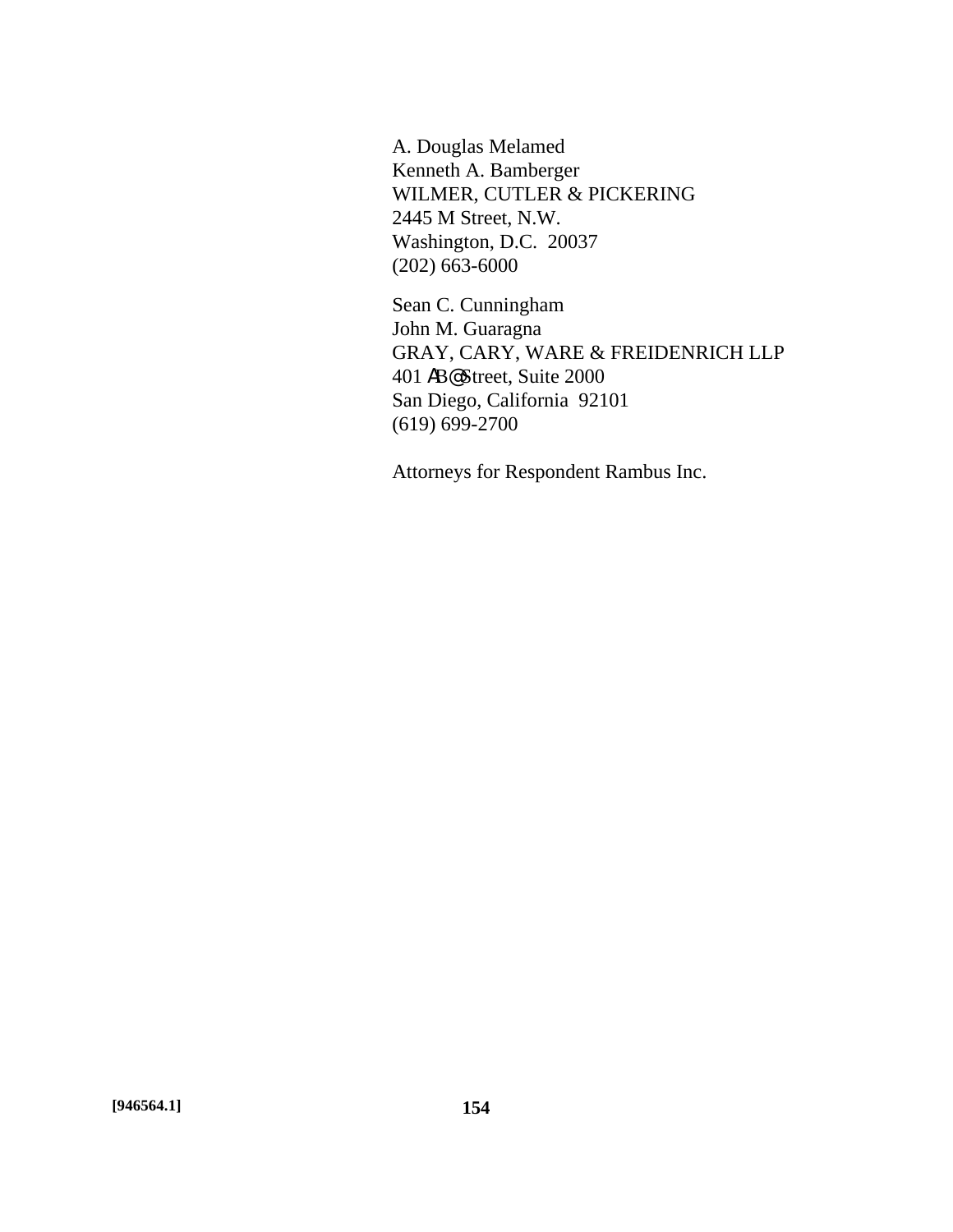### UNITED STATES OF AMERICA BEFORE THE FEDERAL TRADE COMMISSION

)

)

In the Matter of  $\qquad \qquad$  )

RAMBUS INCORPORATED,  $($ a corporation.

) Docket No. 9302

### **CERTIFICATE OF SERVICE**

I, Jacqueline M. Haberer, hereby certify that on September 9, 2003, I caused a true and correct copy of the public version of the *Initial Post-Trial Brief of Respondent Rambus Inc.* to be served on the following persons by hand delivery:

Hon. Stephen J. McGuire M. Sean Royall, Esq. Federal Trade Commission Federal Trade Commission Room H-112 Room H-372 Washington, D.C. 20580 Washington, D.C. 20580

Donald S. Clark, Secretary Malcolm L. Catt, Esq. Federal Trade Commission **Attorney** Room H-159 Federal Trade Commission 600 Pennsylvania Avenue, N.W. 601 New Jersey Avenue, N.W. Washington, D.C. 20580 Washington, D.C. 20001

Richard B. Dagen, Esq. Assistant Director Bureau of Competition Federal Trade Commission 601 New Jersey Avenue, N.W. Washington, D.C. 20001

Chief Administrative Law Judge Deputy Director, Bureau of Competition 600 Pennsylvania Avenue, N.W. 600 Pennsylvania Avenue, N.W.

Jacqueline M. Haberer